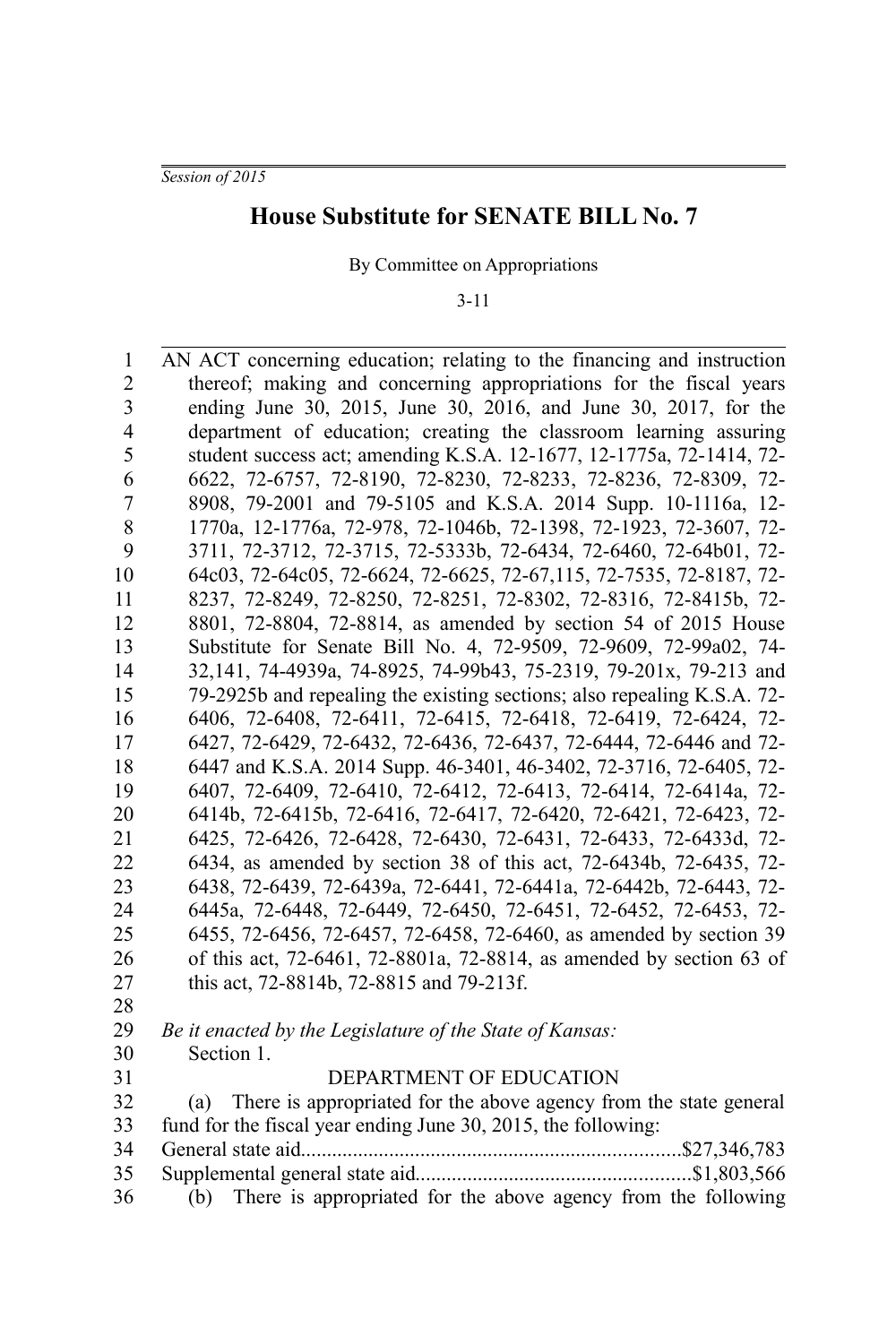special revenue fund or funds for the fiscal year ending June 30, 2015, all moneys now or hereafter lawfully credited to and available in such fund or funds, except that expenditures other than refunds authorized by law shall not exceed the following: School district extraordinary need fund.......................................\$4,000,000 (c) On the effective date of this act, the director of accounts and reports shall transfer \$4,000,000 from the state general fund to the school district extraordinary need fund of the department of education. Sec. 2. DEPARTMENT OF EDUCATION (a) There is appropriated for the above agency from the state general fund for the fiscal year ending June 30, 2016, the following: Operating expenditures (including official hospitality).............\$12,792,999 *Provided,* That any unencumbered balance in the operating expenditures (including official hospitality) account in excess of \$100 as of June 30, 2015, is hereby reappropriated for fiscal year 2016. Special education services aid..................................................\$424,902,949 *Provided,* That any unencumbered balance in the special education services aid account in excess of \$100 as of June 30, 2015, is hereby reappropriated for fiscal year 2016: *Provided further,* That expenditures shall not be made from the special education services aid account for the provision of instruction for any homebound or hospitalized child unless the categorization of such child as exceptional is conjoined with the categorization of the child within one or more of the other categories of exceptionality: *And provided further,* That expenditures shall be made from this account for grants to school districts in amounts determined pursuant to and in accordance with the provisions of K.S.A. 72-983, and amendments thereto: *And provided further,* That expenditures shall be made from the amount remaining in this account, after deduction of the expenditures specified in the foregoing proviso, for payments to school districts in amounts determined pursuant to and in accordance with the provisions of K.S.A. 72-978, and amendments thereto. Block grants to USDs............................................................\$2,751,326,659 Information technology education opportunities............................\$500,000 Discretionary grants........................................................................\$322,457 *Provided,* That the above agency shall make expenditures from the discretionary grants account during the fiscal year 2016, in the amount not less than \$125,000 for after school programs for middle school students in the sixth, seventh and eighth grades: *Provided further,* That the after school programs may also include fifth and ninth grade students, if they attend a junior high: *And provided further,* That such discretionary grants shall be awarded to after school programs that operate for a minimum of two hours a day, every day that school is in session, and a minimum of six hours a 1 2 3 4 5 6 7 8 9 10 11 12 13 14 15 16 17 18 19 20 21 22 23 24 25 26 27 28 29 30 31 32 33 34 35 36 37 38 39 40 41 42 43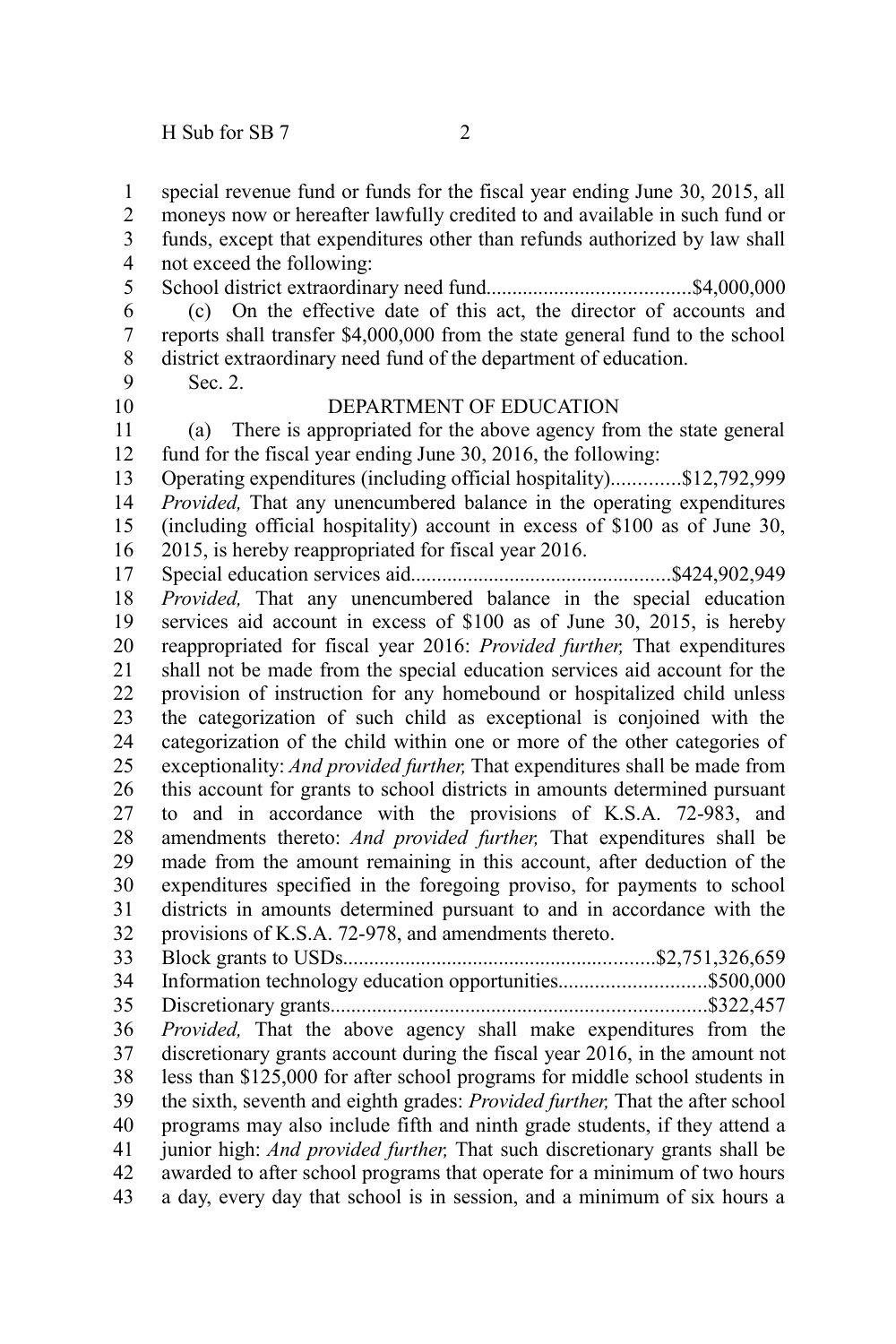day for a minimum of five weeks during the summer: *And provided further,* That the discretionary grants awarded to after school programs shall require a \$1 for \$1 local match: *And provided further,* That the aggregate amount of discretionary grants awarded to any one after school program shall not exceed \$25,000: *And provided further,* That during the fiscal year ending June 30, 2016, expenditures shall be made by the above agency from the discretionary grants fund for fiscal year 2016 to establish a pilot program for communities in schools programming in three school districts in Kansas: *And provided further,* That communities in schools shall conduct an outcomes based study of its programming during fiscal year 2016: *And provided further,* That the Kansas department of education is hereby authorized and directed to provide to communities in schools such student or other data as shall be necessary to permit communities in schools to conduct such study of outcomes regarding the students assisted with such communities in schools programming: *And provided further,* That such data shall include data regarding demographically similar students at peer institutions not involved in communities in schools programs, to permit the research study to compare outcomes of students receiving communities in schools services versus students not receiving such services: *And provided further,* That upon providing the Kansas department of education with the names of students participating in the communities in schools program, the Kansas department of education shall provide the current status of students identified as participating in the program. School food assistance.................................................................\$2,510,486 State match for Fort Riley school construction................................\$409,541 School safety hotline.........................................................................\$10,000 KPERS – employer contributions..............................................\$17,646,253 *Provided,* That any unencumbered balance in the KPERS – employer contributions account in excess of \$100 as of June 30, 2015, is hereby reappropriated for fiscal year 2016: *Provided further,* That all expenditures from the KPERS – employer contributions account shall be for payment of participating employers' contributions to the Kansas public employees retirement system as provided in K.S.A. 74-4939, and amendments thereto: *And provided further,* That expenditures from this account for the payment of participating employers' contributions to the Kansas public employees retirement system may be made regardless of when the liability was incurred. Educable deaf-blind and severely handicapped children's programs aid...............................................................................\$110,000 School district juvenile detention facilities and Flint Hills job center grants......................................................................\$4,971,500 1 2 3 4 5 6 7 8 9 10 11 12 13 14 15 16 17 18 19 20 21 22 23 24 25 26 27 28 29 30 31 32 33 34 35 36 37 38 39 40 41 42

*Provided,* That any unencumbered balance in the school district juvenile 43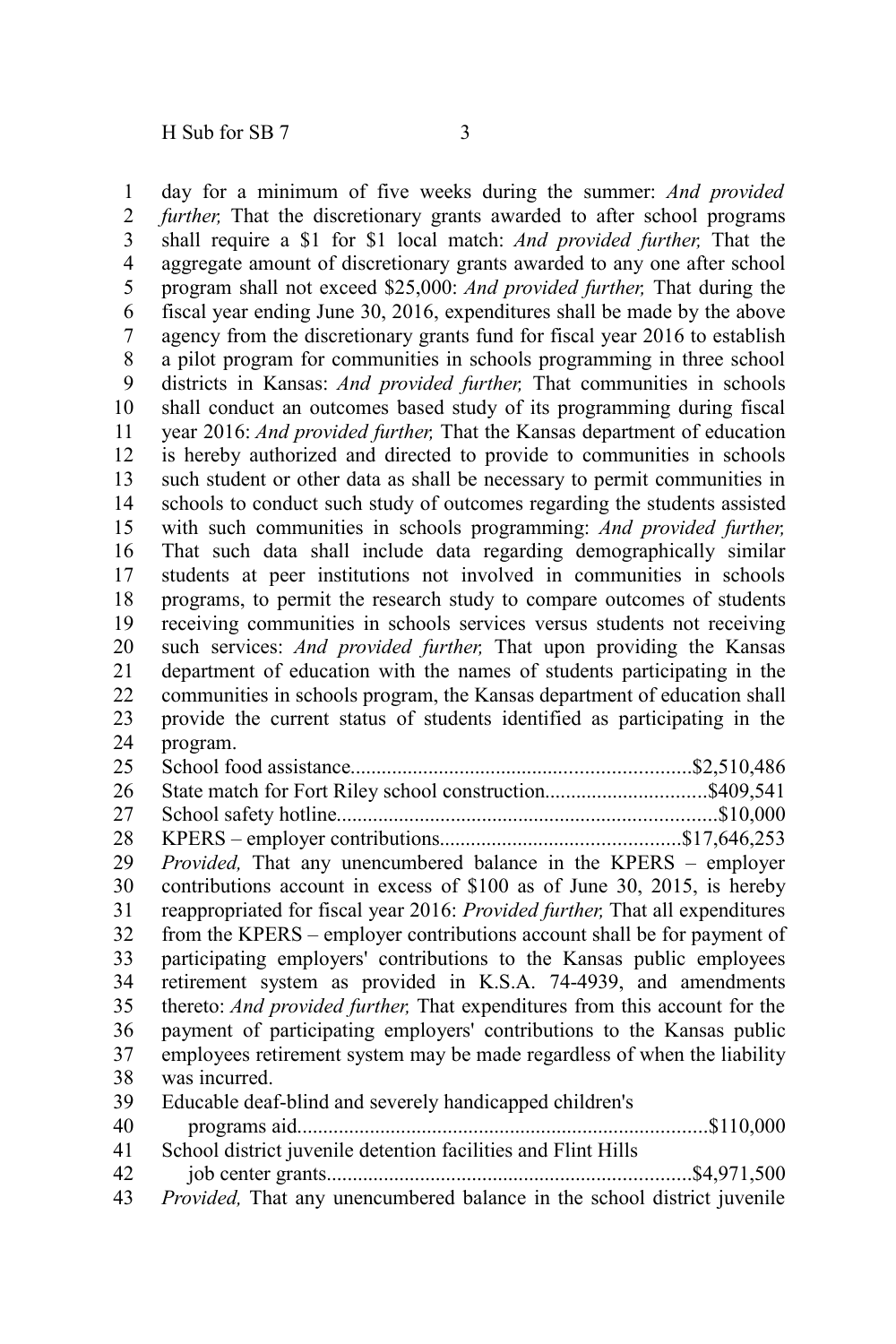detention facilities and Flint Hills job corps center grants account in excess 1

of \$100 as of June 30, 2015, is hereby reappropriated for fiscal year 2016: 2

*Provided further,* That expenditures shall be made from the school district 3

juvenile detention facilities and Flint Hills job corps center grants account for grants to school districts in amounts determined pursuant to and in accordance with the provisions of K.S.A. 72-8187, and amendments thereto. 4 5 6 7

Governor's teaching excellence scholarships and awards................\$327,500 *Provided,* That any unencumbered balance in the governor's teaching excellence scholarships and awards account in excess of \$100 as of June 30, 2015, is hereby reappropriated for fiscal year 2016: *Provided further,* That all expenditures from the governor's teaching excellence scholarships and awards account for teaching excellence scholarships shall be made in accordance with K.S.A. 72-1398, and amendments thereto: *And provided further*, That each such grant shall be required to be matched on a \$1 for \$1 basis from nonstate sources: *And provided further,* That award of each such grant shall be conditioned upon the recipient entering into an agreement requiring the grant to be repaid if the recipient fails to complete the course of training under the national board for professional teaching standards certification program: *And provided further,* That all moneys received by the department of education for repayment of grants for governor's teaching excellence scholarships shall be deposited in the state treasury and credited to the governor's teaching excellence scholarships program repayment fund. 8 9 10 11 12 13 14 15 16 17 18 19 20 21 22 23 24

(b) There is appropriated for the above agency from the following special revenue fund or funds for the fiscal year ending June 30, 2016, all moneys now or hereafter lawfully credited to and available in such fund or funds, except that expenditures other than refunds authorized by law and transfers to other state agencies shall not exceed the following: 25 26 27 28 29

State school district finance fund......................................................No limit 30

School district capital improvements fund.......................................No limit *Provided,* That expenditures from the school district capital improvements fund shall be made only for the payment of general obligation bonds approved by voters under the authority of K.S.A. 72-6761, and amendments thereto. 31 32 33 34 35

| 38 |  |
|----|--|
| 39 |  |
| 40 |  |
| 41 |  |
| 42 |  |
|    |  |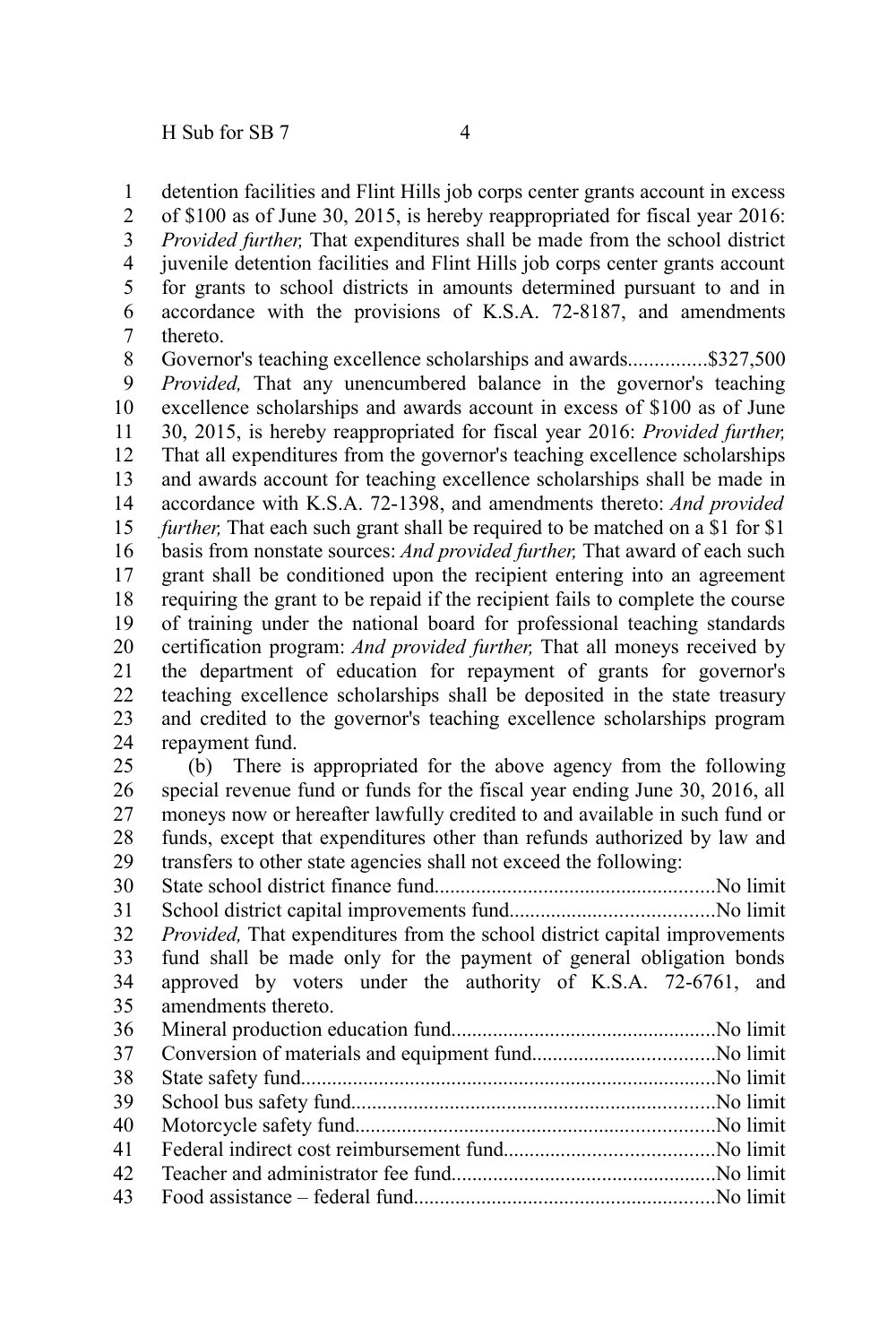| $\mathbf{1}$            |                                                                              |  |
|-------------------------|------------------------------------------------------------------------------|--|
| $\overline{2}$          | Food assistance - school breakfast program - federal fundNo limit            |  |
| $\overline{\mathbf{3}}$ | Food assistance – national school lunch program – federal fundNo limit       |  |
| $\overline{\mathbf{4}}$ | Food assistance - child and adult care food program -federal                 |  |
| 5                       |                                                                              |  |
| 6                       | Elementary and secondary school aid - federal fundNo limit                   |  |
| $\overline{7}$          | Elementary and secondary school aid - educationally deprived                 |  |
| 8                       |                                                                              |  |
| 9                       | Educationally deprived children - state operations - federal fundNo limit    |  |
| 10                      | Elementary and secondary school - educationally deprived                     |  |
| 11                      |                                                                              |  |
| 12                      | ESEA chapter II - state operations - federal fundNo limit                    |  |
| 13                      | Education of handicapped children fund - federalNo limit                     |  |
| 14                      | Education of handicapped children fund – state operations –                  |  |
| 15                      |                                                                              |  |
| 16                      | Education of handicapped children fund – preschool –                         |  |
| 17                      |                                                                              |  |
| 18                      | Education of handicapped children fund - preschool state                     |  |
| 19                      |                                                                              |  |
| 20                      | Elementary and secondary school aid - federal fund - migrant                 |  |
| 21                      |                                                                              |  |
| 22                      | Elementary and secondary school aid - federal fund - migrant                 |  |
| 23                      |                                                                              |  |
| 24                      | Vocational education amendments of 1968 – federal fundNo limit               |  |
| 25                      |                                                                              |  |
| 26                      | Vocational education title II - federal fund - state operationsNo limit      |  |
| 27                      |                                                                              |  |
| 28                      | Drug abuse fund - department of education - federalNo limit                  |  |
| 29                      | Drug abuse funds - federal - state operations fundNo limit                   |  |
| 30                      |                                                                              |  |
| 31                      |                                                                              |  |
| 32                      | Provided, That expenditures may be made from the inservice education         |  |
| 33                      | workshop fee fund for operating expenditures, including official             |  |
| 34                      | hospitality, incurred for inservice workshops and conferences: Provided      |  |
| 35                      | further, That the state board of education is hereby authorized to fix,      |  |
| 36                      | charge and collect fees for inservice workshops and conferences: And         |  |
| 37                      | provided further, That such fees shall be fixed in order to recover all or   |  |
| 38                      | part of such operating expenditures incurred for inservice workshops and     |  |
| 39                      | conferences: And provided further, That all fees received for inservice      |  |
| 40                      | workshops and conferences shall be deposited in the state treasury in        |  |
| 41                      | accordance with the provisions of K.S.A. 75-4215, and amendments             |  |
| 42                      | thereto, and shall be credited to the inservice education workshop fee fund. |  |
| 43                      | Private donations, gifts, grants and bequests fundNo limit                   |  |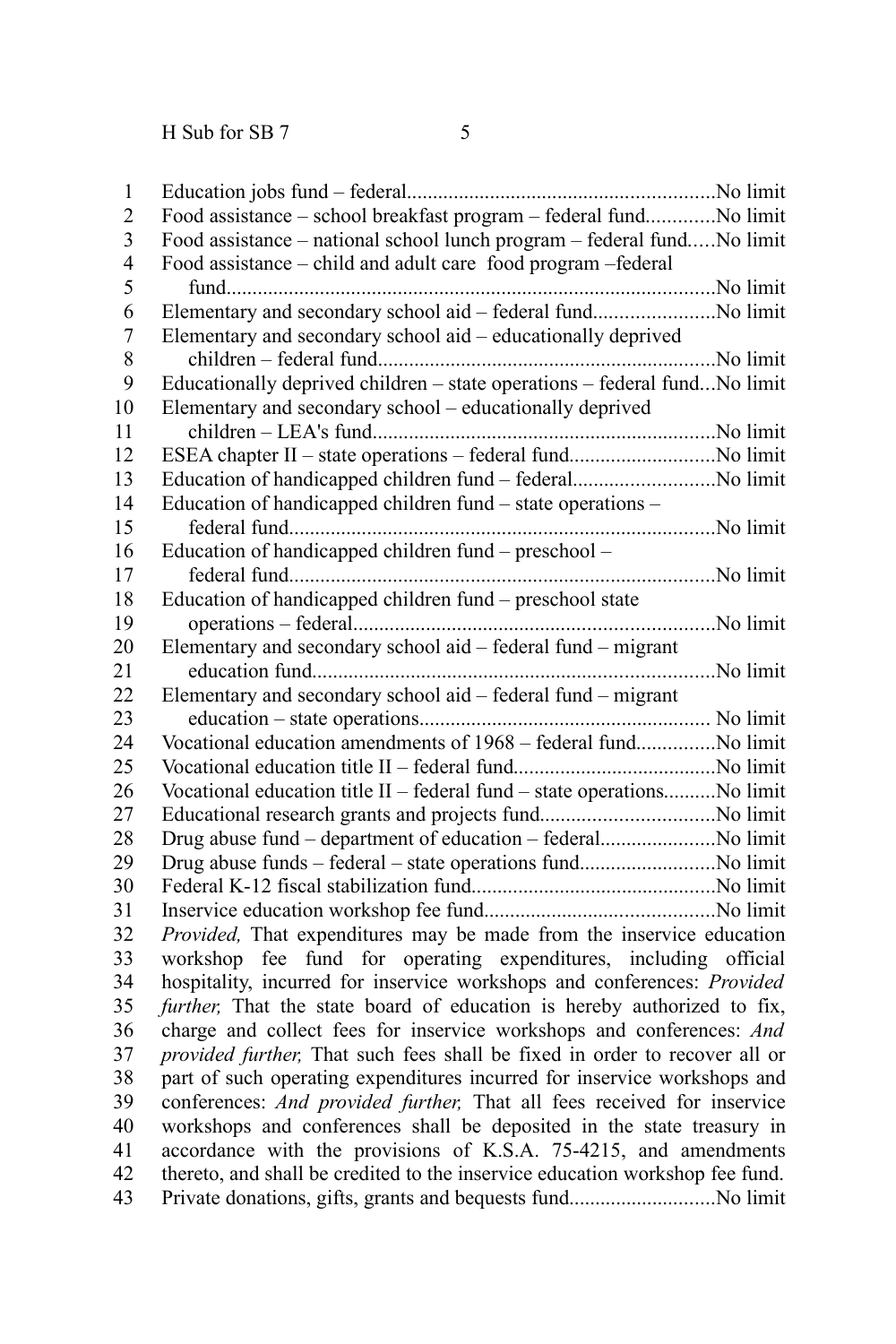Interactive video fee fund.................................................................No limit *Provided,* That expenditures may be made from the interactive video fee fund for operating expenditures incurred in conjunction with the operation and use of the interactive video conference facility of the department of education: *Provided further,* That the state board of education is hereby authorized to fix, charge and collect fees for the operation and use of such interactive video conference facility: *And provided further,* That all fees received for the operation and use of such interactive video conference facility shall be deposited in the state treasury in accordance with the provisions of K.S.A. 75-4215, and amendments thereto, and shall be credited to the interactive video fee fund. Reimbursement for services fund.....................................................No limit Communities in schools program fund.............................................No limit Governor's teaching excellence scholarships program repayment fund............................................................................No limit *Provided,* That all expenditures from the governor's teaching excellence scholarships program repayment fund shall be made in accordance with K.S.A. 72-1398, and amendments thereto: *Provided further,* That each such grant shall be required to be matched on a \$1 for \$1 basis from nonstate sources: *And provided further,* That award of each such grant shall be conditioned upon the recipient entering into an agreement requiring the grant to be repaid if the recipient fails to complete the course of training under the national board for professional teaching standards certification program: *And provided further,* That all moneys received by the department of education for repayment of grants made under the governor's teaching excellence scholarships program shall be deposited in the state treasury in accordance with the provisions of K.S.A. 75-4215, and amendments thereto, and shall be credited to the governor's teaching excellence scholarships program repayment fund. Elementary and secondary school aid – federal fund – reading first..................................................No limit Elementary and secondary school aid – federal fund – reading first – state operations..................................................................No limit State grants for improving teacher quality – federal fund................No limit State grants for improving teacher quality – federal fund – state operations.....................................................................................No limit  $21<sup>st</sup>$  century community learning centers – federal fund.......................... No limit State assessments – federal fund.......................................................No limit Rural and low-income schools program – federal fund....................No limit Language assistance state grants – federal fund...............................No limit Service clearing fund........................................................................No limit Helping schools license plate program fund.....................................No limit General state aid transportation weighting – state highway fund.....No limit 1 2 3 4 5 6 7 8 9 10 11 12 13 14 15 16 17 18 19 20 21 22 23 24 25 26 27 28 29 30 31 32 33 34 35 36 37 38 39 40 41 42 43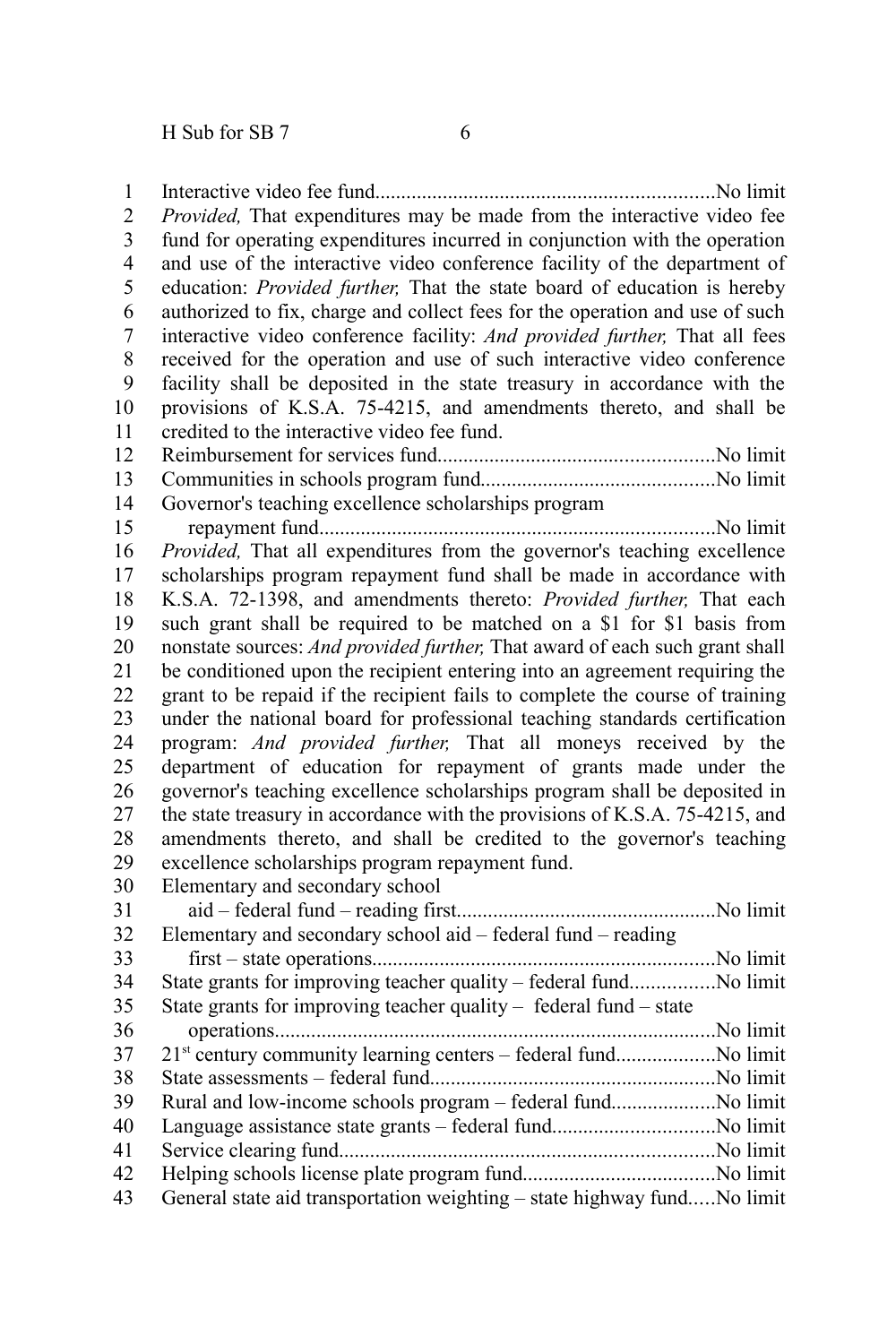*Provided,* That on July 1, 2015, October 1, 2015, January 1, 2016, and April 1, 2016, the director of accounts and reports shall transfer \$24,150,000 from the state highway fund of the department of transportation to the general state aid transportation weighting – state highway fund of the department of education. Special education transportation weighting – state highway fund...............................................................................No limit *Provided,* That on July 1, 2015, October 1, 2015, January 1, 2016, and April 1, 2016, the director of accounts and reports shall transfer \$2,500,000 from the state highway fund of the department of transportation to the special education transportation weighting – state highway fund of the department of education. Career and technical education transportation – state highway fund..............................................................................................No limit *Provided,* That on July 1, 2015, the director of accounts and reports shall transfer \$650,000 from the state highway fund of the department of transportation to the career and technical education transportation – state highway fund of the department of education. Educational technology coordinator fund.........................................No limit *Provided,* That expenditures shall be made by the above agency for the fiscal year ending June 30, 2016, from the educational technology coordinator fund of the department of education to provide data on the number of school districts served and cost savings for those districts in fiscal year 2016 in order to assess the cost effectiveness of the position of educational technology coordinator. School district extraordinary need fund.....................................\$12,292,000 (c) There is appropriated for the above agency from the children's initiatives fund for the fiscal year ending June 30, 2016, the following: Pre-K program..............................................................................\$4,799,812 Parent education program.............................................................\$7,237,635 *Provided,* That expenditures from the parent education program account for each such grant shall be matched by the school district in an amount which is equal to not less than 65% of the grant. (d) On July 1, 2015, or as soon thereafter as moneys are available, notwithstanding the provisions of K.S.A. 8-1,148 or 38-1808, and amendments thereto, or any other statute, the director of accounts and reports shall transfer \$50,000 from the family and children trust account of the family and children investment fund of the Kansas department for children and families to the communities in schools program fund of the department of education. (e) On March 30, 2016, or as soon thereafter as moneys are available, 1 2 3 4 5 6 7 8 9 10 11 12 13 14 15 16 17 18 19 20 21 22 23 24 25 26 27 28 29 30 31 32 33 34 35 36 37 38 39 40 41

notwithstanding the provisions of K.S.A. 8-267 or 8-272, and amendments thereto, or any other statute, the director of accounts and reports shall 42 43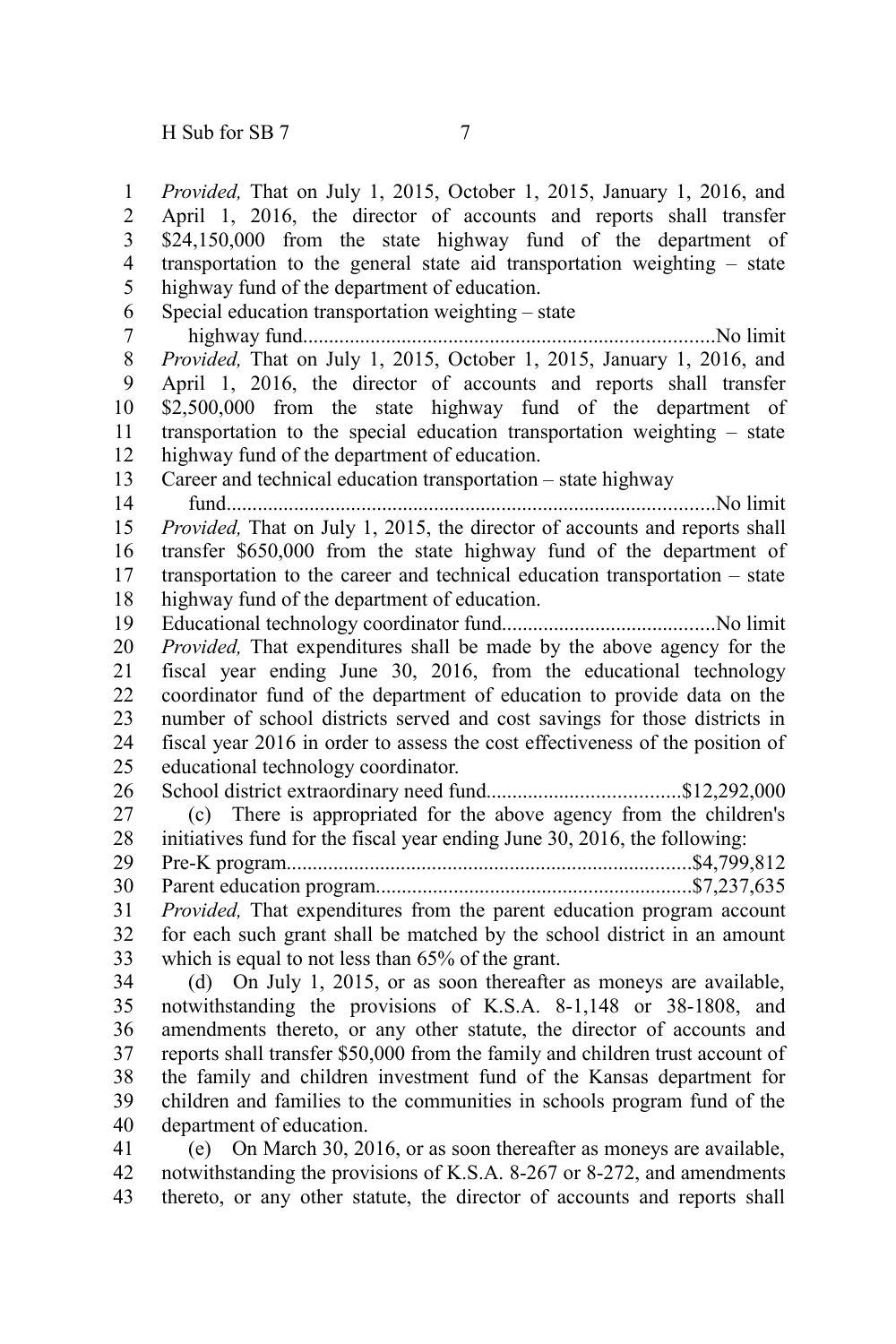transfer \$550,000 from the state safety fund to the state general fund: *Provided¸* That the transfer of such amount shall be in addition to any other transfer from the state safety fund to the state general fund as prescribed by law: *Provided further,* That the amount transferred from the state safety fund to the state general fund pursuant to this subsection is to reimburse the state general fund for accounting, auditing, budgeting, legal, payroll, personnel and purchasing services and any other governmental services which are performed on behalf of the department of education by other state agencies which receive appropriations from the state general fund to provide such services. 1 2 3 4 5 6 7 8 9 10

(f) On June 30, 2016, or as soon thereafter as moneys are available, notwithstanding the provisions of K.S.A. 8-267 or 8-272, and amendments thereto, or any other statute, the director of accounts and reports shall transfer \$550,000 from the state safety fund to the state general fund: *Provided,* That the transfer of such amount shall be in addition to any other transfer from the state safety fund to the state general fund as prescribed by law: *Provided further,* That the amount transferred from the state safety fund to the state general fund pursuant to this subsection is to reimburse the state general fund for accounting, auditing, budgeting, legal, payroll, personnel and purchasing services and any other governmental services which are performed on behalf of the department of education by other state agencies which receive appropriations from the state general fund to provide such services. 11 12 13 14 15 16 17 18 19 20 21 22 23

(g) On July 1, 2015, and quarterly thereafter, the director of accounts and reports shall transfer \$63,326 from the state highway fund of the department of transportation to the school bus safety fund of the department of education. 24 25 26 27

(h) On July 1, 2015, the director of accounts and reports shall transfer an amount certified by the commissioner of education from the motorcycle safety fund of the department of education to the motorcycle safety fund of the state board of regents: *Provided,* That the amount to be transferred shall be determined by the commissioner of education based on the amounts required to be paid pursuant to K.S.A. 8-272(b)(2), and amendments thereto. 28 29 30 31 32 33 34

(i) There is appropriated for the above agency from the expanded lottery act revenues fund for the fiscal year ending June 30, 2016, the following: 35 36 37

KPERS – school employer contribution....................................\$36,158,948 (j) On July 1, 2015, or as soon thereafter as moneys are available, the director of accounts and reports shall transfer \$85,811 from the USAC Erate program federal fund of the state board of regents to the education technology coordinator fund of the department of education: *Provided,* That the department of education shall provide information and data 38 39 40 41 42 43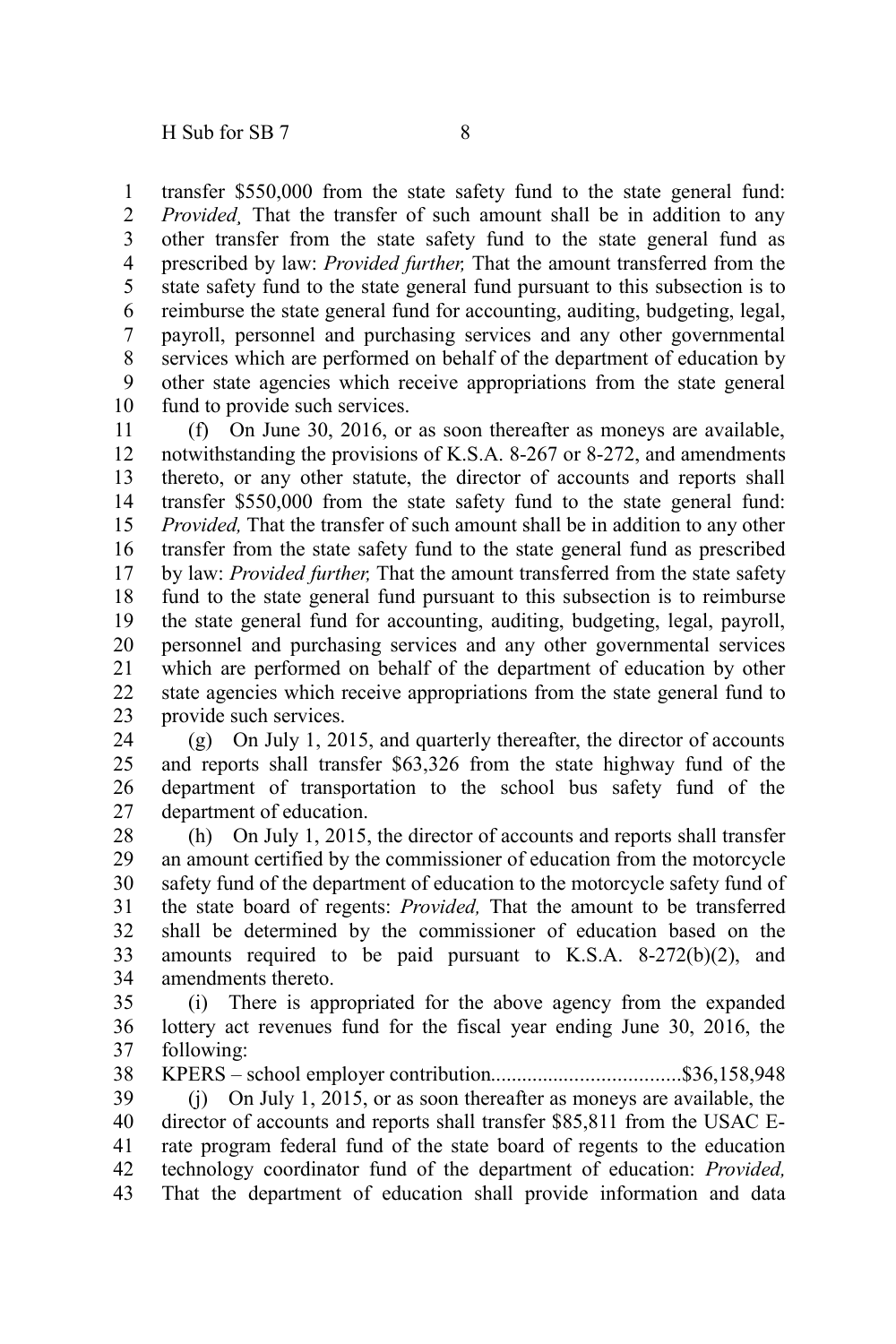regarding the number of school districts served and cost savings attained by such school districts in order to assess the cost effectiveness of having this education technology coordinator position: *Provided further,* That such information and data shall be available by the department of education by the end of the fiscal year 2016. Sec. 3. DEPARTMENT OF EDUCATION (a) There is appropriated for the above agency from the state general fund for the fiscal year ending June 30, 2017, the following: Operating expenditures (including official hospitality).............\$13,073,604 *Provided,* That any unencumbered balance in the operating expenditures (including official hospitality) account in excess of \$100 as of June 30, 2016, is hereby reappropriated for fiscal year 2017. Special education services aid..................................................\$423,980,455 *Provided,* That any unencumbered balance in the special education services aid account in excess of \$100 as of June 30, 2016, is hereby reappropriated for fiscal year 2017: *Provided further,* That expenditures shall not be made from the special education services aid account for the provision of instruction for any homebound or hospitalized child unless the categorization of such child as exceptional is conjoined with the categorization of the child within one or more of the other categories of exceptionality: *And provided further,* That expenditures shall be made from this account for grants to school districts in amounts determined pursuant to and in accordance with the provisions of K.S.A. 72-983, and amendments thereto: *And provided further,* That expenditures shall be made from the amount remaining in this account, after deduction of the expenditures specified in the foregoing proviso, for payments to school districts in amounts determined pursuant to and in accordance with the provisions of K.S.A. 72-978, and amendments thereto. Block grants to USDs............................................................\$2,760,946,624 *Provided,* That any unencumbered balance in the block grants to USDs account in excess of \$100 as of June 30, 2016, is hereby reappropriated for fiscal year 2017. Information technology education opportunities............................\$500,000 Discretionary grants........................................................................\$322,457 *Provided,* That the above agency shall make expenditures from the discretionary grants account during the fiscal year 2017, in the amount not less than \$125,000 for after school programs for middle school students in the sixth, seventh and eighth grades: *Provided further,* That the after school programs may also include fifth and ninth grade students, if they attend a junior high: *And provided further,* That such discretionary grants shall be awarded to after school programs that operate for a minimum of two hours a day, every day that school is in session, and a minimum of six hours a 1 2 3 4 5 6 7 8 9 10 11 12 13 14 15 16 17 18 19 20 21 22 23 24 25 26 27 28 29 30 31 32 33 34 35 36 37 38 39 40 41 42 43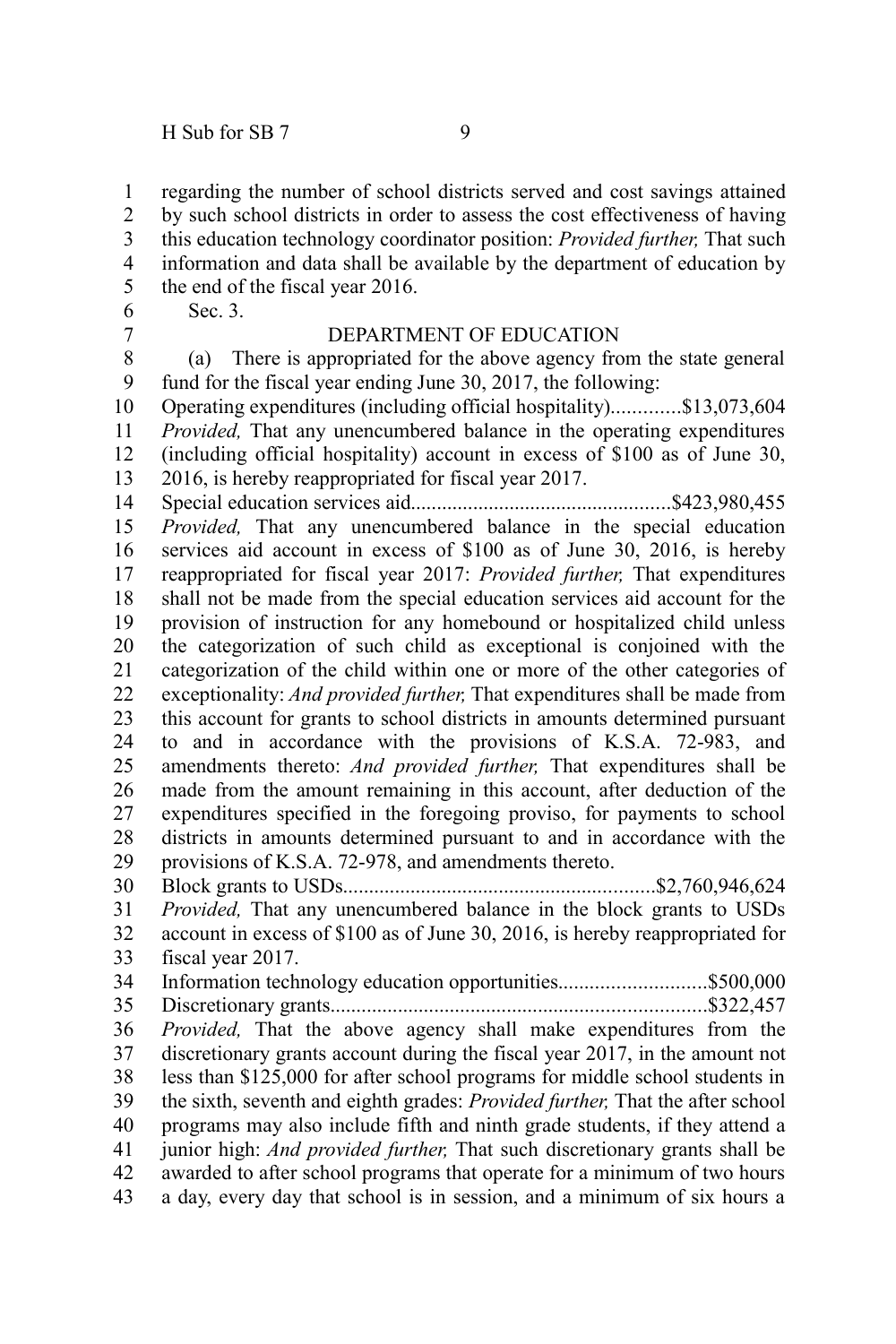day for a minimum of five weeks during the summer: *And provided further,* That the discretionary grants awarded to after school programs shall require a \$1 for \$1 local match: *And provided further,* That the aggregate amount of discretionary grants awarded to any one after school program shall not exceed \$25,000: *And provided further,* That during the fiscal year ending June 30, 2017, expenditures shall be made by the above agency from the discretionary grants fund for fiscal year 2017 to establish a pilot program for communities in schools programming in three school districts in Kansas: *And provided further,* That communities in schools shall conduct an outcomes based study of its programming during fiscal year 2017: *And provided further,* That the Kansas department of education is hereby authorized and directed to provide to communities in schools such student or other data as shall be necessary to permit communities in schools to conduct such study of outcomes regarding the students assisted with such communities in schools programming: *And provided further,* That such data shall include data regarding demographically similar students at peer institutions not involved in communities in schools programs, to permit the research study to compare outcomes of students receiving communities in schools services versus students not receiving such services: *And provided further,* That upon providing the Kansas department of education with the names of students participating in the communities in schools program, the Kansas department of education shall provide the current status of students identified as participating in the program. School food assistance.................................................................\$2,510,486 School safety hotline.........................................................................\$10,000 KPERS – employer contributions..............................................\$23,109,684 *Provided,* That any unencumbered balance in the KPERS – employer contributions account in excess of \$100 as of June 30, 2016, is hereby reappropriated for fiscal year 2017: *Provided further,* That all expenditures from the KPERS – employer contributions account shall be for payment of participating employers' contributions to the Kansas public employees retirement system as provided in K.S.A. 74-4939, and amendments thereto: *And provided further,* That expenditures from this account for the payment of participating employers' contributions to the Kansas public employees retirement system may be made regardless of when the liability was incurred. Educable deaf-blind and severely handicapped children's programs aid...............................................................................\$110,000 School district juvenile detention facilities and Flint Hills job corps center grants...........................................\$4,971,500 *Provided,* That any unencumbered balance in the school district juvenile 1 2 3 4 5 6 7 8 9 10 11 12 13 14 15 16 17 18 19 20 21 22 23 24 25 26 27 28 29 30 31 32 33 34 35 36 37 38 39 40 41 42

detention facilities and Flint Hills job corps center grants account in excess 43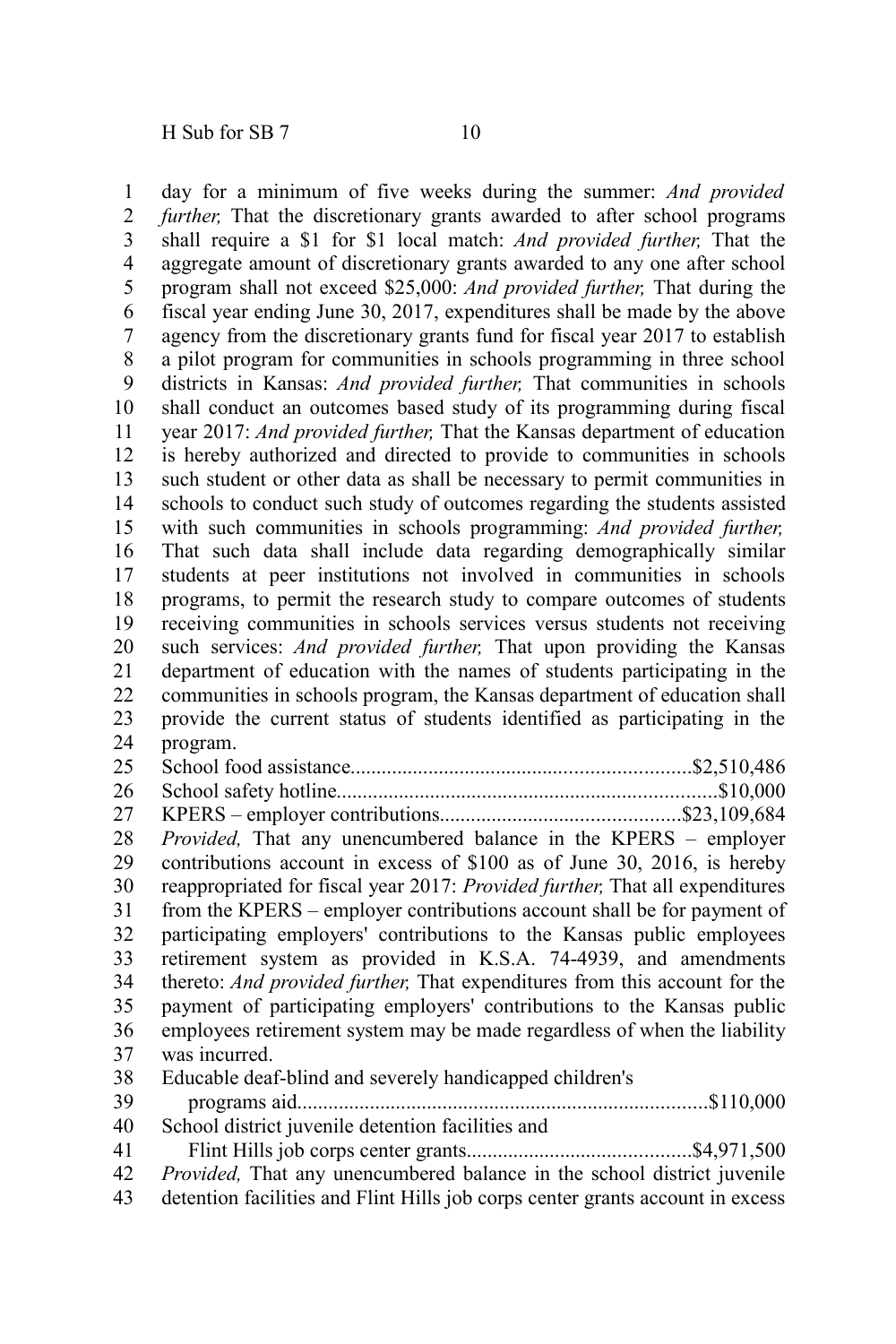of \$100 as of June 30, 2016, is hereby reappropriated for fiscal year 2017: 1

*Provided further,* That expenditures shall be made from the school district 2

juvenile detention facilities and Flint Hills job corps center grants account for grants to school districts in amounts determined pursuant to and in accordance with the provisions of K.S.A. 72-8187, and amendments thereto. 3 4 5 6

Governor's teaching excellence scholarships and awards...............\$327,500 *Provided,* That any unencumbered balance in the governor's teaching excellence scholarships and awards account in excess of \$100 as of June 30, 2016, is hereby reappropriated for fiscal year 2017: *Provided further,* That all expenditures from the governor's teaching excellence scholarships and awards account for teaching excellence scholarships shall be made in accordance with K.S.A. 72-1398, and amendments thereto: *And provided further*, That each such grant shall be required to be matched on a \$1 for \$1 basis from nonstate sources: *And provided further,* That award of each such grant shall be conditioned upon the recipient entering into an agreement requiring the grant to be repaid if the recipient fails to complete the course of training under the national board for professional teaching standards certification program: *And provided further,* That all moneys received by the department of education for repayment of grants for governor's teaching excellence scholarships shall be deposited in the state treasury and credited to the governor's teaching excellence scholarships program repayment fund. 7 8 9 10 11 12 13 14 15 16 17 18 19 20 21 22 23

(b) There is appropriated for the above agency from the following special revenue fund or funds for the fiscal year ending June 30, 2017, all moneys now or hereafter lawfully credited to and available in such fund or funds, except that expenditures other than refunds authorized by law and transfers to other state agencies shall not exceed the following: 24 25 26 27 28

State school district finance fund......................................................No limit School district capital improvements fund.......................................No limit *Provided,* That expenditures from the school district capital improvements fund shall be made only for the payment of general obligation bonds approved by voters under the authority of K.S.A. 72-6761, and amendments thereto. 29 30 31 32 33 34  $25$ 

| 36 |  |
|----|--|
| 37 |  |
| 38 |  |
| 39 |  |
| 40 |  |
| 41 |  |
| 42 |  |
| 43 |  |
|    |  |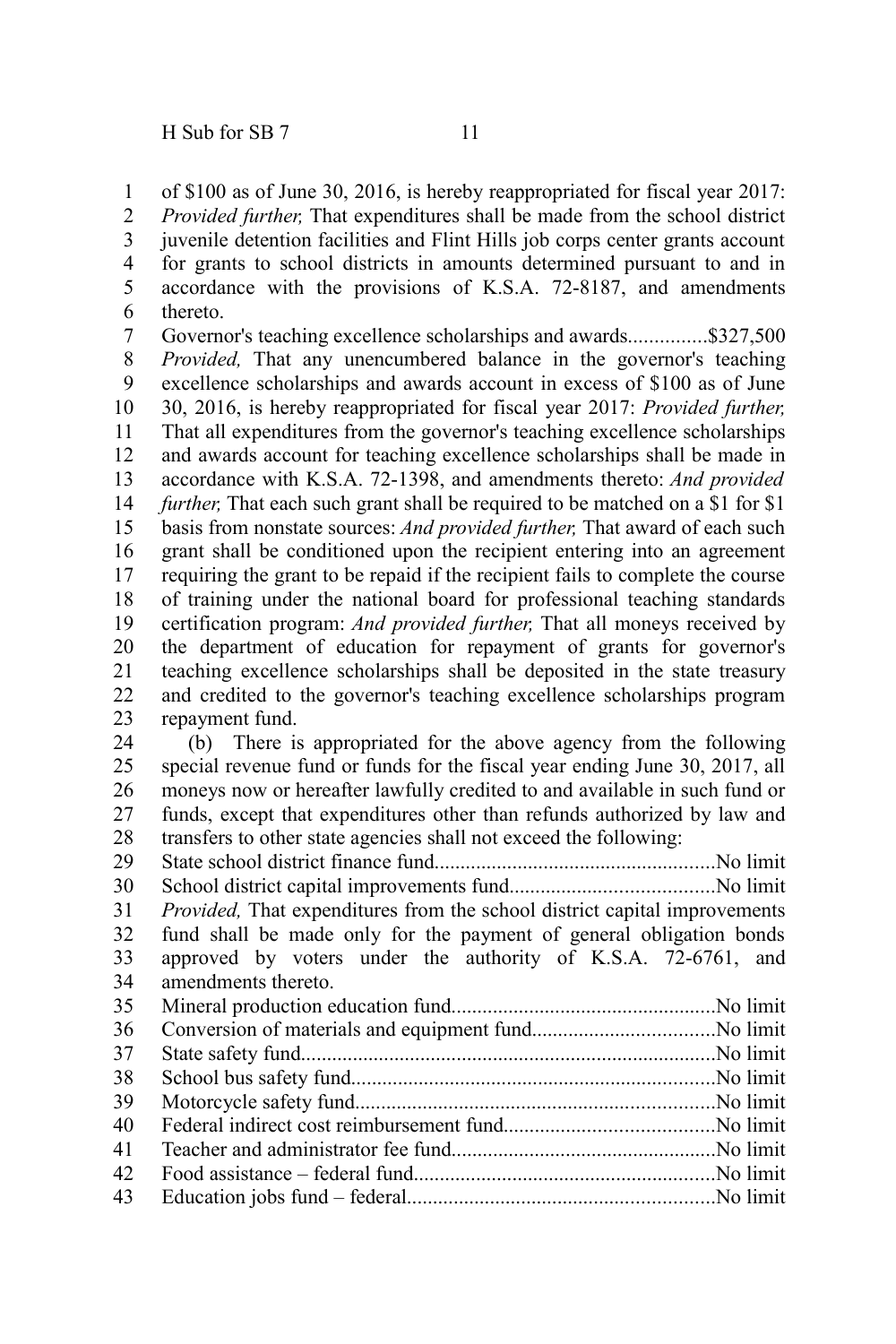| 1              |                                                                              |
|----------------|------------------------------------------------------------------------------|
| $\overline{2}$ | Food assistance – national school lunch program – federal fundNo limit       |
| $\overline{3}$ | Food assistance - child and adult care food program - federal                |
| $\overline{4}$ |                                                                              |
| 5              | Elementary and secondary school aid - federal fundNo limit                   |
| 6              | Elementary and secondary school aid - educationally deprived                 |
| $\overline{7}$ |                                                                              |
| 8              | Educationally deprived children - state operations - federal fundNo limit    |
| 9              | Elementary and secondary school - educationally deprived                     |
| 10             |                                                                              |
| 11             |                                                                              |
| 12             | Education of handicapped children fund - federalNo limit                     |
| 13             | Education of handicapped children fund – state operations –                  |
| 14             |                                                                              |
| 15             | Education of handicapped children fund - preschool - federal                 |
| 16             |                                                                              |
| 17             | Education of handicapped children fund - preschool state                     |
| 18             |                                                                              |
| 19             | Elementary and secondary school aid – federal fund – migrant                 |
| 20             |                                                                              |
| 21             | Elementary and secondary school aid - federal fund - migrant                 |
| 22             |                                                                              |
| 23             | Vocational education amendments of 1968 - federal fundNo limit               |
| 24             |                                                                              |
| 25             | Vocational education title II - federal fund - state operationsNo limit      |
| 26             |                                                                              |
| 27             | Drug abuse fund - department of education - federalNo limit                  |
| 28             | Drug abuse funds - federal - state operations fundNo limit                   |
| 29             |                                                                              |
| 30             |                                                                              |
| 31             | Provided, That expenditures may be made from the inservice education         |
| 32             | workshop fee fund for operating expenditures, including official             |
| 33             | hospitality, incurred for inservice workshops and conferences: Provided      |
| 34             | further, That the state board of education is hereby authorized to fix,      |
| 35             | charge and collect fees for inservice workshops and conferences: And         |
| 36             | provided further, That such fees shall be fixed in order to recover all or   |
| 37             | part of such operating expenditures incurred for inservice workshops and     |
| 38             | conferences: And provided further, That all fees received for inservice      |
| 39             | workshops and conferences shall be deposited in the state treasury in        |
| 40             | accordance with the provisions of K.S.A. 75-4215, and amendments             |
| 41             | thereto, and shall be credited to the inservice education workshop fee fund. |
| 42             |                                                                              |
| 43             |                                                                              |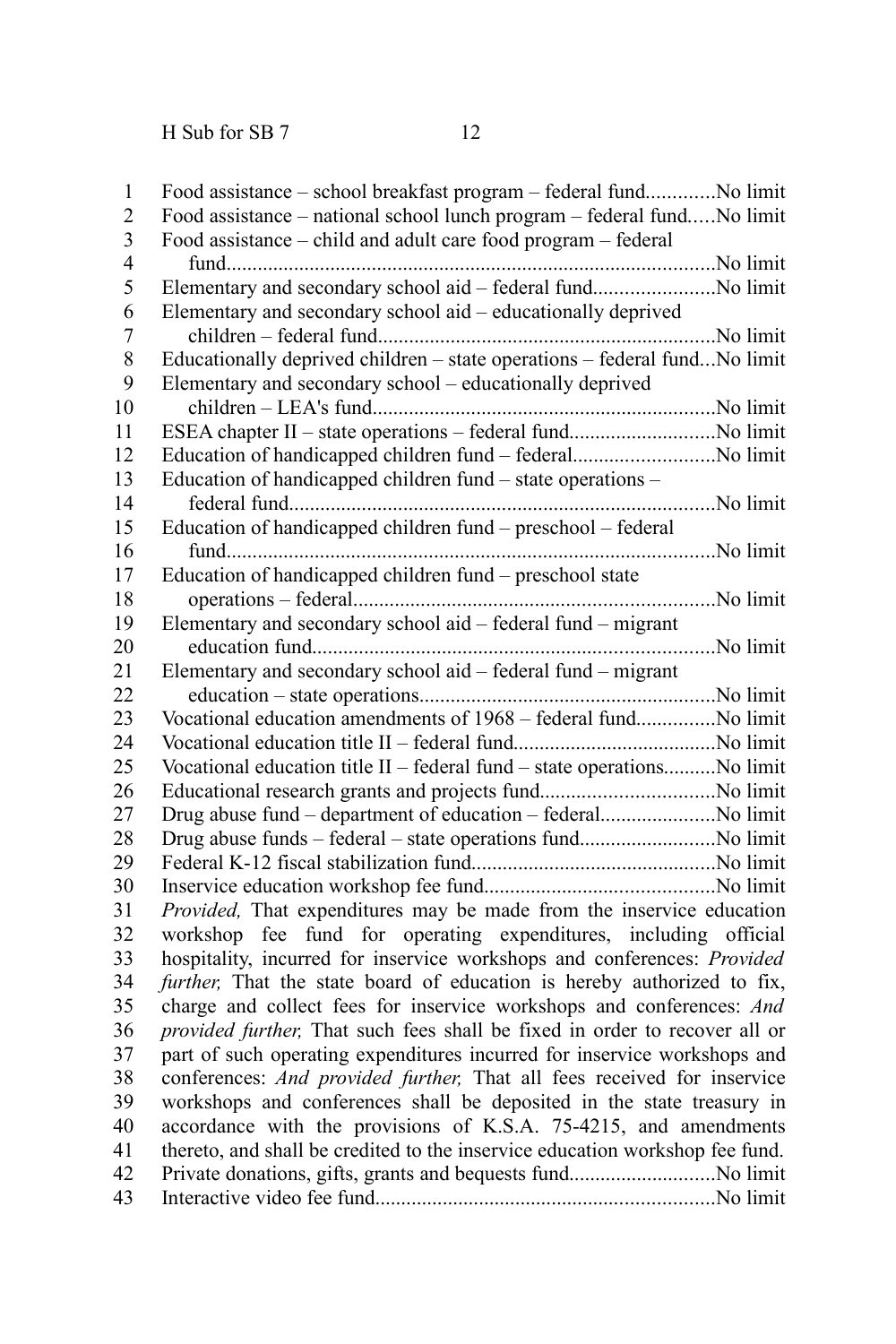*Provided,* That expenditures may be made from the interactive video fee fund for operating expenditures incurred in conjunction with the operation and use of the interactive video conference facility of the department of education: *Provided further,* That the state board of education is hereby authorized to fix, charge and collect fees for the operation and use of such interactive video conference facility: *And provided further,* That all fees received for the operation and use of such interactive video conference facility shall be deposited in the state treasury in accordance with the provisions of K.S.A. 75-4215, and amendments thereto, and shall be credited to the interactive video fee fund. Reimbursement for services fund.....................................................No limit Communities in schools program fund.............................................No limit Governor's teaching excellence scholarships program

repayment fund............................................................................No limit *Provided,* That all expenditures from the governor's teaching excellence scholarships program repayment fund shall be made in accordance with K.S.A. 72-1398, and amendments thereto: *Provided further,* That each such grant shall be required to be matched on a \$1 for \$1 basis from nonstate sources: *And provided further,* That award of each such grant shall be conditioned upon the recipient entering into an agreement requiring the grant to be repaid if the recipient fails to complete the course of training under the national board for professional teaching standards certification program: *And provided further,* That all moneys received by the department of education for repayment of grants made under the governor's teaching excellence scholarships program shall be deposited in the state treasury in accordance with the provisions of K.S.A. 75-4215, and amendments thereto, and shall be credited to the governor's teaching excellence scholarships program repayment fund. 14 15 16 17 18 19 20 21 22 23 24 25 26 27 28

Elementary and secondary school aid – federal fund – reading first..................................................................................No limit Elementary and secondary school aid – federal fund – reading first – state operations..................................................................No limit State grants for improving teacher quality – federal fund................No limit State grants for improving teacher quality – federal fund – state operations............................................................................No limit 21<sup>st</sup> century community learning centers – federal fund........................No limit State assessments – federal fund.......................................................No limit Rural and low-income schools program – federal fund....................No limit Language assistance state grants – federal fund...............................No limit Service clearing fund........................................................................No limit Helping schools license plate program fund.....................................No limit General state aid transportation weighting – state highway fund.....No limit *Provided,* That on July 1, 2016, October 1, 2016, January 1, 2017, and 29 30 31 32 33 34 35 36 37 38 39 40 41 42 43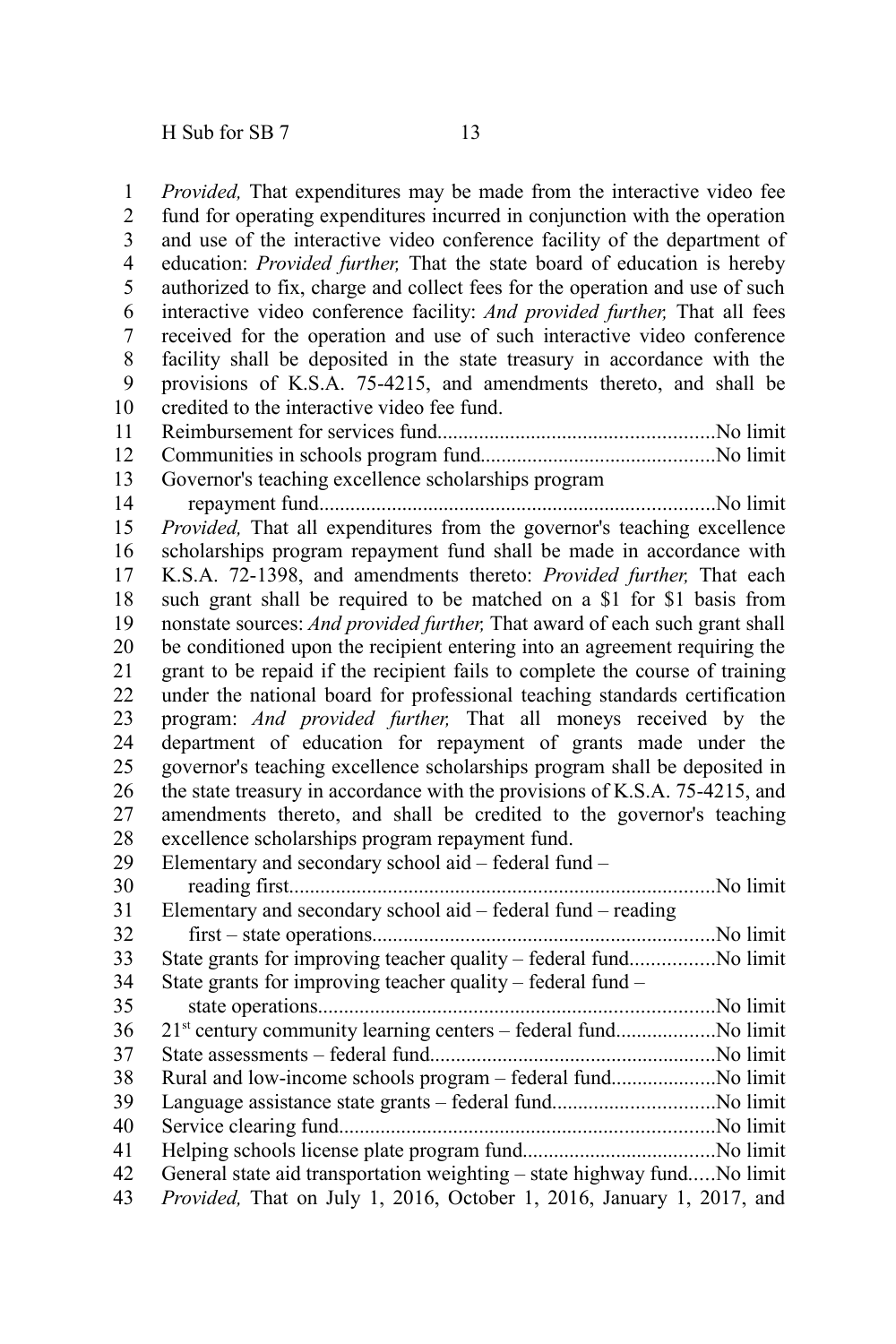April 1, 2017, the director of accounts and reports shall transfer \$24,150,000 from the state highway fund of the department of transportation to the general state aid transportation weighting – state highway fund of the department of education. 1 2 3 4

Special education transportation weighting – state highway fund...No limit *Provided,* That on July 1, 2016, October 1, 2016, January 1, 2017, and April 1, 2017, the director of accounts and reports shall transfer \$2,500,000 from the state highway fund of the department of transportation to the special education transportation weighting – state highway fund of the department of education. 5 6 7 8 9 10

Career and technical education transportation – state highway 11

fund..............................................................................................No limit *Provided,* That on July 1, 2016, the director of accounts and reports shall transfer \$650,000 from the state highway fund of the department of transportation to the career and technical education transportation – state highway fund of the department of education. 12 13 14 15 16

Educational technology coordinator fund.........................................No limit School district extraordinary need fund.....................................\$17,521,425 17 18

(c) There is appropriated for the above agency from the children's initiatives fund for the fiscal year ending June 30, 2017, the following: 19 20

- Pre-K program..............................................................................\$4,799,812 21
- Parent education program.............................................................\$7,237,635 22

*Provided,* That expenditures from the parent education program account 23

for each such grant shall be matched by the school district in an amount which is equal to not less than 65% of the grant. 24 25

(d) On July 1, 2016, or as soon thereafter as moneys are available, notwithstanding the provisions of K.S.A. 8-1,148 or 38-1808, and amendments thereto, or any other statute, the director of accounts and reports shall transfer \$50,000 from the family and children trust account of the family and children investment fund of the Kansas department for children and families to the communities in schools program fund of the department of education. 26 27 28 29 30 31 32

(e) On March 30, 2017, or as soon thereafter as moneys are available, notwithstanding the provisions of K.S.A. 8-267 or 8-272, and amendments thereto, or any other statute, the director of accounts and reports shall transfer \$550,000 from the state safety fund to the state general fund: *Provided¸* That the transfer of such amount shall be in addition to any other transfer from the state safety fund to the state general fund as prescribed by law: *Provided further,* That the amount transferred from the state safety fund to the state general fund pursuant to this subsection is to reimburse the state general fund for accounting, auditing, budgeting, legal, payroll, personnel and purchasing services and any other governmental services which are performed on behalf of the department of education by 33 34 35 36 37 38 39 40 41 42 43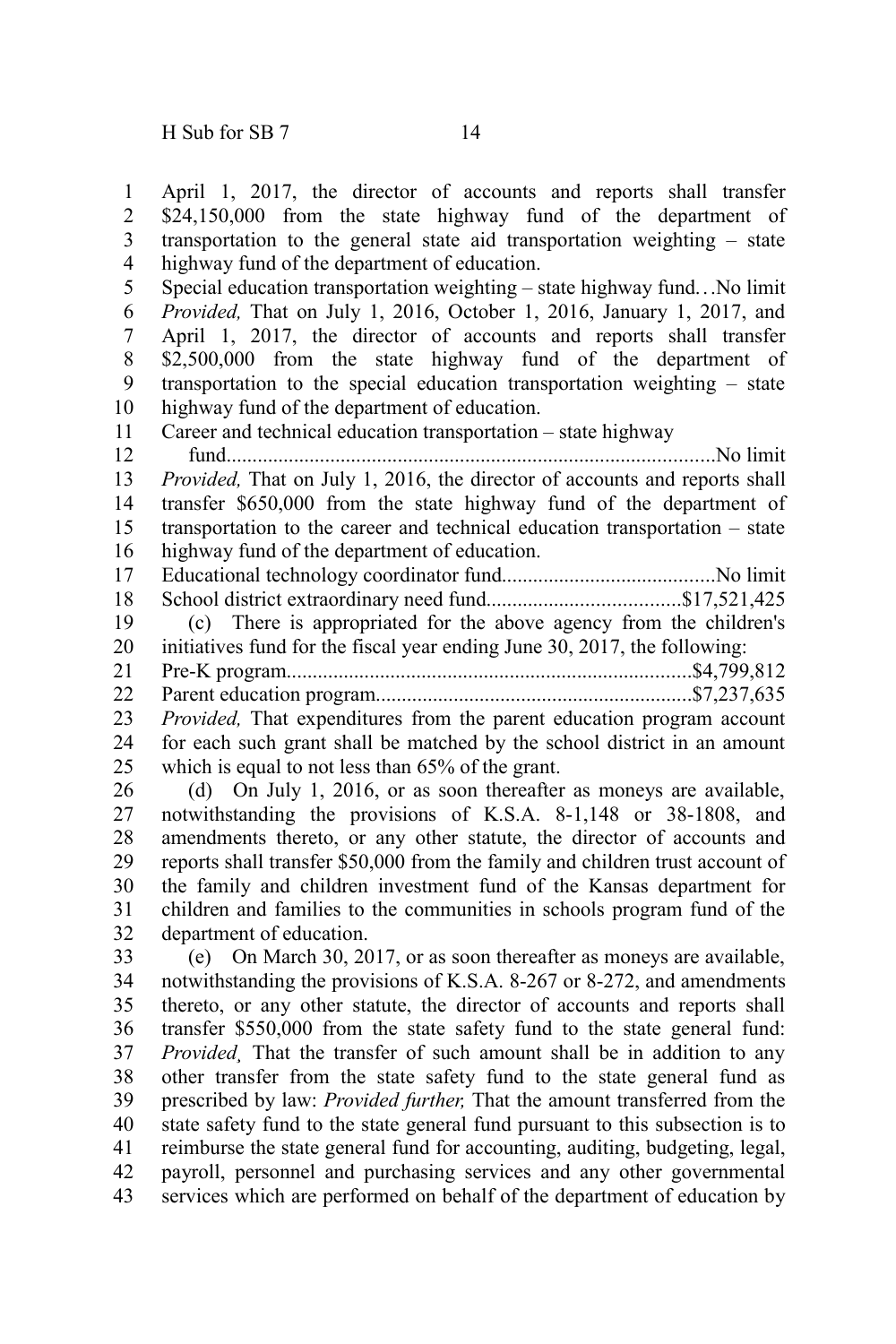other state agencies which receive appropriations from the state general fund to provide such services. 1 2

(f) On June 30, 2017, or as soon thereafter as moneys are available, notwithstanding the provisions of K.S.A. 8-267 or 8-272, and amendments thereto, or any other statute, the director of accounts and reports shall transfer \$550,000 from the state safety fund to the state general fund: *Provided,* That the transfer of such amount shall be in addition to any other transfer from the state safety fund to the state general fund as prescribed by law: *Provided further,* That the amount transferred from the state safety fund to the state general fund pursuant to this subsection is to reimburse the state general fund for accounting, auditing, budgeting, legal, payroll, personnel and purchasing services and any other governmental services which are performed on behalf of the department of education by other state agencies which receive appropriations from the state general fund to provide such services. 3 4 5 6 7 8 9 10 11 12 13 14 15

(g) On July 1, 2016, and quarterly thereafter, the director of accounts and reports shall transfer \$63,951 from the state highway fund of the department of transportation to the school bus safety fund of the department of education. 16 17 18 19

(h) On July 1, 2016, the director of accounts and reports shall transfer an amount certified by the commissioner of education from the motorcycle safety fund of the department of education to the motorcycle safety fund of the state board of regents: *Provided,* That the amount to be transferred shall be determined by the commissioner of education based on the amounts required to be paid pursuant to K.S.A. 8-272(b)(2), and amendments thereto. 20 21 22 23 24 25 26

(i) There is appropriated for the above agency from the expanded lottery act revenues fund for the fiscal year ending June 30, 2017, the following: 27 28 29

KPERS – school employer contribution....................................\$35,430,948 30

(j) On July 1, 2016, or as soon thereafter as moneys are available, the director of accounts and reports shall transfer \$85,811 from the USAC Erate program federal fund of the state board of regents to the education technology coordinator fund of the department of education: *Provided,* That the department of education shall provide information and data regarding the number of school districts served and cost savings attained by such school districts in order to assess the cost effectiveness of having this education technology coordinator position: *Provided further,* That such information and data shall be available by the department of education by the end of the fiscal year 2017. 31 32 33 34 35 36 37 38 39 40

New Sec. 4. (a) The provisions of sections 4 through 22, and amendments thereto, shall be known and may be cited as the classroom learning assuring student success act. 41 42 43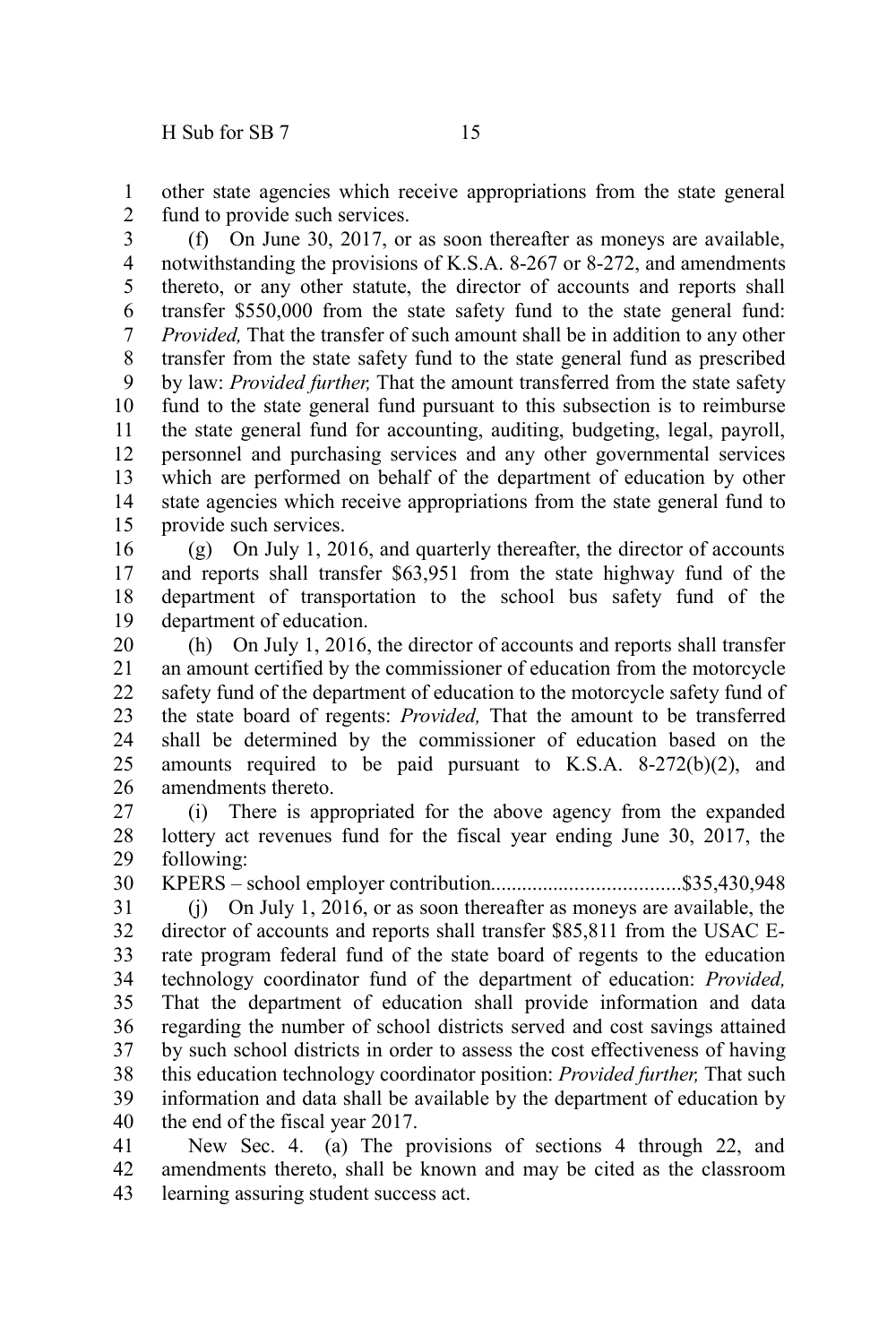(b) The legislature hereby declares that the intent of this act is to lessen state interference and involvement in the local management of school districts and to provide more flexibility and increased local control for school district boards of education and administrators in order to: 1 2 3 4

5 6

(1) Enhance predictability and certainty in school district funding sources and amounts;

(2) allow school district boards of education and administrators to best meet their individual school district's financial needs; and 7 8

9

(3) maximize opportunities for more funds to go to the classroom.

To meet this legislative intent, state financial support for elementary and secondary public education will be met by providing a block grant for school years 2015-2016 and 2016-2017 to each school district. Each school district's block grant will be based in part on, and be at least equal to, the total state financial support as determined for school year 2014- 2015 under the school district finance and quality performance act, prior to its repeal. All school districts will be held harmless from any decreases to the final school year 2014-2015 amount of total state financial support. 10 11 12 13 14 15 16 17

(c) The legislature further declares that the guiding principles for the development of subsequent legislation for the finance of elementary and secondary public education should consist of the following: 18 19 20

21

 $22$ 

(1) Ensuring that students' educational needs are funded; (2) providing more funding to classroom instruction;

23

(3) maximizing flexibility in the use of funding by school district boards of education and administrators; and 24

(4) achieving the goal of providing students with those education capacities established in K.S.A. 72-1127, and amendments thereto. 25 26

(d) The provisions of this section shall be effective from and after July 1, 2015, through June 30, 2017. 27 28

New Sec. 5. (a) As used in sections 4 through 22, and amendments thereto: 29 30

(1) (A) "At-risk pupils" means pupils who are eligible for free meals under the national school lunch act and who are enrolled in a district which maintains an approved at-risk pupil assistance plan. 31 32 33

(B) The term "at-risk pupils" shall not include any pupil: (i) Enrolled in any of the grades one through 12 who is in attendance less than full time; or (ii) who is over 19 years of age. The provisions of this paragraph shall not apply to any pupil who has an individualized education program. 34 35 36 37

38

(2) "Board" means the board of education of a school district.

(3) "Current school year" means the school year during which general state aid is determined by the state board under section 6, and amendments thereto. 39 40 41

(4) "Enrollment" means: (A) (i) Subject to the provisions of subsection (a)(4)(A)(ii), for school districts scheduling the school days or 42 43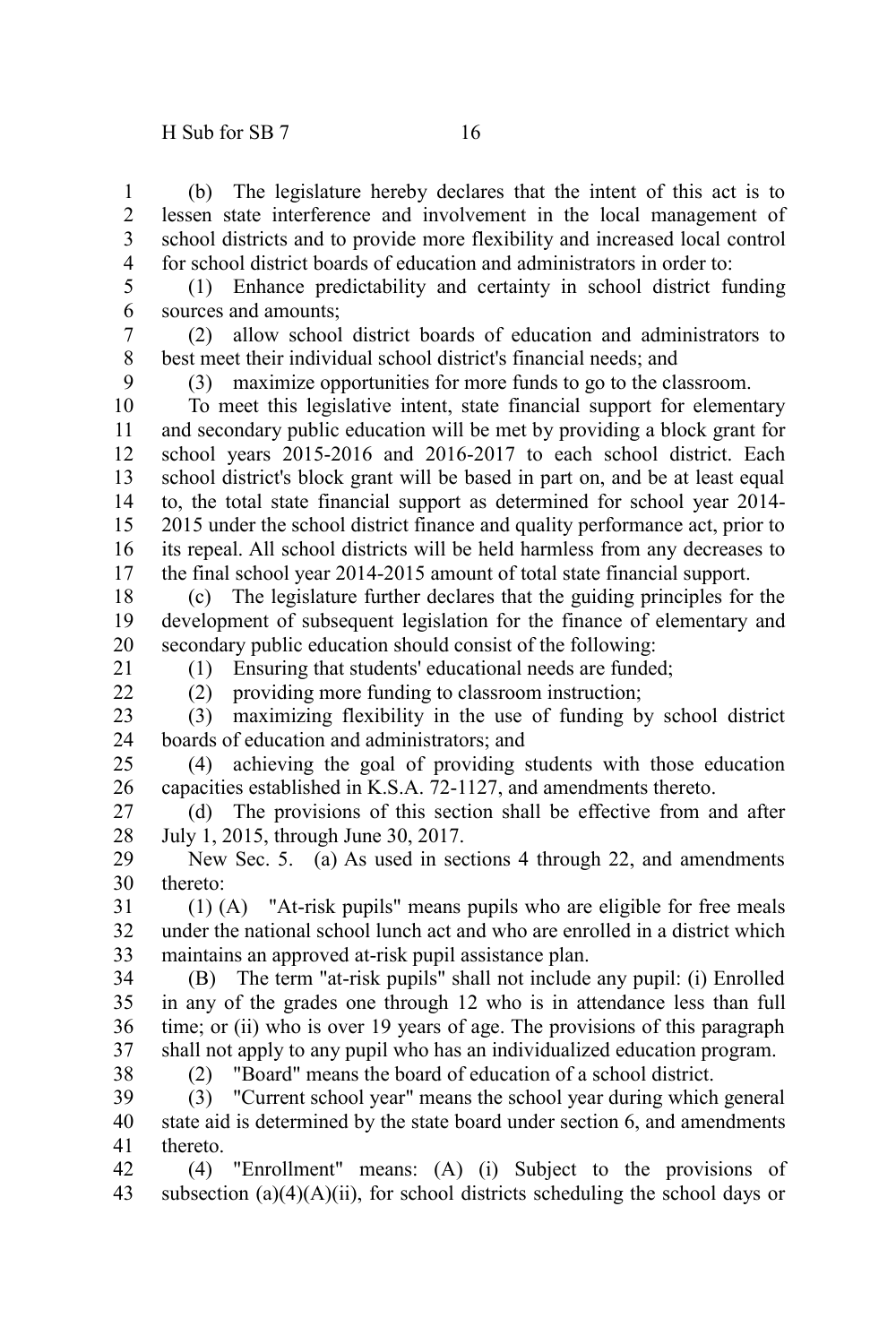school hours of the school term on a trimestral or quarterly basis, the number of pupils regularly enrolled in the district on September 20 plus the number of pupils regularly enrolled in the school district on February 20 less the number of pupils regularly enrolled on February 20 who were counted in the enrollment of the school district on September 20; 1 2 3 4 5

(ii) for school districts not described in subsection  $(a)(4)(A)(i)$ , the number of pupils regularly enrolled in the school district on September 20; and 6 7 8

(iii) a pupil who is a foreign exchange student shall not be counted unless such student is regularly enrolled in the school district on September 20 and attending kindergarten or any of the grades one through 12 maintained by the school district for at least one semester or two quarters or the equivalent thereof; 9 10 11 12 13

(B) if enrollment in a school district in any school year has decreased from enrollment in the preceding school year, enrollment of the school district in the current school year means whichever is the greater of: 14 15 16

(i) Enrollment in the preceding school year minus enrollment in such school year of preschool-aged at-risk pupils, if any such pupils were enrolled, plus enrollment in the current school year of preschool-aged atrisk pupils, if any such pupils are enrolled; or 17 18 19 20

(ii) the sum of enrollment in the current school year of preschoolaged at-risk pupils, if any such pupils are enrolled and the average of the sum of: 21 22 23

(a) Enrollment of the school district in the current school year minus enrollment in such school year of preschool-aged at-risk pupils, if any such pupils are enrolled; 24 25 26

(b) enrollment in the preceding school year minus enrollment in such school year of preschool-aged at-risk pupils, if any such pupils were enrolled; and 27 28 29

(c) enrollment in the school year next preceding the preceding school year minus enrollment in such school year of preschool-aged at-risk pupils, if any such pupils were enrolled. 30 31 32

(5) "February 20" has its usual meaning, except that in any year in which February 20 is not a day on which school is maintained, it shall mean the first day after February 20 on which school is maintained. 33 34 35

(6) "Preceding school year" means the school year immediately before the current school year. 36 37

(7) "Preschool-aged at-risk pupil" means an at-risk pupil who has attained the age of four years, is under the age of eligibility for attendance at kindergarten, and has been selected by the state board in accordance with guidelines consonant with guidelines governing the selection of pupils for participation in head start programs. 38 39 40 41 42

(8) "Preschool-aged exceptional children" means exceptional 43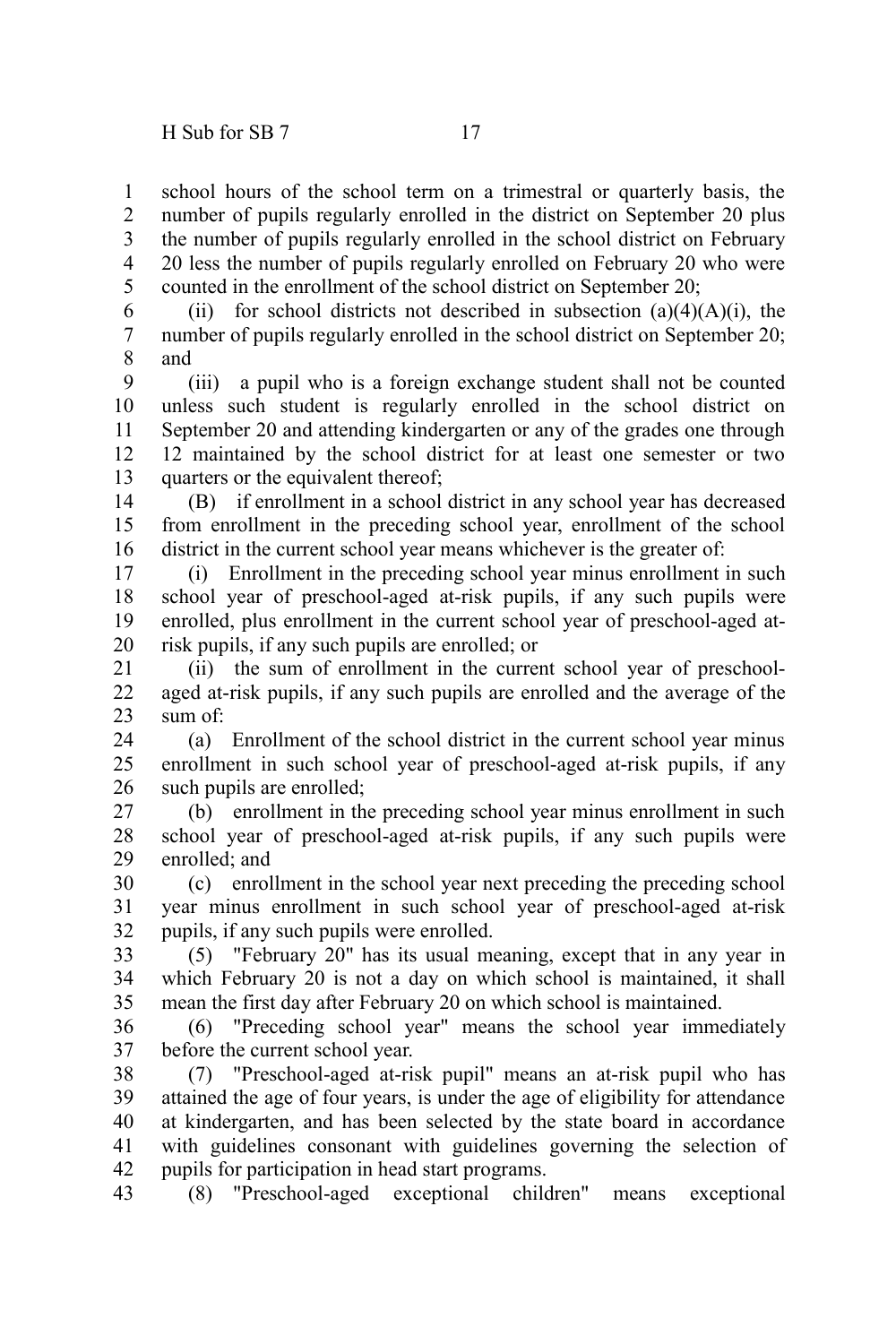children, except gifted children, who have attained the age of three years but are under the age of eligibility for attendance at kindergarten. 1 2

(9) "Pupil" means any person who is regularly enrolled in a district and attending kindergarten or any of the grades one through 12 maintained by the district, or who is regularly enrolled in a district and attending kindergarten or any of the grades one through 12 in another district in accordance with an agreement entered into under authority of K.S.A. 72- 8233, and amendments thereto, or who is regularly enrolled in a district and attending special education services provided for preschool-aged exceptional children by the district. 3 4 5 6 7 8 9 10

(10) "School district" means a unified school district organized and operated under the laws of this state. 11 12

(11) "School year" means the 12-month period ending June 30.

(12) "September 20" has its usual meaning, except that in any year in which September 20 is not a day on which school is maintained, it shall mean the first day after September 20 on which school is maintained. 14 15 16

17

13

(13) "State board" means the state board of education.

(b) The provisions of this section shall be effective from and after July 1, 2015, through June 30, 2017. 18 19

New Sec. 6. (a) For school year 2015-2016 and school year 2016- 2017, the state board shall disburse general state aid to each school district in an amount equal to: 20 21 22

(1) Subject to the provisions of subsections (b) through (e), the amount of general state aid such school district received for school year 2014-2015, if any, pursuant to K.S.A. 72-6416, prior to its repeal, as prorated in accordance with K.S.A. 72-6410, prior to its repeal, less: 23 24 25 26

(A) The amount directly attributable to the ancillary school facilities weighting as determined for school year 2014-2015 under K.S.A. 72-6443, prior to its repeal; 27 28 29

(B) the amount directly attributable to the cost of living weighting as determined for school year 2014-2015 under K.S.A. 2014 Supp. 72-6450, prior to its repeal; 30 31 32

(C) the amount directly attributable to declining enrollment state aid as determined for school year 2014-2015 under K.S.A. 2014 Supp. 72- 6452, prior to its repeal; and 33 34 35

(D) the amount directly attributable to virtual school state aid as determined for school year 2014-2015 under K.S.A. 2014 Supp. 72-3715, and amendments thereto, plus; 36 37 38

(2) the amount of supplemental general state aid such school district received for school year 2014-2015, if any, pursuant to K.S.A. 72-6434, prior to its repeal, as prorated in accordance with K.S.A. 72-6434, prior to its repeal, plus; 39 40 41 42

(3) the amount of capital outlay state aid such school district received 43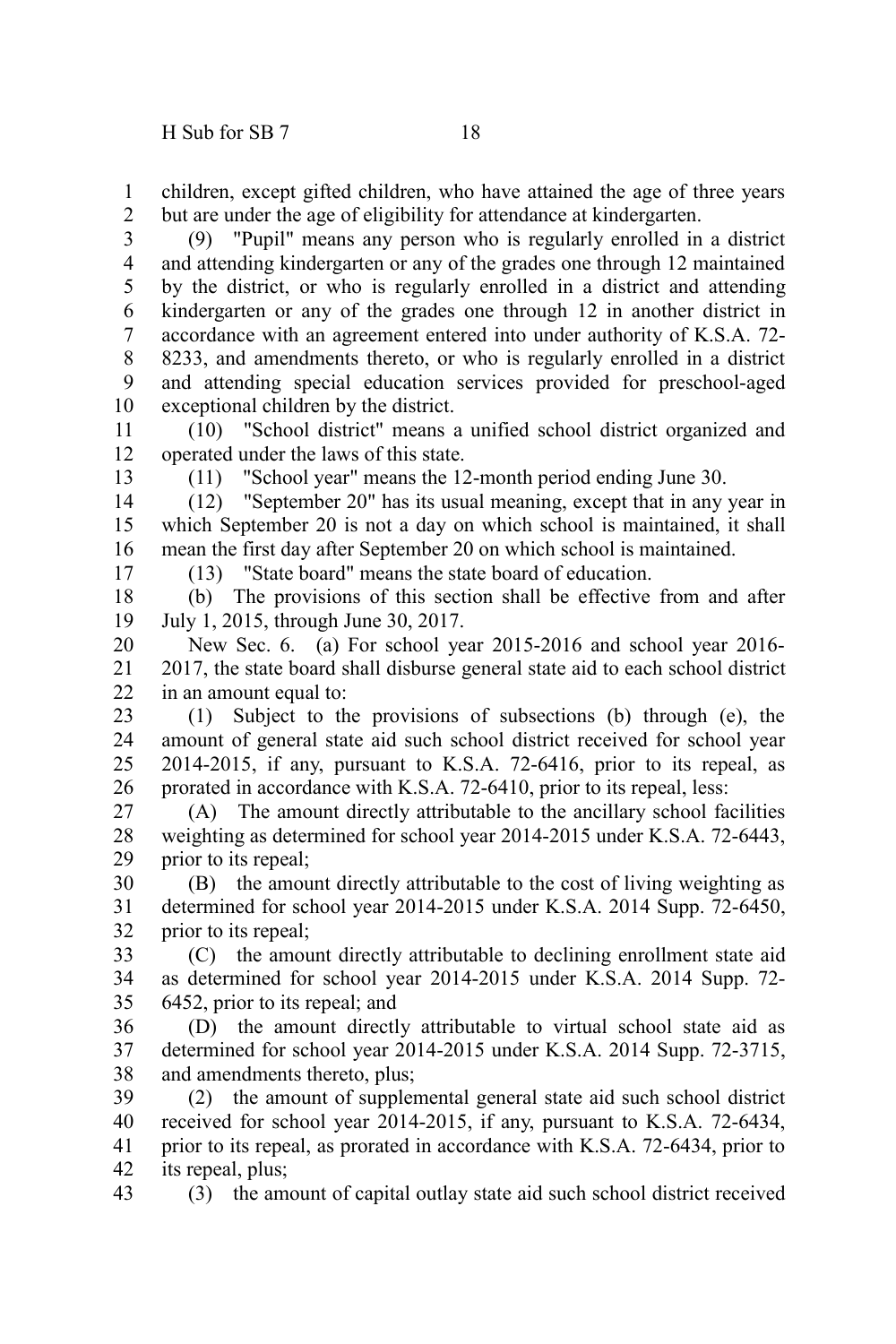for school year 2014-2015, if any, pursuant to K.S.A. 2014 Supp. 72-8814, prior to its repeal, plus; 1 2

(4) (A) an amount that is directly attributable to the proceeds of the tax levied by the school district pursuant to section 14, and amendments thereto, provided, the school district has levied such tax; 3 4 5

(B) an amount that is directly attributable to the proceeds of the tax levied by the school district pursuant to section 15, and amendments thereto, provided, the school district has levied such tax; 6 7 8

(C) an amount that is directly attributable to the proceeds of the tax levied by the school district pursuant to section 16, and amendments thereto, provided, the school district has levied such tax, plus; 9 10 11

(5) the amount of virtual school state aid such school district is to receive under K.S.A. 2014 Supp. 72-3715, and amendments thereto, plus; 12 13

(6) an amount certified by the board of trustees of the Kansas public employees retirement system which is equal to the participating employer's obligation of such school district to the system, less; 14 15 16

(7) an amount equal to 0.4% of the amount determined under subsection  $(a)(1)$ . 17 18

(b) For any school district whose school financing sources exceeded its state financial aid for school year 2014-2015 as calculated under the school district finance and quality performance act, prior to its repeal, the amount such school district is entitled to receive under subsection (a)(1) shall be the proceeds of the tax levied by the school district pursuant to section 11, and amendments thereto, less the difference between such school district's school financing sources and its state financial aid for school year 2014-2015 as calculated under the school district finance and quality performance act, prior to its repeal. 19 20 21 22 23 24 25 26 27

(c) For any school district formed by consolidation in accordance with article 87 of chapter 72 of the Kansas Statutes Annotated, and amendments thereto, prior to the effective date of this act, and whose state financial aid for school year 2014-2015 was determined under K.S.A. 72- 6445a, prior to its repeal, the amount of general state aid for such school district determined under subsection (a)(1) shall be determined as if such school district was not subject to K.S.A. 72-6445a, prior to its repeal, for school year 2014-2015. 28 29 30 31 32 33 34 35

(d) For any school district that consolidated in accordance with article 87 of chapter 72 of the Kansas Statutes Annotated, and amendments thereto, and such consolidation becomes effective on or after July 1, 2015, the amount of general state aid for such school district determined under subsection  $(a)(1)$  shall be the sum of the general state aid each of the former school districts would have received under subsection (a)(1). 36 37 38 39 40 41

(e) (1) For any school district that was entitled to receive school facilities weighting for school year 2014-2015 under K.S.A. 72-6415b, 42 43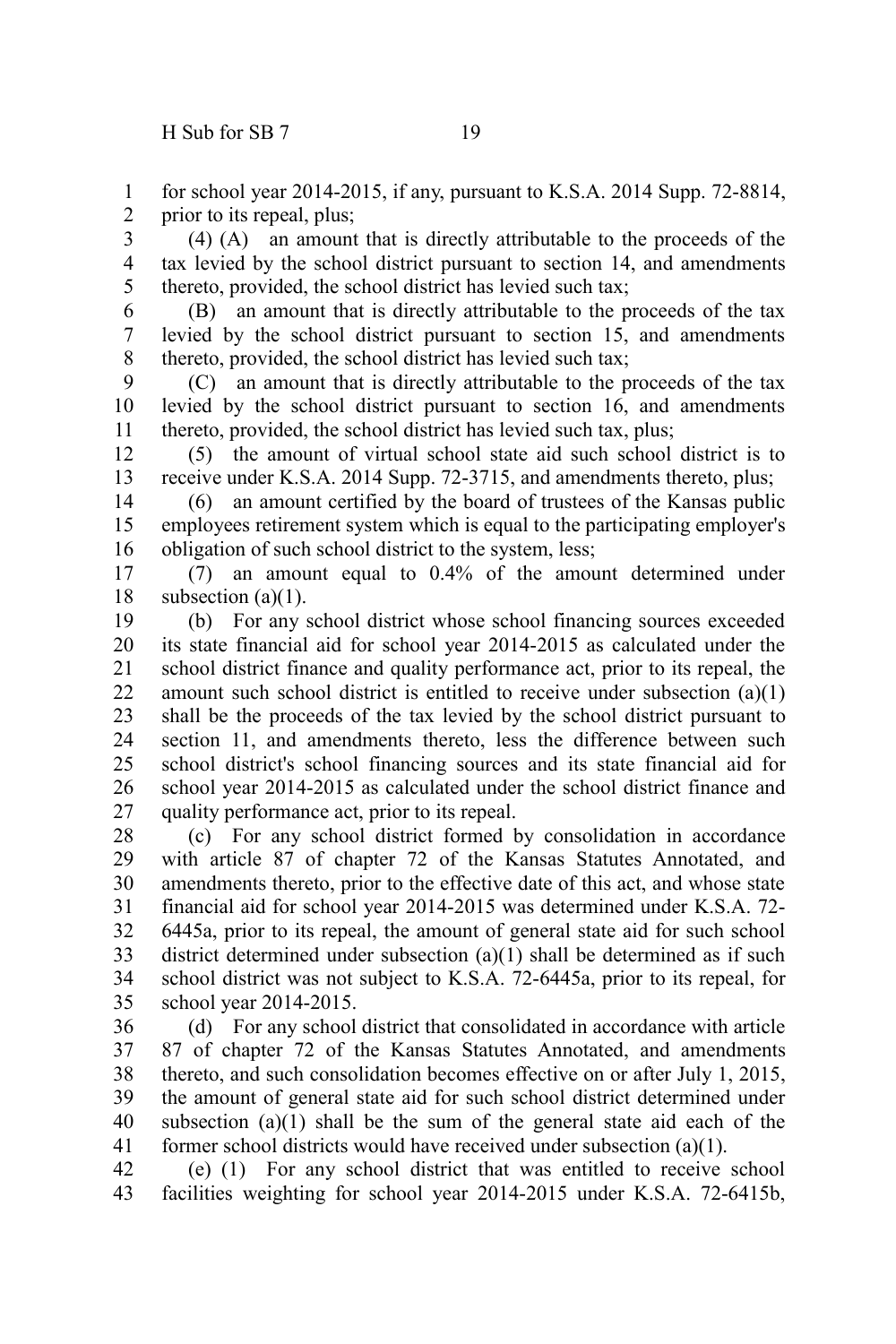prior to its repeal, and which would not have been eligible to receive such weighting for school year 2015-2016 under K.S.A. 72-6415b, prior to its repeal, an amount directly attributable to the school facilities weighting as determined for school year 2014-2015 under K.S.A. 72-6415, prior to its repeal, for such school district shall be subtracted from the amount of general state aid for such school district determined under subsection (a) (1). 1 2 3 4 5 6 7

(2) For any school district which would have been eligible to receive school facilities weighting for school year 2015-2016 under K.S.A. 72- 6415b, prior to its repeal, but which did not receive such weighting for school year 2014-2015, an amount directly attributable to the school facilities weighting as would have been determined under K.S.A. 72-6415, prior to its repeal, for school year 2015-2016 shall be added to the amount of general state aid for such school district determined under subsection (a) (1). 8 9 10 11 12 13 14 15

(3) For any school district which would have been eligible to receive school facilities weighting for school year 2016-2017 under K.S.A. 72- 6415b, prior to its repeal, but which did not receive such weighting for school year 2014-2015, and which would not have been eligible to receive such weighting for school year 2015-2016 under K.S.A. 72-6415b, prior to its repeal, an amount directly attributable to the school facilities weighting as would have been determined under K.S.A. 72-6415, prior to its repeal, for school year 2016-2017 shall be added to the amount of general state aid for such school district determined under subsection (a)(1). 16 17 18 19 20 21 22 23 24

(f) The general state aid for each school district shall be disbursed in accordance with appropriation acts. In the event the appropriation for general state aid exceeds the amount determined under subsection (a) for any school year, then the state board shall disburse such excess amount to each school district in proportion to such school district's enrollment. 25 26 27 28 29

(g) The provisions of this section shall be effective from and after July 1, 2015, through June 30, 2017. 30 31

New Sec. 7. (a) The distribution of general state aid determined pursuant to section 6, and amendments thereto, shall be made in accordance with appropriation acts each year as provided in this section. 32 33 34

(b) (1) In the months of July through May of each school year, the state board shall determine the amount of general state aid which will be required by each district to maintain operations in each such month. In making such determination, the state board shall take into consideration the district's access to school financing sources and the obligations of the general fund which must be satisfied during the month. The amount determined by the state board under this provision is the amount of general state aid which will be distributed to the district in the months of July through May; 35 36 37 38 39 40 41 42 43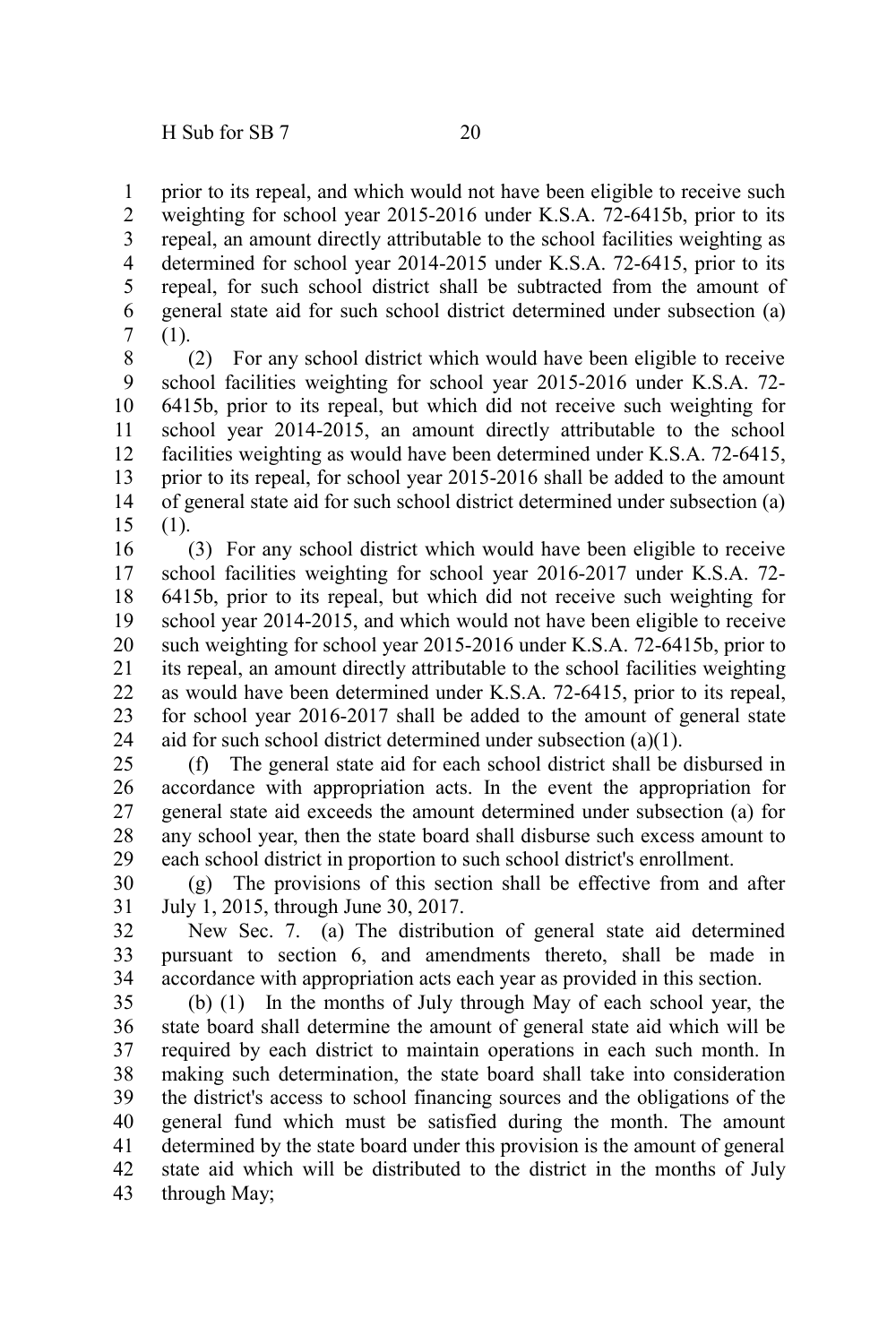(2) in the month of June of each school year, subject to the provisions of subsection (d), payment shall be made of the full amount of the general state aid entitlement determined for the school year, less the sum of the monthly payments made in the months of July through May. 1 2 3 4

(c) The state board of education shall prescribe the dates upon which the distribution of payments of general state aid to school districts shall be due. Payments of general state aid shall be distributed to districts once each month on the dates prescribed by the state board. The state board shall certify to the director of accounts and reports the amount due as general state aid to each district in each of the months of July through June. Such certification, and the amount of general state aid payable from the state general fund, shall be approved by the director of the budget. The director of accounts and reports shall draw warrants on the state treasurer payable to the district treasurer of each district entitled to payment of general state aid, pursuant to vouchers approved by the state board. Upon receipt of such warrant, each district treasurer shall deposit the amount of general state aid in the general fund. 5 6 7 8 9 10 11 12 13 14 15 16 17

(d) If any amount of general state aid that is due to be paid during the month of June of a school year pursuant to the other provisions of this section is not paid on or before June 30 of such school year, then such payment shall be paid on or after the ensuing July 1, as soon as moneys are available therefor. Any payment of general state aid that is due to be paid during the month of June of a school year and that is paid to school districts on or after the ensuing July 1 shall be recorded and accounted for by school districts as a receipt for the school year ending on the preceding June 30. 18 19 20 21 22 23 24 25 26

(e) The provisions of this section shall be effective from and after July 1, 2015, through June 30, 2017. 27 28

New Sec. 8. (a) In the event any district is paid more than it is entitled to receive under any distribution made under the provisions of sections 4 through 22, and amendments thereto, or under any statute repealed by this act, the state board shall notify the district of the amount of such overpayment, and such district shall remit the same to the state board. The state board shall remit any moneys so received to the state treasurer in accordance with the provisions of K.S.A. 75-4215, and amendments thereto. Upon receipt of each such remittance, the state treasurer shall deposit the entire amount in the state treasury to the credit of the state school district finance fund. If any district fails so to remit, the state board shall deduct the excess amounts so paid from future payments becoming due to the district. In the event any district is paid less than the amount to which it is entitled under any distribution made under the provisions of sections 4 through 22, and amendments thereto, the state board shall pay the additional amount due at any time within the school year in which the 29 30 31 32 33 34 35 36 37 38 39 40 41 42 43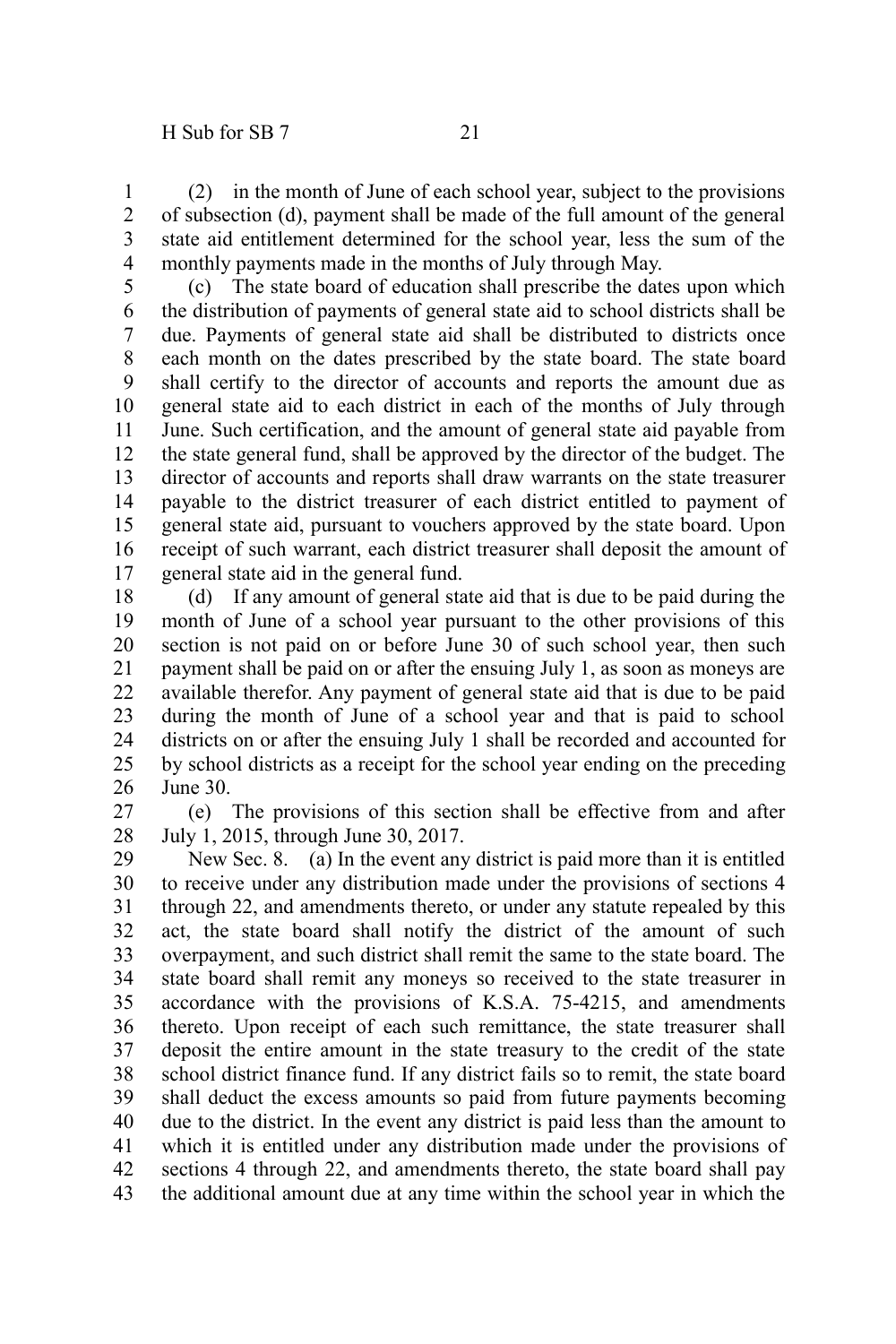underpayment was made or within 60 days after the end of such school year. 1 2

(b) The provisions of this section shall be effective from and after July 1, 2015, through June 30, 2017. 3 4

New Sec. 9. (a) On or before October 10 of each school year, the clerk or superintendent of each district shall certify under oath to the state board a report showing the total enrollment of the district by grades maintained in the schools of the district and such other reports as the state board may require. Upon receipt of such report, the state board shall examine the report, and if the state board finds any errors in any such report, the state board shall consult with the district officer furnishing the report and make such corrections in the report as are necessary. One of such district officers shall also certify to the state board, on or before August 25 of each year, a copy of the budget adopted by the district. 5 6 7 8 9 10 11 12 13 14

(b) The provisions of this section shall be effective from and after July 1, 2015, through June 30, 2017. 15 16

New Sec. 10. (a) The state school district finance fund, established by K.S.A. 1991 Supp. 72-7081, prior to its repeal, is hereby continued in existence and shall consist of: (1) All moneys credited to such fund under K.S.A. 72-6418, 72-6431, 72-6441 and K.S.A. 2014 Supp. 72-6449 and 72-6451, prior to their repeal; and (2) all amounts transferred to such fund pursuant to the provisions of sections 4 through 22, and amendments thereto. 17 18 19 20 21 22 23

(b) The state school district finance fund shall be used for the purpose of school district finance and for no other governmental purpose. It is the intent of the legislature that the fund shall remain intact and inviolate for such purpose, and moneys in the fund shall not be subject to the provisions of K.S.A. 75-3722, 75-3725a and 75-3726a, and amendments thereto. 24 25 26 27 28

(c) Amounts in the state school district finance fund shall be allocated and distributed to school districts as a portion of general state aid entitlements provided for under section 6, and amendments thereto. 29 30 31

(d) The provisions of this section shall be effective from and after July 1, 2015, through June 30, 2017. 32 33

New Sec. 11. (a) The board of education of each school district shall levy an ad valorem tax upon the taxable tangible property of the district at a rate of 20 mills in school year 2015-2016 and school year 2016-2017 for the purpose of: 34 35 36 37

(1) Paying a portion of the costs of operating and maintaining public schools in partial fulfillment of the constitutional obligation of the legislature to finance the educational interests of the state; and 38 39 40

(2) with respect to any redevelopment district established prior to July 1, 1997, pursuant to K.S.A. 12-1771, and amendments thereto, paying a portion of the principal and interest on bonds issued by cities under 41 42 43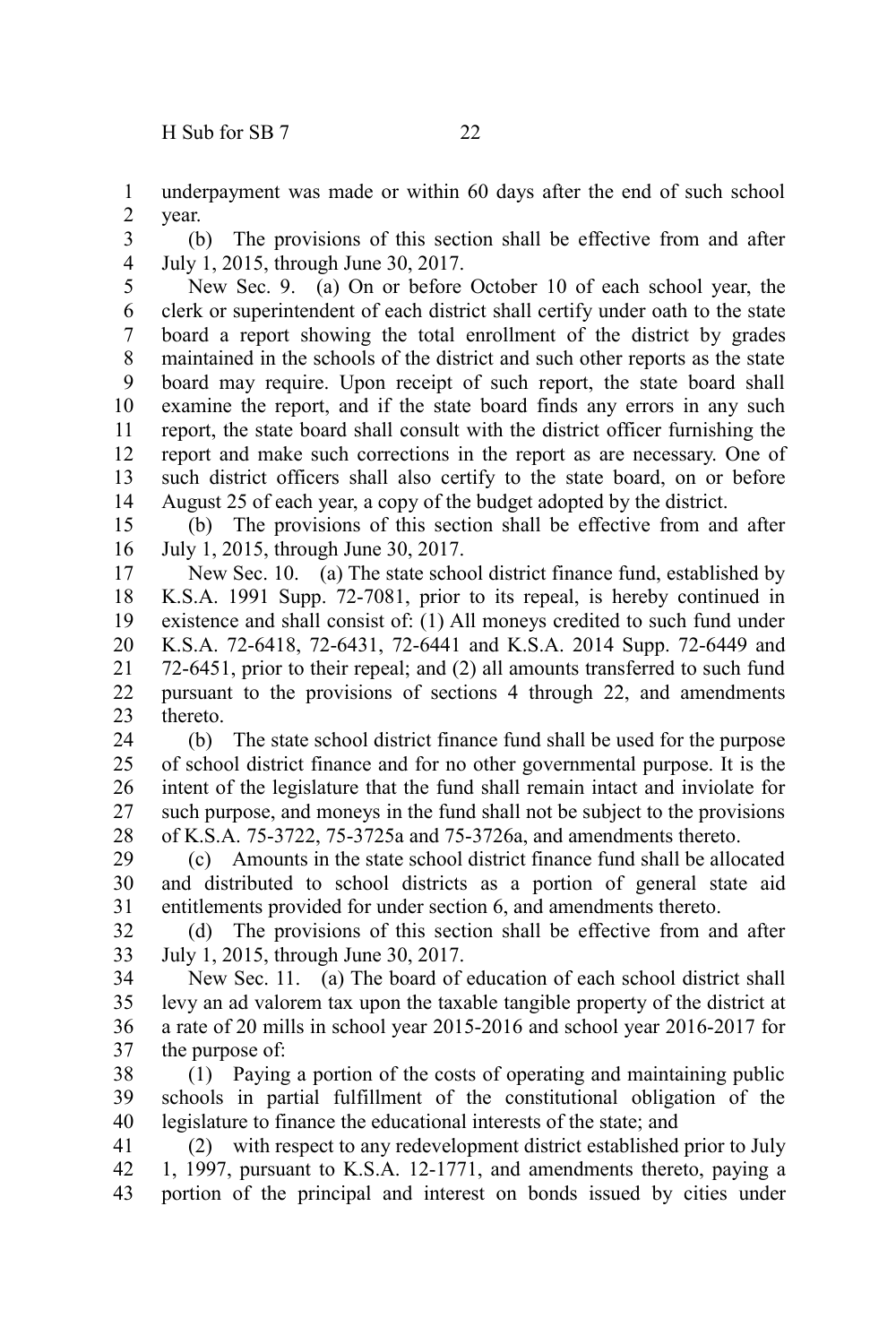authority of K.S.A. 12-1774, and amendments thereto, for the financing of redevelopment projects upon property located within the district. 1 2

(b) Except for that portion of the proceeds used for the purpose specified in subsection (a)(2), the proceeds from the tax levied by a school district under authority of this section shall be remitted to the state treasurer in accordance with the provisions of K.S.A. 75-4215, and amendments thereto. Upon receipt of each such remittance, the state treasurer shall deposit the entire amount in the state treasury and shall credit the same to the state school finance fund. 3 4 5 6 7 8 9

(c) All moneys remitted to the state treasurer pursuant to subsection (b) shall be used for paying a portion of the costs of operating and maintaining public schools in partial fulfillment of the constitutional obligation of the legislature to finance the educational interests of the state. 10 11 12 13

(d) No school district shall proceed under K.S.A. 79-1964, 79-1964a or 79-1964b, and amendments thereto. 14 15

(e) The provisions of this section shall be effective from and after July 1, 2015, through June 30, 2017. 16 17

New Sec. 12. (a) For school year 2015-2016 and school year 2016- 2017, the board of any school district may adopt a local option budget which does not exceed the greater of: (1) The local option budget adopted by such school district for school year 2014-2015 pursuant to K.S.A. 72- 6433, prior to its repeal; or (2) the local option budget such school district would have adopted for school year 2015-2016 pursuant to K.S.A. 72- 6433, prior to its repeal. 18 19 20 21 22 23 24

(b) Except as provided by subsection (e), the adoption of a resolution pursuant to this subsection shall require a majority vote of the members of the board. Such resolution shall be effective upon adoption and shall require no other procedure, authorization or approval. 25 26 27 28

(c) Unless specifically stated otherwise in the resolution, the authority to adopt a local option budget shall be continuous and permanent. The board of any school district that has adopted a local option budget in a prior school year may choose not to adopt such a budget or may adopt a budget in an amount less than the amount authorized. If the board of any school district whose authority to adopt a local option budget is not continuous and permanent refrains from adopting a local option budget, the authority of such district to adopt a local option budget shall not be extended by such refrainment beyond the period specified in the resolution authorizing adoption of such budget. 29 30 31 32 33 34 35 36 37 38

(d) The board of any district may initiate procedures to renew the authority to adopt a local option budget at any time during a school year after the tax levied pursuant to section 13, and amendments thereto, is certified to the county clerk under any existing authorization. 39 40 41 42

(e) The board of any school district that has adopted a local option 43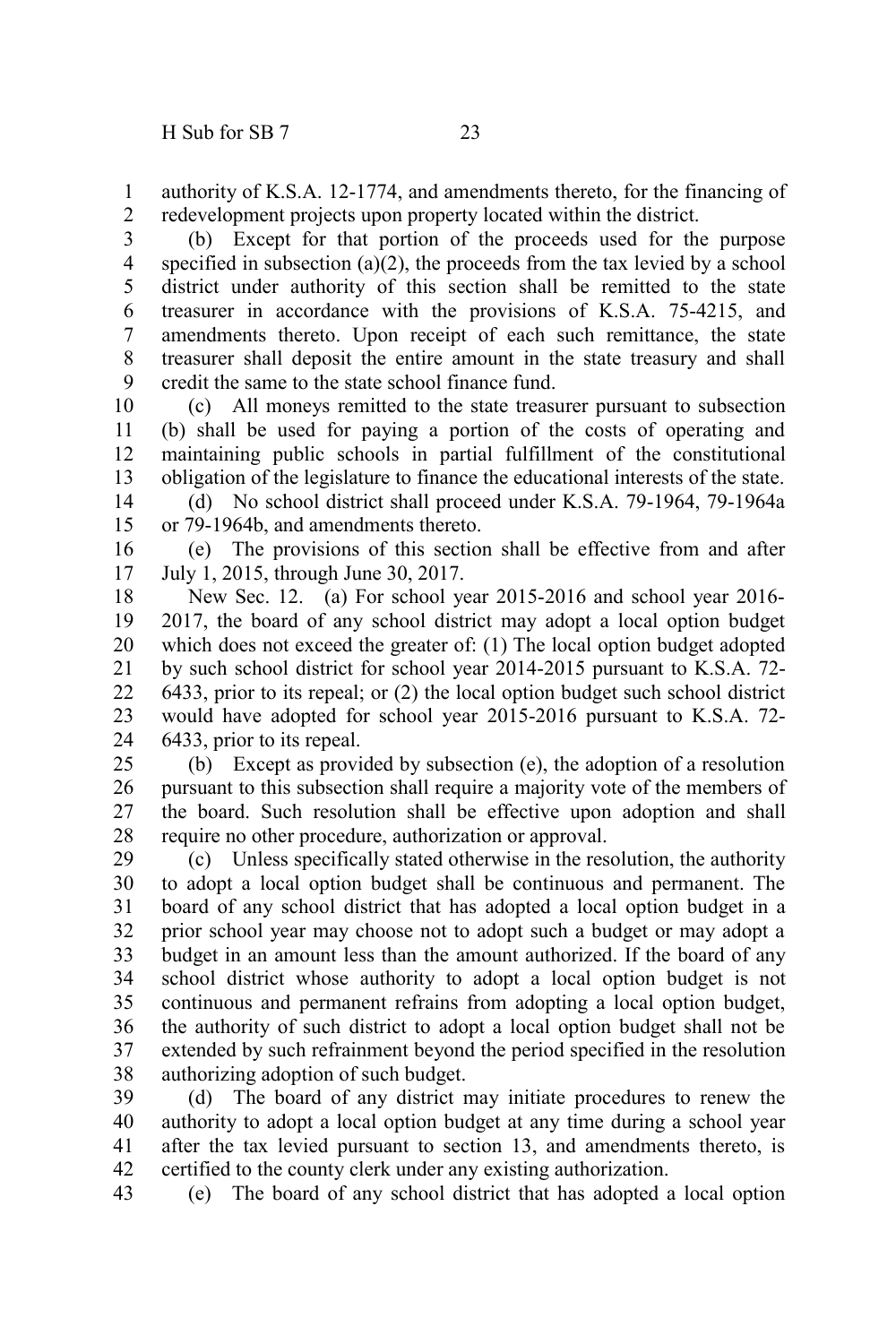budget prior to July 1, 2015, under a resolution which authorized the adoption of such budget in accordance with the provisions of K.S.A. 72- 6433, prior to its repeal, may continue to operate under such resolution for the period of time specified in the resolution or may abandon the resolution and operate under the provisions of this section. Any such school district shall operate under the provisions of this section after the period of time specified in the resolution has expired. 1 2 3 4 5 6 7

(f) Any resolution adopted pursuant to this section may revoke or repeal any resolution previously adopted by the board. If the resolution does not revoke or repeal previously adopted resolutions, all resolutions which are in effect shall expire on the same date. The maximum amount of the local option budget of a school district under all resolutions in effect shall not exceed the limitation set forth in subsection (a) in any school year. 8 9 10 11 12 13 14

(g) The provisions of this section shall be effective from and after July 1, 2015, through June 30, 2017. 15 16

New Sec. 13. (a) For school year 2015-2016 and school year 2016- 2017, the board of each school district that has adopted a local option budget may levy an ad valorem tax on the taxable tangible property of the district for the purpose of: 17 18 19 20

(1) Financing that portion of the school district's local option budget which is not financed from any other source provided by law; and 21 22

(2) paying a portion of the principal and interest on bonds issued by cities under authority of K.S.A. 12-1774, and amendments thereto, for the financing of redevelopment projects upon property located within the district. 23 24 25 26

(b) Except the proceeds of such tax levied for the purpose specified in subsection  $(a)(2)$ , the proceeds from the tax levied by a school district under authority of this section shall be deposited in the general fund of the district. 27 28 29 30

(c) No school district shall proceed under K.S.A. 79-1964, 79-1964a or 79-1964b, and amendments thereto. 31 32

(d) The provisions of this section shall be effective from and after July 1, 2015, through June 30, 2017. 33 34

New Sec. 14. (a) The board of any school district to which the provisions of this subsection apply may levy an ad valorem tax on the taxable tangible property of the school district for school years 2015-2016 and 2016-2017 in an amount not to exceed the amount authorized by the state court of tax appeals for school year 2014-2015 pursuant to K.S.A. 2014 Supp. 72-6451, prior to its repeal, for the purpose set forth in K.S.A. 2014 Supp. 72-6451, prior to its repeal. The provisions of this subsection apply to any school district that imposed a levy pursuant to K.S.A. 2014 Supp. 72-6451, prior to its repeal, for school year 2014-2015. 35 36 37 38 39 40 41 42 43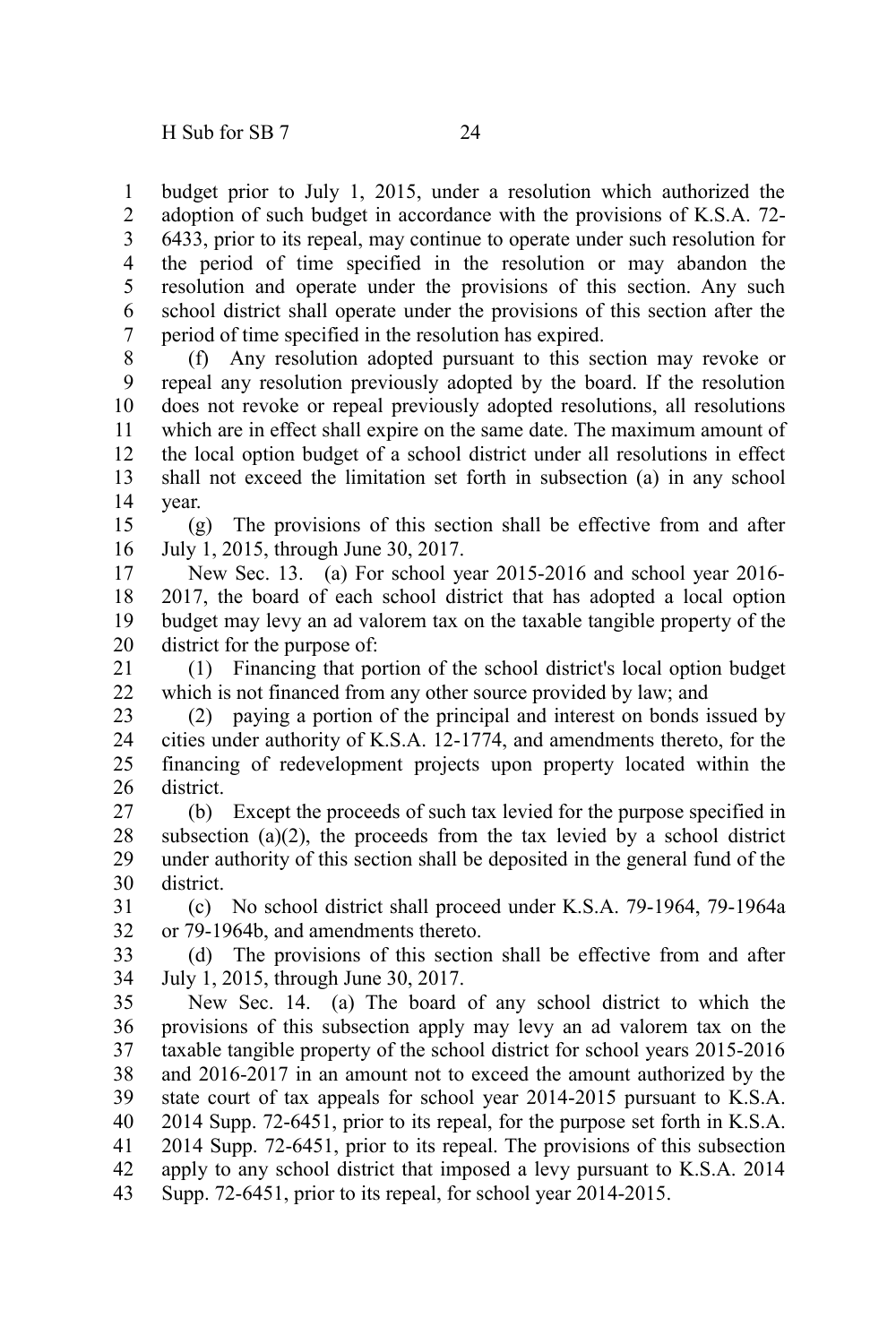(b) The board of education of any school district which would have been eligible to levy an ad valorem tax pursuant to K.S.A. 2014 Supp. 72- 6451, prior to its repeal, for school year 2015-2016 or 2016-2017, may levy an ad valorem tax on the taxable tangible property of the school district each year for a period of time not to exceed two years in an amount not to exceed the amount authorized by the state board of tax appeals under this subsection for the purpose of financing the costs incurred by the school district directly attributable to the school district's declining enrollment. The state board of tax appeals may authorize the school district to make a levy which will produce an amount that is not greater than the amount of revenues lost as a result of the declining enrollment of the school district. Such amount shall not exceed 5% of the general fund budget of the school district in the school year in which the school district applies to the state board of tax appeals for authority to make a levy pursuant to this section. 1 2 3 4 5 6 7 8 9 10 11 12 13 14 15

(c) The state board of tax appeals shall certify to the state board the amount authorized to be produced by the levy of a tax under this section. The state board shall prescribe guidelines for the data that school districts shall include in cases before the state board of tax appeals pursuant to this section. The state board shall provide to the state board of tax appeals such school data and information requested by the state board of tax appeals and any other information deemed necessary by the state board. 16 17 18 19 20 21 22

(d) The proceeds from any tax levied by a school district under authority of this section shall be remitted to the state treasurer in accordance with the provisions of K.S.A. 75-4215, and amendments thereto. Upon receipt of each such remittance, the state treasurer shall deposit the entire amount in the state treasury and shall credit the same to the state school finance fund. All moneys remitted to the state treasurer pursuant to this subsection shall be used for paying a portion of the costs of operating and maintaining public schools in partial fulfillment of the constitutional obligation of the legislature to finance the educational interests of the state. 23 24 25 26 27 28 29 30 31 32

(e) The provisions of this section shall be effective from and after July 1, 2015, through June 30, 2017. 33 34

New Sec. 15. (a) The board of any school district to which the provisions of this subsection apply may levy an ad valorem tax on the taxable tangible property of the school district for school years 2015-2016 and 2016-2017 in an amount not to exceed the amount authorized by the state court of tax appeals for school year 2014-2015 pursuant to K.S.A. 72- 6441, prior to its repeal, for the purpose set forth in K.S.A. 72-6441, prior to its repeal. The provisions of this subsection apply to any school district that imposed a levy pursuant to K.S.A. 72-6441, prior to its repeal, for school year 2014-2015. 35 36 37 38 39 40 41 42 43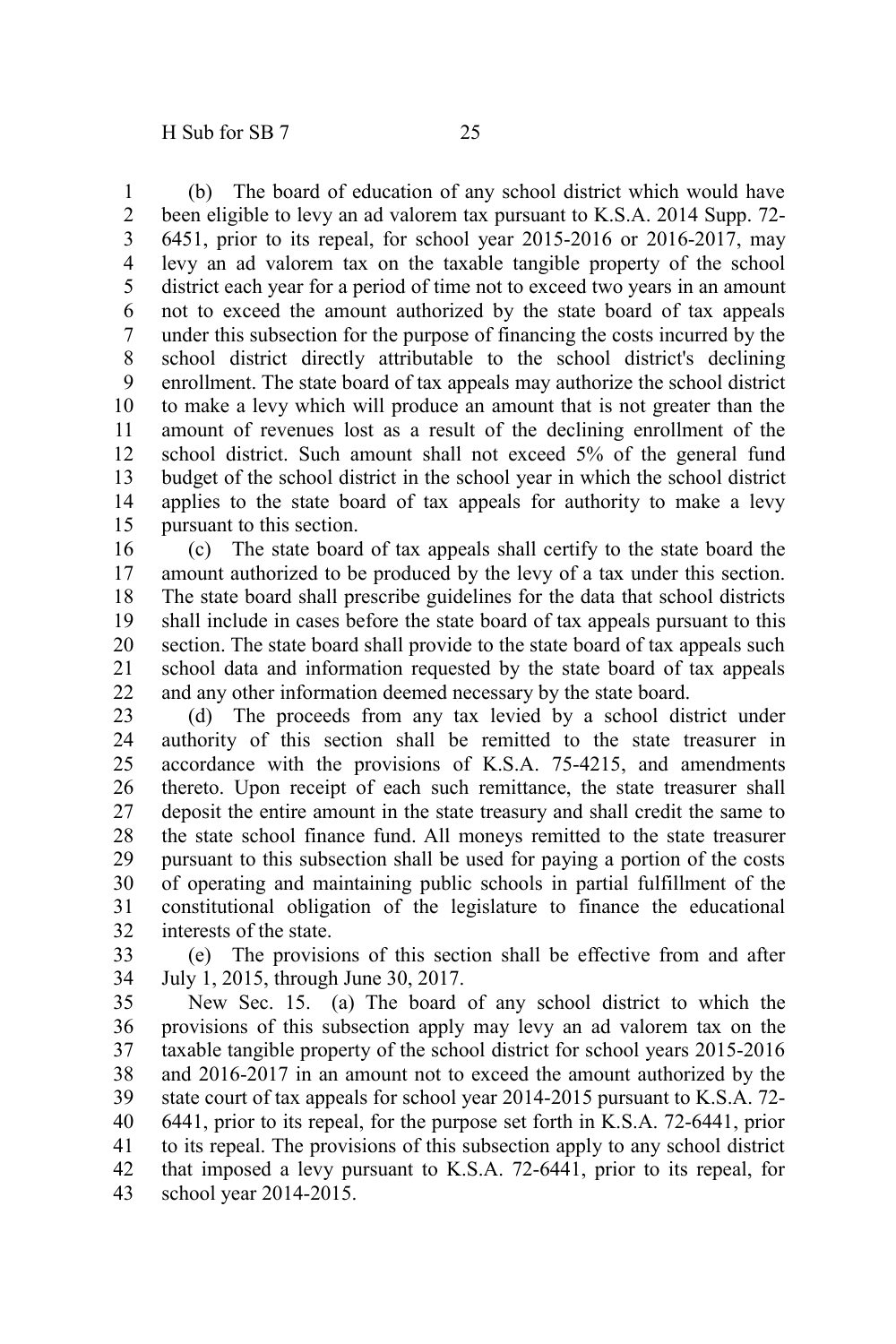(b) The board of any school district which would have been eligible to levy an ad valorem tax pursuant to K.S.A. 2014 Supp. 72-6441, prior to its repeal, for school year 2015-2016 or 2016-2017, may levy an ad valorem tax on the taxable tangible property of the school district each year for a period of time not to exceed two years in an amount not to exceed the amount authorized by the state board of tax appeals under this subsection for the purpose of financing the costs incurred by the school district that are directly attributable to ancillary school facilities. The state board of tax appeals may authorize the school district to make a levy which will produce an amount that is not greater than the difference between the amount of costs directly attributable to commencing operation of one or more new school facilities and the amount that is financed from any other source provided by law for such purpose. 1 2 3 4 5 6 7 8 9 10 11 12 13

(c) The state board of tax appeals shall certify to the state board of education the amount authorized to be produced by the levy of a tax under subsection (a). The state board of tax appeals may adopt rules and regulations necessary to effectuate the provisions of this section, including rules and regulations relating to the evidence required in support of a school district's claim that the costs attributable to commencing operation of one or more new school facilities are in excess of the amount that is financed from any other source provided by law for such purpose. 14 15 16 17 18 19 20 21

(d) The board of any school district that has levied an ad valorem tax on the taxable tangible property of the school district each year for a period of two years under authority of subsection (b) may continue to levy such tax under authority of this subsection each year for an additional period of time not to exceed six years in an amount not to exceed the amount computed by the state board of education as provided in this subsection if the board of education of the school district determines that the costs attributable to commencing operation of one or more new school facilities are significantly greater than the costs attributable to the operation of other school facilities in the school district. The tax authorized under this subsection may be levied at a rate which will produce an amount that is not greater than the amount computed by the state board of education as provided in this subsection. In computing such amount, the state board shall: 22 23 24 25 26 27 28 29 30 31 32 33 34 35

(1) Determine the amount produced by the tax levied by the school district under authority of subsection (b) in the second year for which such tax was levied; 36 37 38

(2) compute 90% of the amount of the sum obtained under subsection  $(d)(1)$ , which computed amount is the amount the school district may levy in the first year of the six-year period for which the school district may levy a tax under authority of this subsection; 39 40 41 42

(3) compute 75% of the amount of the sum obtained under subsection 43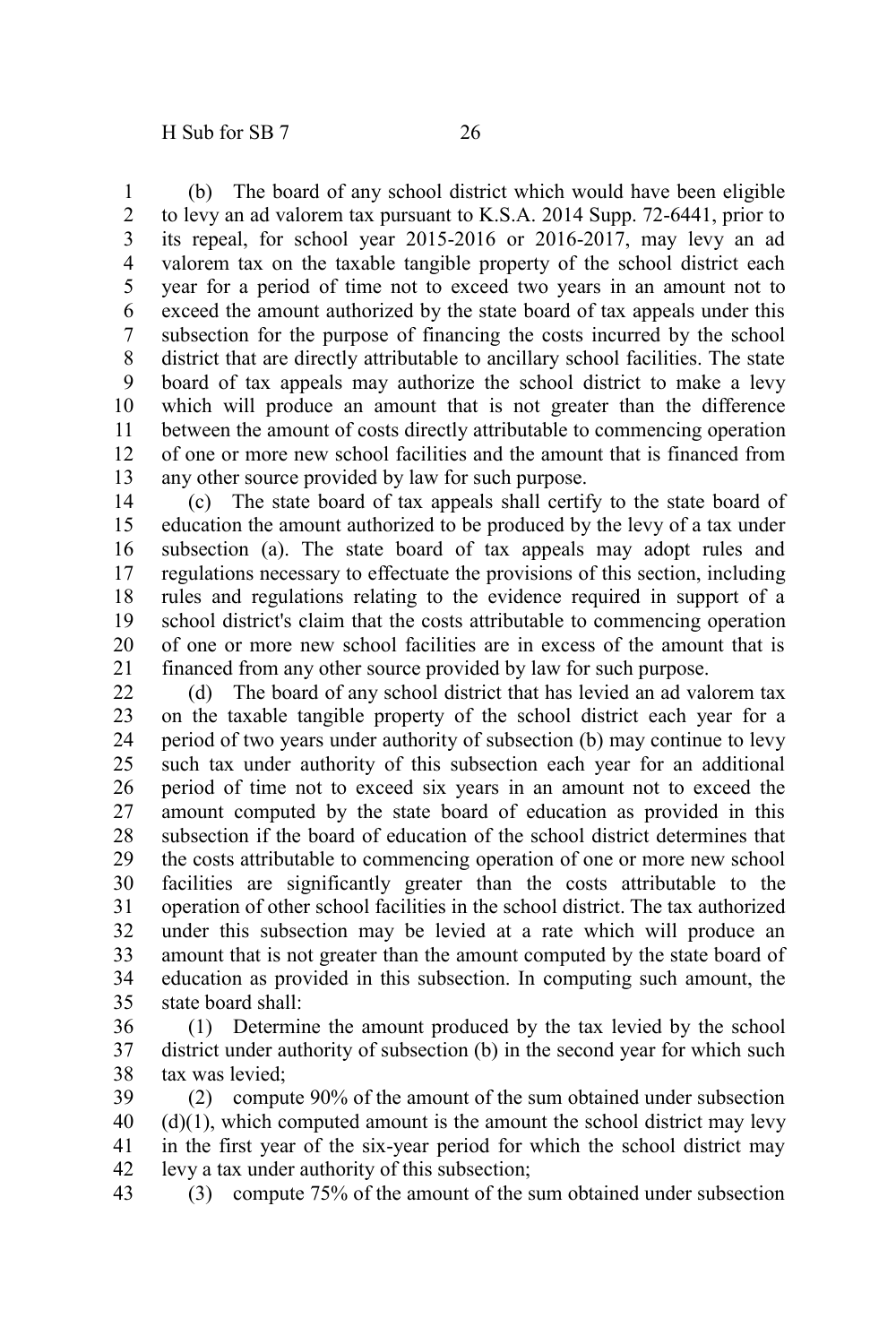$(d)(1)$ , which computed amount is the amount the school district may levy in the second year of the six-year period for which the school district may levy a tax under authority of this subsection; 1 2 3

(4) compute 60% of the amount of the sum obtained under subsection  $(d)(1)$ , which computed amount is the amount the school district may levy in the third year of the six-year period for which the school district may levy a tax under authority of this subsection; 4 5 6 7

(5) compute 45% of the amount of the sum obtained under subsection  $(d)(1)$ , which computed amount is the amount the school district may levy in the fourth year of the six-year period for which the school district may levy a tax under authority of this subsection; 8 9 10 11

(6) compute 30% of the amount of the sum obtained under subsection  $(d)(1)$ , which computed amount is the amount the school district may levy in the fifth year of the six-year period for which the school district may levy a tax under authority of this subsection; and 12 13 14 15

(7) compute 15% of the amount of the sum obtained under subsection  $(d)(1)$ , which computed amount is the amount the school district may levy in the sixth year of the six-year period for which the school district may levy a tax under authority of this subsection. 16 17 18 19

(e) The proceeds from any tax levied by a school district under authority of this section shall be remitted to the state treasurer in accordance with the provisions of K.S.A. 75-4215, and amendments thereto. Upon receipt of each such remittance, the state treasurer shall deposit the entire amount in the state treasury and shall credit the same to the state school finance fund. All moneys remitted to the state treasurer pursuant to this subsection shall be used for paying a portion of the costs of operating and maintaining public schools in partial fulfillment of the constitutional obligation of the legislature to finance the educational interests of the state. 20 21 22 23 24 25 26 27 28 29

(f) The provisions of this section shall be effective from and after July 1, 2015, through June 30, 2017. 30 31

New Sec. 16. (a) The board of education of any school district to which the provisions of this subsection apply may levy a tax on the taxable tangible property within the school district for school years 2015-2016 and 2016-2017 in an amount not to exceed the amount authorized for school year 2014-2015 pursuant to K.S.A. 2014 Supp. 72-6449, prior to its repeal, for the purpose set forth in K.S.A. 2014 Supp. 72-6449, prior to its repeal. The provisions of this subsection apply to any school district that imposed a levy pursuant to K.S.A. 2014 Supp. 72-6449, prior to its repeal, for school year 2014-2015. 32 33 34 35 36 37 38 39 40

(b) The board of education of any school district which would have been eligible to levy an ad valorem tax pursuant to K.S.A. 2014 Supp. 72- 6449, prior to its repeal, for school year 2015-2016 or 2016-2017, may 41 42 43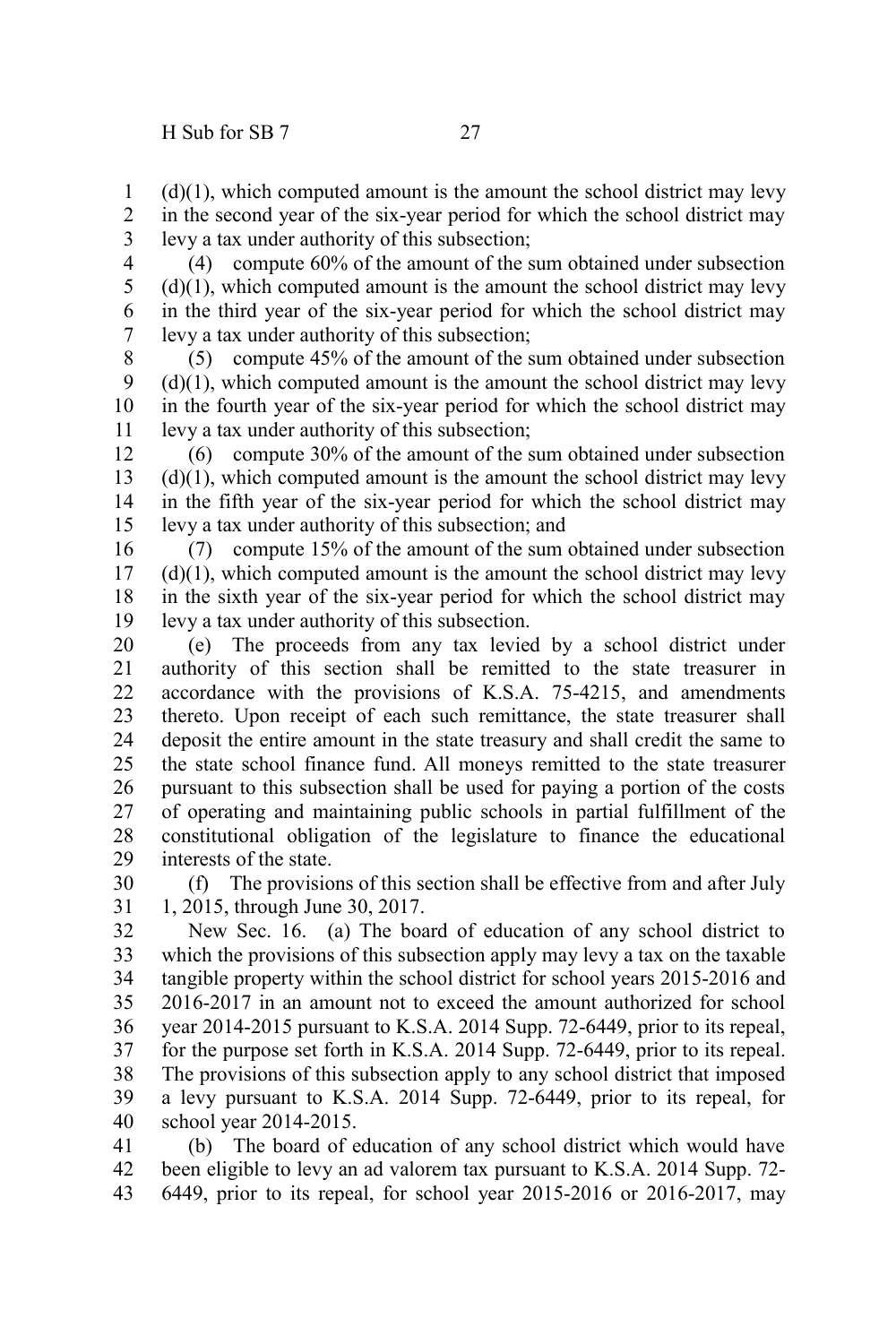levy a tax on the taxable tangible property within the school district for the purpose of financing the costs incurred by the school district that are attributable directly to the cost of paying cost-of-living salaries and wages in an amount not to exceed the amount such school district would have been authorized to levy under K.S.A. 2014 Supp. 72-6449, prior to its repeal. 1 2 3 4 5 6

(c) No tax may be levied under this section unless the board of education adopts a resolution authorizing such a tax levy and publishes the resolution at least once in a newspaper having general circulation in the school district. The resolution shall be published in substantial compliance with the following form: 7 8 9 10 11

Unified School District No. \_\_\_\_\_\_\_\_\_\_\_, 12

## 13 14

## **RESOLUTION**

Be It Resolved that: 15

The board of education of the above-named school district shall be authorized to levy an ad valorem tax in an amount not to exceed the amount necessary to finance the costs attributable directly to the cost of paying cost-of-living salaries and wages. The ad valorem tax authorized by this resolution may be levied unless a petition in opposition to the same, signed by not less than 5% of the qualified electors of the school district, is filed with the county election officer of the home county of the school district within 30 days after the publication of this resolution. If a petition is filed, the county election officer shall submit the question of whether the levy of such a tax shall be authorized in accordance with the provisions of this resolution to the electors of the school district at the next general election of the school district, as is specified by the board of education of the school district. 16 17 18 19 20 21 22 23 24 25 26 27 28

29

## **CERTIFICATE**

This is to certify that the above resolution was duly adopted by the board of education of Unified School District No. \_\_\_\_\_\_, \_\_\_\_\_\_\_\_\_\_\_\_\_\_\_\_\_\_\_\_\_\_\_ County, Kansas, on the  $\rule{1em}{0.15mm}$  day of  $\rule{1.5mm}{0.15mm}$  (year)  $\qquad$ . 30 31 32

- 33
- 34

Clerk of the board of education.

County, Kansas.

All of the blanks in the resolution shall be filled. If no petition as specified above is filed in accordance with the provisions of the resolution, the resolution authorizing the ad valorem tax levy shall become effective. If a petition is filed as provided in the resolution, the board may notify the county election officer to submit the question of whether such tax levy shall be authorized. If the board fails to notify the county election officer within 30 days after a petition is filed, the resolution shall be deemed abandoned and of no force and effect and no like resolution shall be adopted by the board within the nine months following publication of the 35 36 37 38 39 40 41 42 43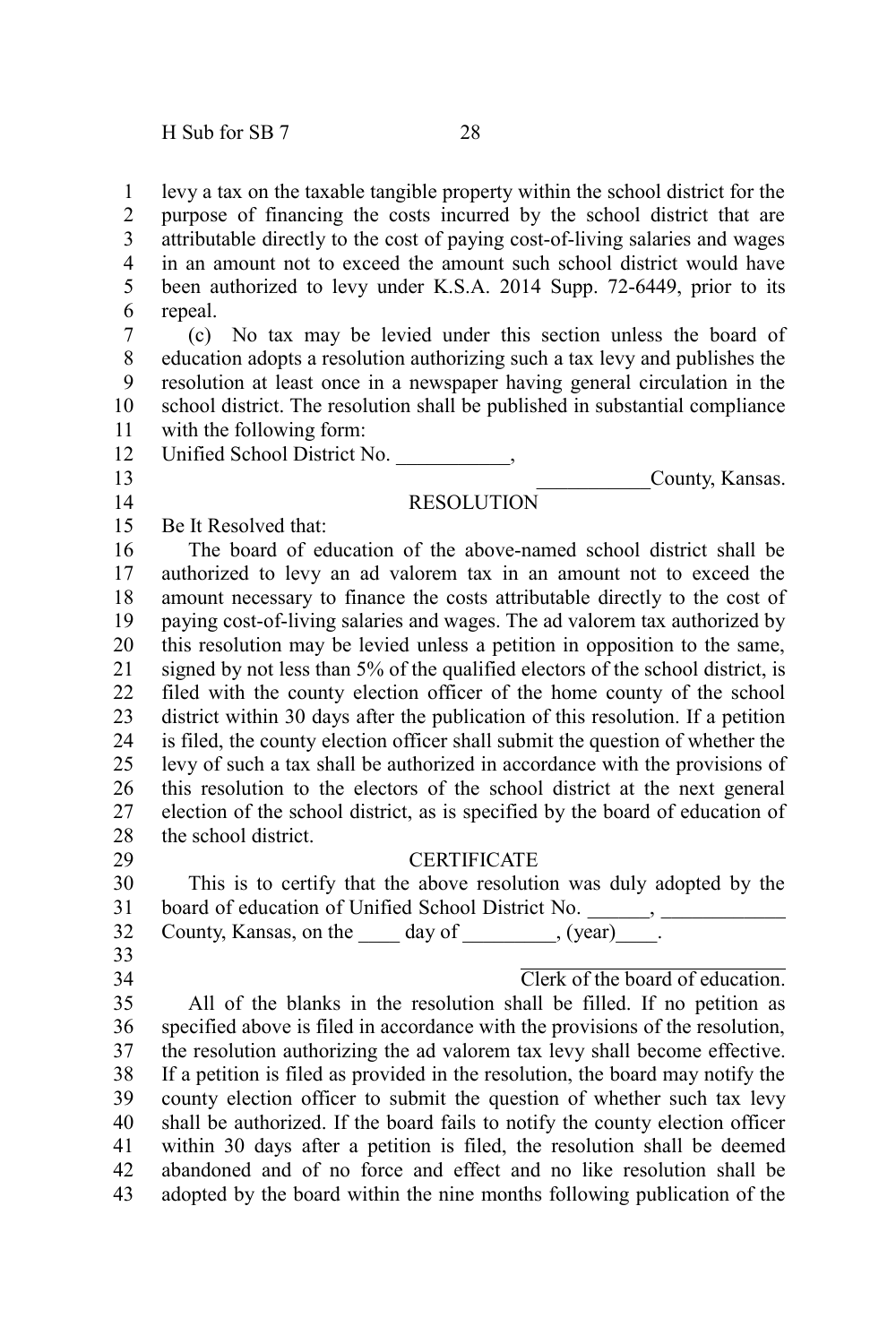resolution. If a majority of the votes cast in an election conducted pursuant to this provision are in favor of the resolution, such resolution shall be effective on the date of such election. If a majority of the votes cast are not in favor of the resolution, the resolution shall be deemed of no effect and no like resolution shall be adopted by the board within the nine months following such election. 1 2 3 4 5 6

(d) The proceeds from any tax levied by a school district under authority of this section shall be remitted to the state treasurer in accordance with the provisions of K.S.A. 75-4215, and amendments thereto. Upon receipt of each such remittance, the state treasurer shall deposit the entire amount in the state treasury and shall credit the same to the state school finance fund. All moneys remitted to the state treasurer pursuant to this subsection shall be used for paying a portion of the costs of operating and maintaining public schools in partial fulfillment of the constitutional obligation of the legislature to finance the educational interests of the state. 7 8 9 10 11 12 13 14 15 16

(e) The provisions of this section shall be effective from and after July 1, 2015, through June 30, 2017. 17 18

New Sec. 17. (a) Each school district may submit an application to the state finance council for approval of extraordinary need state aid. Such application shall be submitted in such form and manner as prescribed by the state finance council, and shall include a description of the extraordinary need of the school district that is the basis for the application. 19 20 21 22 23 24

(b) The state finance council shall review all submitted applications and approve or deny such application based on whether the applicant school district has demonstrated extraordinary need. As part of its review of an application, the state finance council may conduct a hearing and provide the applicant school district an opportunity to present testimony as to such school district's extraordinary need. In determining whether a school district has demonstrated extraordinary need, the state finance council shall consider: (1) Any extraordinary increase in enrollment of the applicant school district for the current school year; (2) any extraordinary decrease in the assessed valuation of the applicant school district for the current school year; and (3) any other unforeseen acts or circumstances which substantially impact the applicant school district's general fund budget for the current school year. 25 26 27 28 29 30 31 32 33 34 35 36 37

(c) If the state finance council approves an application it shall certify to the state board of education that such application was approved and the amount of extraordinary need state aid to be disbursed to the applicant school district from the school district extraordinary need fund. In approving any application for extraordinary need state aid, the state finance council may approve an amount of extraordinary need state aid 38 39 40 41 42 43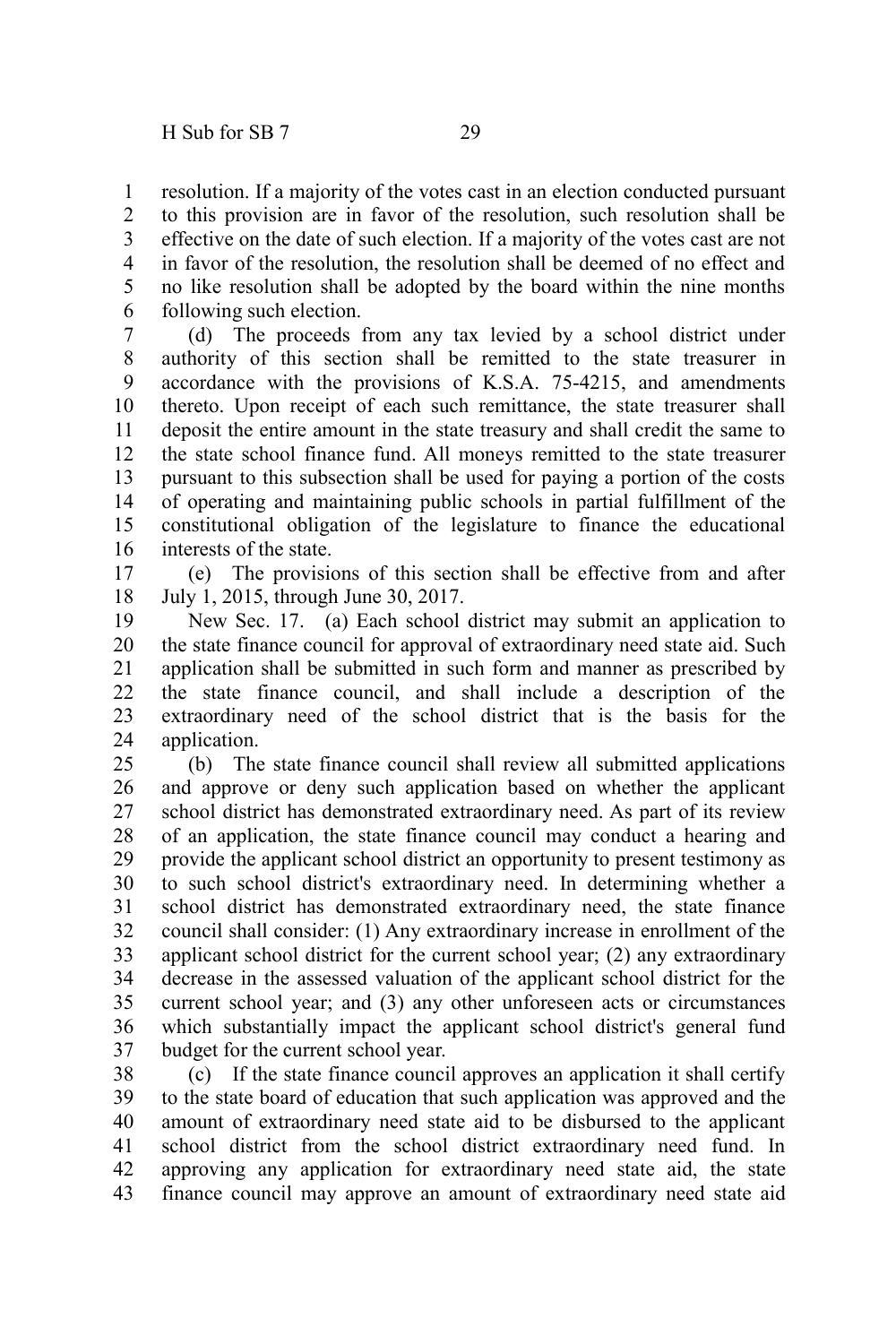that is less than the amount the school district requested in the application. If the state finance council denies an application, then within 15 days of such denial it shall send written notice of such denial to the superintendent of such school district. The decision of the state finance council shall be final. 1 2 3 4 5

(d) There is hereby established in the state treasury the school district extraordinary need fund which shall be administered by the state department of education. All expenditures from the school district extraordinary need fund shall be used for the disbursement of extraordinary need state aid as approved by the state finance council under this section. All expenditures from the school district extraordinary need fund shall be made in accordance with appropriation acts upon warrants of the director of accounts and reports issued pursuant to vouchers approved by the state board of education, or the designee of the state board of education. At the end of each fiscal year, the director of accounts and reports shall transfer to the state general fund any moneys in the school district extraordinary need fund on each such date in excess of the amount required to pay all amounts of extraordinary need state aid approved by the state finance council for the current school year. 6 7 8 9 10 11 12 13 14 15 16 17 18 19

(e) For school year 2015-2016 and school year 2016-2017, the state board of education shall certify to the director of accounts and reports an amount equal to the aggregate of the amount determined under section 6(a) (7), and amendments thereto, for all school districts. Upon receipt of such certification, the director shall transfer the certified amount from the state general fund to the school district extraordinary need fund. All transfers made in accordance with the provisions of this subsection shall be considered to be demand transfers from the state general fund. 20 21 22 23 24 25 26 27

(f) The approvals by the state finance council required by this section are hereby characterized as matters of legislative delegation and subject to the guidelines prescribed in K.S.A. 75-3711c(c), and amendments thereto. Such approvals may be given by the state finance council when the legislature is in session. 28 29 30 31 32

33

(g) The provisions of this section shall expire on July 1, 2017.

New Sec. 18. (a) Any fund established in a school district pursuant to K.S.A. 72-6409, 72-6420 through 72-6424 or K.S.A. 2014 Supp. 72-6414a or 72-6414b, and amendments thereto, prior to their repeal, shall continue in existence in such school district, subject to the provisions of sections 4 through 22, and amendments thereto. 34 35 36 37 38

(b) The provisions of this section shall be effective from and after July 1, 2015, through June 30, 2017. 39 40

New Sec. 19. (a) Except for the bond and interest fund, the board of any school district may transfer moneys from the general fund to any other fund of the school district in any school year. Except for the bond and 41 42 43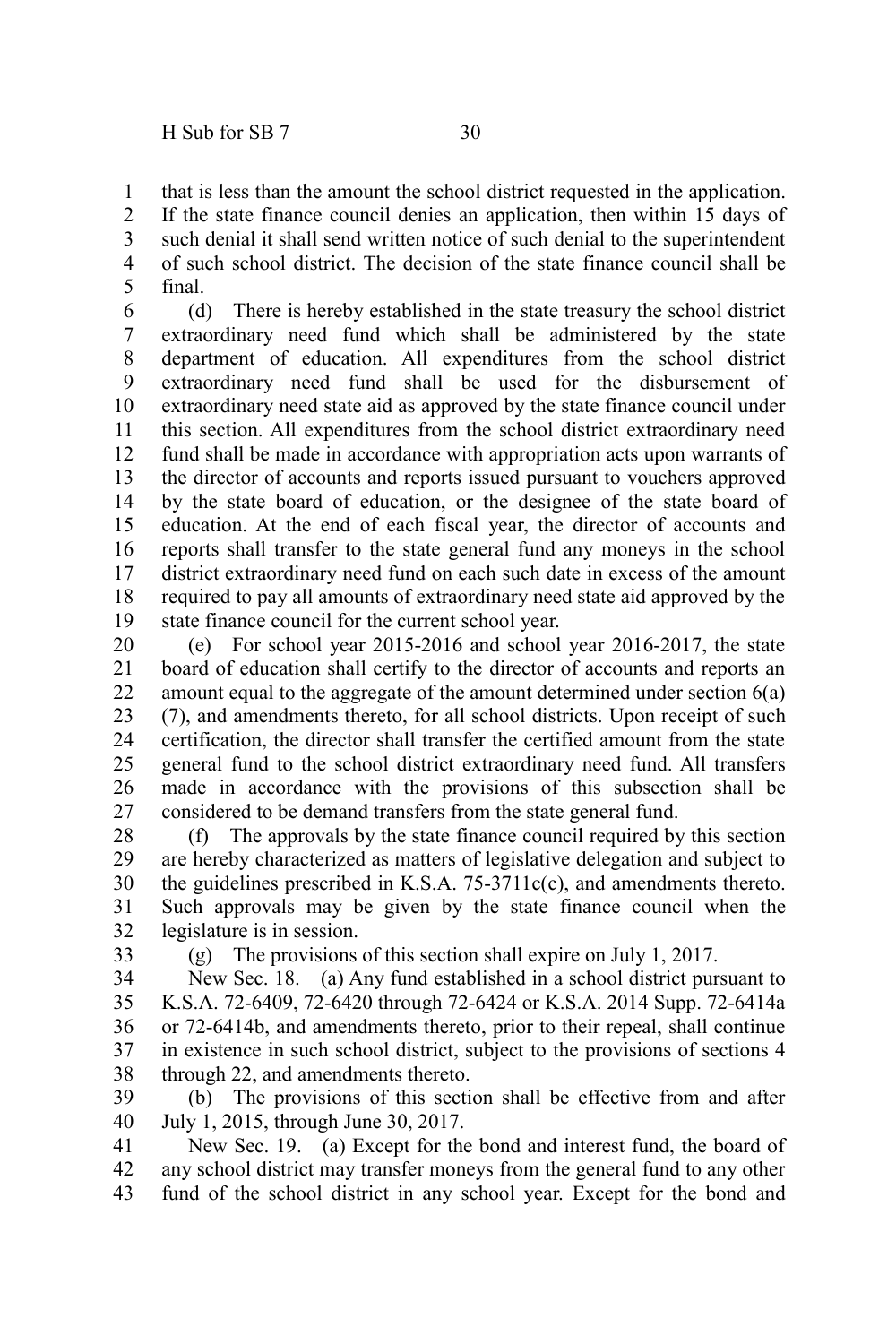interest fund, special education fund and special retirement contributions fund, the board of any school district may transfer moneys from any fund of the school district to the general fund of the school district. 1 2 3

(b) The board of any school district may transfer moneys from any other fund to the special education fund or special retirement contributions fund of the school district, but no transfers shall be authorized from the bond and interest fund, special education fund or special retirement contributions fund. Moneys in the bond and interest fund, special education fund and special retirement contributions fund shall only be expended for such purposes as permitted by law. 4 5 6 7 8 9 10

(c) The aggregate amount of money transferred pursuant to this section from the capital outlay fund of a school district to the general fund of the school district, or to any other fund of the school district for any school year shall not exceed the aggregate amount of money held in the capital outlay fund that is not directly attributable to any tax levied under the authority of K.S.A. 72-8801, and amendments thereto. 11 12 13 14 15 16

(d) The provisions of this section shall be effective from and after July 1, 2015, through June 30, 2017. 17 18

New Sec. 20. (a) In order to accomplish the mission for Kansas education, the state board of education shall design and adopt a school performance accreditation system based upon improvement performance that reflects high academic standards and is measurable. 19 20 21 22

(b) The state board shall establish curriculum standards which reflect high academic standards for the core academic areas of mathematics, science, reading, writing and social studies. The curriculum standards shall be reviewed at least every seven years. Nothing in this subsection shall be construed in any manner so as to impinge upon any district's authority to determine its own curriculum. 23 24 25 26 27 28

(c) The state board shall provide for statewide assessments in the core academic areas of mathematics, science, reading, writing and social studies. The board shall ensure compatibility between the statewide assessments and the curriculum standards established pursuant to subsection (b). Such assessments shall be administered at three grade levels, as determined by the board. The state board shall determine performance levels on the statewide assessments, the achievement of which represents high academic standards in the academic area at the grade level to which the assessment applies. The state board should specify high academic standards both for individual performance and school performance on the assessments. 29 30 31 32 33 34 35 36 37 38 39

(d) Each school in every district shall establish a school site council composed of the principal and representatives of teachers and other school personnel, parents of pupils attending the school, the business community, and other community groups. School site councils shall be responsible for 40 41 42 43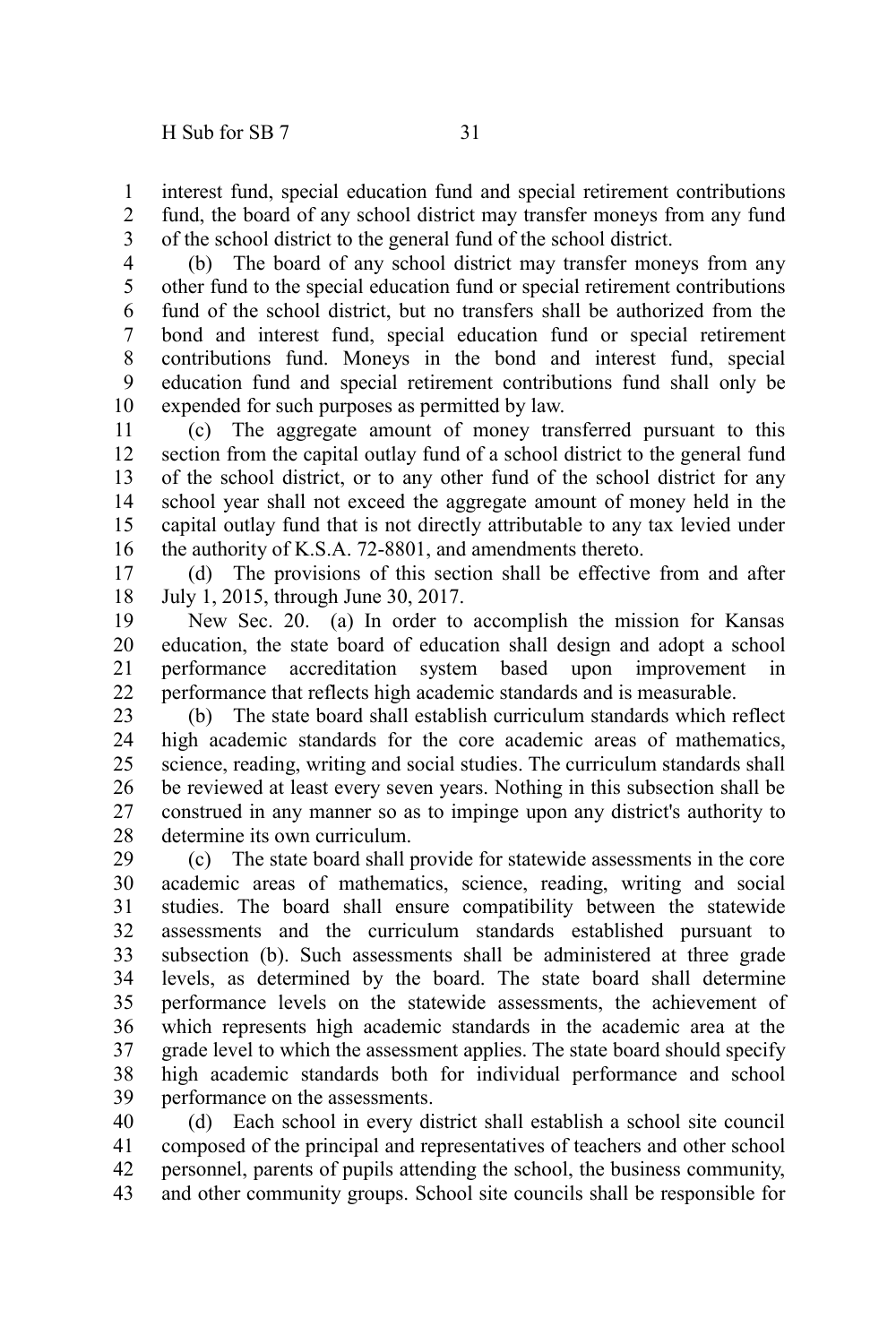providing advice and counsel in evaluating state, school district, and school site performance goals and objectives and in determining the methods that should be employed at the school site to meet these goals and objectives. Site councils may make recommendations and proposals to the school board regarding budgetary items and school district matters, including, but not limited to, identifying and implementing the best practices for developing efficient and effective administrative and management functions. Site councils also may help school boards analyze the unique environment of schools, enhance the efficiency and maximize limited resources, including outsourcing arrangements and cooperative opportunities as a means to address limited budgets. 1 2 3 4 5 6 7 8 9 10 11

(e) Whenever the state board of education determines that a school has failed either to meet the accreditation requirements established by rules and regulations or standards adopted by the state board or provide the curriculum required by state law, the state board shall so notify the school district in which the school is located. Such notice shall specify the accreditation requirements that the school has failed to meet and the curriculum that the school has failed to provide. Upon receipt of such notice, the board of education of such school district is encouraged to reallocate the resources of the school district to remedy all deficiencies identified by the state board. When making such reallocation, the board of education shall take into consideration the resource strategies of highly resource-efficient districts as identified in phase III of the Kansas education resource management study conducted by Standard and Poor's (March 2006). 12 13 14 15 16 17 18 19 20 21 22 23 24 25

(f) The provisions of this section shall be effective from and after July 1, 2015, through June 30, 2017. 26 27

New Sec. 21. (a) The state board may adopt rules and regulations for the administration of the provisions of the classroom learning assuring student success act, section 4 et seq., and amendments thereto. 28 29 30

(b) The provisions of this section shall be effective from and after July 1, 2015, through June 30, 2017. 31 32

New Sec. 22. (a) The provisions of sections 4 through 22, and amendments thereto, shall not be severable. If any provision of sections 4 through 22, and amendments thereto, is held to be invalid or unconstitutional by court order, all provisions of sections 4 through 22, and amendments thereto, shall be null and void. 33 34 35 36 37

(b) The provisions of this section shall be effective from and after July 1, 2015, through June 30, 2017. 38 39

Sec. 23. From and after July 1, 2015, K.S.A. 2014 Supp. 10-1116a is hereby amended to read as follows: 10-1116a. The limitations on expenditures imposed under the cash-basis law shall not apply to: 40 41 42

(a) Expenditures in excess of current revenues made for municipally 43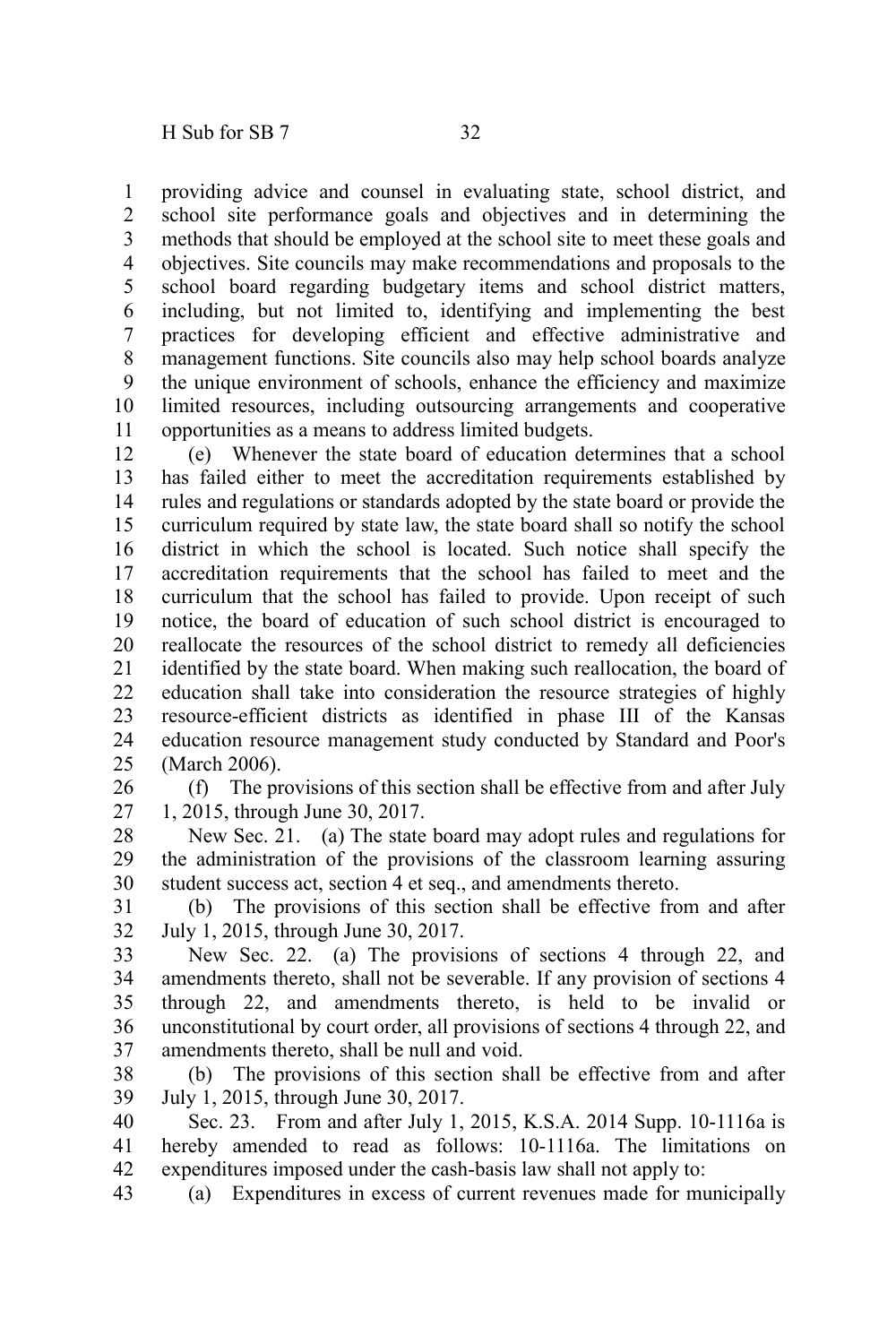1

owned and operated utilities out of the fund of such utilities caused by, or

resulting from the meeting of, extraordinary emergencies including drought emergencies. In such cases expenditures in excess of current revenues may be made by declaring an extraordinary emergency by resolution adopted by the governing body and such resolution shall be published at least once in a newspaper of general circulation in such city. Thereupon, such governing body may issue interest bearing no-fund warrants on such utility fund in an amount, including outstanding previously issued no-fund warrants, not to exceed 25% of the revenues from sales of service of such utility for the preceding year. Such warrants shall be redeemed within three years from date of issuance and shall bear interest at a rate of not to exceed the maximum rate of interest prescribed by K.S.A. 10-1009, and amendments thereto. Upon the declaration of a drought emergency, the governing body may issue such warrants for water system improvement purposes in an amount not to exceed 50% of the revenue received from the sale of water for the preceding year. Such warrants shall be redeemed within five years from the date of issuance and shall bear interest at a rate not to exceed the maximum rate of interest prescribed by K.S.A. 10-1009, and amendments thereto. 2 3 4 5 6 7 8 9 10 11 12 13 14 15 16 17 18 19

(b) Expenditures in any month by school districts which are in excess of current revenues if the deficit or shortage in revenues is caused by, or a result of, the payment of state aid after the date prescribed for the payment of state aid during such month under K.S.A. 72-6417 or 72-6434 *section 7*, and amendments thereto. 20 21 22 23 24

Sec. 24. From and after July 1, 2015, K.S.A. 12-1677 is hereby amended to read as follows: 12-1677. (a) Except as otherwise required by state or federal law, all moneys earned and collected from investments by counties, area vocational-technical schools and quasi-municipal corporations authorized in this act shall be credited to the general fund of such county, area vocational-technical school or quasi-municipal corporation by the treasurer thereof, and all moneys earned and collected from investments by school districts authorized in this act shall be credited in accordance with the provisions of K.S.A. 72-6427, and amendments thereto *to the general fund of the school district*. 25 26 27 28 29 30 31 32 33 34

(b) The treasurer of each county, school district, area vocationaltechnical school or quasi-municipal corporation shall maintain a complete record of all investments authorized in this act and shall make a quarterly written report of such record to the governing body of such county, school district, area vocational-technical school or quasi-municipal corporation. 35 36 37 38 39

Sec. 25. From and after July 1, 2015, K.S.A. 2014 Supp. 12-1770a is hereby amended to read as follows: 12-1770a. As used in this act, and amendments thereto, the following words and phrases shall have the following meanings unless a different meaning clearly appears from the 40 41 42 43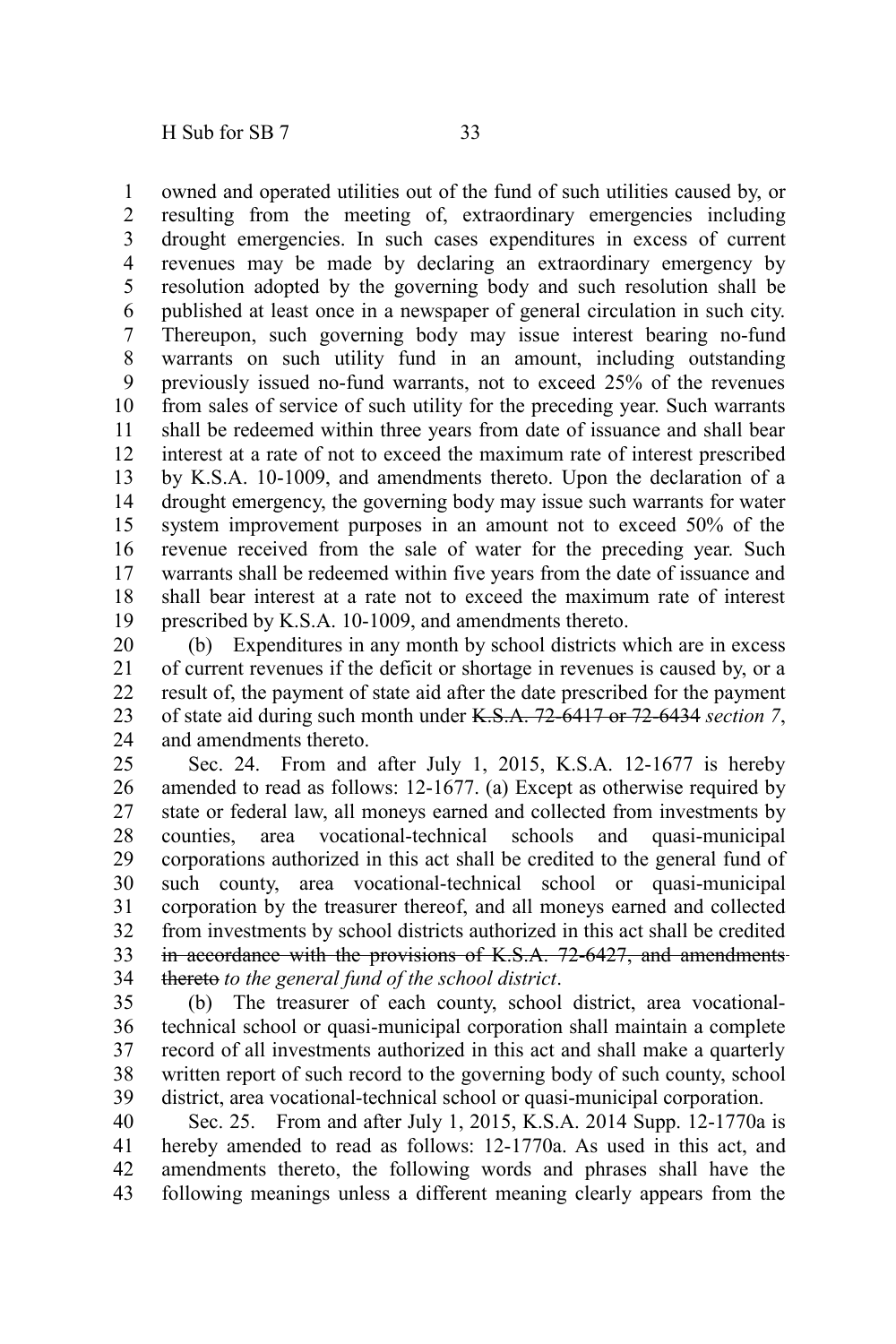content: 1

(a) "Auto race track facility" means: (1) An auto race track facility and facilities directly related and necessary to the operation of an auto race track facility, including, but not limited to, grandstands, suites and viewing areas, concessions, souvenir facilities, catering facilities, visitor and retail centers, signage and temporary hospitality facilities, but excluding (2) hotels, motels, restaurants and retail facilities, not directly related to or necessary to the operation of such facility. 2 3 4 5 6 7 8

(b) "Base year assessed valuation" means the assessed valuation of all real property within the boundaries of a redevelopment district on the date the redevelopment district was established. 9 10 11

12

17 18 (c) "Blighted area" means an area which:

(1) Because of the presence of a majority of the following factors, substantially impairs or arrests the development and growth of the municipality or constitutes an economic or social liability or is a menace to the public health, safety, morals or welfare in its present condition and use: 13 14 15 16

(A) A substantial number of deteriorated or deteriorating structures;

(B) predominance of defective or inadequate street layout;

(C) unsanitary or unsafe conditions; 19

(D) deterioration of site improvements; 20

(E) tax or special assessment delinquency exceeding the fair market value of the real property; 21 22

(F) defective or unusual conditions of title including but not limited to cloudy or defective titles, multiple or unknown ownership interests to the property; 23 24 25

26

29

(G) improper subdivision or obsolete platting or land uses;

(H) the existence of conditions which endanger life or property by fire or other causes; or 27 28

(I) conditions which create economic obsolescence; or

(2) has been identified by any state or federal environmental agency as being environmentally contaminated to an extent that requires a remedial investigation; feasibility study and remediation or other similar state or federal action; or 30 31 32 33

34

(3) a majority of the property is a 100-year floodplain area; or

(4) previously was found by resolution of the governing body to be a slum or a blighted area under K.S.A. 17-4742 et seq., and amendments thereto. 35 36 37

(d) "Conservation area" means any improved area comprising 15% or less of the land area within the corporate limits of a city in which 50% or more of the structures in the area have an age of 35 years or more, which area is not yet blighted, but may become a blighted area due to the existence of a combination of two or more of the following factors: 38 39 40 41 42

(1) Dilapidation, obsolescence or deterioration of the structures; 43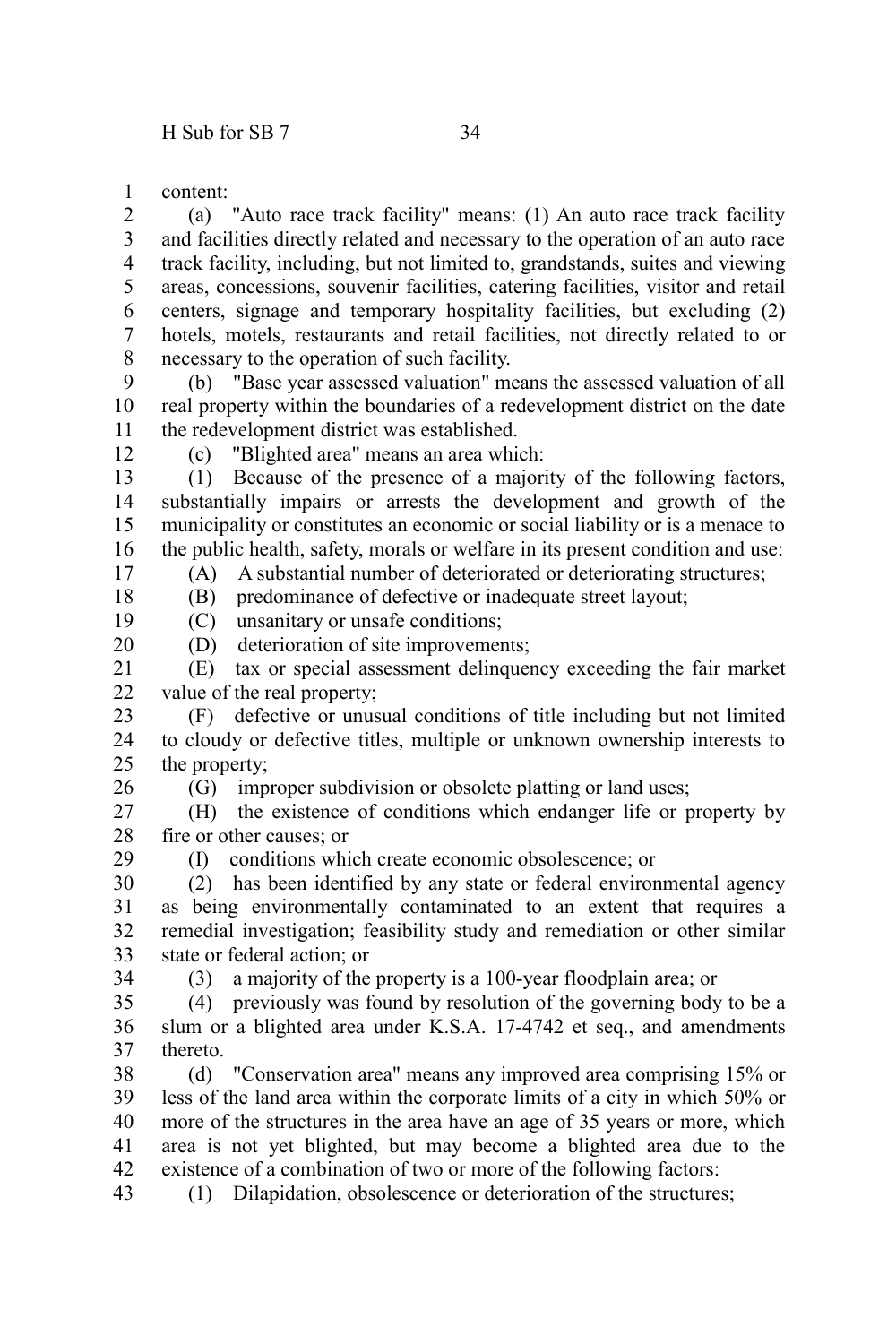2

6

- (2) illegal use of individual structures; 1
	- (3) the presence of structures below minimum code standards;
- (4) building abandonment; 3
- (5) excessive vacancies; 4
- (6) overcrowding of structures and community facilities; or 5
	- (7) inadequate utilities and infrastructure.

(e) "De minimus" means an amount less than 15% of the land area within a redevelopment district. 7 8

(f) "Developer" means any person, firm, corporation, partnership or limited liability company, other than a city and other than an agency, political subdivision or instrumentality of the state or a county when relating to a bioscience development district. 9 10 11 12

(g) "Eligible area" means a blighted area, conservation area, enterprise zone, intermodal transportation area, major tourism area or a major commercial entertainment and tourism area or bioscience development area. 13 14 15 16

(h) "Enterprise zone" means an area within a city that was designated as an enterprise zone prior to July 1, 1992, pursuant to K.S.A. 12-17,107 through 12-17,113, and amendments thereto, prior to its repeal and the conservation, development or redevelopment of the area is necessary to promote the general and economic welfare of such city. 17 18 19 20 21

(i) "Environmental increment" means the increment determined pursuant to subsection  $(b)$  of K.S.A. 12-1771 $a(b)$ , and amendments thereto. 22 23 24

(j) "Environmentally contaminated area" means an area of land having contaminated groundwater or soil which is deemed environmentally contaminated by the department of health and environment or the United States environmental protection agency. 25 26 27 28

29

(k) (1) "Feasibility study" means:

(A) A study which shows whether a redevelopment project's or bioscience development project's benefits and tax increment revenue and other available revenues under subsection (a)(1) of K.S.A. 12-1774*(a)(1)*, and amendments thereto, are expected to exceed or be sufficient to pay for the redevelopment or bioscience development project costs; and 30 31 32 33 34

(B) the effect, if any, the redevelopment project costs or bioscience development project will have on any outstanding special obligation bonds payable from the revenues described in subsection  $(a)(1)(D)$  of K.S.A. 12-1774*(a)(1)(D)*, and amendments thereto. 35 36 37 38

(2) For a redevelopment project or bioscience project financed by bonds payable from revenues described in subsection  $(a)(1)(D)$  of K.S.A.  $12-1774(a)(1)(D)$ , and amendments thereto, the feasibility study must also include: 39 40 41 42 43

(A) A statement of how the taxes obtained from the project will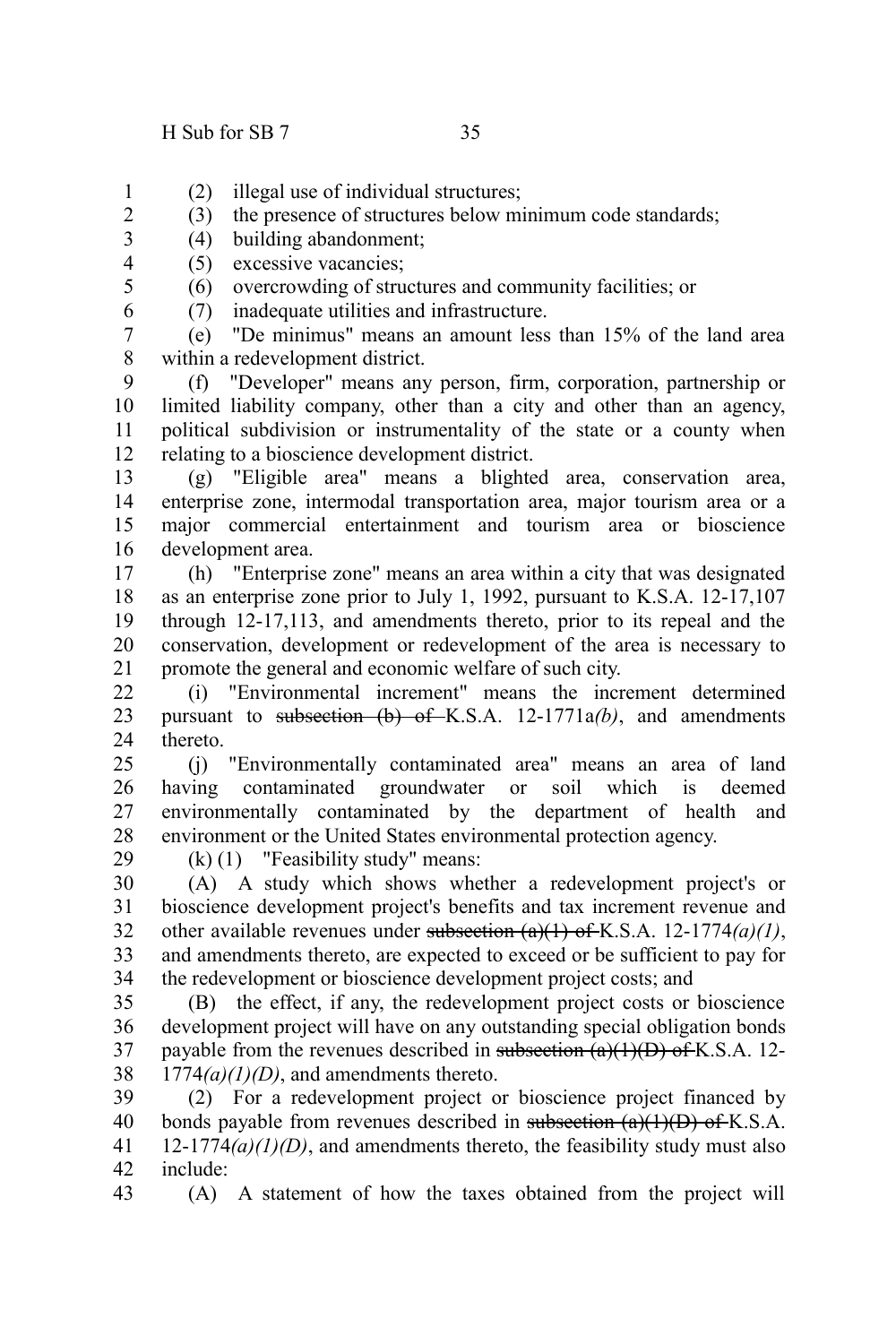contribute significantly to the economic development of the jurisdiction in which the project is located: 1 2

(B) a statement concerning whether a portion of the local sales and use taxes are pledged to other uses and are unavailable as revenue for the redevelopment project. If a portion of local sales and use taxes is so committed, the applicant shall describe the following: 3 4 5 6

(i) The percentage of sales and use taxes collected that are so committed; and 7 8

(ii) the date or dates on which the local sales and use taxes pledged to other uses can be pledged for repayment of special obligation bonds; 9 10

(C) an anticipated principal and interest payment schedule on the bonds; 11 12

(D) following approval of the redevelopment plan, the feasibility study shall be supplemented to include a copy of the minutes of the governing body meeting or meetings of any city whose bonding authority will be utilized in the project, evidencing that a redevelopment plan has been created, discussed, and adopted by the city in a regularly scheduled open public meeting; and 13 14 15 16 17 18

(E) the failure to include all information enumerated in this subsection in the feasibility study for a redevelopment or bioscience project shall not affect the validity of bonds issued pursuant to this act. 19 20 21

(l) "Major tourism area" means an area for which the secretary has made a finding the capital improvements costing not less than \$100,000,000 will be built in the state to construct an auto race track facility. 22 23 24 25

(m) "Real property taxes" means all taxes levied on an ad valorem basis upon land and improvements thereon, except that when relating to a bioscience development district, as defined in this section, "real property taxes" does not include property taxes levied for schools, pursuant to K.S.A. 72-6431 *section 11*, and amendments thereto. 26 27 28 29 30

(n) "Redevelopment project area" means an area designated by a city within a redevelopment district or, if the redevelopment district is established for an intermodal transportation area, an area designated by a city within or outside of the redevelopment district. 31 32 33 34

(o) "Redevelopment project costs" means: (1) Those costs necessary to implement a redevelopment project plan or a bioscience development project plan, including costs incurred for: 35 36 37

38

(A) Acquisition of property within the redevelopment project area;

(B) payment of relocation assistance pursuant to a relocation assistance plan as provided in K.S.A. 12-1777, and amendments thereto; 39 40

- (C) site preparation including utility relocations; 41
- (D) sanitary and storm sewers and lift stations; 42
- (E) drainage conduits, channels, levees and river walk canal facilities; 43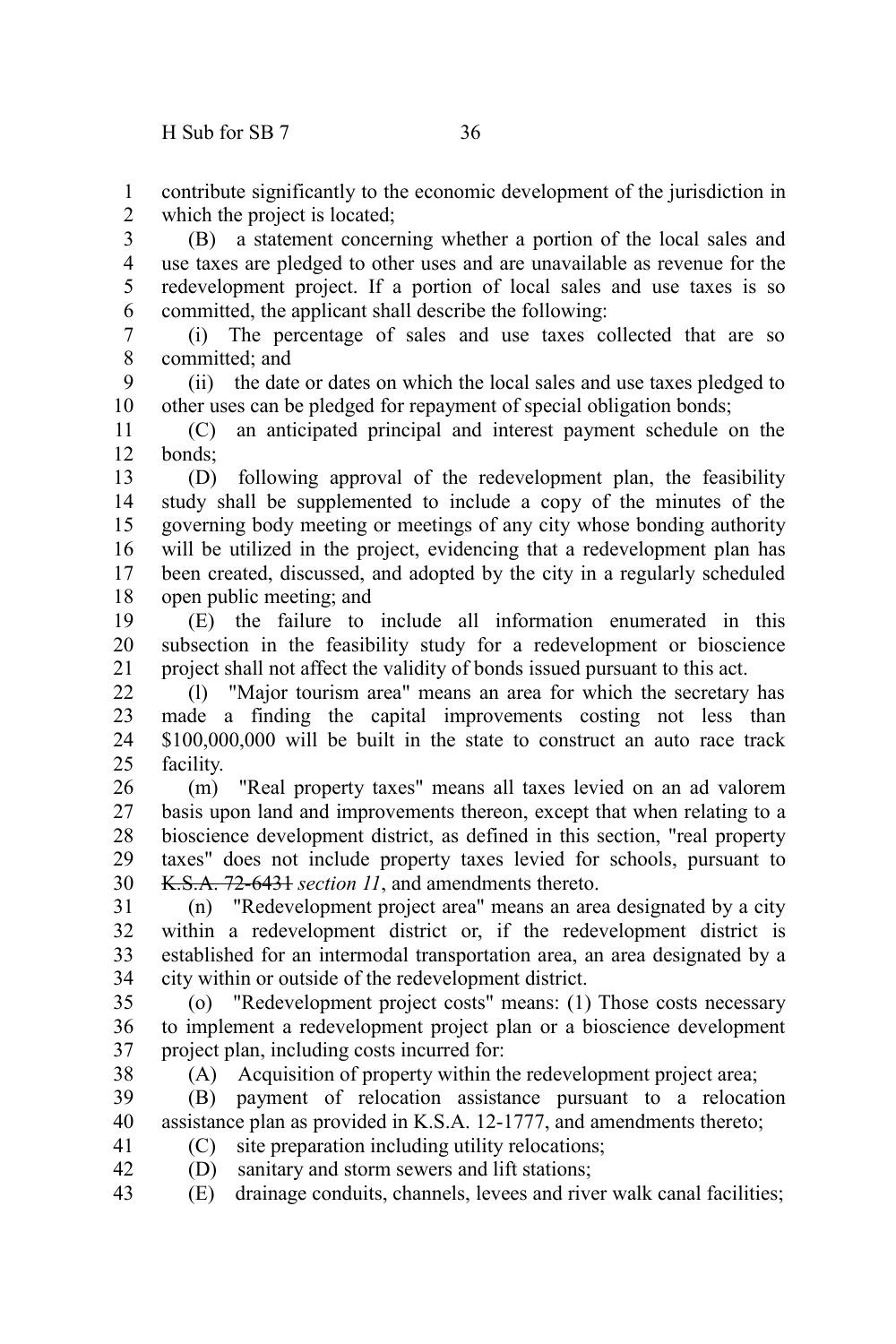3

6

13

(F) street grading, paving, graveling, macadamizing, curbing, guttering and surfacing; 1 2

(G) street light fixtures, connection and facilities;

- (H) underground gas, water, heating and electrical services and connections located within the public right-of-way; 4 5
	- (I) sidewalks and pedestrian underpasses or overpasses;
- (J) drives and driveway approaches located within the public right-ofway; 7 8
- (K) water mains and extensions; 9
- (L) plazas and arcades; 10
- (M) major multi-sport athletic complex; 11
- (N) museum facility; 12
	- (O) parking facilities including multilevel parking facilities;
- (P) landscaping and plantings, fountains, shelters, benches, sculptures, lighting, decorations and similar amenities; 14 15
- (Q) related expenses to redevelop and finance the redevelopment project; 16 17
- (R) for purposes of an incubator project, such costs shall also include wet lab equipment including hoods, lab tables, heavy water equipment and all such other equipment found to be necessary or appropriate for a commercial incubator wet lab facility by the city in its resolution establishing such redevelopment district or a bioscience development district; 18 19 20 21 22 23
- (S) costs for the acquisition of land for and the construction and installation of publicly-owned infrastructure improvements which serve an intermodal transportation area and are located outside of a redevelopment district; and 24 25 26 27
- (T) costs for infrastructure located outside the redevelopment district but contiguous to any portion of the redevelopment district and such infrastructure is necessary for the implementation of the redevelopment plan as determined by the city. 28 29 30 31
- (2) Redevelopment project costs shall not include: (A) Costs incurred in connection with the construction of buildings or other structures to be owned by or leased to a developer, however, the "redevelopment project costs" shall include costs incurred in connection with the construction of buildings or other structures to be owned or leased to a developer which includes an auto race track facility or a multilevel parking facility. 32 33 34 35 36 37
- (B) In addition, for a redevelopment project financed with special obligation bonds payable from the revenues described in subsection  $(a)(1)$ (D) of K.S.A. 12-1774*(a)(1)(D)*, and amendments thereto, redevelopment project costs shall not include: 38 39 40 41
- (i) Fees and commissions paid to developers, real estate agents, financial advisors or any other consultants who represent the developers or 42 43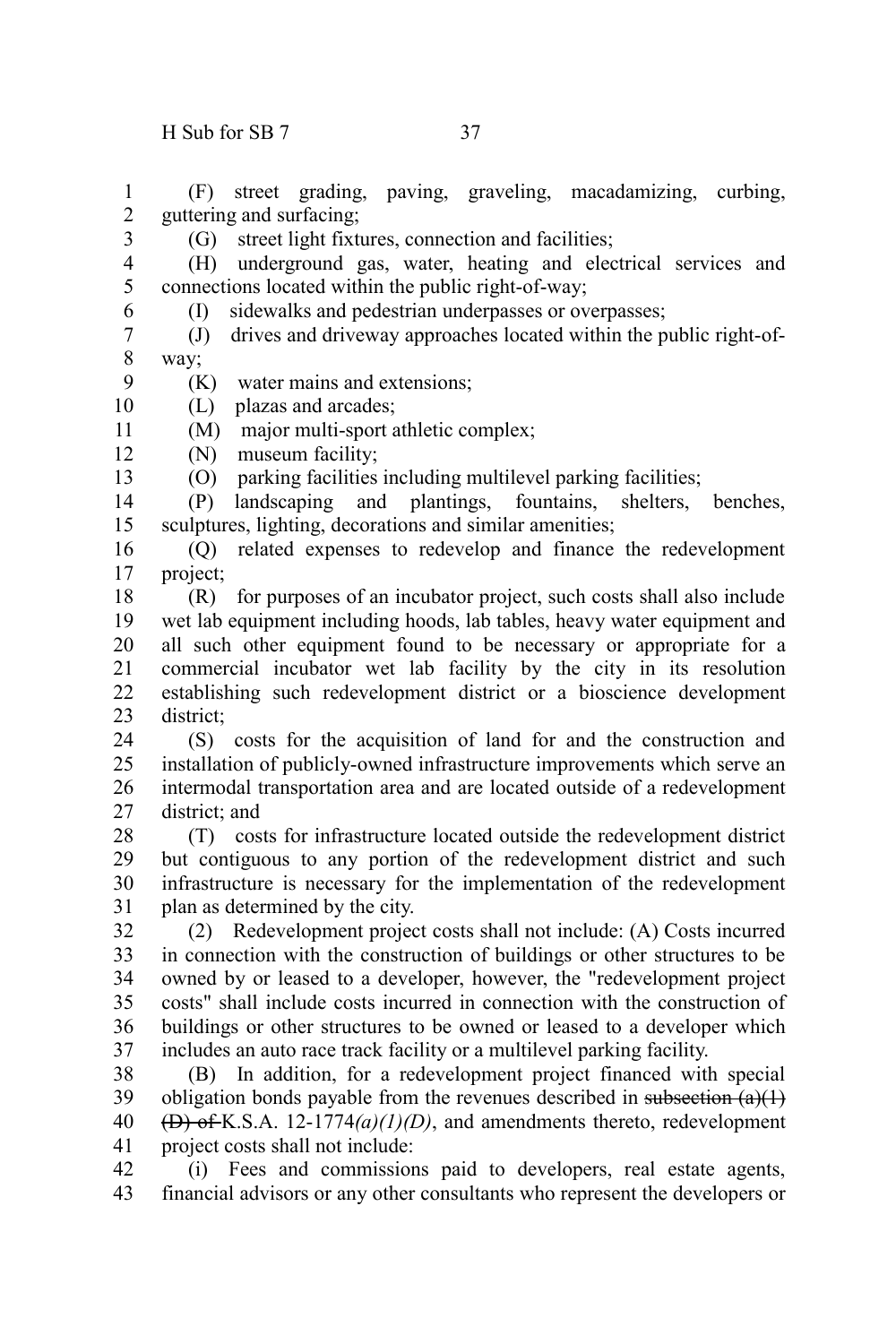$H$  Sub for SB 7 38

3

8

13

any other businesses considering locating in or located in a redevelopment district; 1 2

(ii) salaries for local government employees;

(iii) moving expenses for employees of the businesses locating within the redevelopment district; 4 5

(iv) property taxes for businesses that locate in the redevelopment district; 6 7

(v) lobbying costs;

(vi) a bond origination fee charged by the city pursuant to K.S.A. 12- 1742, and amendments thereto; 9 10

(vii) any personal property, as defined in K.S.A. 79-102, and amendments thereto; and 11 12

(viii) travel, entertainment and hospitality.

(p) "Redevelopment district" means the specific area declared to be an eligible area in which the city may develop one or more redevelopment projects. 14 15 16

(q) "Redevelopment district plan" or "district plan" means the preliminary plan that identifies all of the proposed redevelopment project areas and identifies in a general manner all of the buildings, facilities and improvements in each that are proposed to be constructed or improved in each redevelopment project area or, if the redevelopment district is established for an intermodal transportation area, in or outside of the redevelopment district. 17 18 19 20 21 22 23

(r) "Redevelopment project" means the approved project to implement a project plan for the development of the established redevelopment district. 24 25 26

(s) "Redevelopment project plan" means the plan adopted by a municipality for the development of a redevelopment project or projects which conforms with K.S.A. 12-1772, and amendments thereto, in a redevelopment district. 27 28 29 30

(t) "Substantial change" means, as applicable, a change wherein the proposed plan or plans differ substantially from the intended purpose for which the district plan or project plan was approved. 31 32 33

(u) "Tax increment" means that amount of real property taxes collected from real property located within the redevelopment district that is in excess of the amount of real property taxes which is collected from the base year assessed valuation. 34 35 36 37

(v) "Taxing subdivision" means the county, city, unified school district and any other taxing subdivision levying real property taxes, the territory or jurisdiction of which includes any currently existing or subsequently created redevelopment district including a bioscience development district. 38 39 40 41 42

(w) "River walk canal facilities" means a canal and related water 43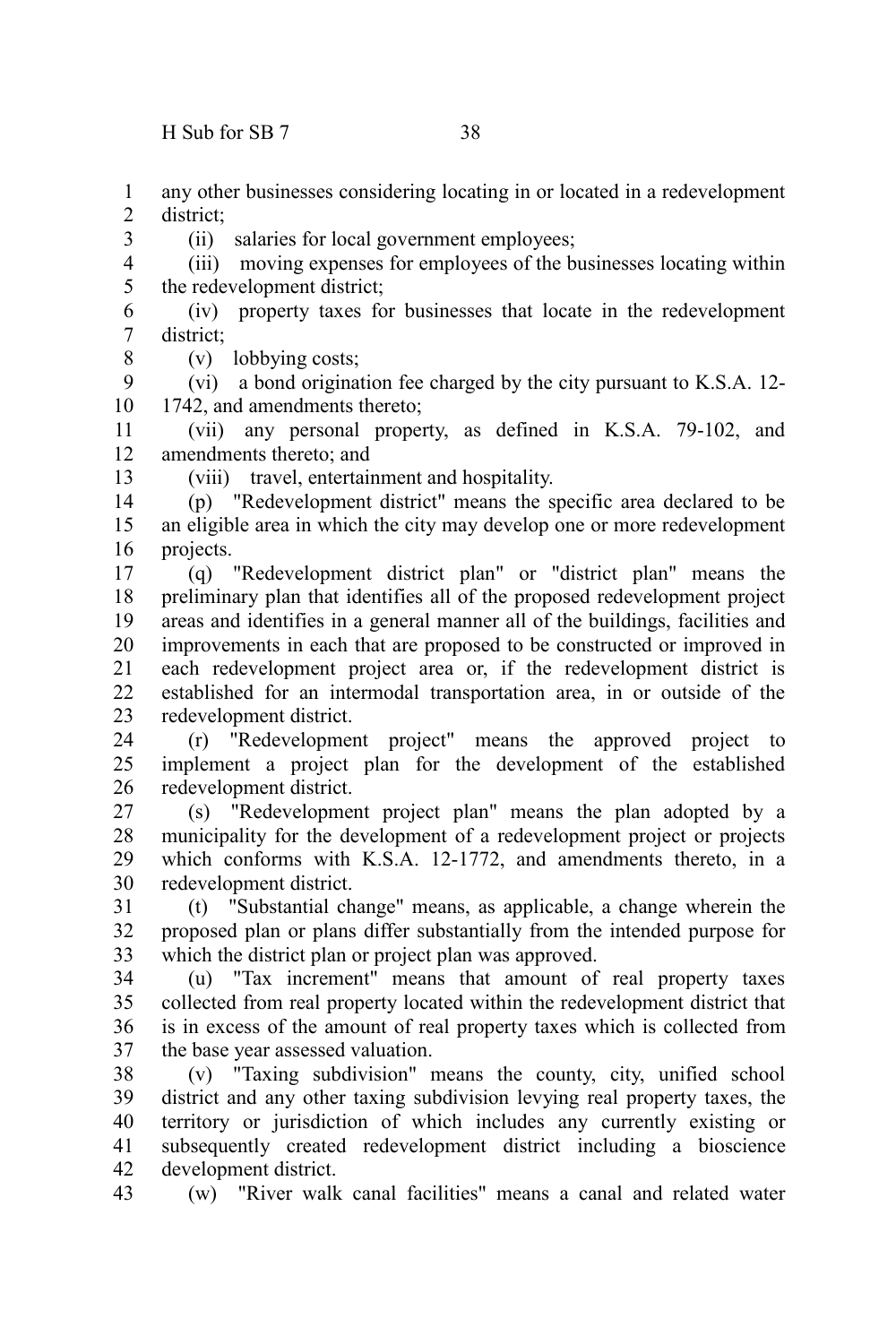features which flows through a redevelopment district and facilities related or contiguous thereto, including, but not limited to pedestrian walkways and promenades, landscaping and parking facilities. 1 2 3

4 5

(x) "Major commercial entertainment and tourism area" may include, but not be limited to, a major multi-sport athletic complex.

(y) "Major multi-sport athletic complex" means an athletic complex that is utilized for the training of athletes, the practice of athletic teams, the playing of athletic games or the hosting of events. Such project may include playing fields, parking lots and other developments including grandstands, suites and viewing areas, concessions, souvenir facilities, catering facilities, visitor centers, signage and temporary hospitality facilities, but excluding hotels, motels, restaurants and retail facilities, not directly related to or necessary to the operation of such facility. 6 7 8 9 10 11 12 13

(z) "Bioscience" means the use of compositions, methods and organisms in cellular and molecular research, development and manufacturing processes for such diverse areas as pharmaceuticals, medical therapeutics, medical diagnostics, medical devices, medical instruments, biochemistry, microbiology, veterinary medicine, plant biology, agriculture, industrial environmental and homeland security applications of bioscience and future developments in the biosciences. Bioscience includes biotechnology and life sciences. 14 15 16 17 18 19 20 21

22

(aa) "Bioscience development area" means an area that:

(1) Is or shall be owned, operated, or leased by, or otherwise under the control of the Kansas bioscience authority; 23 24

25

26

(2) is or shall be used and maintained by a bioscience company; or (3) includes a bioscience facility.

(bb) "Bioscience development district" means the specific area, created under K.S.A. 12-1771, and amendments thereto, where one or more bioscience development projects may be undertaken. 27 28 29

(cc) "Bioscience development project" means an approved project to implement a project plan in a bioscience development district. 30 31

(dd) "Bioscience development project plan" means the plan adopted by the authority for a bioscience development project pursuant to K.S.A. 12-1772, and amendments thereto, in a bioscience development district. 32 33 34

(ee) "Bioscience facility" means real property and all improvements thereof used to conduct bioscience research, including, without limitation, laboratory space, incubator space, office space and any and all facilities directly related and necessary to the operation of a bioscience facility. 35 36 37 38

(ff) "Bioscience project area" means an area designated by the authority within a bioscience development district. 39 40

(gg) "Biotechnology" means those fields focusing on technological developments in such areas as molecular biology, genetic engineering, genomics, proteomics, physiomics, nanotechnology, biodefense, 41 42 43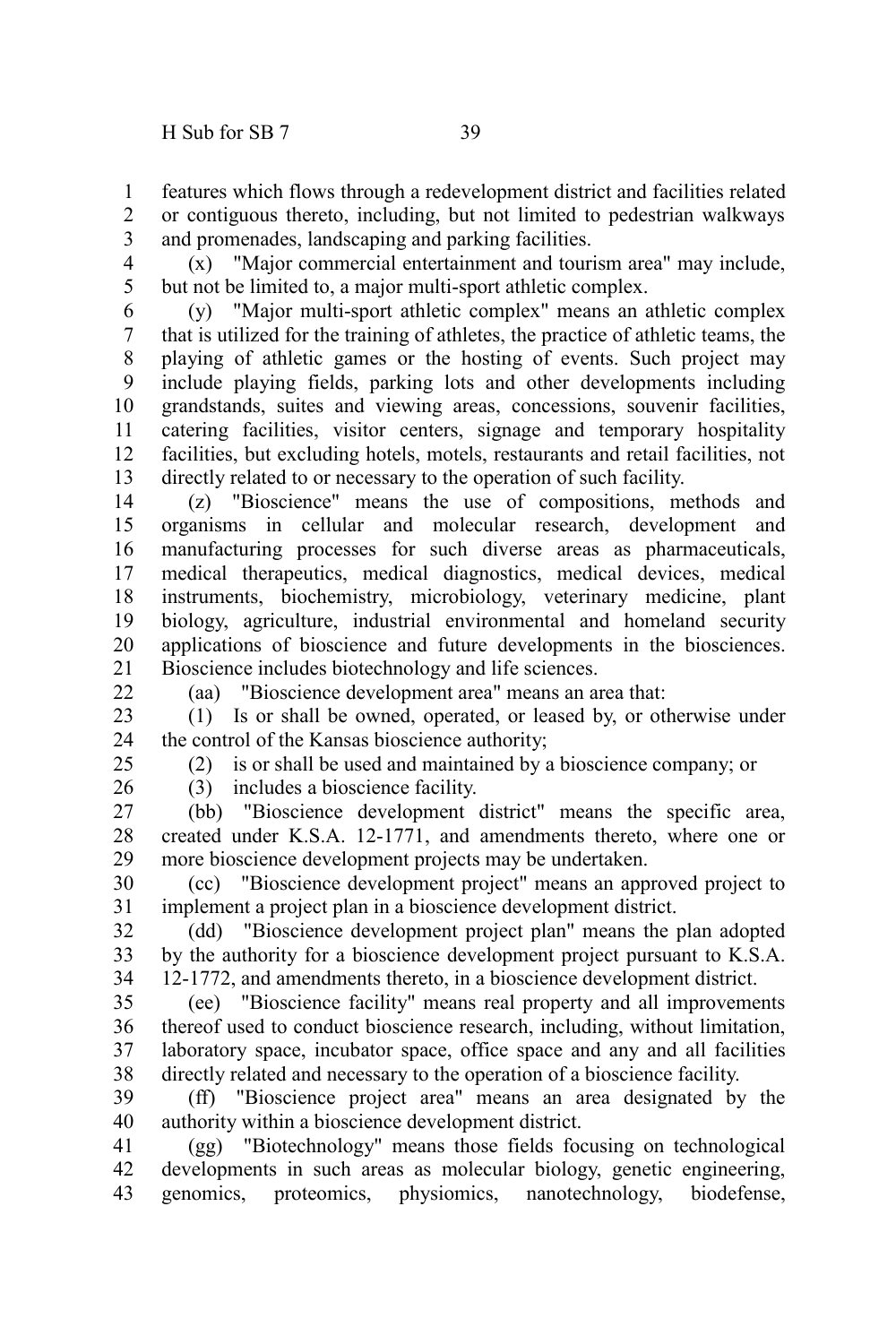biocomputing, bioinformatics and future developments associated with biotechnology. 1 2

(hh) "Board" means the board of directors of the Kansas bioscience authority. 3 4

(ii) "Life sciences" means the areas of medical sciences, pharmaceutical sciences, biological sciences, zoology, botany, horticulture, ecology, toxicology, organic chemistry, physical chemistry, physiology and any future advances associated with life sciences. 5 6 7 8

(jj) "Revenue increase" means that amount of real property taxes collected from real property located within the bioscience development district that is in excess of the amount of real property taxes which is collected from the base year assessed valuation. 9 10 11 12

(kk) "Taxpayer" means a person, corporation, limited liability company, S corporation, partnership, registered limited liability partnership, foundation, association, nonprofit entity, sole proprietorship, business trust, group or other entity that is subject to the Kansas income tax act, K.S.A. 79-3201 et seq., and amendments thereto. 13 14 15 16 17

(ll) "Floodplain increment" means the increment determined pursuant to subsection (b) of K.S.A. 2014 Supp. 12-1771e*(b)*, and amendments thereto. 18 19 20

(mm) "100-year floodplain area" means an area of land existing in a 100-year floodplain as determined by either an engineering study of a Kansas certified engineer or by the United States federal emergency management agency. 21 22 23 24

(nn) "Major motorsports complex" means a complex in Shawnee county that is utilized for the hosting of competitions involving motor vehicles, including, but not limited to, automobiles, motorcycles or other self-propelled vehicles other than a motorized bicycle or motorized wheelchair. Such project may include racetracks, all facilities directly related and necessary to the operation of a motorsports complex, including, but not limited to, parking lots, grandstands, suites and viewing areas, concessions, souvenir facilities, catering facilities, visitor and retail centers, signage and temporary hospitality facilities, but excluding hotels, motels, restaurants and retail facilities not directly related to or necessary to the operation of such facility. 25 26 27 28 29 30 31 32 33 34 35

(oo) "Intermodal transportation area" means an area of not less than 800 acres to be developed primarily to handle the transfer, storage and distribution of freight through railway and trucking operations. 36 37 38

(pp) "Museum facility" means a separate newly-constructed museum building and facilities directly related and necessary to the operation thereof, including gift shops and restaurant facilities, but excluding hotels, motels, restaurants and retail facilities not directly related to or necessary to the operation of such facility. The museum facility shall be owned by 39 40 41 42 43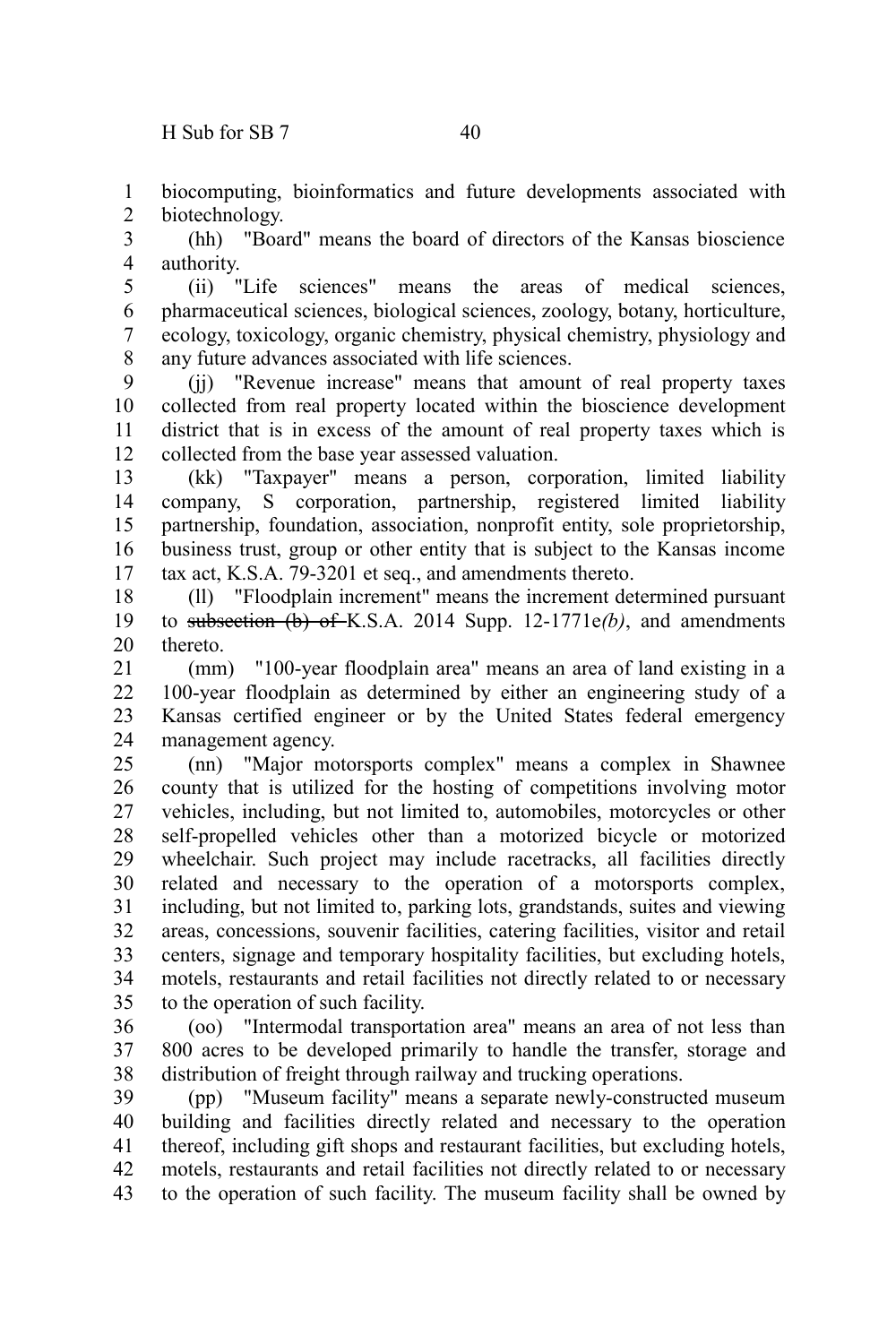the state, a city, county, other political subdivision of the state or a nonprofit corporation, shall be managed by the state, a city, county, other political subdivision of the state or a non-profit corporation and may not be leased to any developer and shall not be located within any retail or commercial building. 1 2 3 4 5

Sec. 26. From and after July 1, 2015, K.S.A. 12-1775a is hereby amended to read as follows: 12-1775a. (a) Prior to December 31, 1996, the governing body of each city which, pursuant to K.S.A. 12-1771, and amendments thereto, has established a redevelopment district prior to July 1, 1996, shall certify to the director of accounts and reports the amount equal to the amount of revenue realized from ad valorem taxes imposed pursuant to K.S.A. 72-6431 *section 11*, and amendments thereto, within such redevelopment district. Prior to February 1, 1997, and annually on that date thereafter, the governing body of each such city shall certify to the director of accounts and reports an amount equal to the amount by which revenues realized from such ad valorem taxes imposed in such redevelopment district are estimated to be reduced for the ensuing calendar year due to legislative changes in the statewide school finance formula. Prior to March 1 of each year, the director of accounts and reports shall certify to the state treasurer each amount certified by the governing bodies of cities under this section for the ensuing calendar year and shall transfer from the state general fund to the city tax increment financing revenue fund the aggregate of all amounts so certified. Prior to April 15 of each year, the state treasurer shall pay from the city tax increment financing revenue fund to each city certifying an amount to the director of accounts and reports under this section for the ensuing calendar year the amount so certified. 6 7 8 9 10 11 12 13 14 15 16 17 18 19 20 21 22 23 24 25 26 27

(b) There is hereby created the tax increment financing revenue replacement fund which shall be administered by the state treasurer. All expenditures from the tax increment financing revenue replacement fund shall be made in accordance with appropriations acts upon warrants of the director of accounts and reports issued pursuant to vouchers approved by the state treasurer or a person or persons designated by the state treasurer. 28 29 30 31 32 33

Sec. 27. From and after July 1, 2015, K.S.A. 2014 Supp. 12-1776a is hereby amended to read as follows: 12-1776a. (a) As used in this section: 34 35

(1) "School district" means any school district in which is located a redevelopment district for which bonds have been issued pursuant to K.S.A. 12-1770 et seq., and amendments thereto. 36 37 38

(2) "Base year assessed valuation," "redevelopment district" and "redevelopment project" shall have the meanings ascribed thereto by K.S.A. 12-1770a, and amendments thereto. 39 40 41

(b) No later than November 1 of each year, the county clerk of each county shall certify to the state board of education the assessed valuation 42 43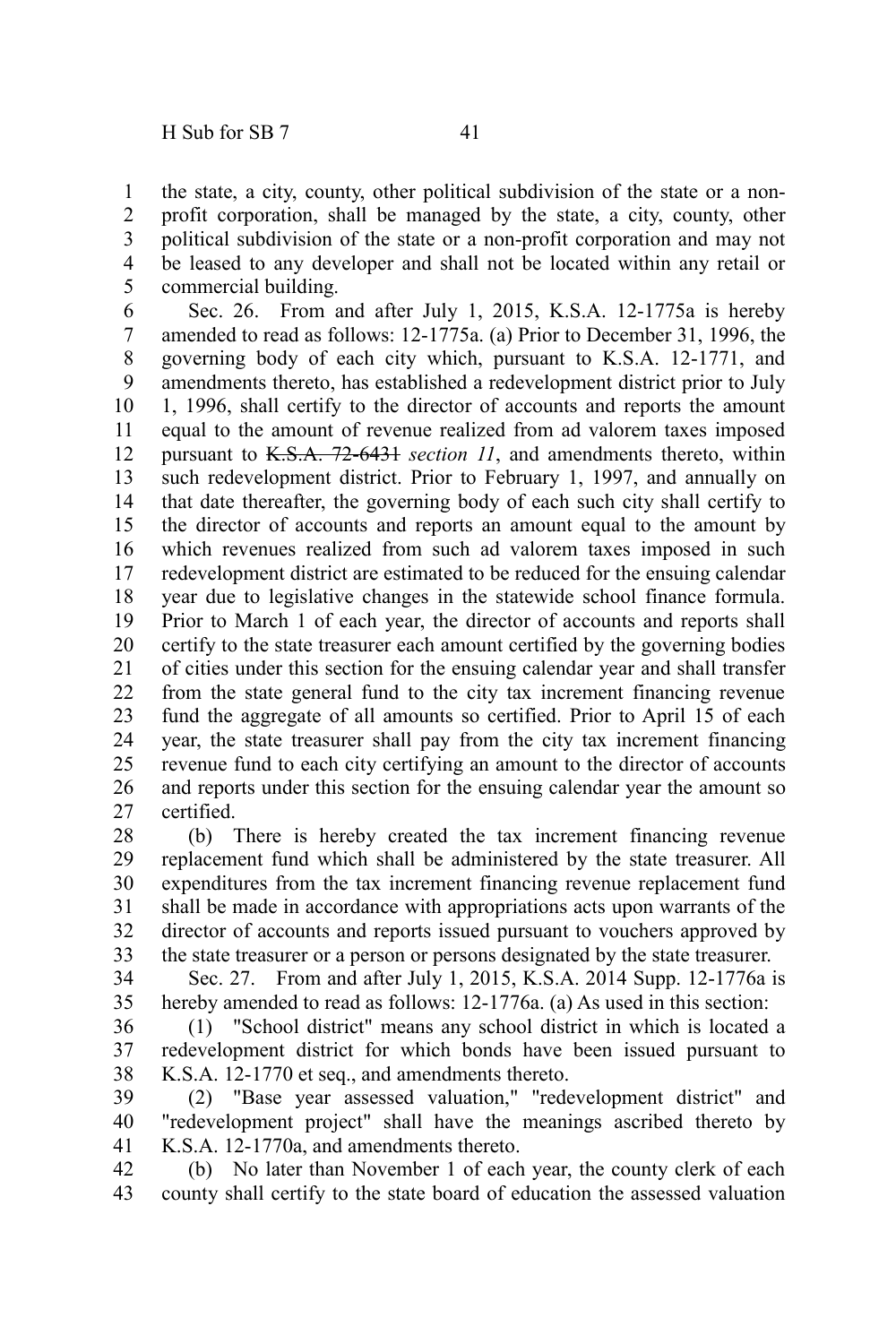of any school district located within a redevelopment district in such county. For the purposes of this section and for determining the amount of state aid for school districts under K.S.A. 72-6434 and 75-2319, and amendments thereto, the base year assessed valuation of property within the boundaries of a redevelopment district shall be used when determining the assessed valuation of a school district until the bonds issued pursuant to K.S.A. 12-1770 et seq., and amendments thereto, to finance redevelopment projects in the redevelopment district have been retired. 1 2 3 4 5 6 7 8

Sec. 28. From and after July 1, 2015, K.S.A. 2014 Supp. 72-978 is hereby amended to read as follows: 72-978. (a) Each year, the state board of education shall determine the amount of state aid for the provision of special education and related services each school district shall receive for the ensuing school year. The amount of such state aid shall be computed by the state board as provided in this section. The state board shall: 9 10 11 12 13 14

(1) Determine the total amount of general fund and local option budgets of all school districts; 15 16

(2) subtract from the amount determined in paragraph *subsection (a)* (1) the total amount attributable to assignment of transportation weighting, program weighting, special education weighting and at-risk pupil weighting*, as those weightings were calculated under the school district finance and quality performance act, prior to its repeal,* to enrollment of all school districts; 17 18 19 20 21 22

(3) divide the remainder obtained in paragraph *subsection (a)*(2) by the total number of full-time equivalent pupils enrolled in all school districts on September 20; 23 24 25

(4) determine the total full-time equivalent enrollment of exceptional children receiving special education and related services provided by all school districts; 26 27 28

(5) multiply the amount of the quotient obtained in paragraph *subsection (a)*(3) by the full-time equivalent enrollment determined in paragraph *subsection (a)*(4); 29 30 31

(6) determine the amount of federal funds received by all school districts for the provision of special education and related services; 32 33

(7) determine the amount of revenue received by all school districts rendered under contracts with the state institutions for the provisions of special education and related services by the state institution; 34 35 36

(8) add the amounts determined under paragraphs *subsections (a)*(6) and  $(a)(7)$  to the amount of the product obtained under paragraph*subsection (a)*(5); 37 38 39

(9) determine the total amount of expenditures of all school districts for the provision of special education and related services; 40 41

(10) subtract the amount of the sum obtained under paragraph *subsection (a)*(8) from the amount determined under paragraph *subsection* 42 43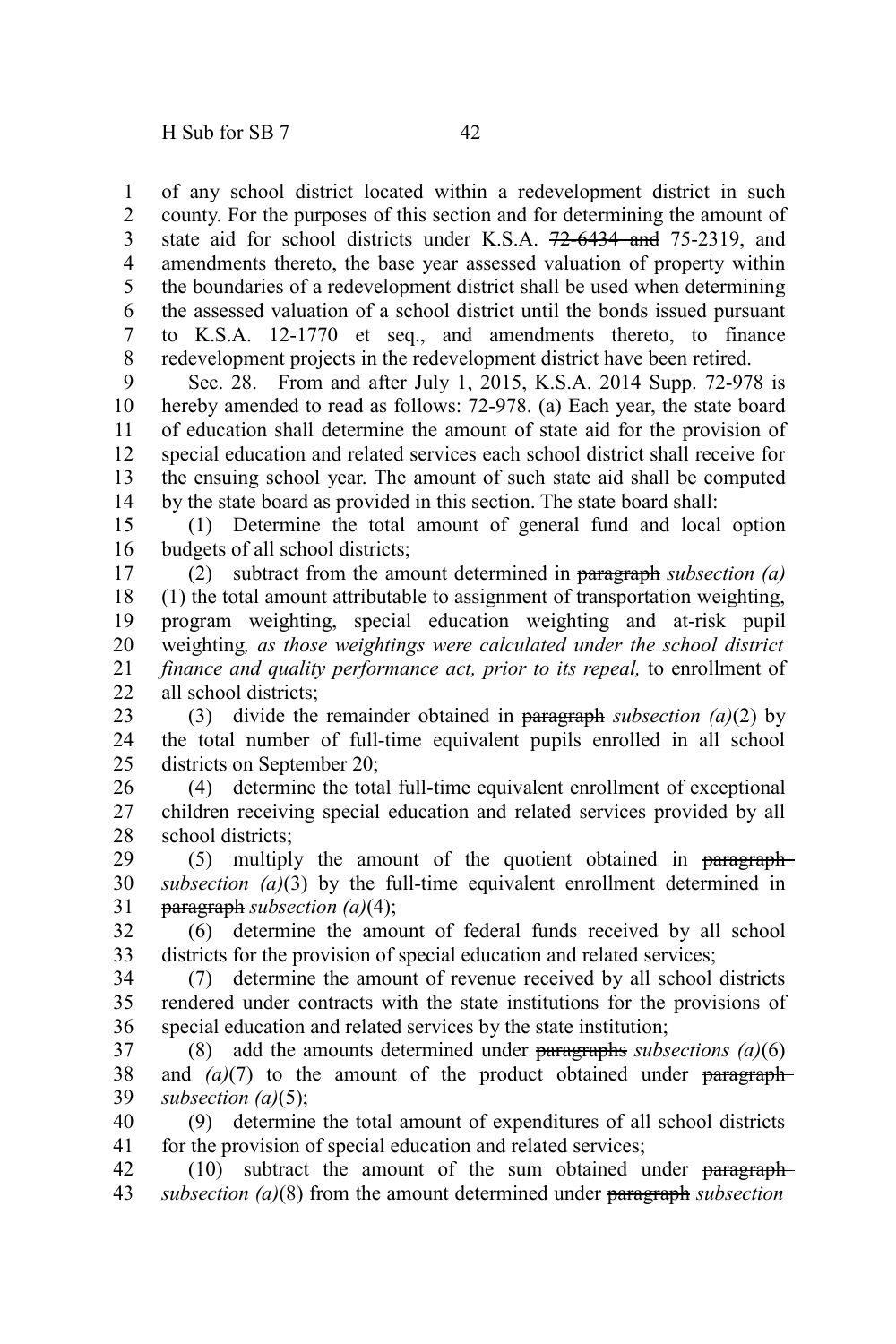*(a)*(9); and 1

(11) multiply the remainder obtained under paragraph *subsection (a)* (10) by 92%. 2 3

The computed amount is the amount of state aid for the provision of special education and related services aid a school district is entitled to receive for the ensuing school year. 4 5 6

7

(b) Each school district shall be entitled to receive:

(1) Reimbursement for actual travel allowances paid to special teachers at not to exceed the rate specified under K.S.A. 75-3203, and amendments thereto, for each mile actually traveled during the school year in connection with duties in providing special education or related services for exceptional children; such reimbursement shall be computed by the state board by ascertaining the actual travel allowances paid to special teachers by the school district for the school year and shall be in an amount equal to 80% of such actual travel allowances; 8 9 10 11 12 13 14 15

(2) reimbursement in an amount equal to 80% of the actual travel expenses incurred for providing transportation for exceptional children to special education or related services; such reimbursement shall not be paid if such child has been counted in determining the transportation weighting of the district under the provisions of the school district finance and quality performance act; 16 17 18 19 20 21

(3) reimbursement in an amount equal to 80% of the actual expenses incurred for the maintenance of an exceptional child at some place other than the residence of such child for the purpose of providing special education or related services; such reimbursement shall not exceed \$600 per exceptional child per school year; and  $22$ 23 24 25 26

(4) (A) except for those school districts entitled to receive reimbursement under subsection (c) or (d), after subtracting the amounts of reimbursement under paragraphs *subsections*  $(a)(1)$ ,  $(a)(2)$  and  $(a)(3)$  of subsection (a) from the total amount appropriated for special education and related services under this act, an amount which bears the same proportion to the remaining amount appropriated as the number of fulltime equivalent special teachers who are qualified to provide special education or related services to exceptional children and are employed by the school district for approved special education or related services bears to the total number of such qualified full-time equivalent special teachers employed by all school districts for approved special education or related services. 27 28 29 30 31 32 33 34 35 36 37 38

(B) Each special teacher who is qualified to assist in the provision of special education or related services to exceptional children shall be counted as  $\frac{2}{5}$  full-time equivalent special teacher who is qualified to provide special education or related services to exceptional children. 39 40 41 42

(C) For purposes of this paragraph *subsection (b)*(4), a special 43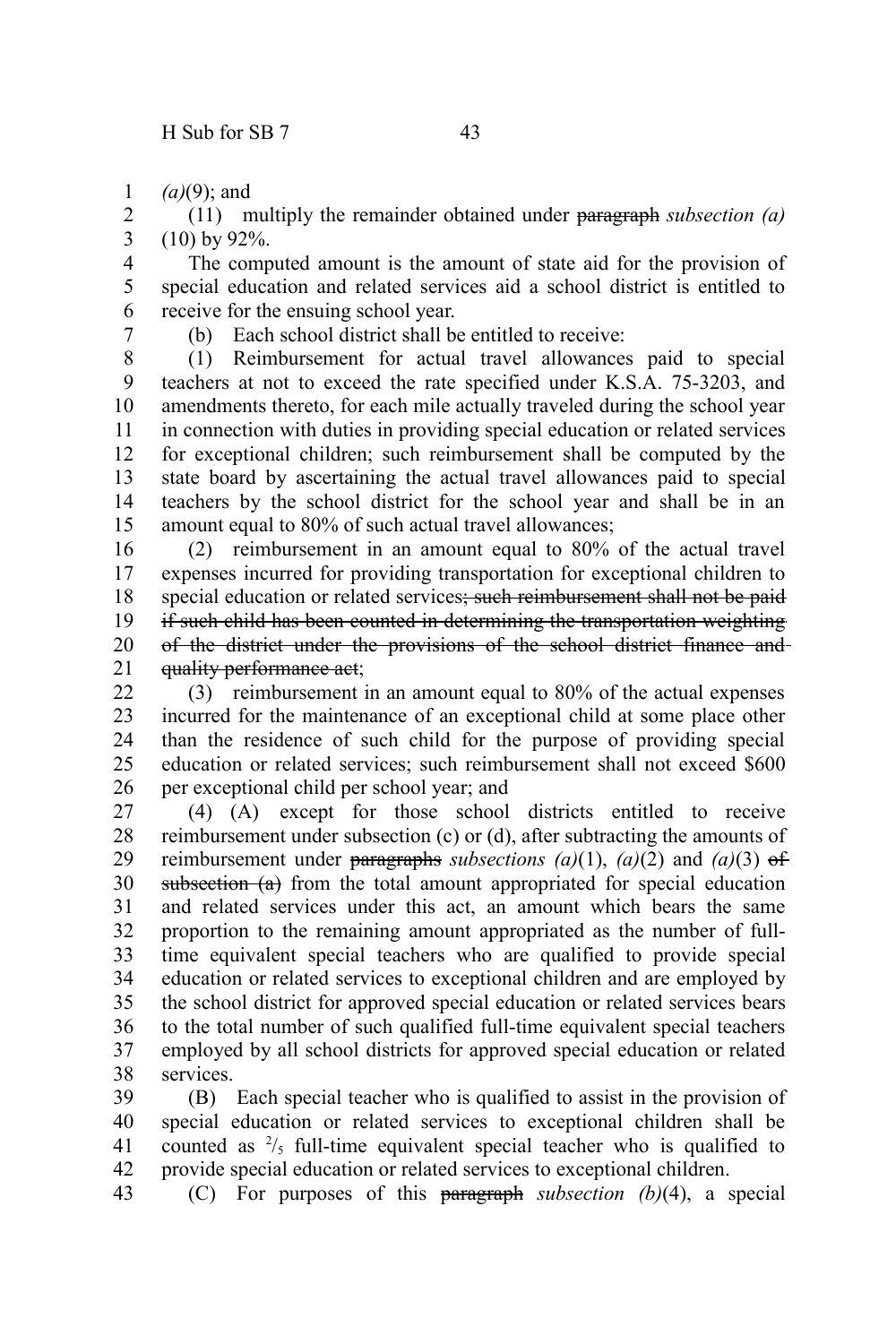teacher, qualified to assist in the provision of special education and related services to exceptional children, who assists in providing special education and related services to exceptional children at either the state school for the blind or the state school for the deaf and whose services are paid for by a school district pursuant to K.S.A. 76-1006 or 76-1102, and amendments thereto, shall be considered a special teacher of such school district. 1 2 3 4 5 6

(c) Each school district which has paid amounts for the provision of special education and related services under an interlocal agreement shall be entitled to receive reimbursement under subsection (b)(4). The amount of such reimbursement for the district shall be the amount which bears the same relation to the aggregate amount available for reimbursement for the provision of special education and related services under the interlocal agreement, as the amount paid by such district in the current school year for provision of such special education and related services bears to the aggregate of all amounts paid by all school districts in the current school year who have entered into such interlocal agreement for provision of such special education and related services. 7 8 9 10 11 12 13 14 15 16 17

(d) Each contracting school district which has paid amounts for the provision of special education and related services as a member of a cooperative shall be entitled to receive reimbursement under subsection (b) (4). The amount of such reimbursement for the district shall be the amount which bears the same relation to the aggregate amount available for reimbursement for the provision of special education and related services by the cooperative, as the amount paid by such district in the current school year for provision of such special education and related services bears to the aggregate of all amounts paid by all contracting school districts in the current school year by such cooperative for provision of such special education and related services. 18 19 20 21 22 23 24 25 26 27 28

(e) No time spent by a special teacher in connection with duties performed under a contract entered into by the Kansas juvenile correctional complex, the Atchison juvenile correctional facility, the Larned juvenile correctional facility, or the Topeka juvenile correctional facility and a school district for the provision of special education services by such state institution shall be counted in making computations under this section. 29 30 31 32 33 34 35

*(f) There is hereby established in every school district a fund which shall be called the special education fund, which fund shall consist of all moneys deposited therein or transferred thereto according to law. Notwithstanding any other provision of law, all moneys received by the school district from whatever source for special education shall be credited to the special education fund established by this section, except that: (1) Amounts of payments received by a school district under K.S.A. 72-979, and amendments thereto, and amounts of grants, if any, received* 36 37 38 39 40 41 42 43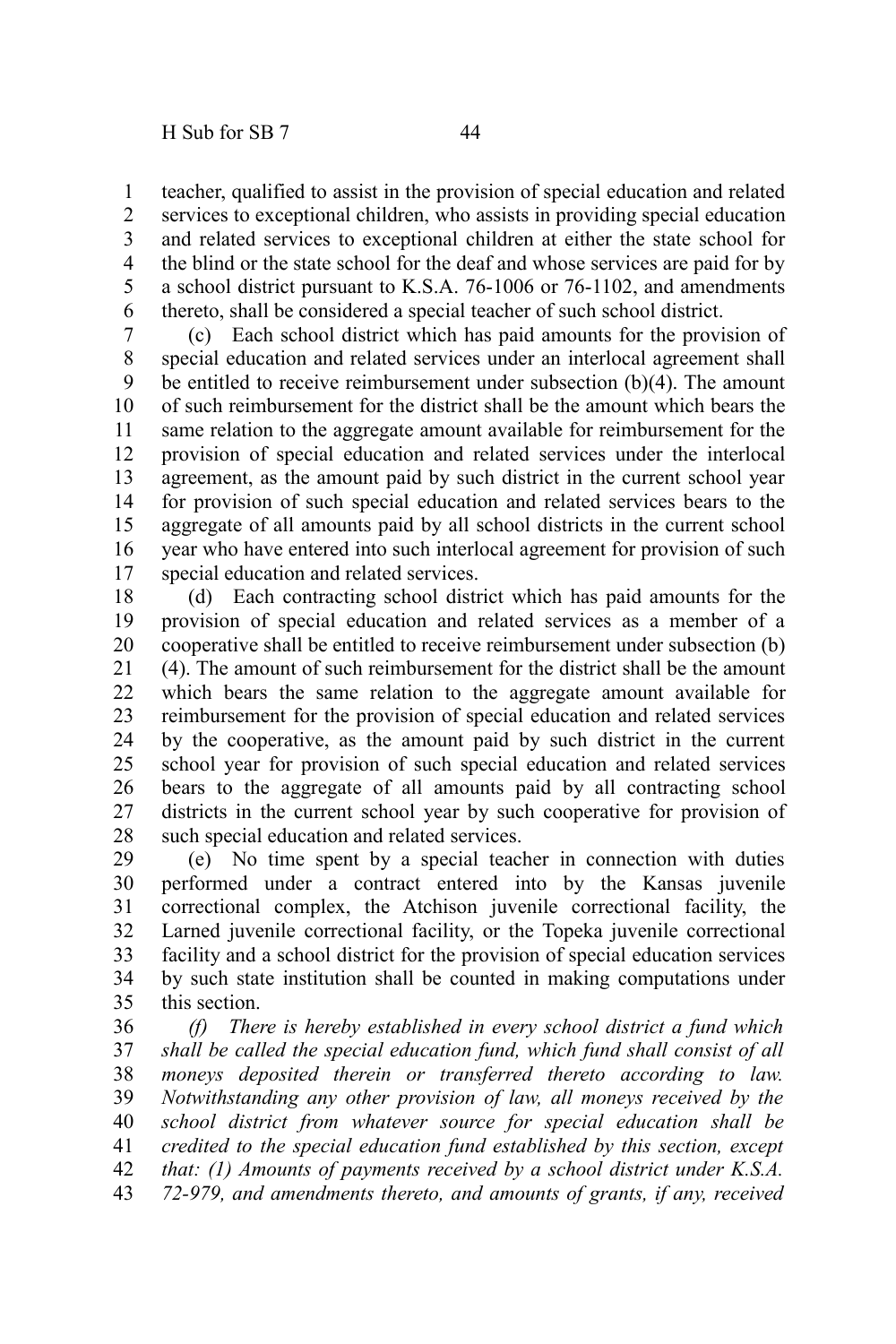*by a school district under K.S.A. 72-983, and amendments thereto, shall be deposited in the general fund of the district and transferred to the special education fund; and (2) moneys received by a school district pursuant to lawful agreements made under K.S.A. 72-968, and amendments thereto, shall be credited to the special education fund established under the agreements.* 1 2 3 4 5 6

*(g) The expenses of a school district directly attributable to special education shall be paid from the special education fund and from special funds established under K.S.A. 72-968, and amendments thereto.* 7 8 9

*(h) Obligations of a school district pursuant to lawful agreements made under K.S.A. 72-968, and amendments thereto, shall be paid from the special education fund established by this section.* 10 11 12

Sec. 29. From and after July 1, 2015, K.S.A. 2014 Supp. 72-1046b is hereby amended to read as follows: 72-1046b. (a) As used in this section: 13 14

(1) "School district" means a school district organized and operating under the laws of this state and no part of which is located in Johnson county, Sedgwick county, Shawnee county or Wyandotte county. 15 16 17

(2) "Non-resident pupil" or "pupil" means a pupil who is enrolled and in attendance at a school located in a district in which such pupil is not a resident and who: (A) Lives  $2^{1/2}$  or more miles from the attendance center the pupil would attend in the district in which the pupil resides and is not a resident of Johnson county, Sedgwick county, Shawnee county or Wyandotte county*;* or (B) is a member of the family of a pupil meeting the condition prescribed in subpart (A). 18 19 20 21 22 23 24

(3) "Member of the family" means a brother or sister of the whole or half blood or by adoption, a stepbrother or stepsister, and a foster brother or foster sister. 25 26 27

(b) The board of education of any school district may allow any pupil who is not a resident of the district to enroll in and attend school in such district. The board of education of such district may furnish or provide transportation to any non-resident pupil who is enrolled in and attending school in the district pursuant to this section. If the district agrees to furnish or provide transportation to a non-resident pupil, such transportation shall be furnished or provided until the end of the school year. Prior to providing or furnishing transportation to a non-resident pupil, the district shall notify the board of education of the district in which the pupil resides that transportation will be furnished or provided. 28 29 30 31 32 33 34 35 36 37

(c) Pupils attending school in a school district in which the pupil does not reside pursuant to this section shall be counted as regularly enrolled in and attending school in the district where the pupil is enrolled for the purpose of computations<del>, except computation of transportation weighting,</del> under the school district finance and quality performance act *under the classroom learning assuring student success act, section 4 et seq., and* 38 39 40 41 42 43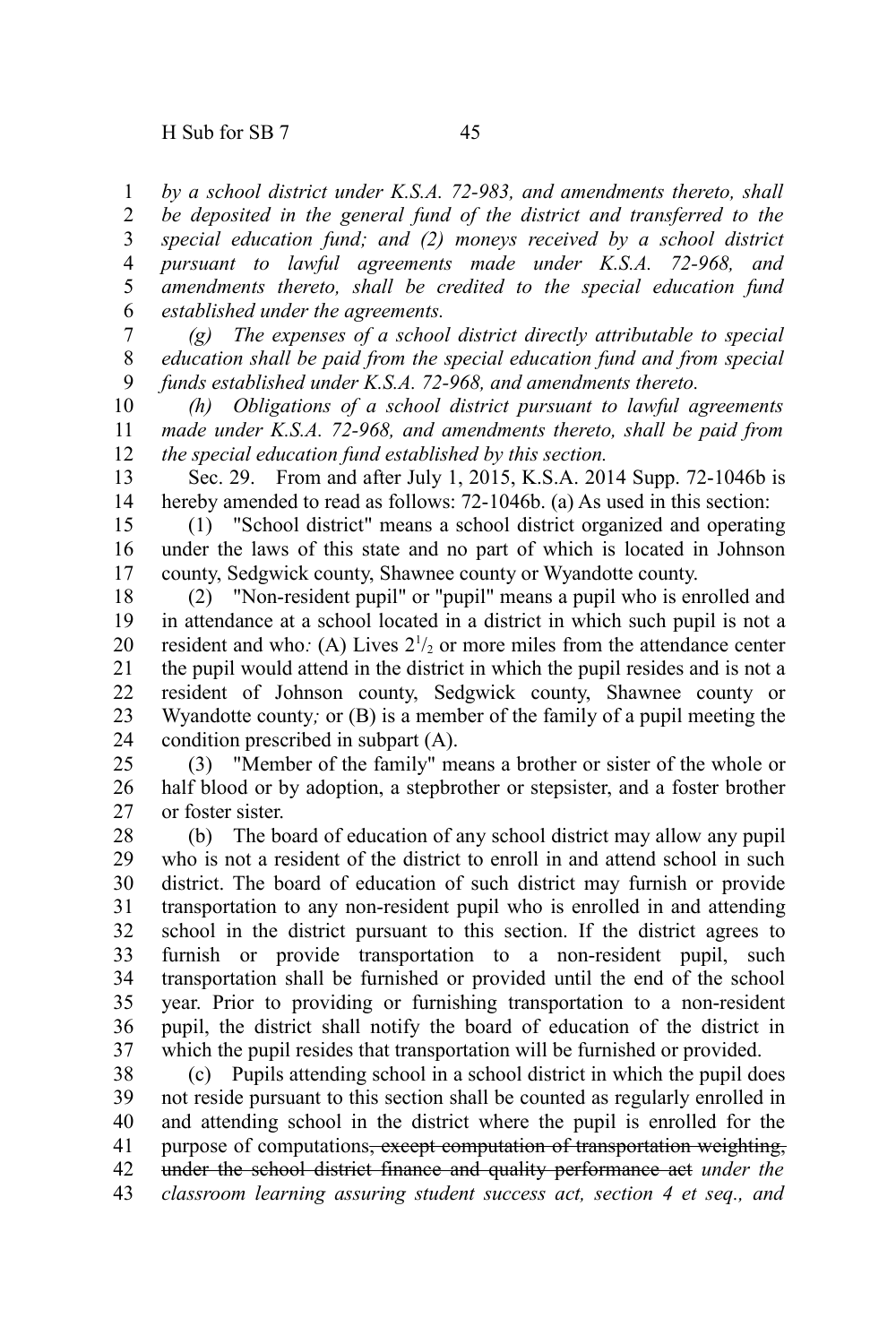*amendments thereto,* and for the purposes of the statutory provisions contained in article 83 of chapter 72 of the Kansas Statutes Annotated, and amendments thereto. Such non-resident pupil shall not be charged for the costs of attendance at school. 1 2 3 4

Sec. 30. From and after July 1, 2015, K.S.A. 2014 Supp. 72-1398 is hereby amended to read as follows: 72-1398. (a) The national board for professional teaching standards certification incentive program is hereby established for the purpose of rewarding teachers who have attained certification from the national board. Teachers who have attained certification from the national board shall be issued a master teacher's license by the state board of education. A master teacher's license shall be valid for 10 years and renewable thereafter every 10 years through compliance with continuing education and professional development requirements prescribed by the state board. Teachers who have attained certification from the national board and who are employed by a school district shall be paid an incentive bonus in the amount of \$1,000 each school year that the teacher remains employed by a school district and retains a valid master teacher's license. 5 6 7 8 9 10 11 12 13 14 15 16 17 18

(b) The board of education of each school district employing one or more national board certified teachers shall pay the incentive bonus to each such teacher in each school year that the teacher retains eligibility for such payment. Each board of education which has made payments of incentive bonuses to national board certified teachers under this subsection may file an application with the state board of education for state aid and shall certify to the state board the amount of such payments. The application and certification shall be on a form prescribed and furnished by the state board, shall contain such information as the state board shall require and shall be filed at the time specified by the state board. 19 20 21 22 23 24 25 26 27 28

(c) In each school year, each school district employing one or more national board certified teachers is entitled to receive from appropriations for the national board for professional teaching standards certification incentive program an amount which is equal to the amount certified to the state board of education in accordance with the provisions of subsection (b). The state board shall certify to the director of accounts and reports the amount due each school district. The director of accounts and reports shall draw warrants on the state treasurer payable to the treasurer of each school district entitled to payment under this section upon vouchers approved by the state board. 29 30 31 32 33 34 35 36 37 38

(d) Moneys received by a board of education under this section shall be deposited in the general fund of the school district and shall be considered reimbursements to the district for the purpose of the schooldistrict finance and quality performance act *classroom learning assuring student success act, section 4 et seq., and amendments thereto,* and may be 39 40 41 42 43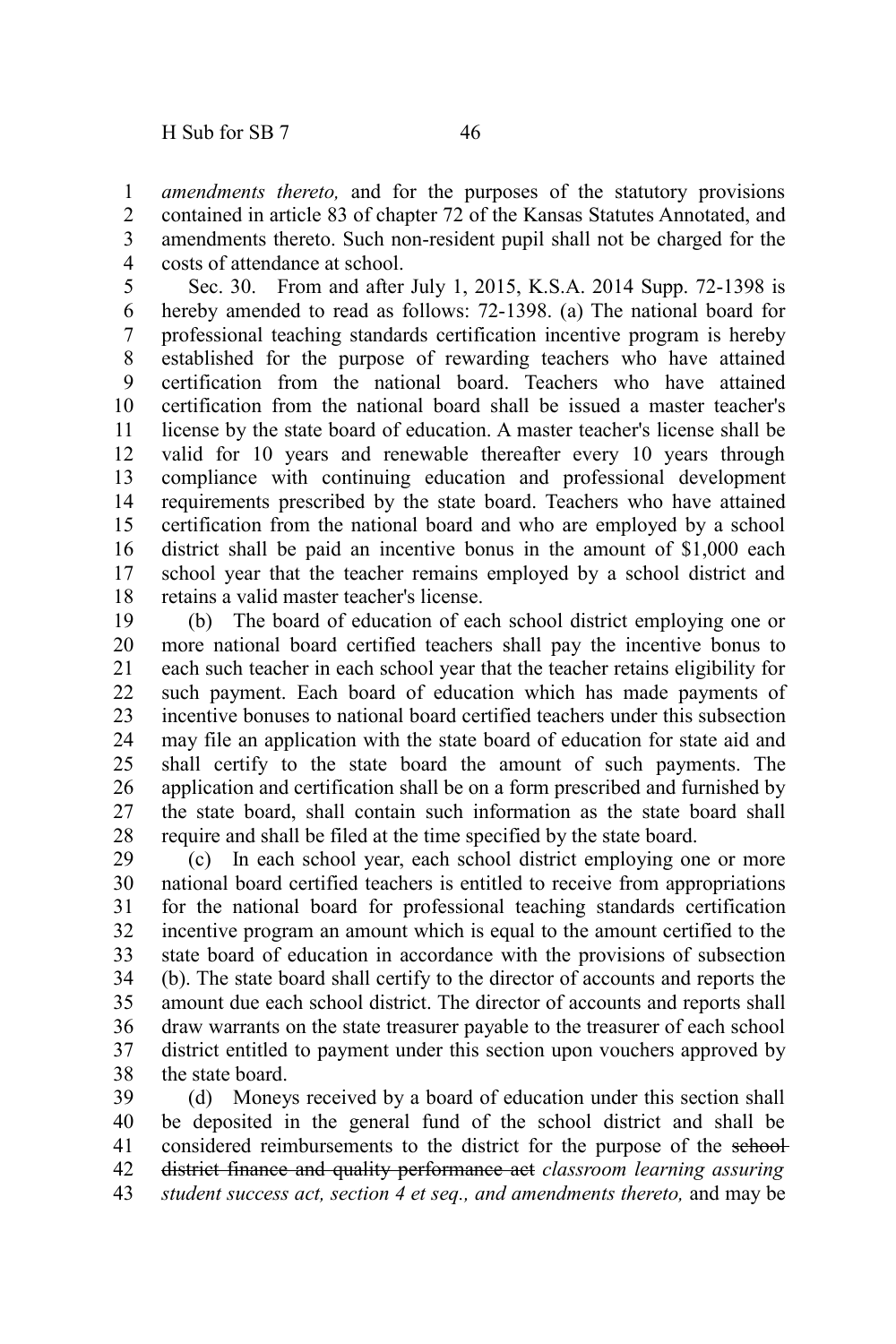expended whether the same have been budgeted or not. 1

(e) The state board of education is authorized to provide scholarships of \$1,100 each to teachers who are accepted to participate in the national board for professional teaching standards program for initial certification. The state board of education is authorized to provide scholarships of \$500 each to teachers who are accepted to participate in the national board for professional teaching standards program for renewal of certification. Any teacher who has been accepted to participate in such program may file an application with the state board of education for a scholarship. The application shall be on a form prescribed and furnished by the state board, shall contain such information as the state board shall require and shall be filed at the time specified by the state board. 2 3 4 5 6 7 8 9 10 11 12

(f) As used in this section, the term *"*school district*"* means any school district organized and operating under the laws of this state. 13 14

Sec. 31. From and after July 1, 2015, K.S.A. 72-1414 is hereby amended to read as follows: 72-1414. (a) On or before January 1, 2001, the state board of education shall adopt rules and regulations for the administration of mentor teacher programs and shall: 15 16 17 18

(1) Establish standards and criteria for evaluating and approving mentor teacher programs and applications of school districts for grants; 19 20

21

(2) evaluate and approve mentor teacher programs;

(3) establish criteria for determination of exemplary teaching ability of certificated teachers for qualification as mentor teachers;  $22$ 23

(4) prescribe guidelines for the selection by boards of education of mentor teachers and for the provision by boards of education of training programs for mentor teachers; 24 25 26

27

(5) be responsible for awarding grants to school districts; and

(6) request of and receive from each school district which is awarded a grant for maintenance of a mentor teacher program reports containing information with regard to the effectiveness of the program. 28 29 30

(b) Subject to the availability of appropriations for mentor teacher programs maintained by school districts, and within the limits of any such appropriations, the state board of education shall determine the amount of grants to be awarded school districts by multiplying an amount not to exceed \$1,000 by the number of mentor teachers participating in the program maintained by a school district. The product is the amount of the grant to be awarded to the district. Upon receipt of a grant of state moneys for maintenance of a mentor teacher program, the amount of the grant shall be deposited in the general fund of the school district. Moneys deposited in the general fund of a school district under this subsection shall be considered reimbursements for the purpose of the school district finance and quality performance act *classroom learning assuring student success act, section 4 et seq., and amendments thereto*. The full amount of the 31 32 33 34 35 36 37 38 39 40 41 42 43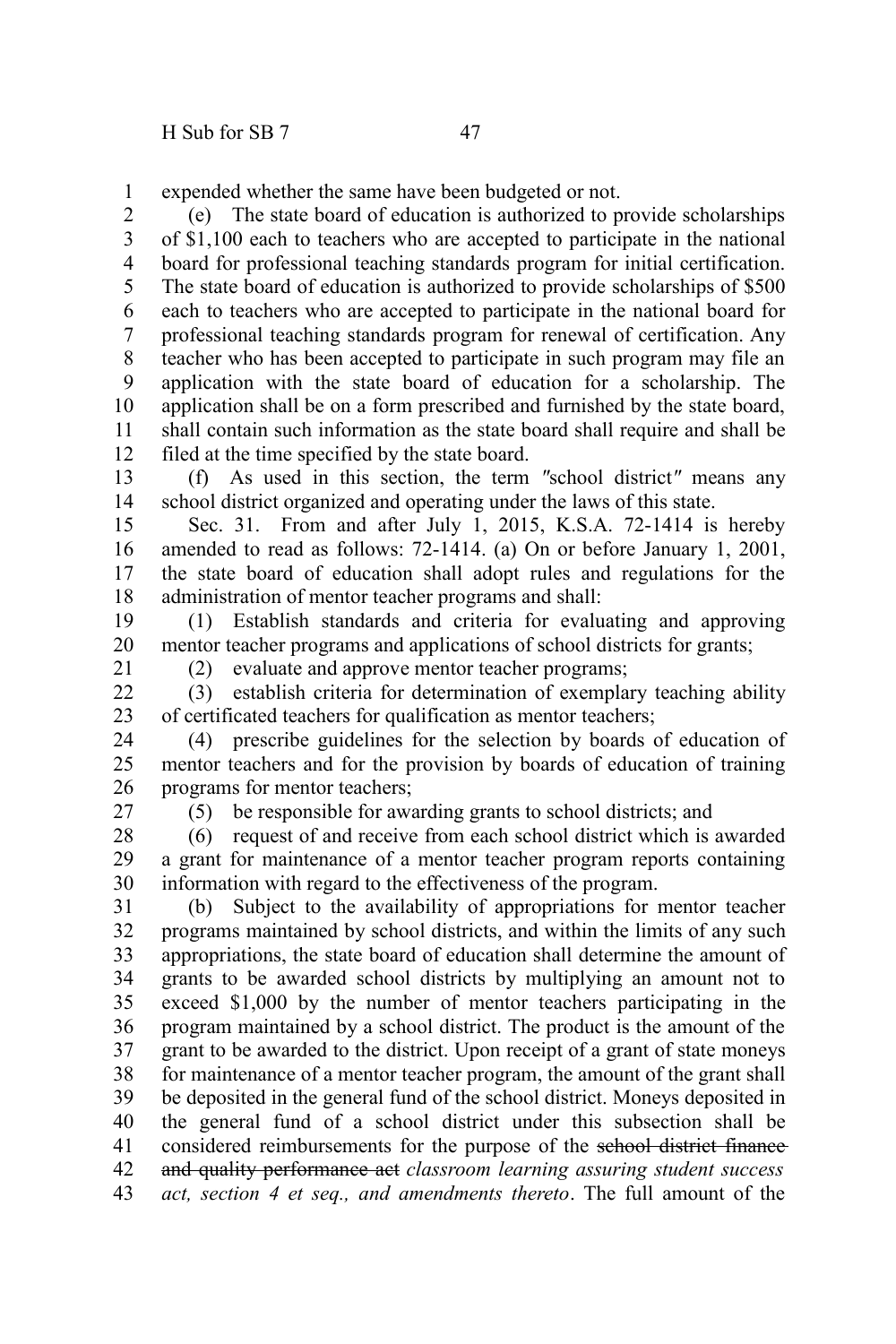grant shall be allocated among the mentor teachers employed by the school 1

district so as to provide a mentor teacher with an annual stipend in an amount not to exceed \$1,000. Such annual stipend shall be over and above the regular salary to which the mentor teacher is entitled for the school year. 2 3 4 5

Sec. 32. From and after July 1, 2015, K.S.A. 2014 Supp. 72-1923 is hereby amended to read as follows: 72-1923. (a) Except as provided in K.S.A. 2014 Supp. 72-1925, and amendments thereto, the board of education of any school district may apply to the state board for a grant of authority to operate such school district as a public innovative district. The application shall be submitted in the form and manner prescribed by the state board, and shall be submitted not later than December 1 of the school year preceding the school year in which the school district intends to operate as a public innovative district. 6 7 8 9 10 11 12 13 14

15

(b) The application shall include the following:

(1) A description of the educational programs of the public innovative district; 16 17

(2) a description of the interest and support for partnerships between the public innovative district, parents and the community; 18 19

(3) the specific goals and the measurable pupil outcomes to be obtained by operating as a public innovative district; and 20 21

(4) an explanation of how pupil performance in achieving the specified outcomes will be measured, evaluated and reported. 22 23

(c) (1) Within 90 days from the date such application is submitted, the state board shall review the application to determine compliance with this section, and shall approve or deny such application on or before the conclusion of such 90-day period. If the application is determined to be in compliance with this section, the state board shall approve such application and grant the school district authority to operate as a public innovative district. Notification of such approval shall be sent to the board of education of such school district within 10 days after such decision. 24 25 26 27 28 29 30 31

(2) If the state board determines such application is not in compliance with either this section, or K.S.A. 2014 Supp. 72-1925, and amendments thereto, the state board shall deny such application. Notification of such denial shall be sent to the board of education of such school district within 10 days after such decision and shall specify the reasons therefor. Within 30 days from the date such notification is sent, the board of education of such school district may submit a request to the state board for reconsideration of the application and may submit an amended application with such request. The state board shall act on the request for reconsideration within 60 days of receipt of such request. 32 33 34 35 36 37 38 39 40 41

(d) A public innovative district shall: 42

(1) Not charge tuition for any of the pupils residing within the public 43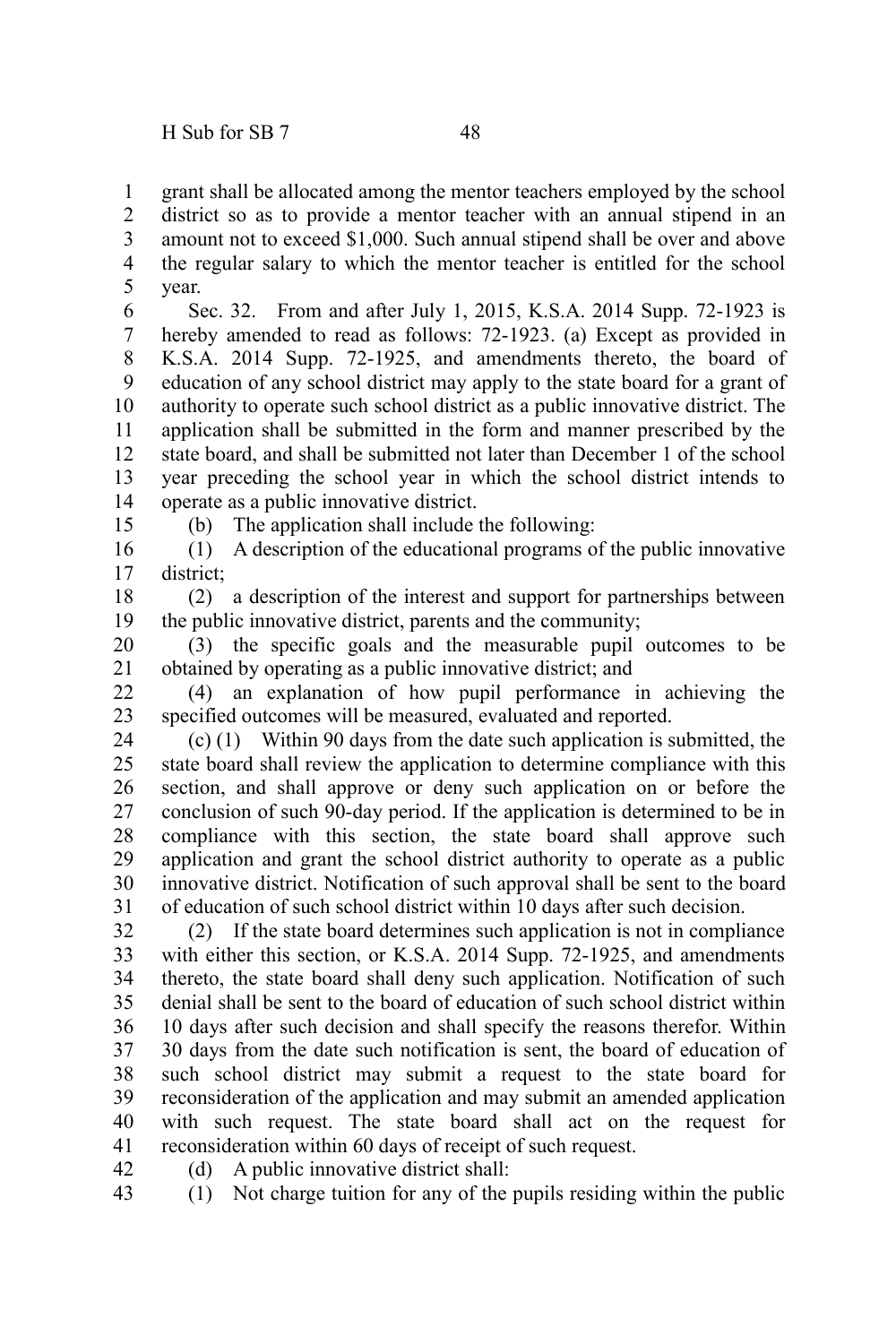innovative district; 1

(2) participate in all Kansas math and reading assessments applicable to such public innovative district, or an alternative assessment program for measuring student progress as determined by the board of education; 2 3 4

(3) abide by all financial and auditing requirements that are applicable to school districts, except that a public innovative district may use generally accepted accounting principles; 5 6 7

8

(4) comply with all applicable health, safety and access laws; and

(5) comply with all statements set forth in the application submitted pursuant to subsection (a). 9 10

(e) (1) Except as otherwise provided in K.S.A. 2014 Supp. 72-1921 through 72-1930, and amendments thereto, or as required by the board of education of the public innovative district, a public innovative district shall be exempt from all laws and rules and regulations that are applicable to school districts. 11 12 13 14 15

(2) A public innovative district shall be subject to the special education for exceptional children act, the virtual school act, the schooldistrict finance and quality performance act *classroom learning assuring student success act, section 4 et seq., and amendments thereto*, the provisions of K.S.A. 72-8801 et seq., and amendments thereto, all laws governing the issuance of general obligation bonds by school districts, the provisions of K.S.A. 74-4901 et seq., and amendments thereto, and all laws governing the election of members of the board of education, the open meetings act as provided in K.S.A. 75-4317 et seq., and amendments thereto, and the open records act as provided in K.S.A. 45-215 et seq., and amendments thereto. 16 17 18 19 20 21 22 23 24 25 26

Sec. 33. From and after July 1, 2015, K.S.A. 2014 Supp. 72-3607 is hereby amended to read as follows: 72-3607.  $\left(\frac{a}{b}\right)$  There is hereby established in every school district which has developed and is operating a parent education program for which grants are awarded under this act a fund which shall be called the parent education program fund, which fund shall consist of all moneys deposited therein or transferred thereto according to law. Notwithstanding any other provision of law, all moneys received by the school district from whatever source for a parent education program operated under this act shall be credited to the fund established by this section. Amounts deposited in the parent education program fund shall *may* be used exclusively for the payment of expenses directly attributable to the program *or may be transferred to the general fund of the school district as approved by the board of education*. 27 28 29 30 31 32 33 34 35 36 37 38 39

(b) Any unencumbered balance of moneys remaining in the parent education program fund of a school district on June 30 of the current school year, may be expended in the school year that immediatelysucceeds such date by the school district for general operating expenses of 40 41 42 43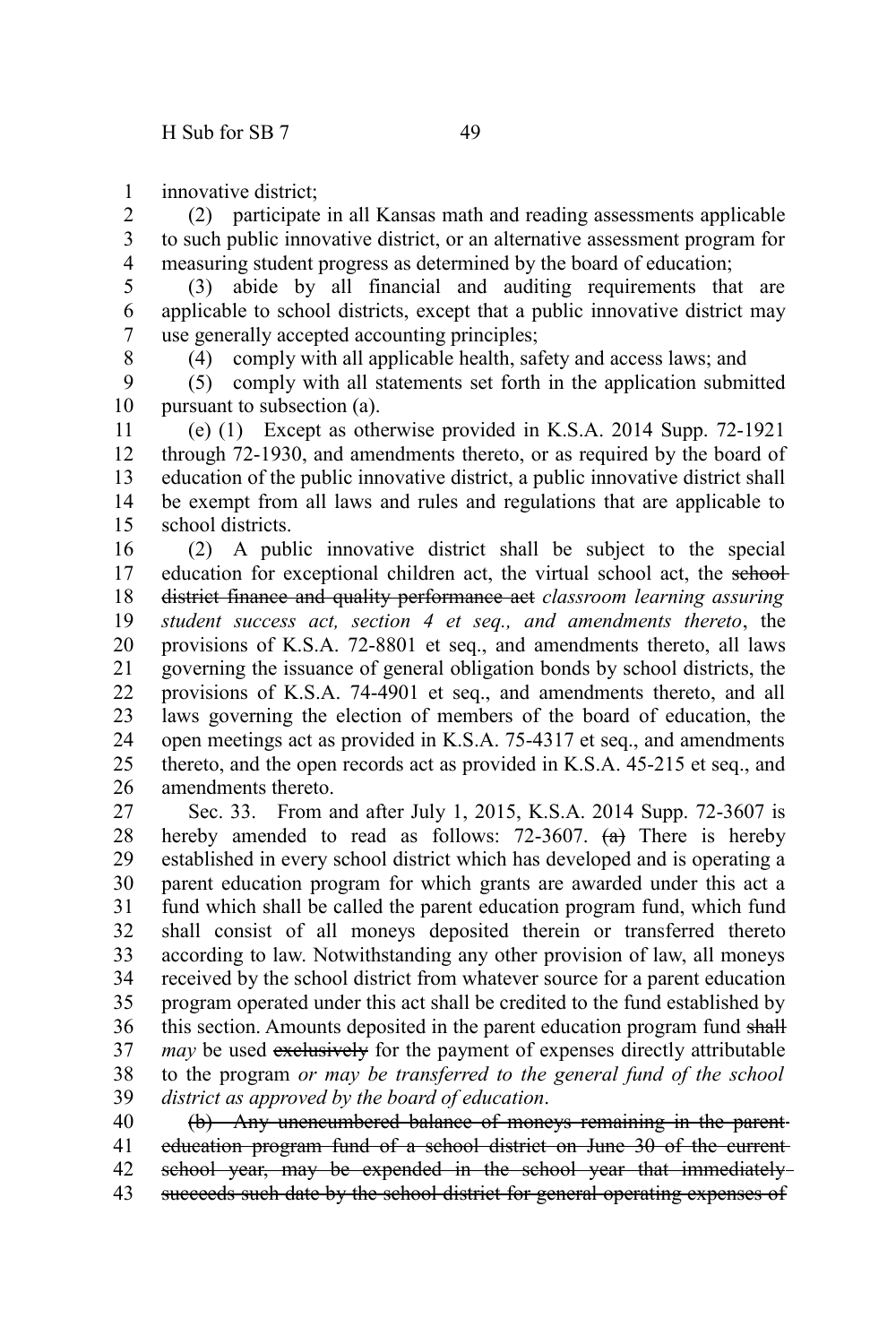38

the school district as approved by the board of education. 1

Sec. 34. From and after July 1, 2015, K.S.A. 2014 Supp. 72-3711 is hereby amended to read as follows: 72-3711. K.S.A. 2014 Supp. 72-3711 through 72-3716 *72-3715*, and amendments thereto, shall be known and may be cited as the virtual school act. 2 3 4 5

Sec. 35. From and after July 1, 2015, K.S.A. 2014 Supp. 72-3712 is hereby amended to read as follows: 72-3712. As used in the virtual school act: 6 7 8

(a) "Virtual school" means any school or educational program that: (1) Is offered for credit; (2) uses distance-learning technologies which predominately use internet-based methods to deliver instruction; (3) involves instruction that occurs asynchronously with the teacher and pupil in separate locations; (4) requires the pupil to make academic progress toward the next grade level and matriculation from kindergarten through high school graduation; (5) requires the pupil to demonstrate competence in subject matter for each class or subject in which the pupil is enrolled as part of the virtual school; and (6) requires age-appropriate pupils to complete state assessment tests. 9 10 11 12 13 14 15 16 17 18

(b) "School district" means any school district which offers a virtual school. 19 20

(c) Except as provided by the virtual school act, words and phrases shall have the meanings ascribed thereto in the school district finance and quality performance act *section 5, and amendments thereto*. 21 22 23

Sec. 36. From and after July 1, 2015, K.S.A. 2014 Supp. 72-3715 is hereby amended to read as follows: 72-3715. (a) In order to be included in the full-time equivalent enrollment of a virtual school, a pupil shall be in attendance at the virtual school on: (1) A single school day on or before September 19 of each school year; and (2) on a single school day on or after September 20, but before October 4 of each school year. 24 25 26 27 28 29

(b) A school district which offers a virtual school shall determine the full-time equivalent enrollment of each pupil enrolled in the virtual school on September 20 of each school year as follows: 30 31 32

(1) Determine the number of hours the pupil was in attendance on a single school day on or before September 19 of each school year; 33 34

(2) determine the number of hours the pupil was in attendance on a single school day on or after September 20, but before October 4 of each school year; 35 36 37

(3) add the numbers obtained under paragraphs (1) and (2);

(4) divide the sum obtained under paragraph (3) by 12. The quotient is the full-time equivalent enrollment of the pupil. 39 40

(c) The school days on which a district determines the full-time equivalent enrollment of a pupil under paragraphs (1) and (2) of subsection *subsections* (b)*(1) and (2)* shall be the school days on which the pupil has 41 42 43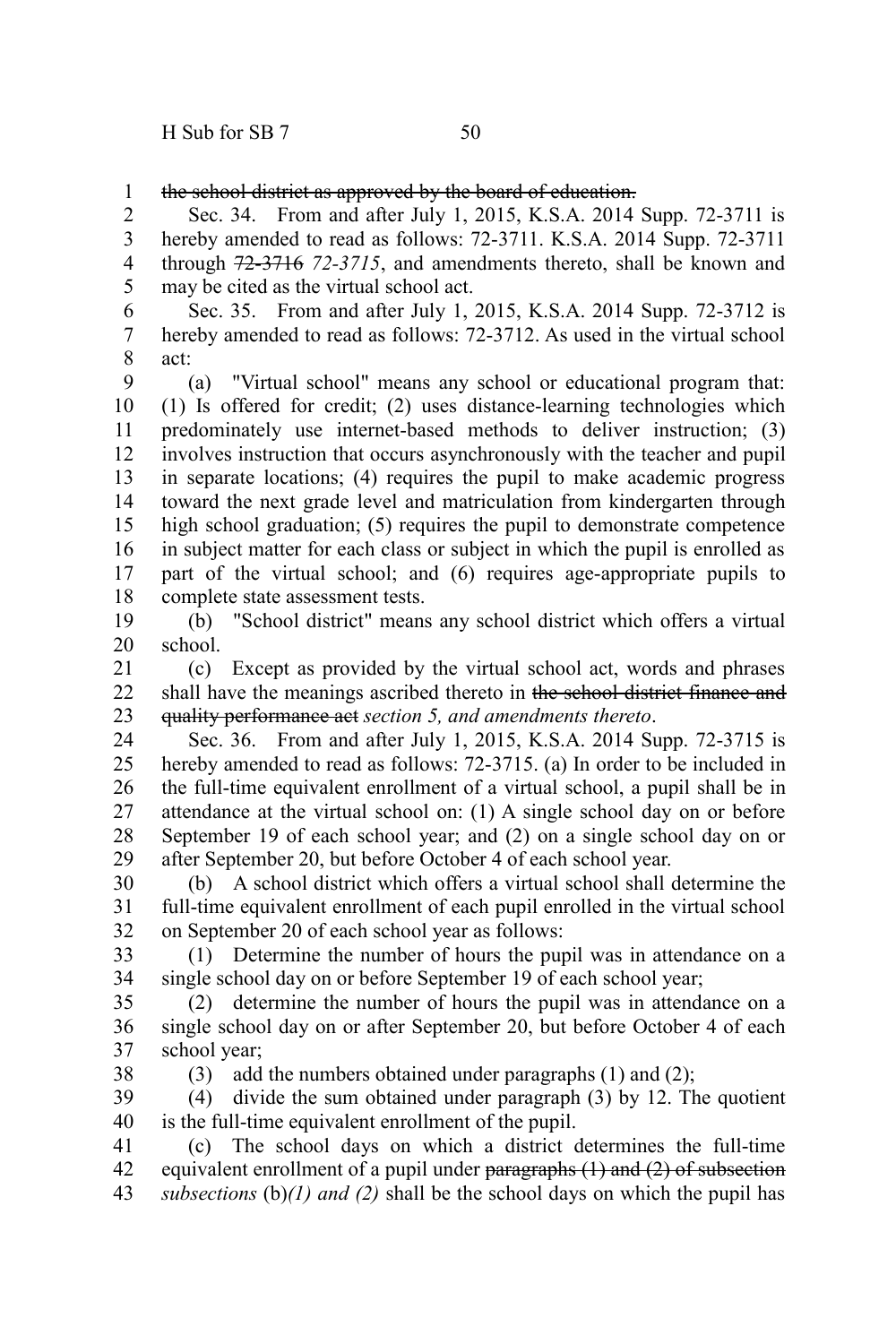the highest number of hours of attendance at the virtual school. No more than six hours of attendance may be counted in a single school day. 1 2

Attendance may be shown by a pupil's on-line activity or entries in the pupil's virtual school journal or log of activities. 3 4

(d) $(1)$  Subject to the availability of appropriations for virtual school state aid and within the limits of any such appropriations, each school year a school district which offers a virtual school shall be entitled to *receive* virtual school state aid. 5 6 7 8

 $(2)$ —The state board of education shall determine the amount of virtual school state aid a school district is entitled to receive as follows: 9 10

(A) Multiply the full-time equivalent enrollment of the virtual school by an amount equal to 105% of the amount of base state aid per pupil; 11 12

(B) multiply the full-time equivalent enrollment of nonproficient atrisk pupils enrolled in an approved at-risk program offered by the virtual school, if any, by an amount equal to 25% of the amount of base state aid per pupil: 13 14 15 16

(C) add any amount determined under K.S.A. 2014 Supp. 72-3716, and amendments thereto; and 17 18

(D) add the amounts obtained under subparagraphs (A) through (C). The sum is the amount of the virtual school state aid to which the school district is entitled. 19 20 21

22

(3) *(1) For school year 2015-2016:*

*(A) Determine the number of pupils enrolled in virtual school on a full-time basis, excluding those pupils who are over 18 years of age, and multiply the total number of such pupils by \$5,000;* 23 24 25

*(B) determine the full-time equivalent enrollment of pupils enrolled in virtual school on a part-time basis, excluding those pupils who are over 18 years of age, and multiply the total full-time equivalent enrollment of such pupils by \$4,045;* 26 27 28 29

*(C) for pupils enrolled in a virtual school who are over 18 years of age, determine the number of one-hour credit courses such pupils have passed and multiply the total number of such courses by \$933; and* 30 31 32

*(D) add the amounts calculated under subsections (d)(1)(A) and (d) (1)(B). The resulting sum is the amount of virtual school state aid the school district shall receive.* 33 34 35

36

*(2) For school year 2016-2017:*

*(A) Determine the number of pupils enrolled in virtual school on a full-time basis, excluding those pupils who are over 18 years of age, and multiply the total number of such pupils by \$5,600;* 37 38 39

*(B) determine the full-time equivalent enrollment of pupils enrolled in virtual school on a part-time basis, excluding those pupils who are over 18 years of age, and multiply the total full-time equivalent enrollment of such pupils by \$1,700;* 40 41 42 43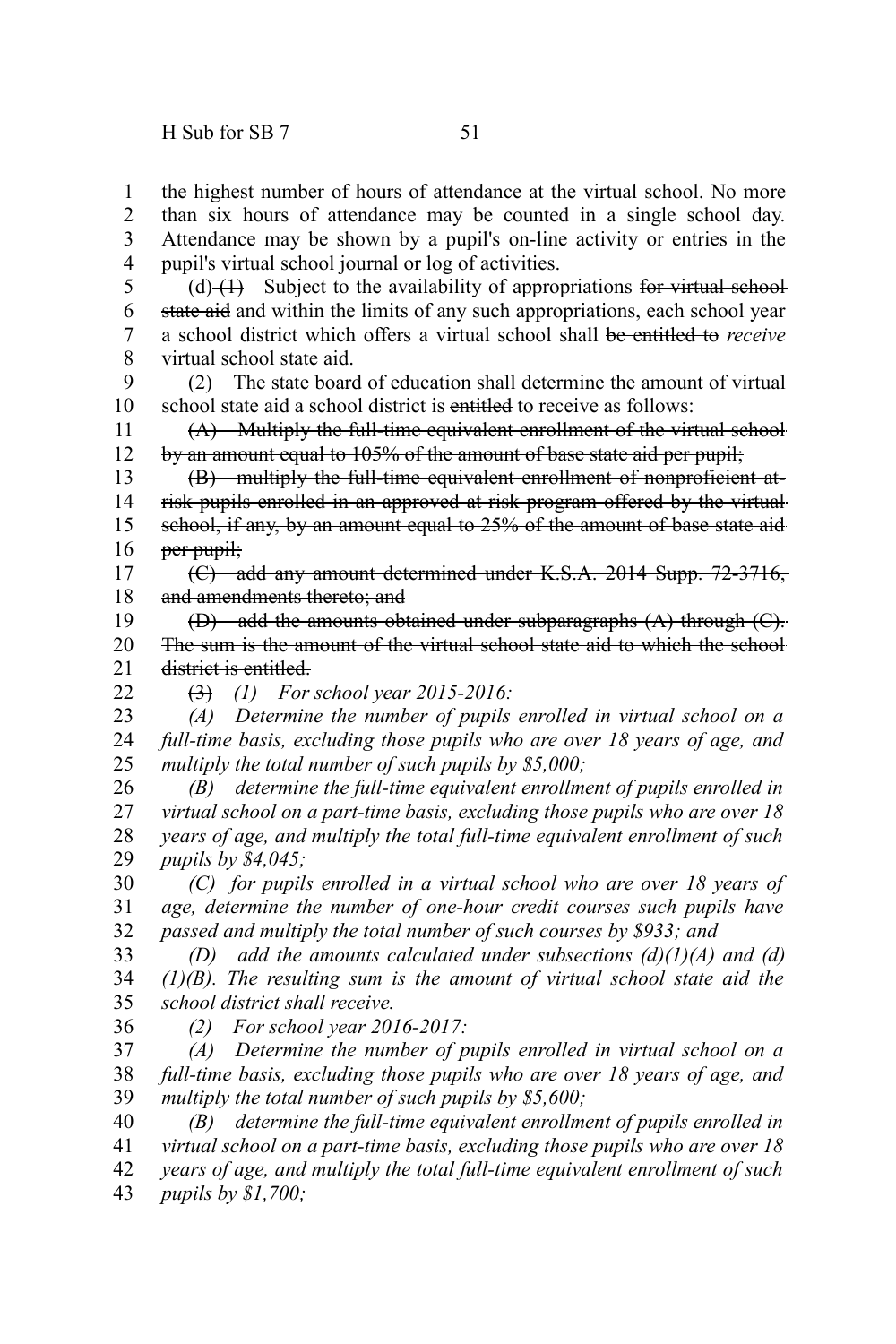*(C) for pupils enrolled in a virtual school who are over 18 years of age, determine the number of one-hour credit courses such pupils have passed and multiply the total number of such courses by \$933; and* 1 2 3

*(D) add the amounts calculated under subsections (d)(2)(A) and (d) (2)(B). The resulting sum is the amount of virtual school state aid the school district shall receive.* 4 5 6

7

*(3) For purposes of this subsection:*

*(A) "Full-time" means attendance in a virtual school for no less than six hours as determined pursuant to subsection (b).* 8 9

*(B) "Part-time" means attendance in a virtual school for less than six hours as determined pursuant to subsection (b).* 10 11

*(e)* There is hereby established in every school district a fund which shall be called the virtual school fund, which fund shall consist of all moneys deposited therein or transferred thereto according to law. Moneys received as virtual school state aid shall be deposited in the general fund of the school district and transferred to the virtual school fund of the district. The expenses of a *school* district directly attributable to virtual schools offered by a school district shall *may* be paid from the virtual school fund. The cost of an advance placement course provided to a pupil described in subsection  $(d)(2)(D)$  by a virtual school shall be paid by the virtual school. *Amounts deposited in the virtual school fund may be transferred to the general fund of the school district as approved by the board of education.* 12 13 14 15 16 17 18 19 20 21 22

Any balance remaining in the virtual school fund at the end of the budget year shall be carried forward into the virtual school fund for succeeding budget years. Such fund shall not be subject to the provisions of K.S.A. 79-2925 through 79-2937, and amendments thereto. 23 24 25 26

Any unencumbered balance of moneys remaining in the virtual school fund of a school district on June 30 of the current school year, may be expended in the school year that immediately succeeds such date by the school district for general operating expenses of the school district as approved by the board of education. 27 28 29 30 31

In preparing the budget of such school district, the amounts credited to and the amount on hand in the virtual school fund, and the amount expended therefrom shall be included in the annual budget for the information of the residents of the school district. Interest earned on the investment of moneys in any such fund shall be credited to that fund. 32 33 34 35 36

(e) For the purposes of this section, a pupil enrolled in a virtual school who is not a resident of the state of Kansas shall not be counted in the full-time equivalent enrollment of the virtual school. 37 38 39

Sec. 37. From and after July 1, 2015, K.S.A. 2014 Supp. 72-5333b is hereby amended to read as follows: 72-5333b. (a) The unified school district maintaining and operating a school on the Fort Leavenworth military reservation, being unified school district No. 207 of Leavenworth 40 41 42 43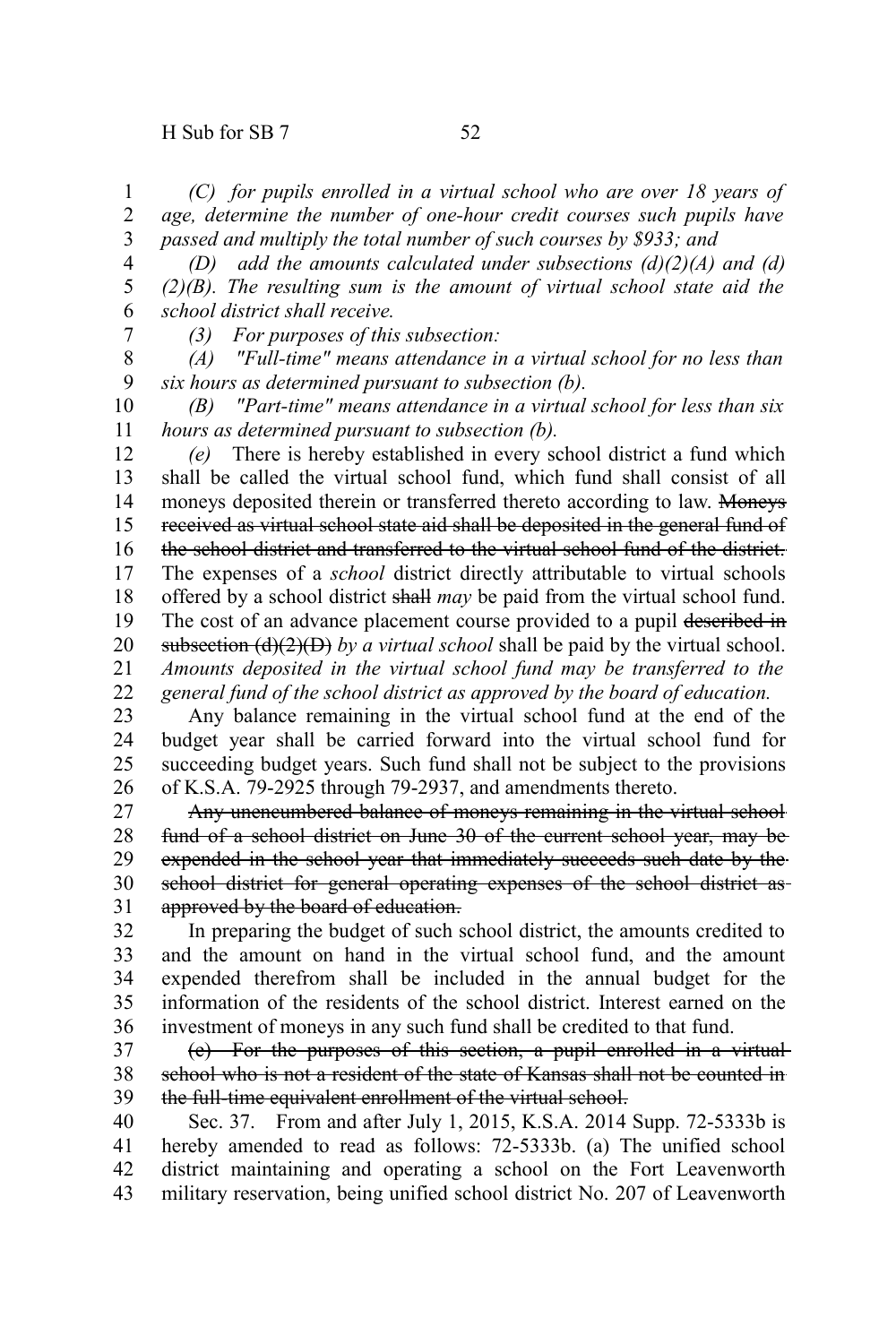county, state of Kansas, shall have a governing body, which shall be known as the "Fort Leavenworth school district board of education" and which shall consist of three members who shall be appointed by, and serve at the pleasure of the commanding general of Fort Leavenworth. One member of the board shall be the president and one member shall be the vice-president. The commanding general, when making any appointment to the board, shall designate which of the offices the member so appointed shall hold. Except as otherwise expressly provided in this section, the district board and the officers thereof shall have and may exercise all the powers, duties, authority and jurisdiction imposed or conferred by law on unified school districts and boards of education thereof, except such school district shall not offer or operate any of grades 10 through 12. 1 2 3 4 5 6 7 8 9 10 11 12

(b) The board of education of the school district shall not have the power to issue bonds. 13 14

(c) Except as otherwise expressly provided in this subsection, the provisions of the school district finance and quality performance act*classroom learning assuring student success act, section 4 et seq., and amendments thereto,* apply to the school district. As applied to the school district, the terms school financing sources and federal impact aid shall not include any moneys received by the school district under subsection (3)(d)  $(2)(b)$  of public law 81-874. Any such moneys received by the school district shall be deposited in the general fund of the school district or, at the discretion of the board of education, in the capital outlay fund of the school district. 15 16 17 18 19 20 21 22 23 24

Sec. 38. K.S.A. 2014 Supp. 72-6434 is hereby amended to read as follows: 72-6434. (a) In each school year *For school year 2014-2015*, each district that has adopted a local option budget is eligible for entitlement to an amount of supplemental general state aid. Except as provided by K.S.A. 2014 Supp. 72-6434b, and amendments thereto, entitlement of a district to supplemental general state aid shall be determined by the state board as provided in this subsection. The state board shall: 25 26 27 28 29 30 31

(1) Determine the amount of the assessed valuation per pupil in the preceding school year of each district in the state; 32 33

(2) rank the districts from low to high on the basis of the amounts of assessed valuation per pupil determined under *subsection (a)*(1); 34 35

(3) identify the amount of the assessed valuation per pupil located at the 81.2 percentile of the amounts ranked under *subsection (a)*(2); 36 37

(4) divide the assessed valuation per pupil of the district  $\frac{1}{2}$  the preceding school year *as determined under subsection (a)(1)* by the amount identified under *subsection (a)*(3); 38 39 40

(5) *(A)* subtract the ratio obtained under (4) from 1.0. If the resulting ratio equals or exceeds 1.0, the eligibility of the district for entitlement to supplemental general state aid shall lapse. If the resulting ratio is less than 41 42 43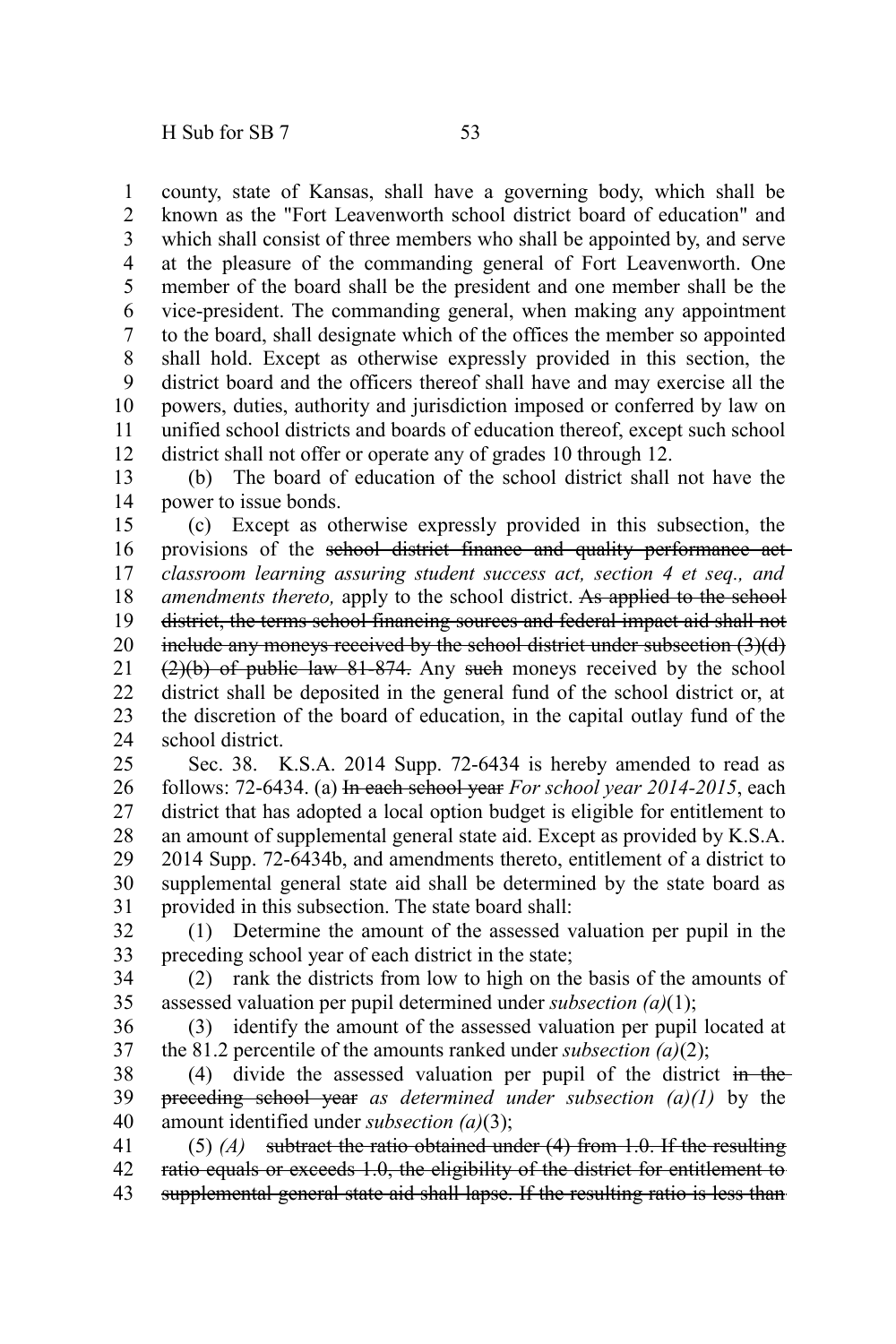1.0, the district is entitled to receive supplemental general state aid in an 1

amount which shall be determined by the state board by multiplying the 2

amount of the local option budget of the district by such ratio. The product 3

is the amount of supplemental general state aid the district is entitled to 4

receive for the school year. *if the quotient obtained under subsection (a)(4) is less than one, subtract the quotient obtained under subsection (a)(4)* 5 6

*from one, and multiply such difference by the amount of the local option* 7

*budget of the school district; or* 8

*(B) if the quotient obtained under subsection (a)(4) equals or exceeds one, the school district shall not be entitled to receive supplemental general state aid; and* 9 10 11

*(6) determine the amount of supplemental general state aid for each school district eligible to receive such state aid as follows:* 12 13

*(A) For those school districts ranked in the lowest quintile of those school districts eligible to receive supplemental general state aid under subsection (a)(5), multiply the product calculated under subsection (a)(5) (A) by 97%;* 14 15 16 17

*(B) for those school districts ranked in the second lowest quintile of those school districts eligible to receive supplemental general state aid under subsection (a)(5), multiply the product calculated under subsection (a)(5)(A) by 95%;* 18 19 20 21

*(C) for those school districts ranked in the third lowest quintile of those school districts eligible to receive supplemental general state aid under subsection (a)(5), multiply the product calculated under subsection (a)(5)(A) by 92%;* 22 23 24 25

*(D) for those school districts ranked in the second highest quintile of those school districts eligible to receive supplemental general state aid under subsection (a)(5), multiply the product calculated under subsection (a)(5)(A) by 82%; and* 26 27 28 29

*(E) for those school districts ranked in the highest quintile of those school districts eligible to receive supplemental general state aid under subsection (a)(5), multiply the product calculated under subsection (a)(5) (A) by 72%.* 30 31 32 33

(b) If the amount of appropriations for supplemental general state aid is less than the amount each district is entitled to receive for the school year, the state board shall prorate the amount appropriated among the districts in proportion to the amount each district is entitled to receive. 34 35 36 37

(c) The state board shall prescribe the dates upon which the distribution of payments of supplemental general state aid to school districts shall be due. Payments of supplemental general state aid shall be distributed to districts on the dates prescribed by the state board. The state board shall certify to the director of accounts and reports the amount due each district, and the director of accounts and reports shall draw a warrant 38 39 40 41 42 43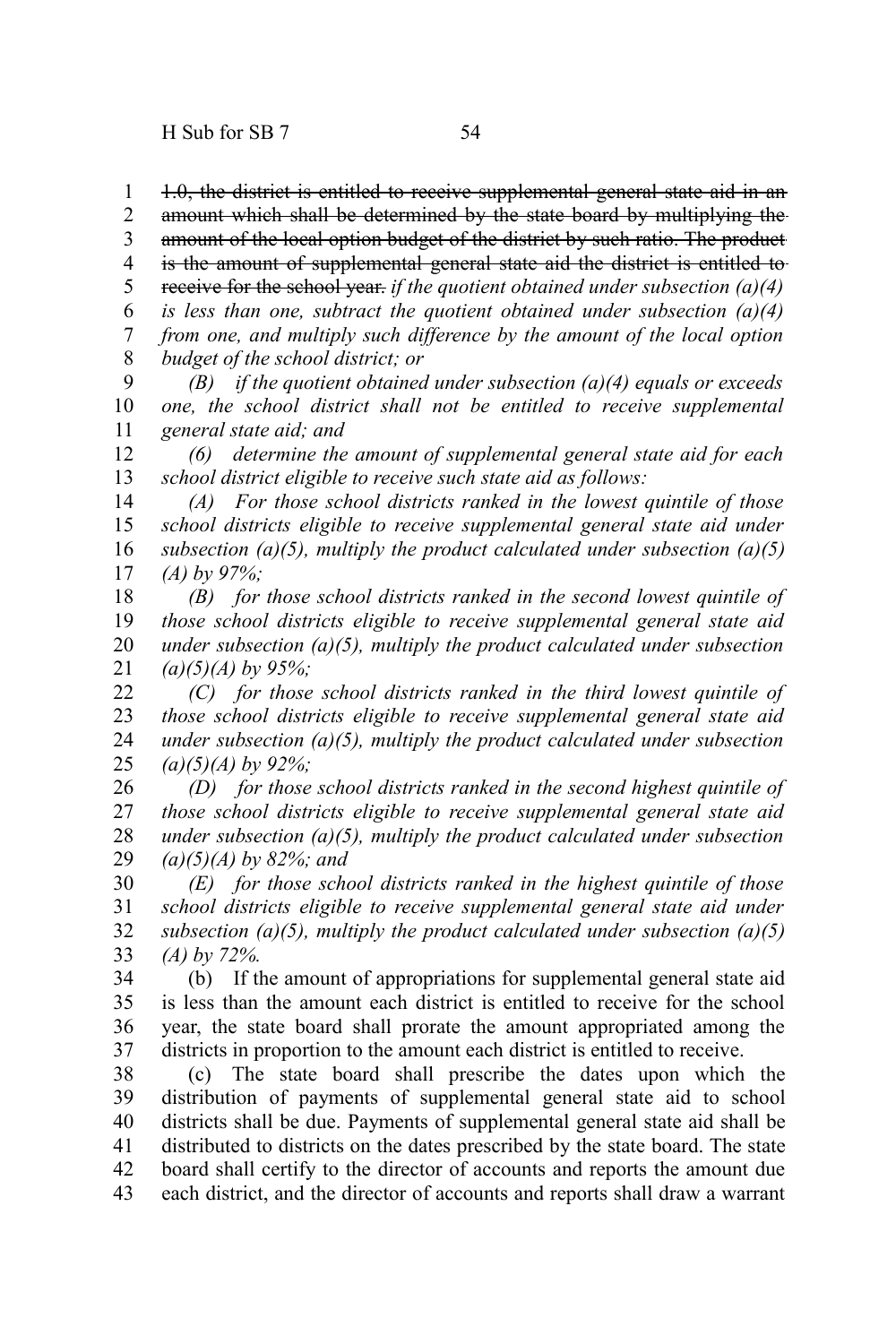on the state treasurer payable to the treasurer of the district. Upon receipt of the warrant, the treasurer of the district shall credit the amount thereof to the supplemental general fund of the district to be used for the purposes of such fund. 1 2 3 4

(d) If any amount of supplemental general state aid that is due to be paid during the month of June of a school year pursuant to the other provisions of this section is not paid on or before June 30 of such school year, then such payment shall be paid on or after the ensuing July 1, as soon as moneys are available therefor. Any payment of supplemental general state aid that is due to be paid during the month of June of a school year and that is paid to school districts on or after the ensuing July 1 shall be recorded and accounted for by school districts as a receipt for the school year ending on the preceding June 30. 5 6 7 8 9 10 11 12 13

(e) (1) Except as provided by paragraph (2), moneys received as supplemental general state aid shall be used to meet the requirements under the school performance accreditation system adopted by the state board, to provide programs and services required by law and to improve student performance. 14 15 16 17 18

(2) Amounts of supplemental general state aid attributable to any percentage over 25% of state financial aid determined for the current school year may be transferred to the capital improvements fund of the district and the capital outlay fund of the district if such transfers are specified in the resolution authorizing the adoption of a local option budget in excess of 25%. 19 20 21 22 23 24

(f) For the purposes of determining the total amount of state moneys paid to school districts, all moneys appropriated as supplemental general state aid shall be deemed to be state moneys for educational and support services for school districts. 25 26 27 28

Sec. 39. K.S.A. 2014 Supp. 72-6460 is hereby amended to read as follows: 72-6460. (a) For school year 2013-2014 *2014-2015*, and each school year thereafter, subject to any limitations as provided in this act, any school district may expend the unencumbered balance of the moneys held in the at-risk education fund, as provided in K.S.A. 76-6414a, and amendments thereto, bilingual education fund, as provided in K.S.A. 72- 9509, and amendments thereto, contingency reserve fund, as provided in K.S.A. 72-6426, and amendments thereto, driver training fund, as provided in K.S.A. 72-6423, and amendments thereto, parent education program fund, as provided in K.S.A. 72-3607, and amendments thereto, preschoolaged at-risk education fund, as provided in K.S.A. 72-6414b, and amendments thereto, professional development fund, as provided in K.S.A. 72-9609, and amendments thereto, summer program fund, as provided in K.S.A. 72-8237, and amendments thereto, textbook and student materials revolving fund, as provided in K.S.A. 72-8250, and 29 30 31 32 33 34 35 36 37 38 39 40 41 42 43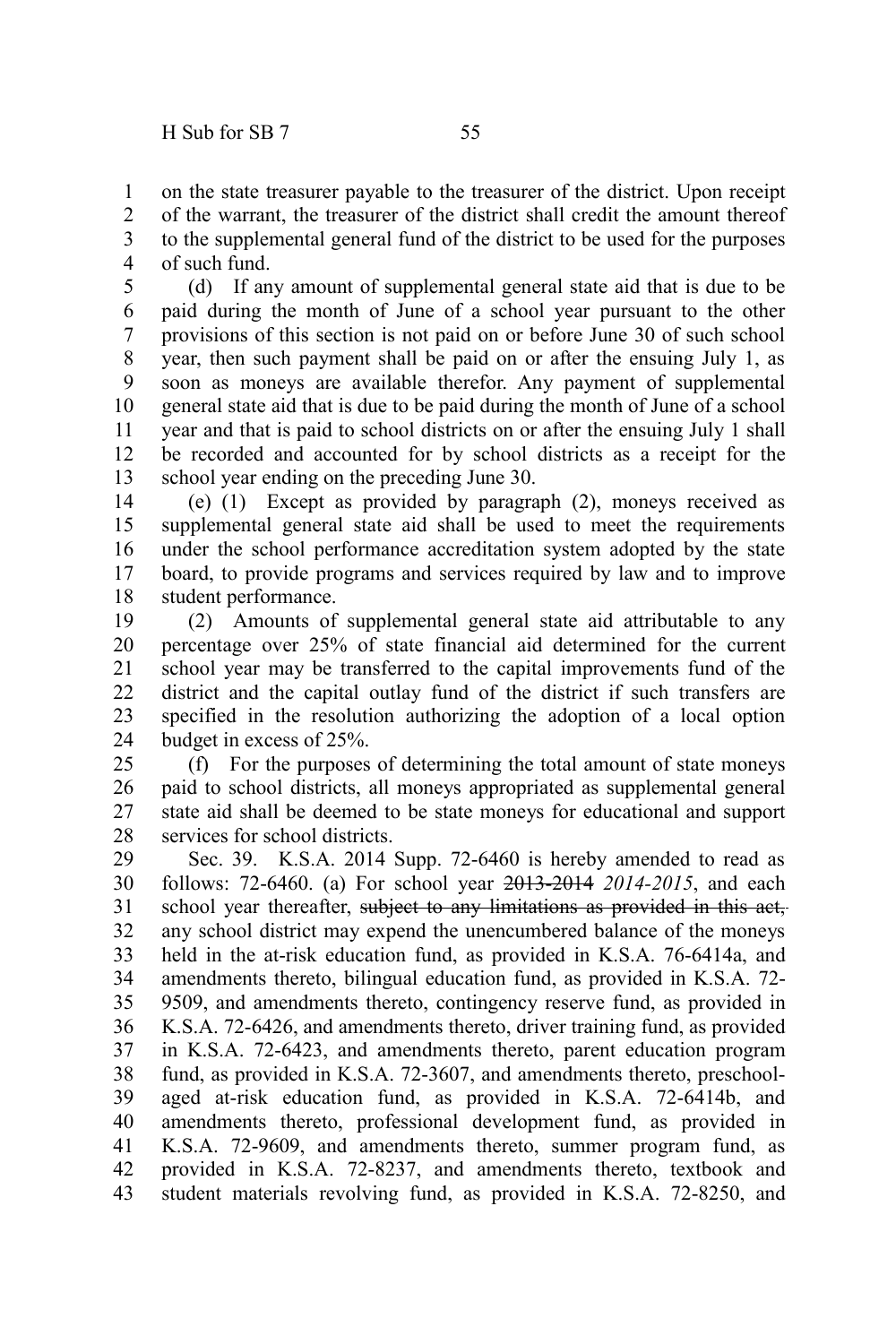amendments thereto, special education fund, as provided in K.S.A. 72-965 1 2

and 72-6420, and amendments thereto, virtual school fund, as provided in K.S.A. 72-3715, and amendments thereto, and vocational education fund, as provided in K.S.A. 72-6421, and amendments thereto, to pay for general operating expenses of the district out of the general fund as approved by the board of education of such district. 3 4 5 6

The board of education of a school district shall consider the use of such funds in the following order of priority: 7 8

(1) At-risk education fund, bilingual education fund, contingency reserve fund, driver training fund, parent education program fund, preschool-aged at-risk education fund, professional development fund, summer program fund, virtual school fund and vocational education fund; 9 10 11 12

13

(2) textbook and student materials revolving fund; and

14

(3) special education fund.

The board of education of a school district shall not be limited to the order of priority as listed in this subsection if the board so chooses. The board of education of a school district shall not be required to use the total amount of the unencumbered balance of moneys in a fund before using the unencumbered balance of moneys in another fund. 15 16 17 18 19

(b) The amount of money expended by a school district in school year 2013-2014, and each school year thereafter, from the unencumbered balance of moneys in the funds under subsection (a) of this section shall not exceed, in the aggregate, an amount determined by the state board of education. Such amount shall be determined by the state board as follows: 20 21 22 23 24

(1) Determine the adjusted enrollment of the district, excluding special education and related services weighting, for the current school year; 25 26 27

(2) multiply the adjusted enrollment determined under paragraph (1) by \$250. The product is the aggregate amount of moneys that may be expended by a school district in the current school year from the unencumbered balance of moneys in the funds under subsection (a) of this section. 28 29 30 31 32

 $(e)$  It is the public policy goal of the state of Kansas that at least 65% of the aggregate of all unencumbered balances authorized to be expended for general operating expenses pursuant to subsection (a) shall be expended in the classroom or for instruction, as provided in K.S.A. 2014 Supp. 72-64c01, and amendments thereto. 33 34 35 36 37

(d) *(c)* The superintendent appointed by the board of education of each school district under K.S.A. 72-8202b, and amendments thereto, shall report the unencumbered balance of moneys in each fund listed in subsection (a) to the board of education in July of each year at the meeting described in K.S.A. 72-8205, and amendments thereto, and to the state board of education on or before July 15 of such year. 38 39 40 41 42 43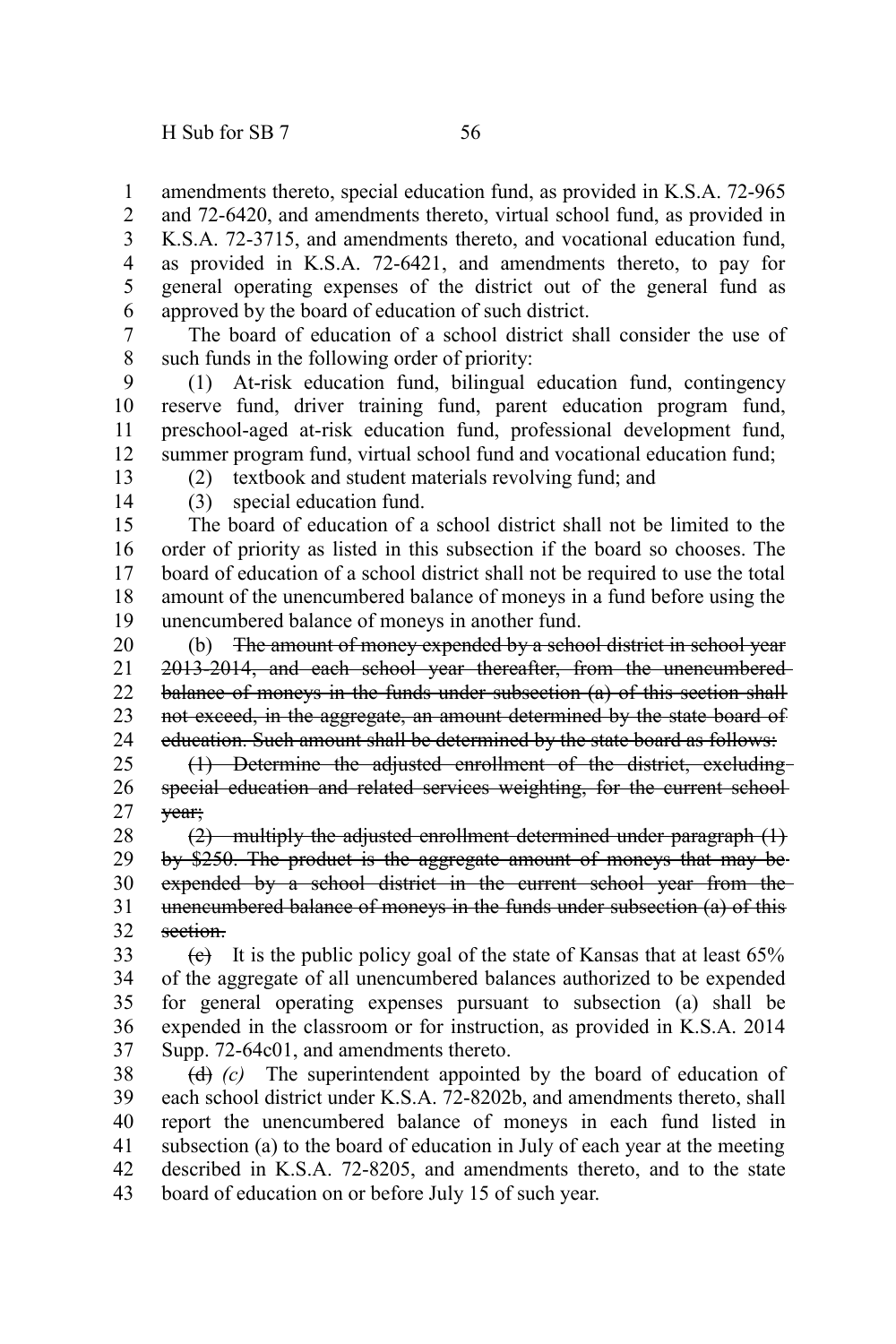Sec. 40. From and after July 1, 2015, K.S.A. 2014 Supp. 72-64b01 is hereby amended to read as follows: 72-64b01. (a) No school district shall expend, use or transfer any moneys from the general fund of the district for the purpose of engaging in or supporting in any manner any litigation by the school district or any person, association, corporation or other entity against the state of Kansas, the state board of education, the state department of education, other state agency or any state officer or employee regarding the school district finance and quality performance act or any other *any* law concerning school finance. No such moneys shall be paid, donated or otherwise provided to any person, association, corporation or other entity and used for the purpose of any such litigation. 1 2 3 4 5 6 7 8 9 10 11

(b) Nothing in  $K.S.A.$  72-6433 or this section, and amendmentsthereto, shall be construed as prohibiting the expenditure, use or transfer of moneys from the supplemental general fund *proceeds of any tax levied by a school district pursuant to section 13, and amendments thereto,* for the purposes specified in subsection (a). 12 13 14 15 16

Sec. 41. From and after July 1, 2015, K.S.A. 2014 Supp. 72-64c03 is hereby amended to read as follows: 72-64c03. The appropriation of moneys necessary to pay general state aid and supplemental general state aid under the school district finance and quality performance act *classroom learning assuring student success act, section 4 et seq., and amendments thereto,* and state aid for the provision of special education and related services under the special education for exceptional children act shall be given first priority in the legislative budgeting process and shall be paid first from existing state revenues. 17 18 19 20 21 22 23 24 25

Sec. 42. From and after July 1, 2015, K.S.A. 2014 Supp. 72-64c05 is hereby amended to read as follows: 72-64c05. Article 6 of the constitution of the state of Kansas states that the legislature shall provide for intellectual, educational, vocational and scientific improvement by establishing and maintaining public schools; provide for a state board of education having general supervision of public schools, educational institutions and the educational interests of the state, except those delegated by law to the state board of regents; and make suitable provision for finance of the educational interests of the state. It is the purpose and intention of the legislature to provide a financing system for the education of kindergarten and grades one through 12 which provides students with the capacities set forth in K.S.A. 2014 Supp. 72-1127, and amendments thereto. Such financing system shall be sufficiently flexible for the legislature to consider and utilize financing methods from all available resources in order to satisfy the constitutional requirements under article 6. Such financing methods shall include, but are not limited to, the following: (a) Federal funding to unified school districts or public schools, 26 27 28 29 30 31 32 33 34 35 36 37 38 39 40 41 42

including any grants or federal assistance; 43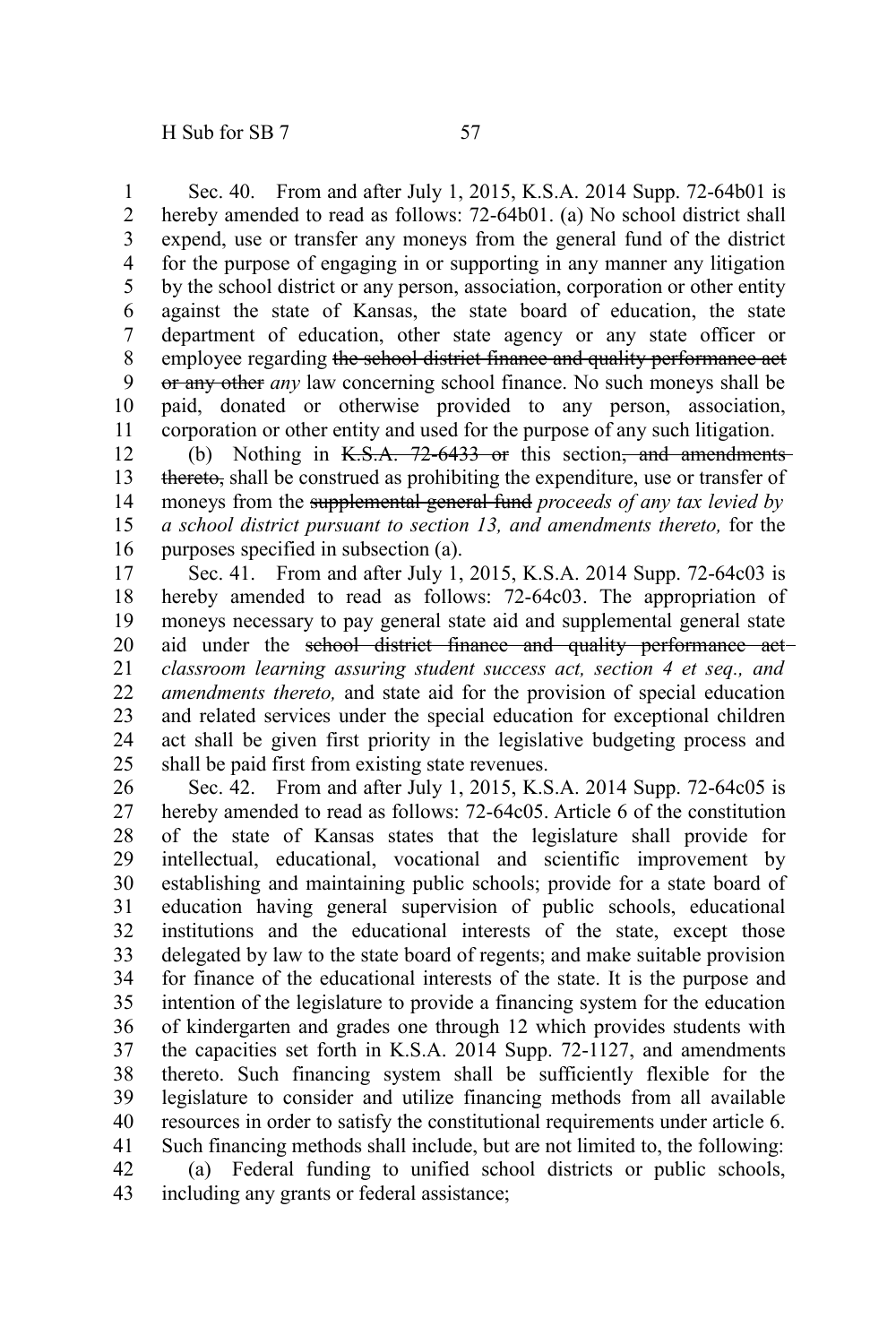(b) subject to appropriations by the legislature, appropriations of state moneys for the improvement of public education, including, but not limited to, the following: 1 2 3

(1) Financing to unified school districts through the school district finance and quality performance act pursuant to K.S.A. 72-6405 et seq. *classroom learning assuring student success act, section 4 et seq.*, and amendments thereto; 4 5 6 7

(2) financing to unified school districts through any provisions which provide state aid, such as capital improvements state aid, capital outlay state aid and any other state aid paid, distributed or allocated to school districts on the basis of the assessed valuation of school districts; 8 9 10 11

(3) employer contributions to the Kansas public employees retirement system for public schools; 12 13

(4) appropriations to the Kansas children's cabinet for programs serving students enrolled in unified school districts in meeting the goal specified in K.S.A. 2014 Supp. 72-1127, and amendments thereto; 14 15 16

(5) appropriations to any programs which provide early learning to four-year-old children with the purpose of preparing them for success in public schools; 17 18 19

(6) appropriations to any programs, such as communities in schools, which provide individualized support to students enrolled in unified school districts in meeting the goal specified in K.S.A. 2014 Supp. 72-1127, and amendments thereto; 20 21 22 23

(7) transportation financing, including any transfers from the state general fund and state highway fund to the state department of education to provide technical education transportation, special education transportation or school bus safety; 24 25 26 27

(8) financing to other facilities providing public education to students, such as the Kansas state school for the blind, the Kansas state school for the deaf, school district juvenile detention facilities and the Flint Hills job corps center; 28 29 30 31

(9) appropriations relating to the Kansas academy of mathematics and science; 32 33

(10) appropriations relating to teaching excellence, such as scholarships, awards, training or in-service workshops; 34 35

(11) appropriations to the state board of regents to provide technical education incentives to unified school districts and tuition costs to postsecondary institutions which provide career technical education to secondary students; and 36 37 38 39

(12) appropriations to any postsecondary educational institution which provides postsecondary education to a secondary student without charging tuition to such student; 40 41 42

(c) any provision which authorizes the levying of local taxes for the 43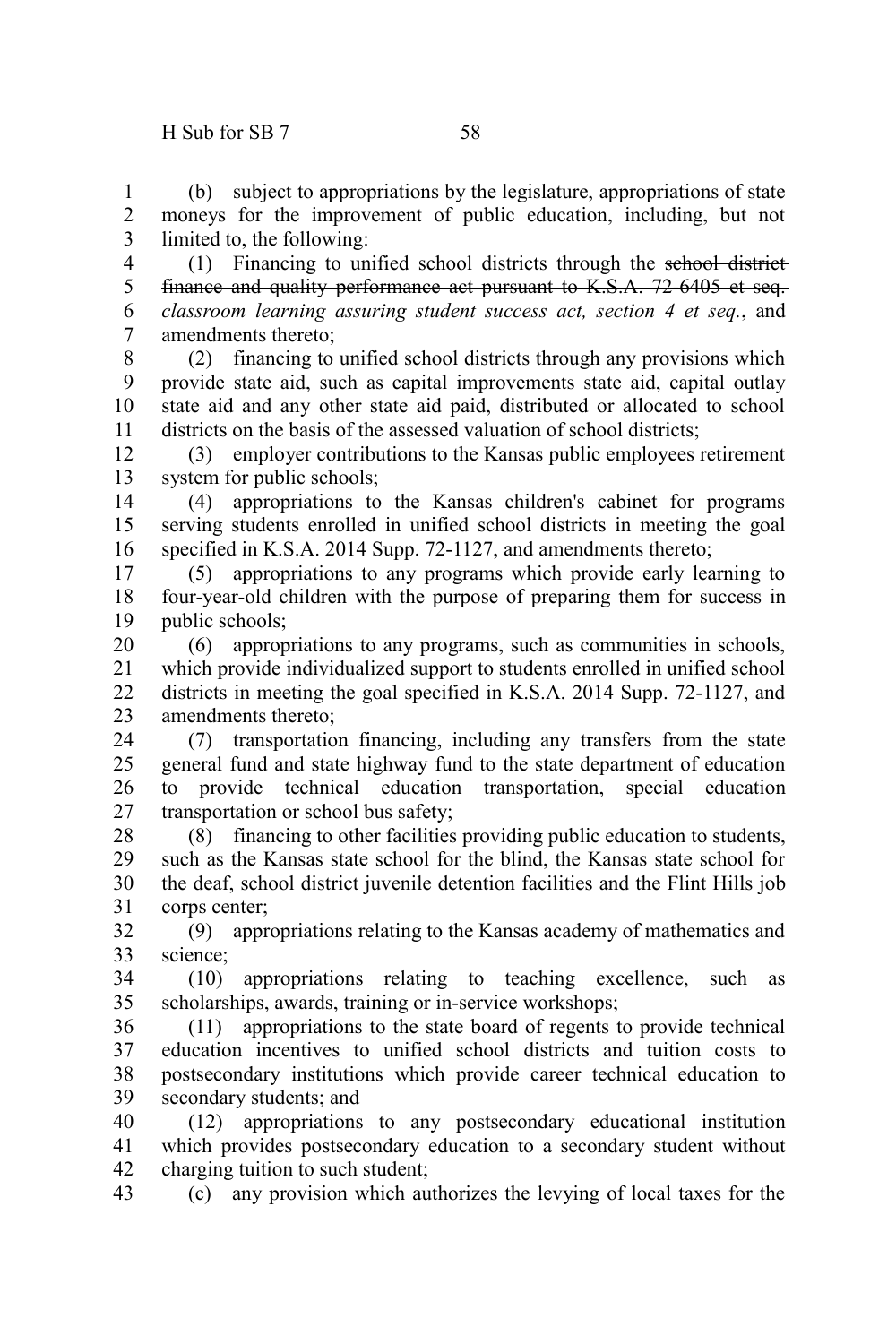purpose of financing public schools; and 1

(d) any transfer of funds or appropriations from one object or fund to another approved by the legislature for the purpose of financing public schools. 2 3 4

Sec. 43. From and after July 1, 2015, K.S.A. 72-6622 is hereby amended to read as follows: 72-6622. In the event that all of the property acquired by any two cities under the provisions of K.S.A. 3-404 et seq.*, and amendments thereto,* is included within the territory of a unified school district in which only one of such cities is located: 5 6 7 8 9

(a) One-half of the assessed valuation of such property shall be assigned to each of the two school districts in which such cities are located for the purposes of determining the assessed valuation of each district for (1) entitlement to supplemental general state aid under the school district finance and quality performance act, and (2) entitlement to payment from the school district capital improvements fund; 10 11 12 13 14 15

(b) The revenue to be received by each district under subsection (c) shall be used as a receipt by such district in computing its ad valorem tax requirement for each tax levy fund; and 16 17 18

(c) Such property shall be subject to taxation for school purposes at a rate equal to the aggregate of all rates imposed for school purposes upon property located within the school district in which such property is located, but one-half of the proceeds derived from such levy shall be allocated to each of the two school districts in which such cities are located. 19 20 21 22 23 24

Sec. 44. From and after July 1, 2015, K.S.A. 2014 Supp. 72-6624 is hereby amended to read as follows: 72-6624. (a) As used in this section:  $25$ 26

(1) "School district" means unified school district No. 404, unified school district No. 493, unified school district No. 499 and unified school district No. 508. 27 28 29

(2) "Property" means any property, and improvements thereon, comprising a racetrack gaming facility or lottery gaming facility under the Kansas expanded lottery act located in Cherokee county. 30 31 32

(3) "State aid" means general state aid, supplemental general state aid, capital improvements state aid, capital outlay state aid and any other state aid paid, distributed or allocated to school districts under the school district finance and quality performance act *classroom learning assuring student success act, section 4 et seq., and amendments thereto,* or other law, and any other state aid paid, distributed or allocated to school districts on the basis of the assessed valuation of school districts. 33 34 35 36 37 38 39

(b) For the purposes of computing the assessed valuation of school districts for the payment, distribution or allocation of state aid and the levying of school taxes,  $\frac{1}{4}$  of the assessed valuation of such property shall be assigned to each of the school districts. 40 41 42 43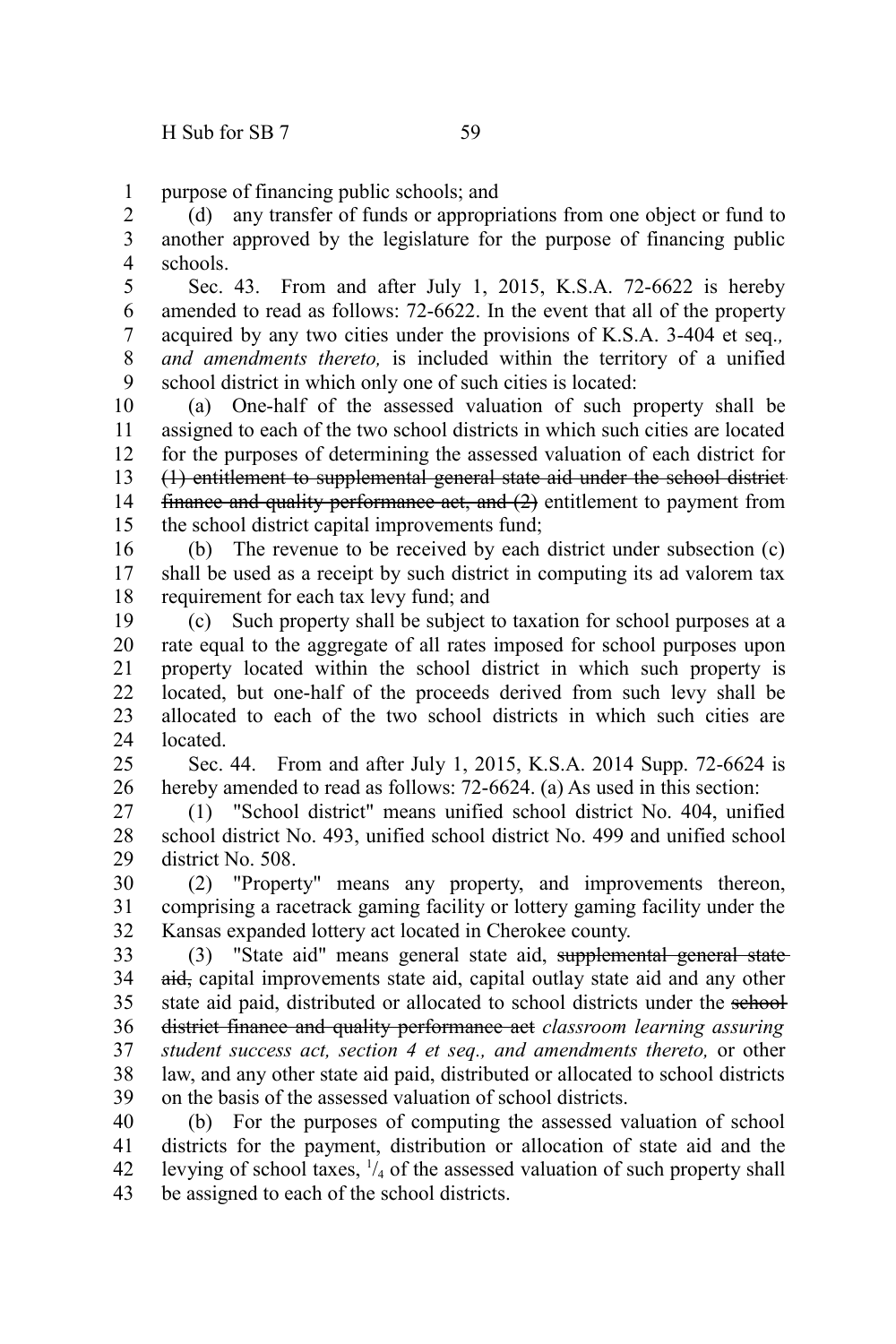(c) The provisions of this section shall not apply if the property is not or ceases to be used as a racetrack gaming facility or lottery gaming facility under the Kansas expanded lottery act. 1 2 3

- Sec. 45. From and after July 1, 2015, K.S.A. 2014 Supp. 72-6625 is hereby amended to read as follows: 72-6625. (a) As used in this section: 4 5
- (1) "School district" means unified school district No. 507 and unified school district No. 374. 6 7

(2) "Property" means the following described property, and improvements thereon, comprised of 1,120 acres, more or less, located in Haskell county: All of Section 34, Township 29 South, Range 33 West and the West  $\frac{1}{2}$  of Section 3, Township 30 South, Range 33 West and the Northeast Quarter of Section 3, Township 30 South, Range 33 West. 8 9 10 11 12

(3) "State aid" means general state aid, supplemental general state aid, capital improvements state aid, capital outlay state aid and any other state aid paid, distributed or allocated to school districts under the school district finance and quality performance act *classroom learning assuring student success act, section 4 et seq., and amendments thereto,* or other law, and any other state aid paid, distributed or allocated to school districts on the basis of the assessed valuation of school districts. 13 14 15 16 17 18 19

(b) For the purposes of computing the assessed valuation of school districts for the payment, distribution or allocation of state aid and the levying of school taxes,  $\frac{1}{2}$  of the assessed valuation of such property shall be assigned to each of the school districts. 20 21 22 23

(c) The provisions of this section shall not apply if the property is not or ceases to be used for the production of ethanol. 24 25

Sec. 46. From and after July 1, 2015, K.S.A. 72-6757 is hereby amended to read as follows: 72-6757. (a) As used in this section: 26 27

(1) "Receiving school district" means a school district of nonresidence of a pupil who attends school in such school district. 28 29

(2) "Sending school district" means a school district of residence of a pupil who attends school in a school district not of the pupil's residence. 30 31

(b) The board of education of any school district may make and enter into contracts with the board of education of any receiving school district located in this state for the purpose of providing for the attendance of pupils at school in the receiving school district. 32 33 34 35

(c) The board of education of any school district may make and enter into contracts with the governing authority of any accredited school district located in another state for the purpose of providing for the attendance of pupils from this state at school in such other state or for the attendance of pupils from such other state at school in this state. 36 37 38 39 40

(d) Pupils attending school in a receiving school district in accordance with a contract authorized by this section and made and entered into by such receiving school district with a sending school district 41 42 43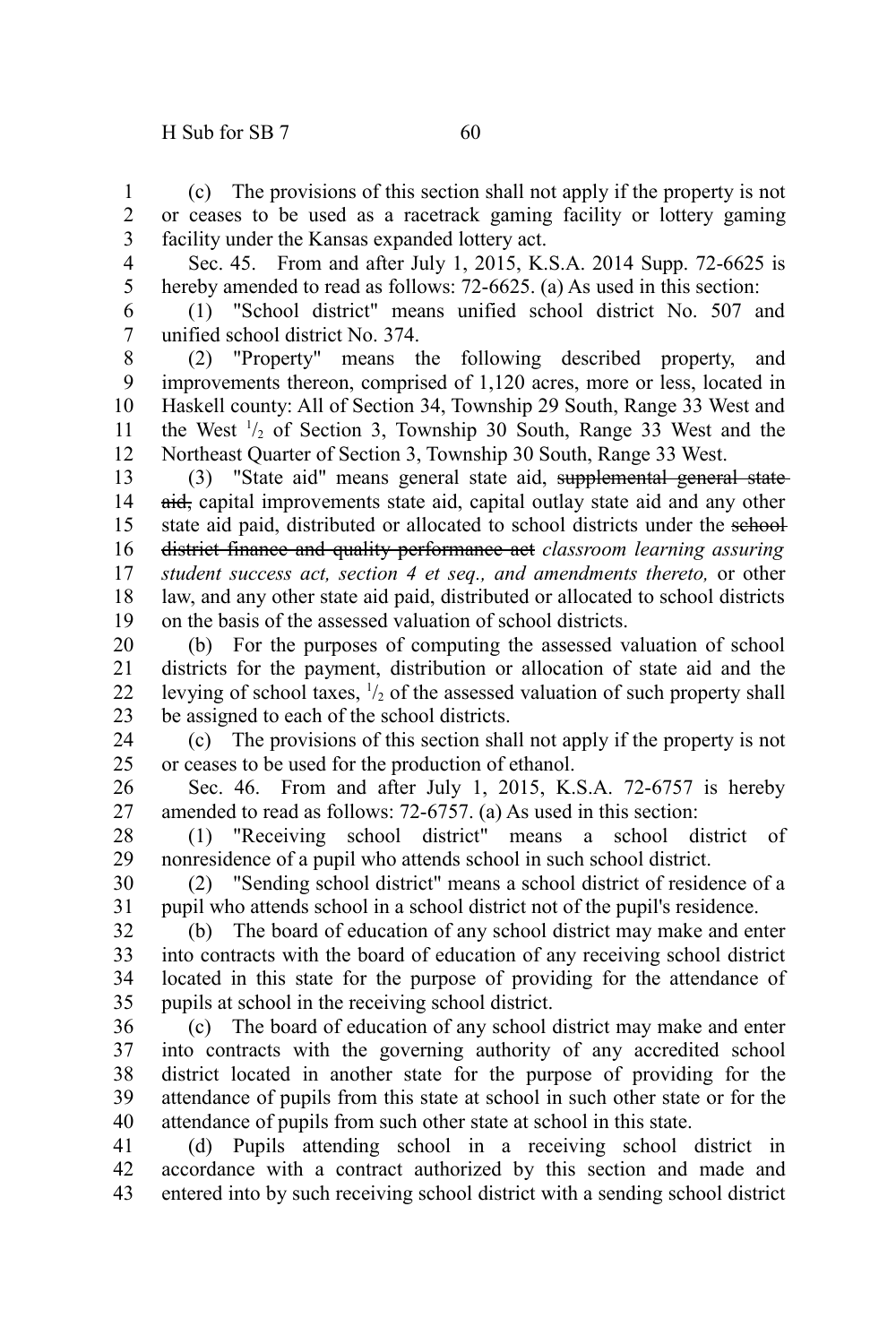located in this state shall be counted as regularly enrolled in and attending 1

school in the sending school district for the purpose of computations under 2 3

the school district finance and quality performance act *classroom learning assuring student success act, section 4 et seq., and amendments thereto*. 4

(e) Any contract made and entered into under authority of this section is subject to the following conditions: 5 6

(1) The contract shall be for the benefit of pupils who reside at inconvenient or unreasonable distances from the schools maintained by the sending school district or for pupils who, for any other reason deemed sufficient by the board of education of the sending school district, should attend school in a receiving school district; 7 8 9 10 11

(2) the contract shall make provision for the payment of tuition by the sending school district to the receiving school district; 12 13

(3) if a sending school district is located in this state and the receiving school district is located in another state, the amount of tuition provided to be paid for the attendance of a pupil or pupils at school in the receiving school district shall not exceed  $\frac{1}{2}$  of the amount of the budget per pupil of the sending school district under the sehool district finance and qualityperformance act *classroom learning assuring student success act, section 4 et seq., and amendments thereto,* for the current school year; and 14 15 16 17 18 19 20

(4) the contract shall make provision for transportation of pupils to and from the school attended on every school day. 21 22

(f) Amounts received pursuant to contracts made and entered into under authority of this section by a school district located in this state for enrollment and attendance of pupils at school in regular educational programs shall be deposited in the general fund of the school district. 23 24 25 26

(g) The provisions of subsection  $(e)(3)$  do not apply to unified school district No. 104, Jewell county. 27 28

(h) The provisions of this section do not apply to contracts made and entered into under authority of the special education for exceptional children act. 29 30 31

(i) The provisions of this section are deemed to be alternative to the provisions of K.S.A. 72-8233, and amendments thereto, and no procedure or authorization under K.S.A. 72-8233, and amendments thereto, shall be limited by the provisions of this section. 32 33 34 35

Sec. 47. From and after July 1, 2015, K.S.A. 2014 Supp. 72-67,115 is hereby amended to read as follows: 72-67,115. (a) The board of education of any school district may: 36 37 38

(1) Offer and teach courses and conduct preschool programs for children under the age of eligibility to attend kindergarten. 39 40

(2) Enter into cooperative or interlocal agreements with one or more other boards for the establishment, operation and maintenance of such preschool programs. 41 42 43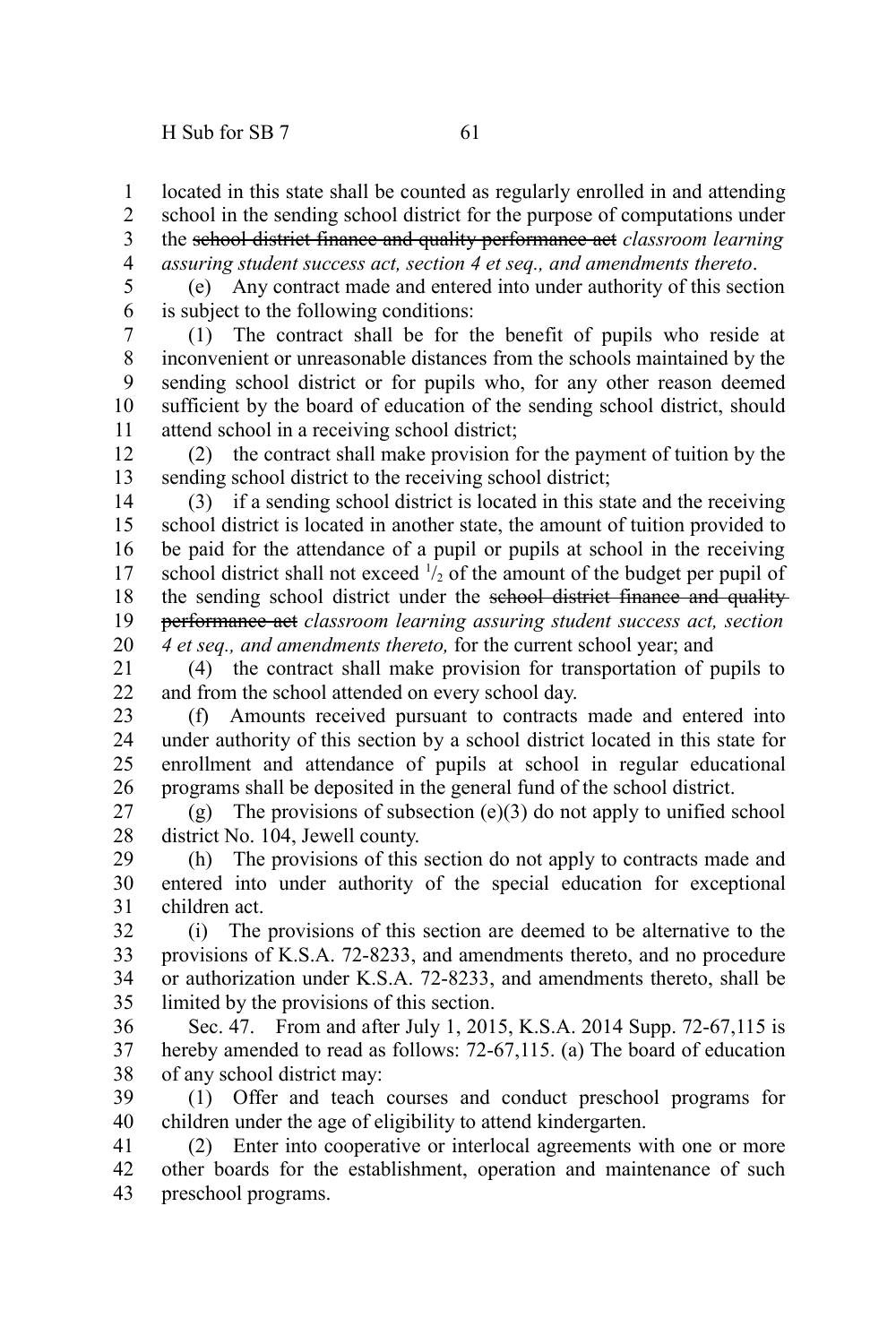(3) Contract with private, nonprofit corporations or associations or with any public or private agency or institution, whether located within or outside the state, for the establishment, operation and maintenance of such preschool programs. 1 2 3 4

5

(4) Prescribe and collect fees for providing such preschool programs.

(b) Fees for providing preschool programs shall be prescribed and collected only to recover the costs incurred as a result of and directly attributable to the establishment, operation and maintenance of the preschool programs. Revenues from fees collected by a board under this section shall be deposited in the general fund of the school district and shall be considered reimbursements to the district for the purpose of the school district finance and quality performance act *classroom learning assuring student success act, section 4 et seq., and amendments thereto,* and may be expended whether the same have been budgeted or not and amounts so expended shall not be considered operating expenses. 6 7 8 9 10 11 12 13 14 15

Sec. 48. From and after July 1, 2015, K.S.A. 2014 Supp. 72-7535 is hereby amended to read as follows: 72-7535. (a) In order to equip students with the knowledge and skills needed to become self-supporting and to enable students to make critical decisions regarding personal finances, the state board of education shall authorize and assist in the implementation of programs on teaching personal financial literacy. 16 17 18 19 20 21

(b) The state board of education shall develop a curriculum, materials and guidelines that local boards of education and governing authorities of accredited nonpublic schools may use in implementing the program of instruction on personal financial literacy. The state board of education shall adopt a glossary of personal financial literacy terms which shall be used by school districts when implementing the program on personal financial literacy. 22 23 24 25 26 27 28

(c) The state board of education shall develop state curriculum standards for personal financial literacy, for all grade levels, within the existing mathematics curriculum or another appropriate subject-matter curriculum. 29 30 31 32

(d) The state board of education shall encourage school districts when selecting textbooks for mathematics, economics, family and consumer science, accounting or other appropriate courses, to select those textbooks which contain substantive provisions on personal finance, including personal budgeting, credit, debt management and other topics concerning personal financial literacy. 33 34 35 36 37 38

(e) The state board of education shall include questions relating to personal financial literacy in the statewide assessments for mathematics or social studies required under K.S.A. 72-6439 *section 20*, and amendments thereto. When the statewide assessments for mathematics or social studies are reviewed or rewritten, the state board of education shall examine the 39 40 41 42 43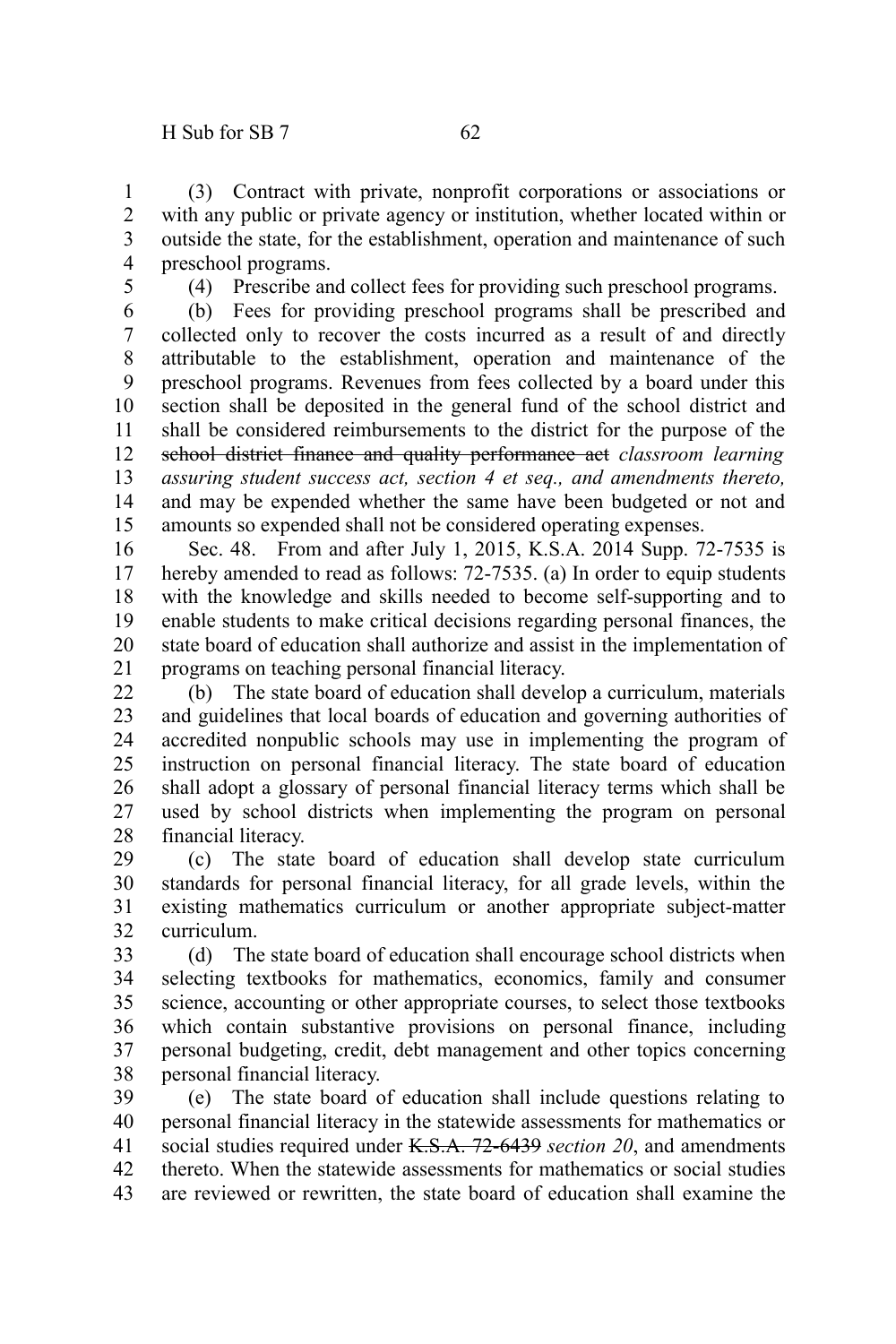questions relating to personal financial literacy and rewrite such questions in order to determine if programs on personal financial literacy are equipping students with the knowledge and skills needed to become selfsupporting and enabling students to make critical decisions regarding personal finances. 1 2 3 4 5

Sec. 49. From and after July 1, 2015, K.S.A. 2014 Supp. 72-8187 is hereby amended to read as follows: 72-8187. (a) In each school year, to the extent that appropriations are available, each school district which has provided educational services for pupils residing at the Flint Hills job corps center, for pupils housed at a psychiatric residential treatment facility or for pupils confined in a juvenile detention facility is eligible to receive a grant of state moneys in an amount to be determined by the state board of education. 6 7 8 9 10 11 12 13

(b) In order to be eligible for a grant of state moneys provided for by this section, each school district which has provided educational services for pupils residing at the Flint Hills job corps center, for pupils housed at a psychiatric residential treatment facility or for pupils confined in a juvenile detention facility shall submit to the state board of education an application for a grant and shall certify the amount expended, and not reimbursed or otherwise financed, in the school year for the services provided. The application and certification shall be prepared in such form and manner as the state board shall require and shall be submitted at a time to be determined and specified by the state board. Approval by the state board of applications for grants of state moneys is prerequisite to the award of grants. 14 15 16 17 18 19 20 21 22 23 24 25

(c) Each school district which is awarded a grant under this section shall make such periodic and special reports of statistical and financial information to the state board as it may request. 26 27 28

(d) All moneys received by a school district under authority of this section shall be deposited in the general fund of the school district and shall be considered reimbursement of the district for the purpose of the school district finance and quality performance act *classroom learning assuring student success act, section 4 et seq., and amendments thereto*. 29 30 31 32 33

(e) The state board of education shall approve applications of school districts for grants, determine the amount of grants and be responsible for payment of grants to school districts. In determining the amount of a grant which a school district is eligible to receive, the state board shall compute the amount of state financial aid the district would have received on the basis of enrollment of pupils residing at the Flint Hills job corps center, housed at a psychiatric residential treatment facility or confined in a juvenile detention facility if such pupils had been counted as two pupils under the school district finance and quality performance act and compare such computed amount to the amount certified by the district under 34 35 36 37 38 39 40 41 42 43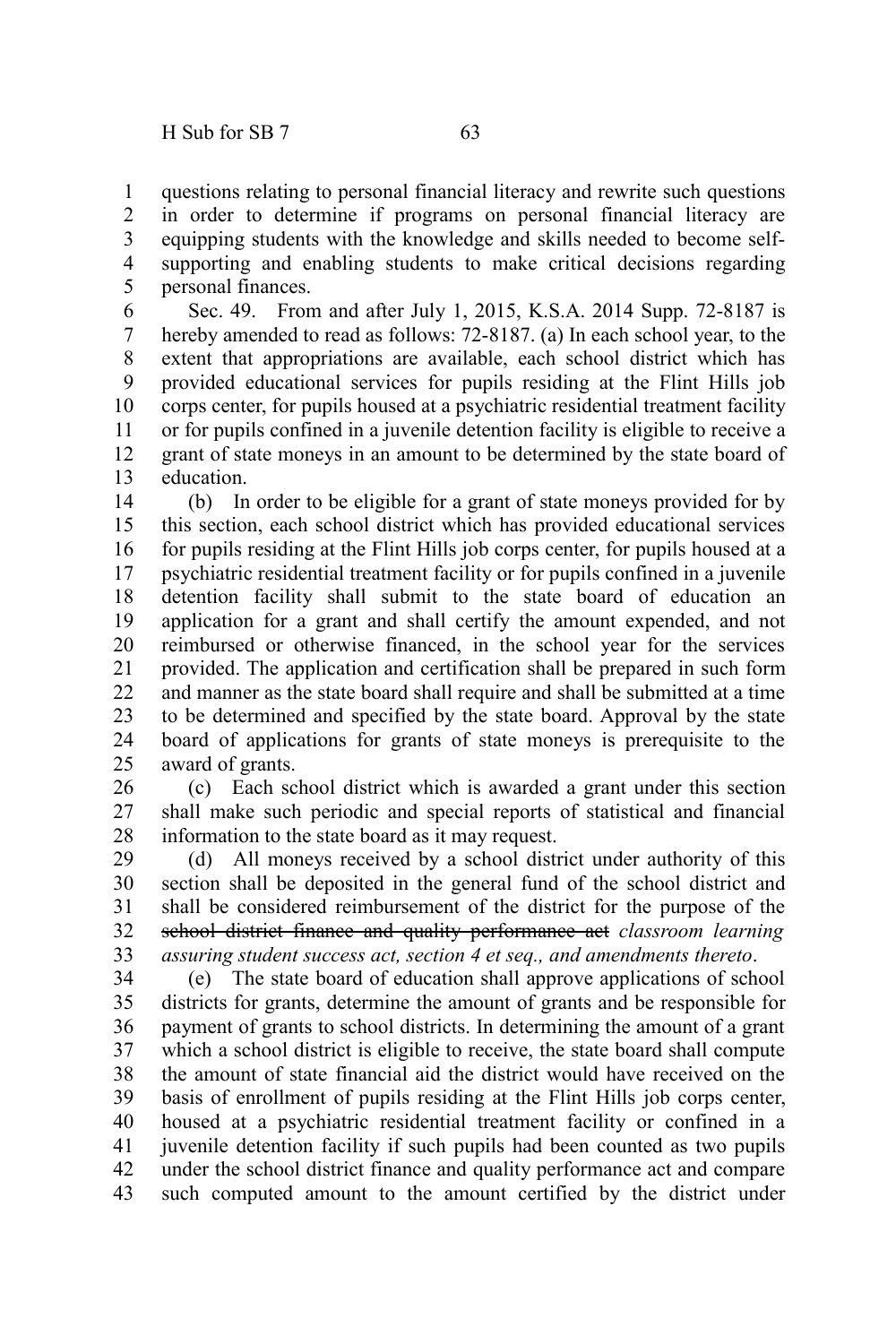subsection (b). The amount of the grant the district is eligible to receive shall be an amount equal to the lesser of the amount computed under this subsection or the amount certified under subsection (b). If the amount of appropriations for the payment of grants under this section is insufficient to pay in full the amount each school district is determined to be eligible to receive for the school year, the state board shall prorate the amount appropriated among all school districts which are eligible to receive grants of state moneys in proportion to the amount each school district is determined to be eligible to receive. 1 2 3 4 5 6 7 8 9

(f) On or before July 1 of each year, the secretary for aging and disability services shall submit to the Kansas department of education a list of facilities which have been certified and licensed as psychiatric residential treatment facilities. 10 11 12 13

14

(g) As used in this section:

(1) "Enrollment" means the number of pupils who are: (A) Residing at the Flint Hills job corps center, confined in a juvenile detention facility or residing at a psychiatric residential treatment facility; and (B) for whom a school district is providing educational services on September 20, on November 20, or on April 20 of a school year, whichever is the greatest number of pupils; 15 16 17 18 19 20

(2) "juvenile detention facility" means any public or private facility which is used for the lawful custody of accused or adjudicated juvenile offenders and which shall not be a jail; and 21 22 23

(3) "psychiatric residential treatment facility" means a facility which provides psychiatric services to individuals under the age of 21 and which conforms with the regulations of the centers for medicare/medicaid services, is licensed and certified by the Kansas department for aging and disability services pursuant to subsection (f). 24 25 26 27 28

Sec. 50. From and after July 1, 2015, K.S.A. 72-8190 is hereby amended to read as follows: 72-8190. (a) For the purpose of determination of supplemental general state aid under K.S.A. 72-6434, and amendments thereto, and payments from the school district capital improvements fund under K.S.A. 75-2319, and amendments thereto, notwithstanding any provision of either such statutory section to the contrary, the term assessed valuation per pupil, as applied to unified school district No. 203, Wyandotte county, shall not include within its meaning the assessed valuation of property which is owned by Sunflower Racing, Inc. and operated as a racetrack facility known as the Woodlands. The meaning of assessed valuation per pupil as provided in this subsection, for the purposes specified in this subsection, and as applied to the unified school district designated in this subsection, shall be in force and effect for the 1994-95 and 1995-96 school years. 29 30 31 32 33 34 35 36 37 38 39 40 41 42

43

(b) (1) In the event unified school district No. 203, Wyandotte county,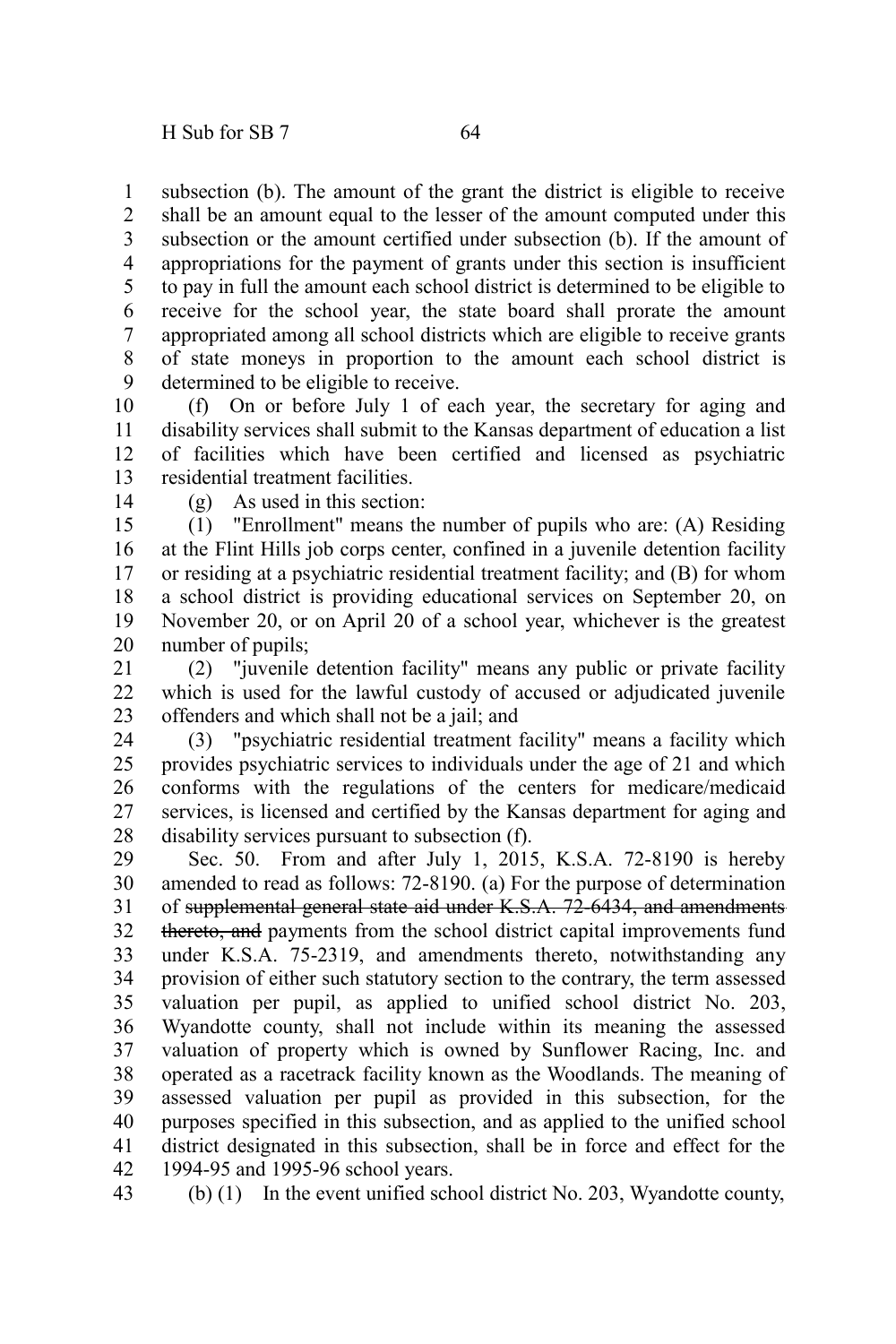receives in any school year the proceeds from any taxes which may be paid upon the Woodlands for the 1994-95 school year or the 1995-96 school year or for both such school years, the state board of education shall deduct an amount equal to the amount of such tax proceeds from future payments of state aid to which the district is entitled. 1 2 3 4 5

(2) For the purposes of this subsection, the term "state aid" means supplemental general state aid and payments from the school district capital improvements fund. 6 7 8

Sec. 51. From and after July 1, 2015, K.S.A. 72-8230 is hereby amended to read as follows: 72-8230. (a) In the event the boards of education of any two or more school districts enter into a school district interlocal cooperation agreement for the purpose of jointly and cooperatively performing any of the services, duties, functions, activities, obligations or responsibilities which are authorized or required by law to be performed by school districts of this state, the following conditions shall apply: 9 10 11 12 13 14 15 16

(1) A school district interlocal cooperation agreement shall establish a board of directors which shall be responsible for administering the joint or cooperative undertaking. The agreement shall specify the organization and composition of and manner of appointment to the board of directors. Only members of boards of education of school districts party to the agreement shall be eligible for membership on the board of directors. The terms of office of members of the board of directors shall expire concurrently with their terms as board of education members. Vacancies in the membership of the board of directors shall be filled within 30 days from the date of the vacancy in the manner specified in the agreement. 17 18 19 20 21 22 23 24 25 26

(2) A school district interlocal cooperation agreement may provide for the establishment and composition of an executive board. The members of the executive board, if established, shall be selected by the board of directors from its membership. The executive board shall exercise the powers, have the responsibilities, and perform the duties and functions of the board of directors to the extent authority to do so is delegated by the board of directors. 27 28 29 30 31 32 33

(3) A school district interlocal cooperation agreement shall be effective only after approval by the state board of education. 34 35

(4) A school district interlocal cooperation agreement shall be subject to change or termination by the legislature. 36 37

(5) The duration of a school district interlocal cooperation agreement for joint or cooperative action in performing any of the services, duties, functions, activities, obligations or responsibilities, other than the provision of special education services, which are authorized or required by law to be performed by school districts of this state, shall be for a term of at least three years but not exceeding five years. 38 39 40 41 42 43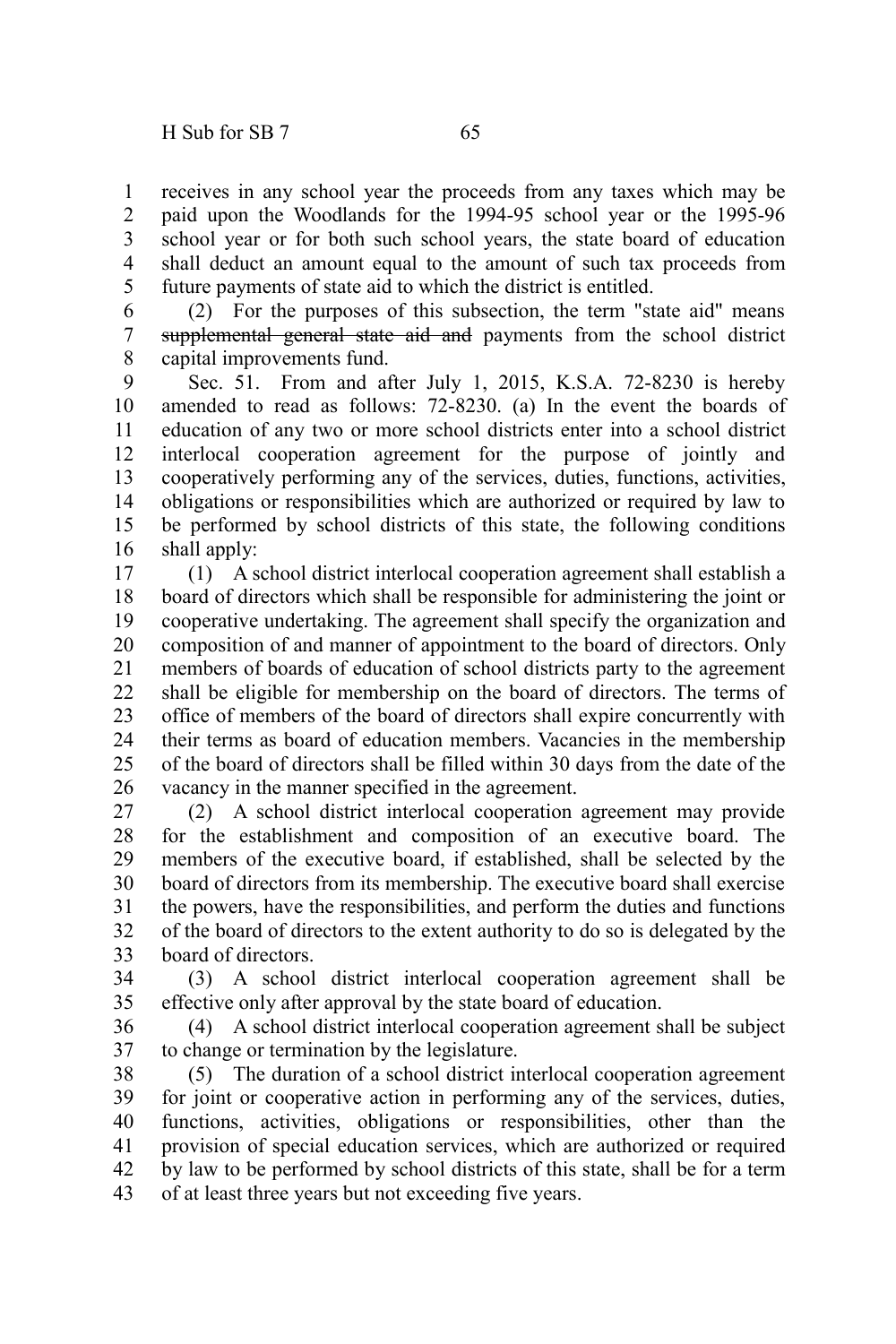(6) (A) The duration of a school district interlocal cooperation agreement for joint or cooperative action in providing special education services shall be perpetual unless the agreement is partially or completely terminated in accordance with this provision. This provision applies to every school district interlocal cooperation agreement for the provision of special education services entered into under authority of this section after the effective date of this act and to every such agreement entered into under this section prior to the effective date of this act, and extant on the effective date of this act, regardless of any provisions in such an agreement to the contrary. 1 2 3 4 5 6 7 8 9 10

(B) Partial termination of a school district interlocal cooperation agreement for the provision of special education services made and entered into by the boards of three or more school districts may be accomplished only upon petition for withdrawal from the agreement by a contracting school district to the other contracting school districts and approval by the state board of written consent to the petition by such other school districts or upon order of the state board after appeal to it by a school district from denial of consent to a petition for withdrawal and hearing thereon conducted by the state board. The state board shall consider all the testimony and evidence brought forth at the hearing and issue an order approving or disapproving withdrawal by the school district from the agreement. 11 12 13 14 15 16 17 18 19 20 21 22

(C) Complete termination of a school district interlocal cooperation agreement for the provision of special education services made and entered into by the boards of two school districts may be accomplished upon approval by the state board of a joint petition made to the state board for termination of the agreement by both of the contracting school districts after adoption of a resolution to that effect by each of the contracting school districts or upon petition for withdrawal from the agreement made by a contracting school district to the other contracting school district and approval by the state board of written consent to the petition by such other school district or upon order of the state board after appeal to it by a school district from denial of consent to a petition for withdrawal and hearing thereon conducted by the state board. The state board shall consider all the testimony and evidence brought forth at the hearing and issue an order approving or disapproving withdrawal by the school district from the agreement. 23 24 25 26 27 28 29 30 31 32 33 34 35 36 37

(D) Complete termination of a school district interlocal cooperation agreement for the provision of special education services made and entered into by the boards of three or more school districts may be accomplished only upon approval by the state board of a joint petition made to the state board for termination of the agreement by not less than  $^{2}/_{3}$  of the contracting school districts after adoption of a resolution to that 38 39 40 41 42 43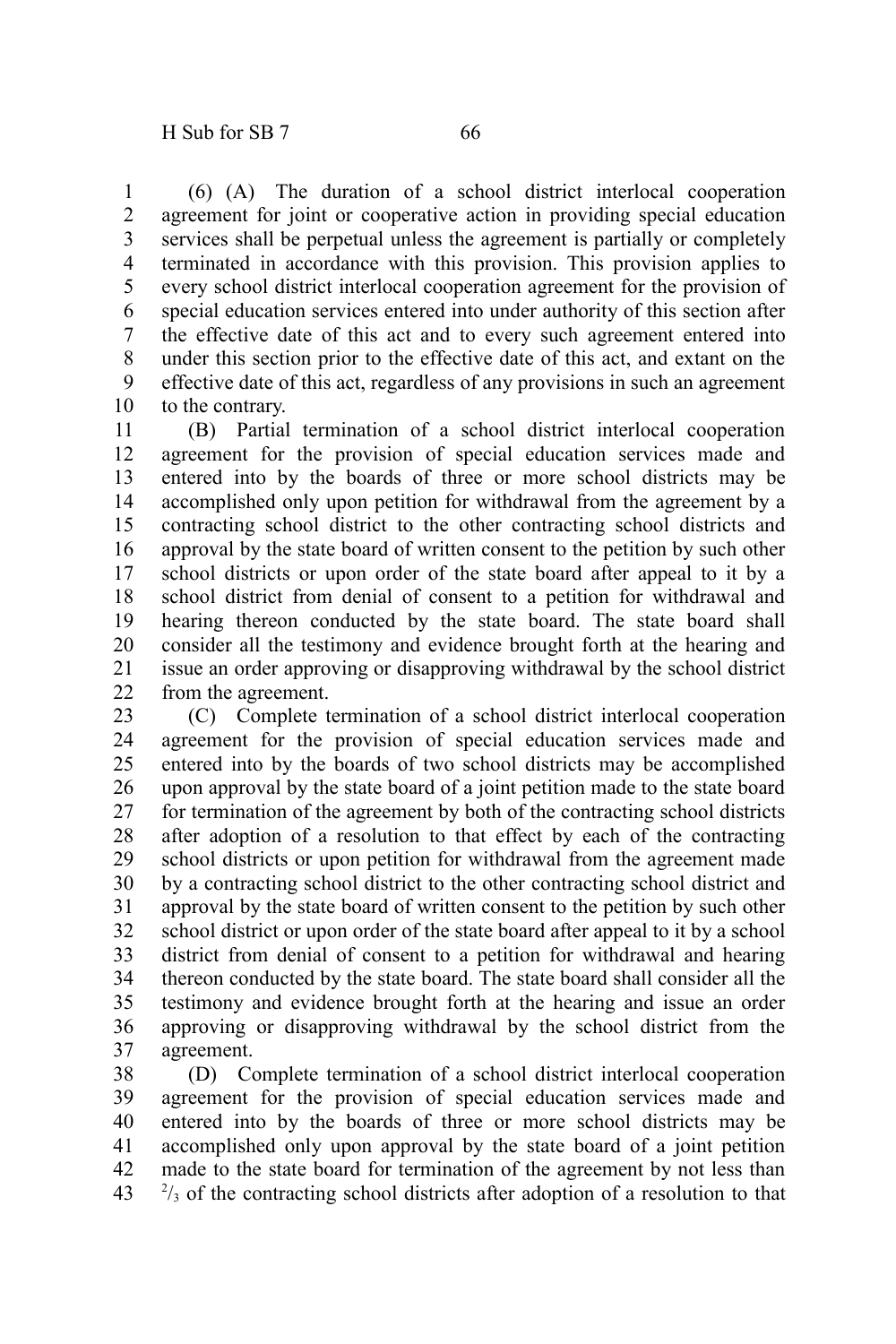effect by each of the contracting school districts seeking termination of the agreement. The state board shall consider the petition and approve or disapprove termination of the agreement. 1 2 3

(E) The state board shall take such action in approving or disapproving the complete or partial termination of a school district interlocal cooperation agreement for the provision of special education services as the state board deems to be in the best interests of the involved school districts and of the state as a whole in the provision of special education services for exceptional children. Whenever the state board has disapproved the complete or partial termination of such an agreement, no further action with respect to such agreement shall be considered or taken by the state board for a period of not less than three years. 4 5 6 7 8 9 10 11 12

(7) A school district interlocal cooperation agreement shall specify the method or methods to be employed for disposing of property upon partial or complete termination. 13 14 15

(8) Within the limitations provided by law, a school district interlocal cooperation agreement may be changed or modified by affirmative vote of not less than  $\frac{2}{3}$  of the contracting school districts. 16 17 18

(b) Except as otherwise specifically provided in this subsection, any power or powers, privileges or authority exercised or capable of exercise by any school district of this state, or by any board of education thereof, may be jointly exercised pursuant to the provisions of a school district interlocal cooperation agreement. No power or powers, privileges or authority with respect to the levy and collection of taxes, the issuance of bonds, or the purposes and provisions of the school district finance and quality performance act *classroom learning assuring student success act, section 4 et seq., and amendments thereto,* or title I of public law 874 shall be created or effectuated for joint exercise pursuant to the provisions of a school district interlocal cooperation agreement. 19 20 21 22 23 24 25 26 27 28 29

(c) Payments from the general fund of each school district which enters into any school district interlocal cooperation agreement for the purpose of financing the joint or cooperative undertaking provided for by the agreement shall be operating expenses. 30 31 32 33

(d) Upon partial termination of a school district interlocal cooperation agreement, the board of directors established under a renegotiated agreement thereof shall be the successor in every respect to the board of directors established under the former agreement. 34 35 36 37

(e) Nothing contained in this section shall be construed to abrogate, interfere with, impair, qualify or affect in any manner the exercise and enjoyment of all of the powers, privileges and authority conferred upon school districts and boards of education thereof by the provisions of the interlocal cooperation act, except that boards of education and school districts are required to comply with the provisions of this section when 38 39 40 41 42 43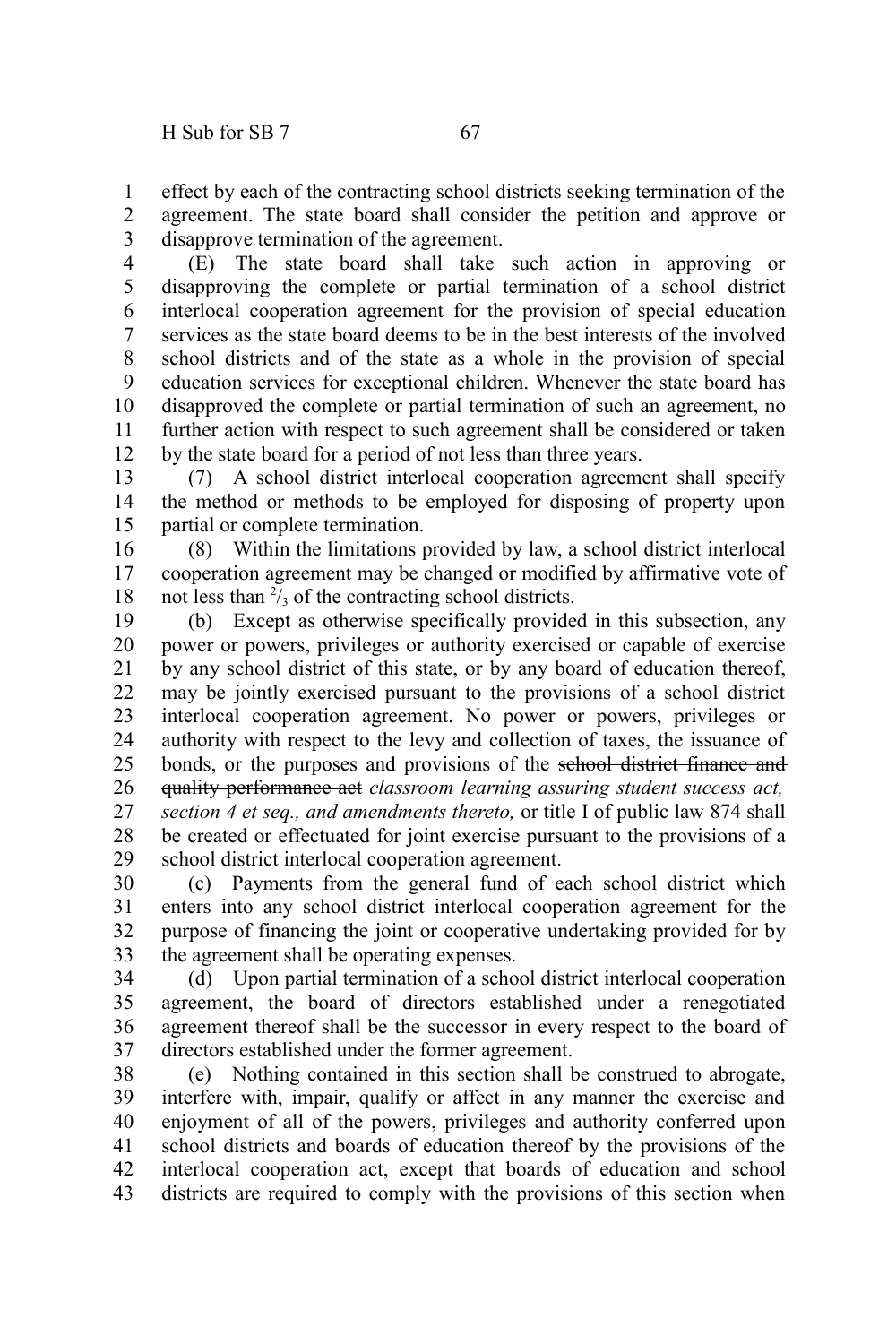entering into an interlocal cooperation agreement that meets the definition of school district interlocal cooperation agreement. 1 2

3

(f) As used in this section:

(1) "School district interlocal cooperation agreement" means an agreement which is entered into by the boards of education of two or more school districts pursuant to the provisions of the interlocal cooperation act. 4 5 6

7

(2) "State board" means the state board of education.

Sec. 52. From and after July 1, 2015, K.S.A. 72-8233 is hereby amended to read as follows: 72-8233. (a) In accordance with the provisions of this section, the boards of education of any two or more unified school districts may make and enter into agreements providing for the attendance of pupils residing in one school district at school in kindergarten or any of the grades one through 12 maintained by any such other school district. The boards of education may also provide by agreement for the combination of enrollments for kindergarten or one or more grades, courses or units of instruction. 8 9 10 11 12 13 14 15 16

(b) Prior to entering into any agreement under authority of this section, the board of education shall adopt a resolution declaring that it has made a determination that such an agreement should be made and that the making and entering into of such an agreement would be in the best interests of the educational system of the school district. Any such agreement is subject to the following conditions: 17 18 19 20 21 22

(1) The agreement may be for any term not exceeding a term of five years. 23 24

(2) The agreement shall be subject to change or termination by the legislature. 25 26

(3) Within the limitations provided by law, the agreement may be changed or terminated by mutual agreement of the participating boards of education. 27 28 29

(4) The agreement shall make provision for transportation of pupils to and from the school attended on every school day, for payment or sharing of the costs and expenses of pupil attendance at school, and for the authority and responsibility of the participating boards of education. 30 31 32 33

(c) Provision by agreements entered into under authority of this section for the attendance of pupils at school in a school district of nonresidence of such pupils shall be deemed to be compliance with the kindergarten, grade, course and units of instruction requirements of law. 34 35 36 37

(d) The board of education of any school district which enters into an agreement under authority of this section for the attendance of pupils at school in another school district may discontinue kindergarten or any or all of the grades, courses and units of instruction specified in the agreement for attendance of pupils enrolled in kindergarten or any such grades, courses and units of instruction at school in such other school district. 38 39 40 41 42 43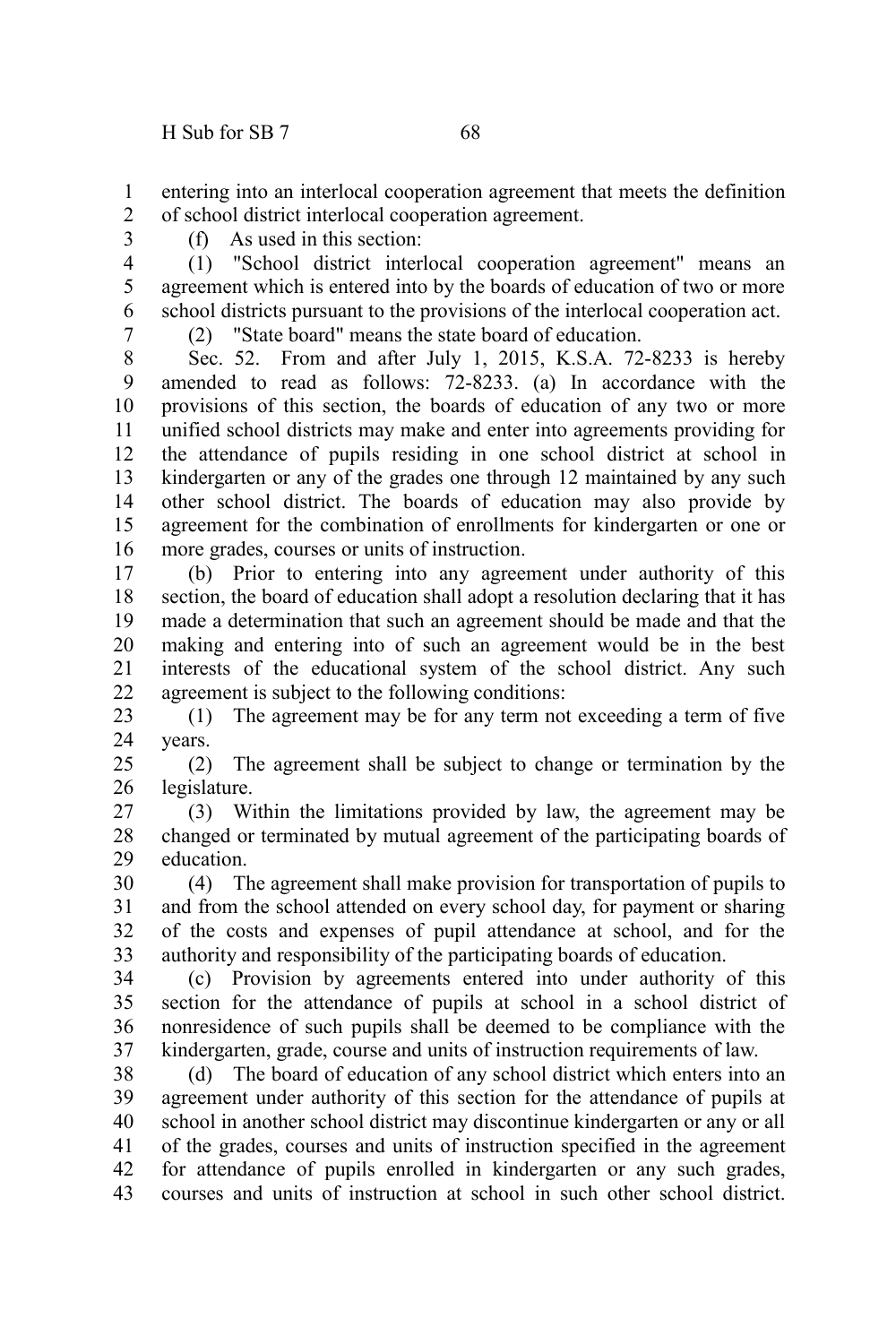Upon discontinuing kindergarten or any grade, course or unit of instruction under authority of this subsection, the board of education may close any school building or buildings operated or used for attendance by pupils enrolled in such discontinued kindergarten, grades, courses or units of instruction. The closing of any school building under authority of this subsection shall require a majority vote of the members of the board of education and shall require no other procedure or approval. 1 2 3 4 5 6 7

(e) Pupils attending school in a school district of nonresidence of such pupils in accordance with an agreement made and entered into under authority of this section shall be counted as regularly enrolled in and attending school in the school district of residence of such pupils for the purpose of computations under the school district finance and qualityperformance act *classroom learning assuring student success act, section 4 et seq., and amendments thereto*. 8 9 10 11 12 13 14

(f) Pupils who satisfactorily complete grade 12 while in attendance at school in a school district of nonresidence of such pupils in accordance with the provisions of an agreement entered into under authority of this section shall be certified as having graduated from the school district of residence of such pupils unless otherwise provided for by the agreement. 15 16 17 18 19

Sec. 53. From and after July 1, 2015, K.S.A. 72-8236 is hereby amended to read as follows: 72-8236. (a) The board of education of any school district may: (1) Establish, operate and maintain a child care facility; (2) enter into cooperative or interlocal agreements with one or more other boards for the establishment, operation and maintenance of a child care facility; (3) contract with private, nonprofit corporations or associations or with any public or private agency or institution, whether located within or outside the state, for the establishment, operation and maintenance of a child care facility; and (4) prescribe and collect fees for providing care at a child care facility. 20 21 22 23 24 25 26 27 28 29

(b) Fees for providing care at a child care facility established under authority of this section shall be prescribed and collected only to recover the costs incurred as a result of and directly attributable to the establishment, operation and maintenance of the child care facility. Revenues from fees collected by a board under this section shall be deposited in the general fund of the school district and shall be considered reimbursements to the district for the purpose of the school district finance and quality performance act *classroom learning assuring student success act, section 4 et seq., and amendments thereto,* and may be expended whether the same have been budgeted or not and amounts so expended shall not be considered operating expenses. 30 31 32 33 34 35 36 37 38 39 40

(c) Every school district which establishes, operates and maintains a child care facility shall be subject to the provisions contained in article 5 of chapter 65 of Kansas Statutes Annotated*, and amendments thereto*. 41 42 43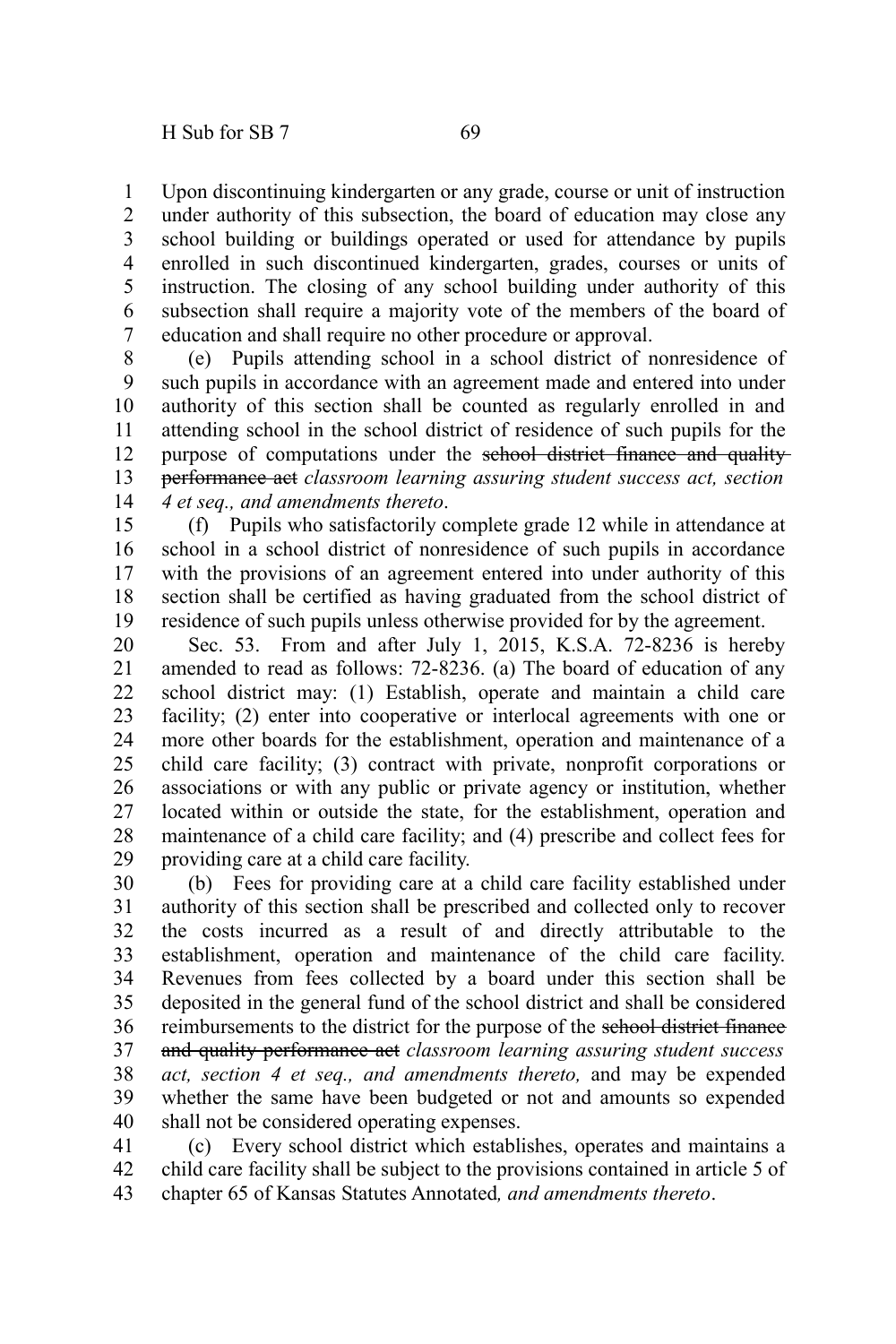(d) As used in this section, the term "child" means any child who is three years of age or older, and any infant or toddler whose parent or parents are pupils or employees of a school district which establishes, operates and maintains, or cooperates in the establishment, operation and maintenance of, a child care facility under authority of this act. 1 2 3 4 5

Sec. 54. From and after July 1, 2015, K.S.A. 2014 Supp. 72-8237 is hereby amended to read as follows: 72-8237. (a) The board of education of any school district may: (1) Establish, operate and maintain a summer program for pupils; (2) enter into cooperative or interlocal agreements with one or more other boards of education for the establishment, operation and maintenance of a summer program for pupils; and (3) prescribe and collect fees for providing a summer program for pupils or provide such program without charge. 6 7 8 9 10 11 12 13

(b) Fees for providing a summer program for pupils shall be prescribed and collected only to recover the costs incurred as a result of and directly attributable to the establishment, operation and maintenance of the program. 14 15 16 17

(c) No school district may collect fees for providing a summer program for pupils required to attend such a program in accordance with the provisions of law, rules and regulations of the state board of education, policy of the board of education, or an individualized education plan developed for an exceptional child. 18 19 20 21 22

(d) There is hereby established in every district which establishes, operates and maintains a summer program a fund which shall be called the summer program fund, which fund shall consist of all moneys deposited therein or transferred thereto according to law. All moneys received by a district from fees collected under this section or from any other source for summer programs shall be credited to the summer program fund. The expenses of a district directly attributable to summer programs shall be paid from the summer program fund *Amounts deposited in the summer program fund may be used for the payment of expenses directly attributable to the program or may be transferred to the general fund of the school district as approved by the board of education*. 23 24 25 26 27 28 29 30 31 32 33

Any unencumbered balance of moneys remaining in the summer program fund of a school district on June 30 of the current school year, may be expended in the school year that immediately succeeds such date by the school district for general operating expenses of the school district as approved by the board of education. 34 35 36 37 38

(e) As used in this section, the term "summer program" means a program which is established by the board of education of a school district and operated during the summer months for the purpose of giving remedial instruction to pupils or for the purpose of conducting special projects and activities designed to enrich and enhance the educational experience of 39 40 41 42 43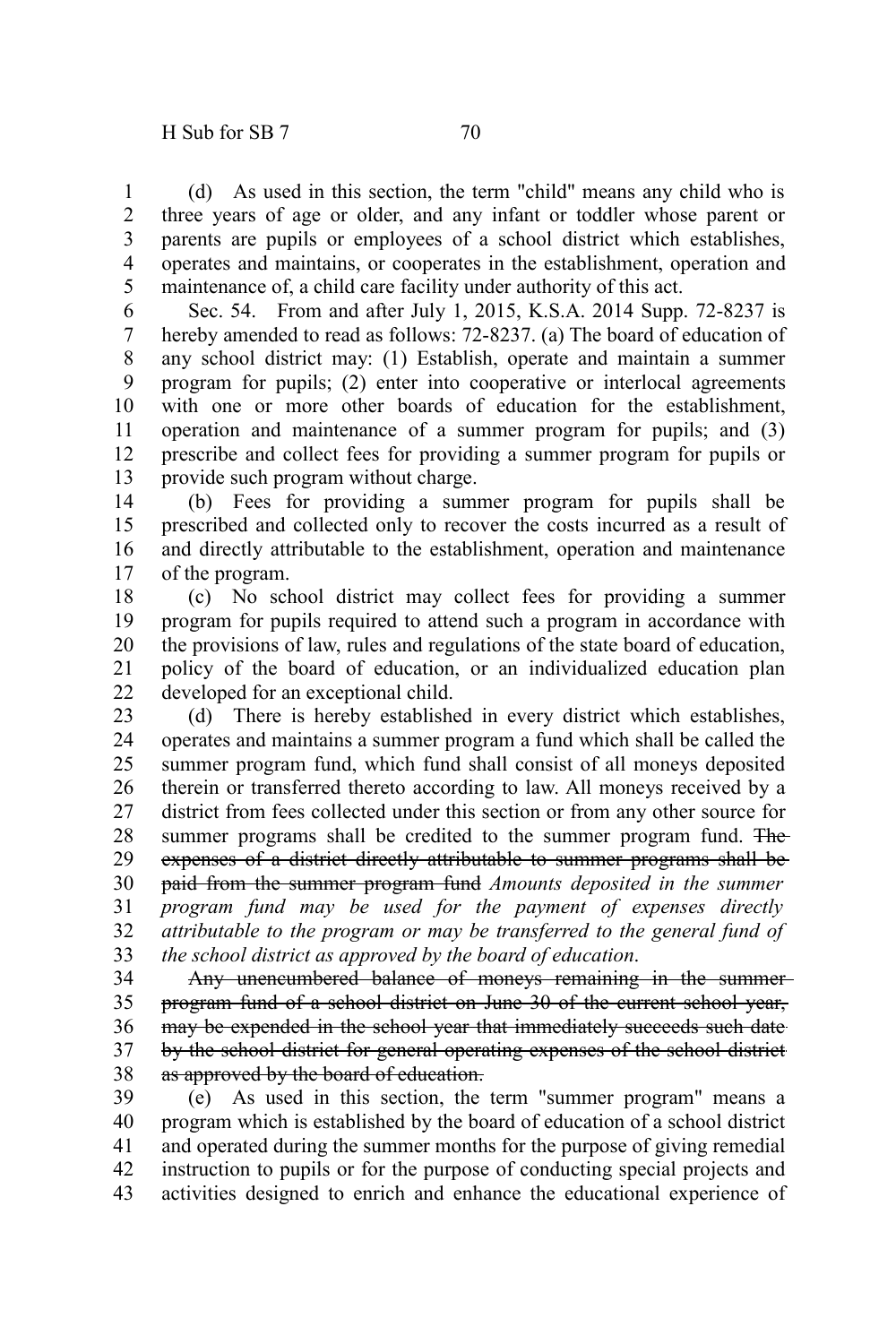pupils, or for both such purposes. 1

Sec. 55. From and after July 1, 2015, K.S.A. 2014 Supp. 72-8249 is hereby amended to read as follows: 72-8249. (a) There is hereby established in every school district a special reserve fund. Moneys in such fund shall be used to: 2 3 4 5

(1) Pay claims, judgments, expenses and other purposes relating to health care services, disability income benefits and group life insurance benefits as authorized by K.S.A. 72-8415a, and amendments thereto; 6 7 8

9

(2) pay costs relating to uninsured losses; and

(3) pay the cost of workers compensation insurance and workers compensation claims, awards, expenses and other purposes authorized by the workers compensation act*.* 10 11 12

*Moneys in such fund may be transferred to the general fund of the school district as approved by the board of education*. 13 14

(b) Any balance remaining in the special reserve fund at the end of the budget year shall be carried forward into that reserve fund for succeeding budget years. Such fund shall not be subject to the provisions of K.S.A. 79-2925 through 79-2937, and amendments thereto. In preparing the budget of such school district, the amounts credited to and the amount on hand in the special reserve fund, and the amount expended therefrom shall be included in the annual budget for the information of the residents of the school district. Interest earned on the investment of moneys in any such fund shall be credited to that fund. 15 16 17 18 19 20 21 22 23

Sec. 56. From and after July 1, 2015, K.S.A. 2014 Supp. 72-8250 is hereby amended to read as follows: 72-8250. (a) There is hereby established in every school district a textbook and student materials revolving fund. Moneys in such fund shall be used to: 24 25 26 27

(1) Purchase any items designated in K.S.A. 72-5389, and amendments thereto; 28 29

(2) pay the cost of materials or other items used in curricular, extracurricular or other school-related activities; and 30 31

(3) purchase textbooks as authorized by K.S.A. 72-4141, and amendments thereto*.* 32 33

*Moneys in such fund may be transferred to the general fund of the school district as approved by the board of education*. 34 35

(b) Any balance remaining in the textbook and student materials revolving fund at the end of the budget year shall be carried forward into that fund for succeeding budget years. Such fund shall not be subject to the provisions of K.S.A. 79-2925 through 79-2937, and amendments thereto. In preparing the budget of such school district, the amounts credited to and the amount on hand in the textbook and student materials revolving fund, and the amount expended therefrom shall be included in the annual budget for the information of the residents of the school district. Interest earned on 36 37 38 39 40 41 42 43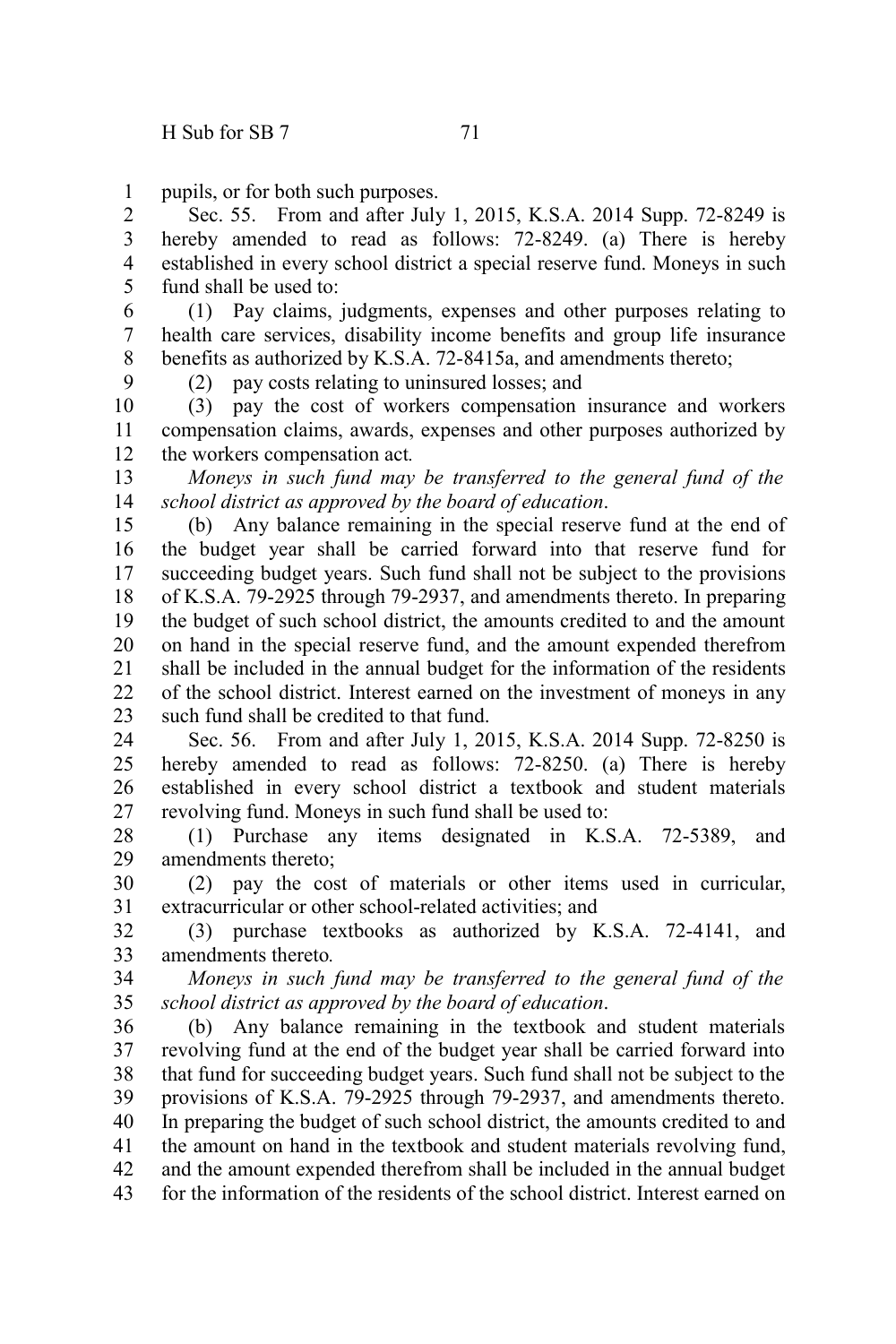the investment of moneys in any such fund shall be credited to that fund. 1

Any unencumbered balance of moneys remaining in the textbook and student materials revolving fund of a school district on June 30 of the current school year, may be expended in the school year that immediately succeeds such date by the school district for general operating expenses of the school district as approved by the board of education in an amount not to exceed <sup>+</sup>/<sub>3</sub> of the unencumbered balance of the school district's textbook and student materials revolving fund. 2 3 4 5 6 7 8

Sec. 57. From and after July 1, 2015, K.S.A. 2014 Supp. 72-8251 is hereby amended to read as follows: 72-8251. Whenever a school district is required by law to make any payment during the month of June and there is insufficient revenue to make such payment as a result of the payment of state aid after the date prescribed by the state board of education pursuant to K.S.A. 72-6417 or 72-6434 *section 7*, and amendments thereto, the school district shall make such payment as soon as moneys are available. 9 10 11 12 13 14 15

Sec. 58. From and after July 1, 2015, K.S.A. 2014 Supp. 72-8302 is hereby amended to read as follows: 72-8302. (a) The board of education of a school district may provide or furnish transportation for pupils who are enrolled in the school district to or from any school of the school district or to or from any school of another school district attended by such pupils in accordance with the provisions of an agreement entered into under authority of K.S.A. 72-8233, and amendments thereto. 16 17 18 19 20 21 22

(b) (1) When any or all of the conditions specified in this provision exist, the board of education of a school district shall provide or furnish transportation for pupils who reside in the school district and who attend any school of the school district or who attend any school of another school district in accordance with the provisions of an agreement entered into under authority of K.S.A. 72-8233, and amendments thereto. The conditions which apply to the requirements of this provision are as follows: 23 24 25 26 27 28 29 30

(A) The residence of the pupil is inside or outside the corporate limits of a city, the school building attended is outside the corporate limits of a city and the school building attended is more than  $2\frac{1}{2}$  miles by the usually traveled road from the residence of the pupil; or 31 32 33 34

(B) the residence of the pupil is outside the corporate limits of a city, the school building attended is inside the corporate limits of a city and the school building attended is more than  $2^{1/2}$  miles by the usually traveled road from the residence of the pupil; or 35 36 37 38

(C) the residence of the pupil is inside the corporate limits of one city, the school building attended is inside the corporate limits of a different city and the school building attended is more than  $2^{1/2}$  miles by the usually traveled road from the residence of the pupil. 39 40 41 42

(2) The provisions of this subsection are subject to the provisions of 43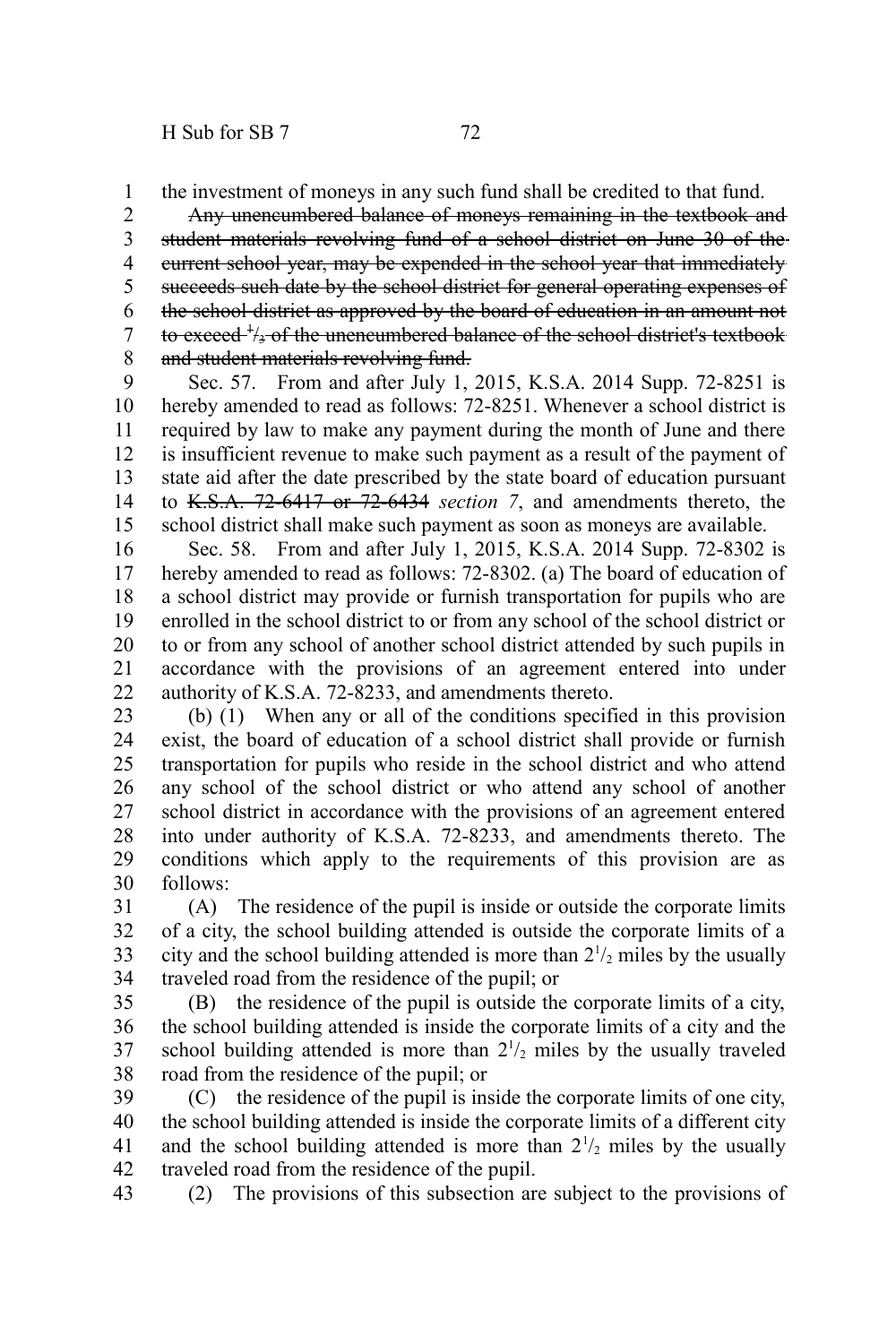subsections (c) and (d). 1

(c) The board of education of every school district is authorized to adopt rules and regulations to govern the conduct, control and discipline of all pupils while being transported in school buses. The board may suspend or revoke the transportation privilege or entitlement of any pupil who violates any rules and regulations adopted by the board under authority of this subsection. 2 3 4 5 6 7

(d) The board of education of every school district may suspend or revoke the transportation privilege or entitlement of any pupil who is detained at school at the conclusion of the school day for violation of any rules and regulations governing pupil conduct or for disobedience of an order of a teacher or other school authority. Suspension or revocation of the transportation privilege or entitlement of any pupil specified in this subsection shall be limited to the school day or days on which the pupil is detained at school. The provisions of this subsection do not apply to any pupil who has been determined to be an exceptional child, except gifted children, under the provisions of the special education for exceptional children act. 8 9 10 11 12 13 14 15 16 17 18

(e) (1) Subject to the limitations specified in this subsection, the board of education of any school district may prescribe and collect fees to offset, totally or in part, the costs incurred for the provision or furnishing of transportation for pupils. The limitations which apply to the authorization granted by this subsection are as follows: 19 20 21 22 23

(A) Fees for the provision or furnishing of transportation for pupils shall be prescribed and collected only to recover the costs incurred as a result of and directly attributable to the provision or furnishing of transportation for pupils and only to the extent that such costs are not reimbursed from any other source provided by law; 24 25 26 27 28

(B) fees for the provision or furnishing of transportation may not be assessed against or collected from any pupil who is counted in determining the transportation weighting of the school district under the provisions of the school district finance and quality performance act or any pupil who is determined to be a child with disabilities under the provisions of the special education for exceptional children act or any pupil who is eligible for free or reduced price meals under the national school lunch act or any pupil who is entitled to transportation under the provisions of subsection  $(a)$  of K.S.A. 72-8306(*a*), and amendments thereto, and who resides  $2^{1/2}$ miles or more by the regular route of a school bus from the school attended; 29 30 31 32 33 34 35 36 37 38 39

(C) fees for the provision or furnishing of transportation for pupils in accordance with the provisions of an agreement entered into under authority of K.S.A. 72-8233 or 72-8307, and amendments thereto, shall be controlled by the provisions of the agreement. 40 41 42 43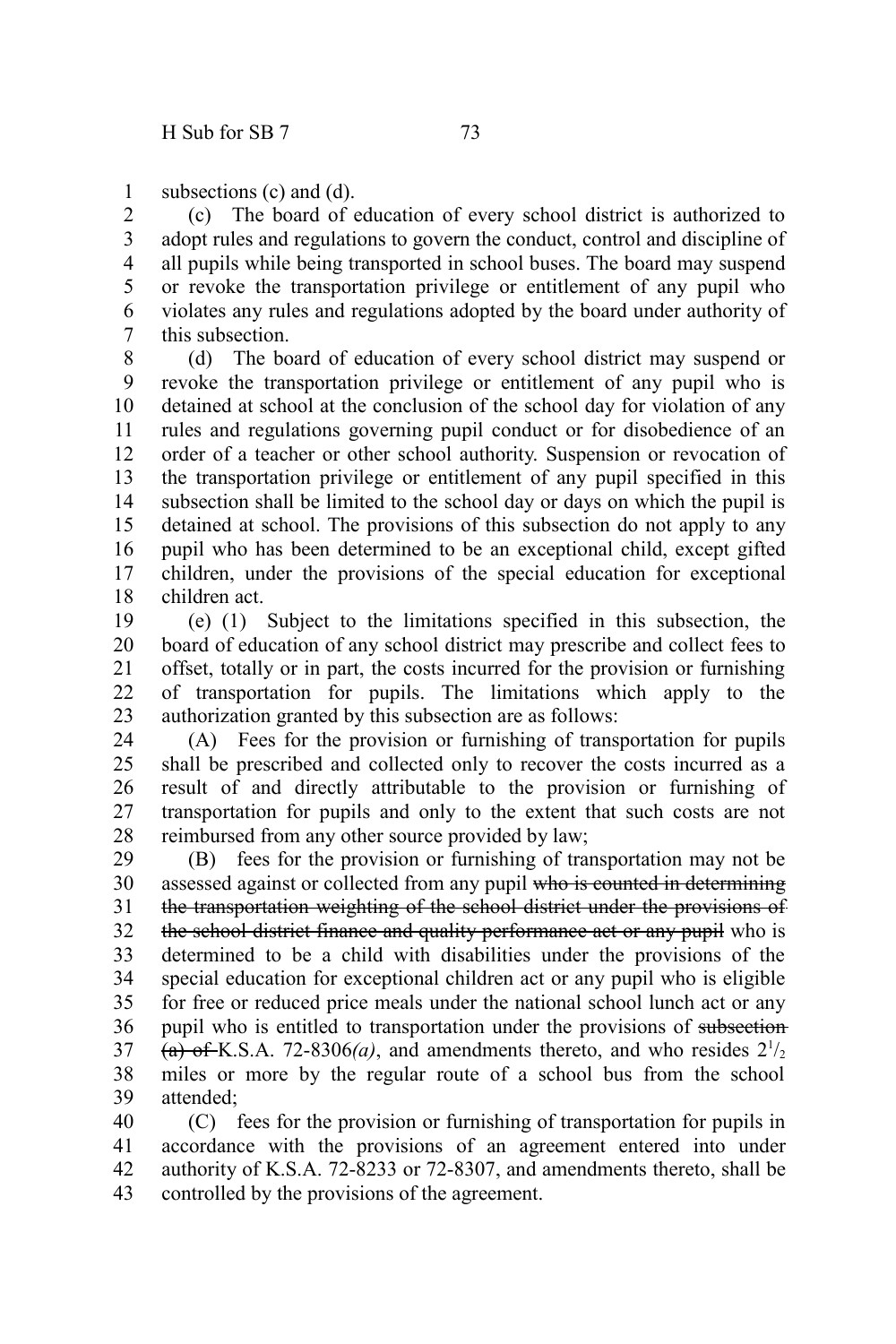(2) All moneys received by a school district from fees collected under this subsection shall be deposited in the general fund of the district. 1 2

Sec. 59. From and after July 1, 2015, K.S.A. 72-8309 is hereby amended to read as follows: 72-8309. (a) The board of education of a school district shall not furnish or provide transportation for pupils or students who reside in another school district except in accordance with the written consent of the board of education of the school district in which such pupil or student resides, or in accordance with an order issued by a board of education under the provisions of K.S.A. 72-1046b, and amendments thereto, or in accordance with the provisions of an agreement entered into under authority of K.S.A. 72-8233, and amendments thereto. 3 4 5 6 7 8 9 10 11

(b) A school district may transport a nonresident pupil or student if such pupil or student boards the school bus within the boundaries or on the boundary of the transporting school district. To the extent that the provisions of this subsection conflict with the provisions of subsection (a), the provisions of subsection (a) shall control. 12 13 14 15 16

(c) No pupil or student who is furnished or provided transportation by a school district which is not the school district in which the pupil or student resides shall be counted in the computation of the school district's transportation weighting under article 64 of chapter 72 of Kansas Statutes Annotated. 17 18 19 20 21

Sec. 60. From and after July 1, 2015, K.S.A. 2014 Supp. 72-8316 is hereby amended to read as follows: 72-8316. (a) Any board of education, pursuant to a policy developed and adopted by it, may provide for the use of district-owned or leased school buses when such buses are not being used for regularly required school purposes. The policy may provide for:  $22$ 23 24 25 26

(1) (A) Transporting parents and other adults to or from schoolrelated functions or activities,*;* (B) transporting pupils to or from functions or activities sponsored by organizations, the membership of which is principally composed of children of school age,*;* and (C) transporting persons engaged in field trips in connection with their participation in an adult education program maintained by the transporting school district or by any other school district, within or outside the boundaries of the transporting school district; and 27 28 29 30 31 32 33 34

(2) contracting with*:* (A) The governing body of any township, city or county for transportation of individuals, groups or organizations,*;* (B) the governing authority of any nonpublic school for transportation of pupils attending such nonpublic school to or from interschool or intraschool functions or activities,*;* (C) the board of trustees of any community college for transportation of students enrolled in such community college to or from attendance at class at the community college or to and from functions or activities of the community college,*;* (D) a public recreation commission established and operated under the laws of this state, for any 35 36 37 38 39 40 41 42 43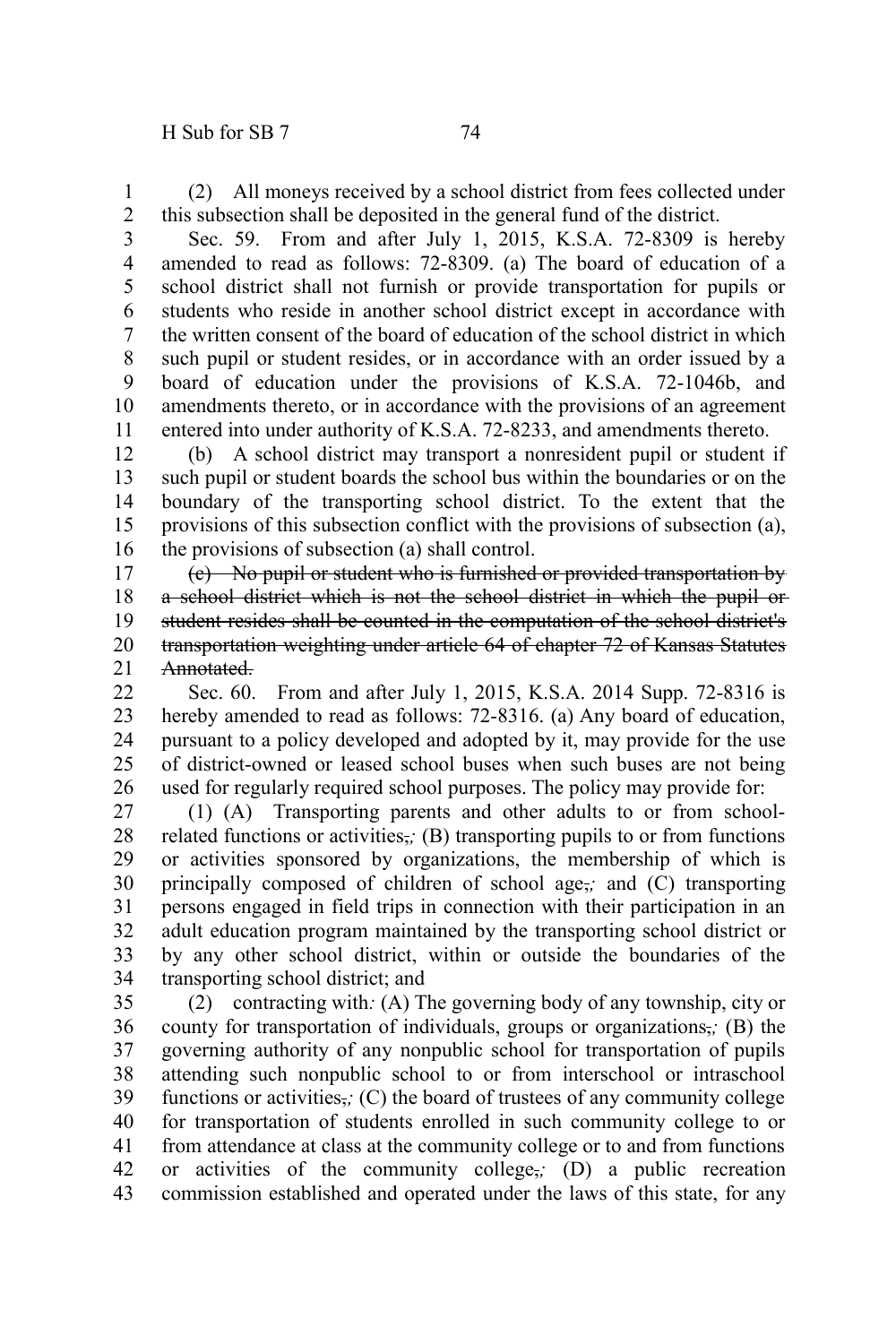purposes related to the operation of the recreation commission and all programs and services thereof,*;* (E) the board of education of any other school district for transportation, on a cooperative and shared-cost basis, of pupils, school personnel, parents and other adults to or from school-related functions or activities<sub>7</sub>; or (F) a four-year college or university, area vocational school or area vocational-technical school for transportation of students to or from attendance at class at the four-year college or university, area vocational school or area vocational-technical school or for transportation of students, alumni and other members of the public to or from functions or activities of the four-year college or university, area vocational school or area vocational-technical school. 1 2 3 4 5 6 7 8 9 10 11

(b) The costs related to the use of school buses under authority of this section shall not be considered in determining the transportation weighting of a school district under article 64 of chapter 72 of Kansas Statutes Annotated. 12 13 14 15

 $(e)$  Transportation fees may be charged by the board to offset, totally or in part, the costs incurred for the use of school buses under authority of this section. 16 17 18

(d) *(c)* Any revenues received by a board of education as transportation fees or under any contract entered into pursuant to this section shall be deposited in the general fund of the *school* district and shall be considered reimbursements to the *school* district for the purpose of the school district finance and quality performance act *classroom learning assuring student success act, section 4 et seq., and amendments thereto*. Such revenues may be expended whether the same have been budgeted or not. 19 20 21 22 23 24 25 26

(e) *(d)* The provisions of subsection (c) of K.S.A. 8-1556*(c)*, and amendments thereto, apply to the use of school buses under authority of this section. 27 28 29

Sec. 61. From and after July 1, 2015, K.S.A. 2014 Supp. 72-8415b is hereby amended to read as follows: 72-8415b. (a) Any school district that elects to become a self-insurer under the provisions of K.S.A. 72-8414, and amendments thereto, may transfer moneys from its general fund to the special reserve fund of the district as provided by K.S.A. 72-6428 *section 19*, and amendments thereto. 30 31 32 33 34 35

(b) Any community college that elects to become a self-insurer under the provisions of K.S.A. 72-8414, and amendments thereto, may transfer such amounts from its general fund to the health care services reserve fund or the disability income benefits reserve fund, or the group life benefit reserve fund, or all three, as may be deemed necessary to meet the cost of health care services or disability income benefits, or group life insurance claims, whichever is applicable. 36 37 38 39 40 41 42

Sec. 62. From and after July 1, 2015, K.S.A. 2014 Supp. 72-8804 is 43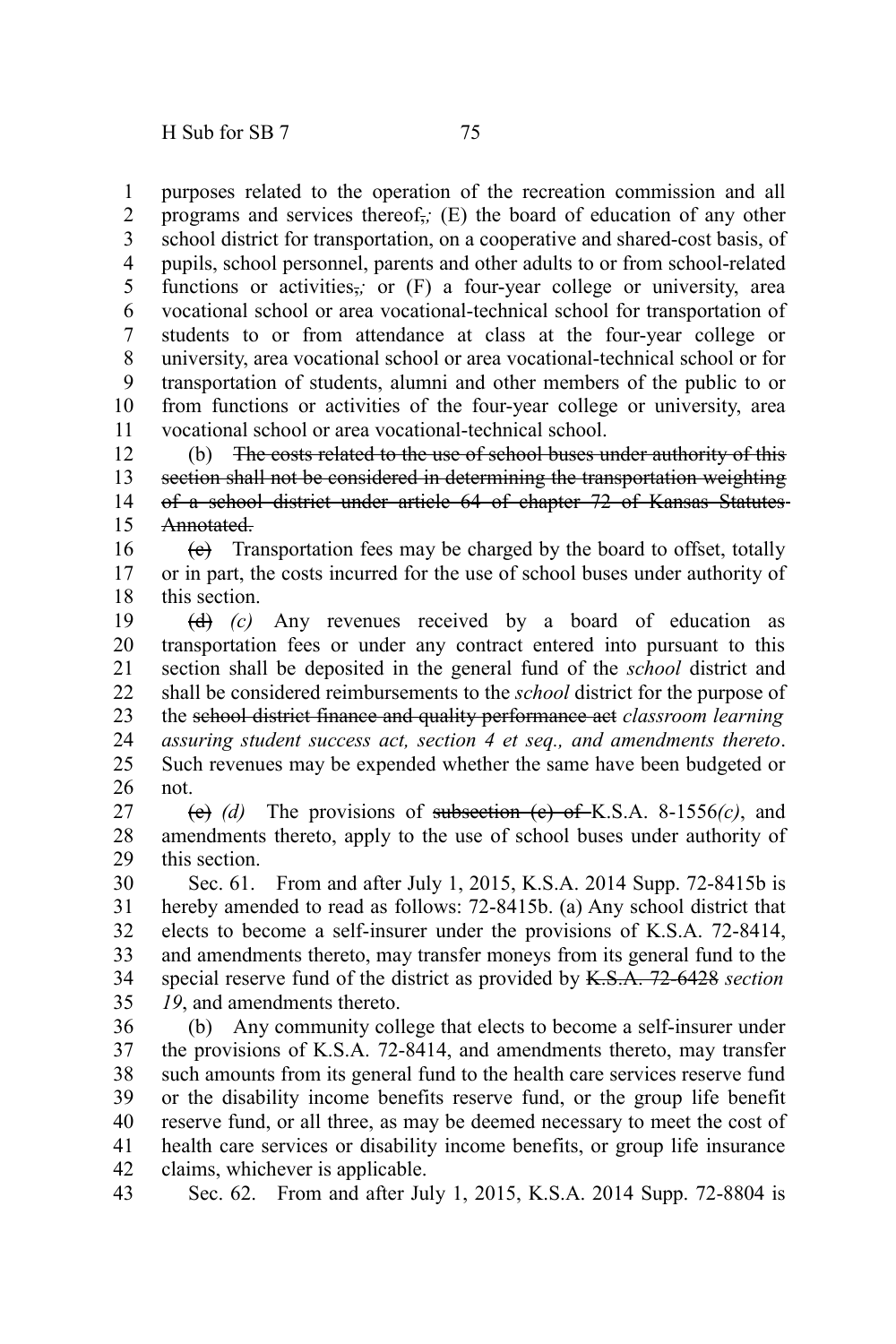hereby amended to read as follows: 72-8804. (a) Any moneys in the capital 1

outlay fund of any school district and any moneys received from issuance of bonds under K.S.A. 72-8805 or 72-8810, and amendments thereto, may be used for the purpose of the acquisition, construction, reconstruction, repair, remodeling, additions to, furnishing, maintaining and equipping of school district property and equipment necessary for school district purposes, including: (1) Acquisition of computer software; (2) acquisition of performance uniforms; (3) housing and boarding pupils enrolled in an area vocational school operated under the board of education; (4) architectural expenses; (5) acquisition of building sites; (6) undertaking and maintenance of asbestos control projects; (7) acquisition of school buses; and (8) acquisition of other fixed assets*, and, for school years 2015-2016 and 2016-2017, subject to the provisions of section 19, and amendments thereto, may be transferred to the general fund of the school district as approved by the board of education*. 2 3 4 5 6 7 8 9 10 11 12 13 14 15

(b) The board of education of any school district is hereby authorized to invest any portion of the capital outlay fund of the school district which is not currently needed in investments authorized by K.S.A. 12-1675, and amendments thereto, in the manner prescribed therein, or may invest the same in direct obligations of the United States government maturing or redeemable at par and accrued interest within three years from date of purchase, the principal and interest whereof is guaranteed by the government of the United States. All interest received on any such investment shall upon receipt thereof be credited to the capital outlay fund. 16 17 18 19 20 21 22 23 24

Sec. 63. K.S.A. 2014 Supp. 72-8814, as amended by section 54 of 2015 House Substitute for Senate Bill No. 4, is hereby amended to read as follows: 72-8814. (a) There is hereby established in the state treasury the school district capital outlay state aid fund. Such fund shall consist of all amounts transferred thereto under the provisions of subsection (c). 25 26 27 28 29

(b) In each school year *For school year 2014-2015*, each school district which levies a tax pursuant to K.S.A. 72-8801 et seq*.*, and amendments thereto, shall be entitled to receive payment from the school district capital outlay state aid fund in an amount determined by the state board of education as provided in this subsection. The state board of education shall: 30 31 32 33 34 35

(1) Determine the amount of the assessed valuation per pupil (AVPP) of each school district in the state and round such amount to the nearest \$1,000. The rounded amount is the AVPP of a school district for the purposes of this section; 36 37 38 39

40

## (2) determine the median AVPP of all school districts;

(3) prepare a schedule of dollar amounts using the amount of the median AVPP of all school districts *the school district with the lowest AVPP of all school districts* as the point of beginning. The schedule of 41 42 43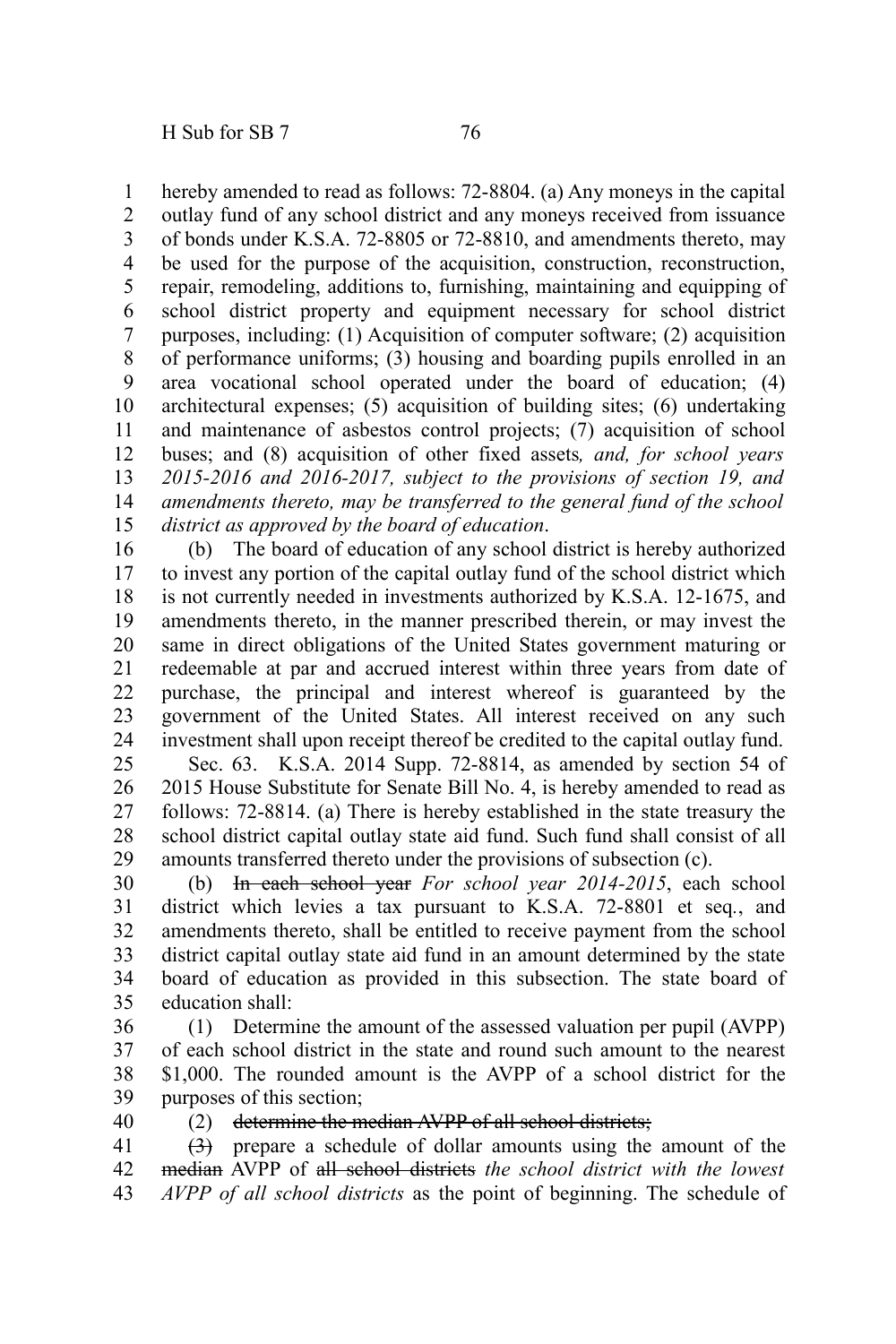dollar amounts shall range upward in equal \$1,000 intervals from the point 1

of beginning to and including an amount that is equal to the amount of the AVPP of the school district with the highest AVPP of all school districts and shall range downward in equal \$1,000 intervals from the point of beginning to and including an amount that is equal to the amount of the AVPP of the school district with the lowest AVPP of all school districts; 2 3 4 5 6

(4) *(3)* determine a state aid percentage factor for each school district by assigning a state aid computation percentage to the amount of the median *lowest* AVPP shown on the schedule, *and* decreasing the state aid computation percentage assigned to the amount of the median *lowest* AVPP by one percentage point for each \$1,000 interval above the amount of the median *lowest* AVPP, and increasing the state aid computation percentage assigned to the amount of the median AVPP by one percentage point for each \$1,000 interval below the amount of the median AVPP. Except as provided by K.S.A. 2014 Supp. 72-8814b, and amendments thereto, the state aid percentage factor of a school district is the percentage assigned to the schedule amount that is equal to the amount of the AVPP of the school district, except that the state aid percentage factor of a school district shall not exceed 100%. The state aid computation percentage is 25% *75%*; 7 8 9 10 11 12 13 14 15 16 17 18 19 20

(5) *(4)* determine the amount levied by each school district pursuant to K.S.A. 72-8801 et seq., and amendments thereto; *and* 21 22

 $(6)$  (5) multiply the amount computed under  $(5)$  *subsection* (b)(4), but not to exceed 8 mills, by the applicable state aid percentage factor *for the school district*. The product is the amount of payment the school district is entitled to receive from the school district capital outlay state aid fund in the school year. 23 24 25 26 27

(c) The state board shall certify to the director of accounts and reports the entitlements of school districts determined under the provisions of subsection (b), and except as provided further, an amount equal theretoshall be transferred by the director from the state general fund to the school district capital outlay state aid fund for distribution to schooldistricts. 28 29 30 31 32 33

34

 $(d)$  During the fiscal year ending June 30, 2015:

(1) On February 20, 2015, the director of accounts and reports shall transfer \$25,300,000 from the state general fund to the school district capital outlay state aid fund. The state board of education shall distribute such moneys to pay the proportionate share of the entitlements to each school district as determined under the provisions of subsection (b); and 35 36 37 38 39

(2) On June 20, 2015, the director of accounts and reports shall transfer the remaining amount of moneys to which the school districts are entitled to receive from the state general fund to the school district capital outlay state aid fund pursuant to the provisions of subsection (b). *Such* 40 41 42 43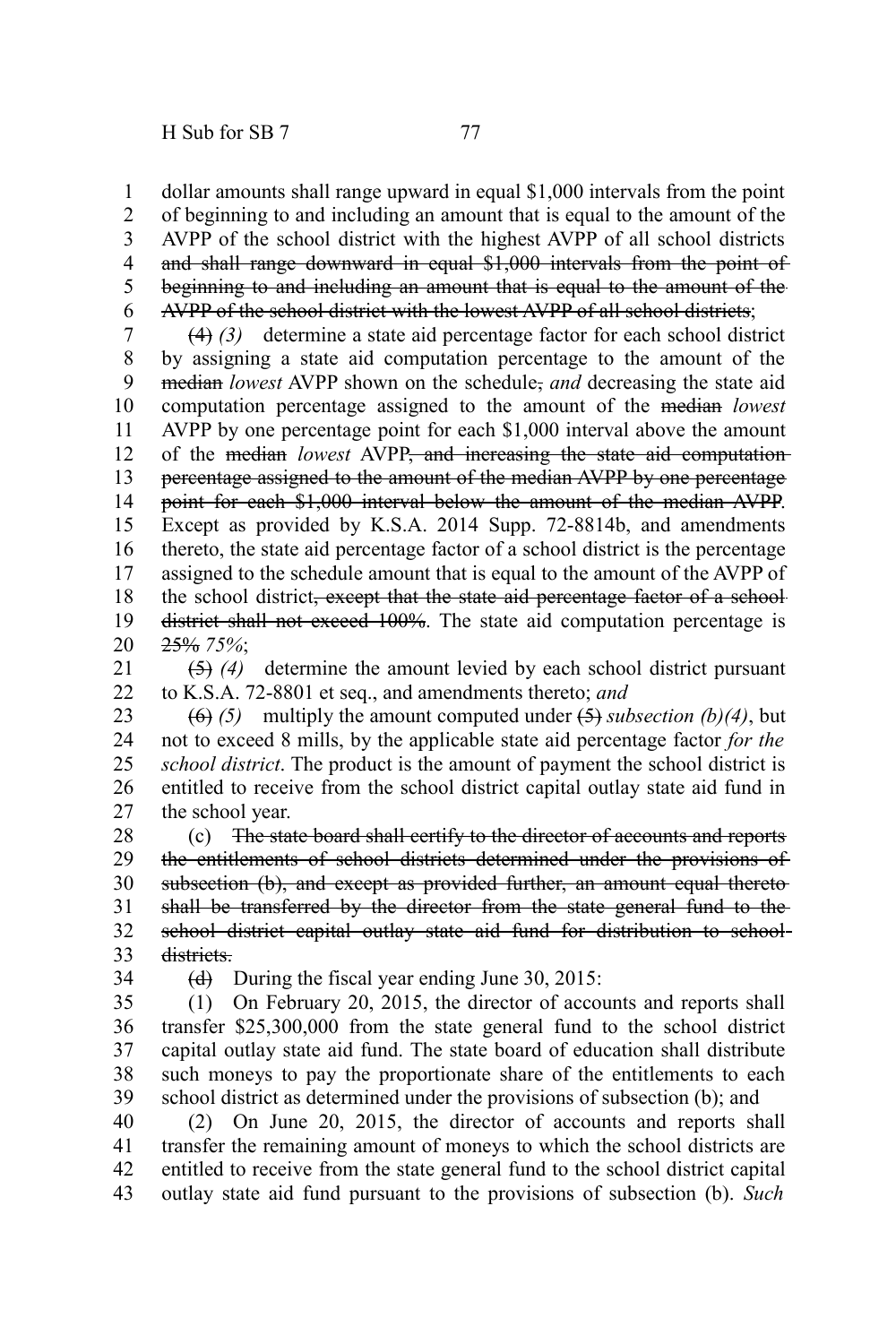*transferred amount shall not exceed \$2,002,500.* The state board of education shall distribute such moneys to pay the remaining proportionate share of the entitlement to each school district as determined under the provisions of subsection (b). 1 2 3 4

(e) *(d)* Payments from the school district capital outlay state aid fund shall be distributed to school districts at times determined by the state board of education. The state board of education shall certify to the director of accounts and reports the amount due each school district entitled to payment from the fund, and the director of accounts and reports shall draw a warrant on the state treasurer payable to the treasurer of the school district. Upon receipt of the warrant, the treasurer of the school district shall credit the amount thereof to the capital outlay fund of the school district to be used for the purposes of such fund. 5 6 7 8 9 10 11 12 13

(f) *(e)* Amounts transferred to the capital outlay fund of a school district as authorized by K.S.A. 72-6433, and amendments thereto, shall not be included in the computation when determining the amount of state aid to which a district is entitled to receive under this section. 14 15 16 17

Sec. 64. From and after July 1, 2015, K.S.A. 72-8908 is hereby amended to read as follows: 72-8908. As used in this act: 18 19

(a) "Juvenile" means a person who is less than 18 years of age;

20 21

(b) "adult" means a person who is 18 years of age or older;

(c) "felony" means any crime designated a felony by the laws of Kansas or the United States;  $22$ 23

(d) "misdemeanor" means any crime designated a misdemeanor by the laws of Kansas or the United States; 24  $25$ 

26

(e) "school day" means any day on which school is maintained;

(f) "school year" has the meaning ascribed thereto in  $K.S.A. 72-6408$ *section 5*, and amendments thereto; 27 28

(g) "counsel" means any person a pupil selects to represent and advise the pupil at all proceedings conducted pursuant to the provisions of this act; and 29 30 31

(h) "principal witness" means any witness whose testimony is of major importance in support of the charges upon which a proposed suspension or expulsion from school is based, or in determination of material questions of fact. 32 33 34 35

Sec. 65. From and after July 1, 2015, K.S.A. 2014 Supp. 72-9509 is hereby amended to read as follows: 72-9509. (a) There is hereby established in every school district a fund which shall be called the bilingual education fund, which fund shall consist of all moneys deposited therein or transferred thereto according to law. The expenses of a district directly attributable to such bilingual education programs shall be paid from the bilingual education fund *Amounts deposited in the bilingual education fund may be used for the payment of expenses directly* 36 37 38 39 40 41 42 43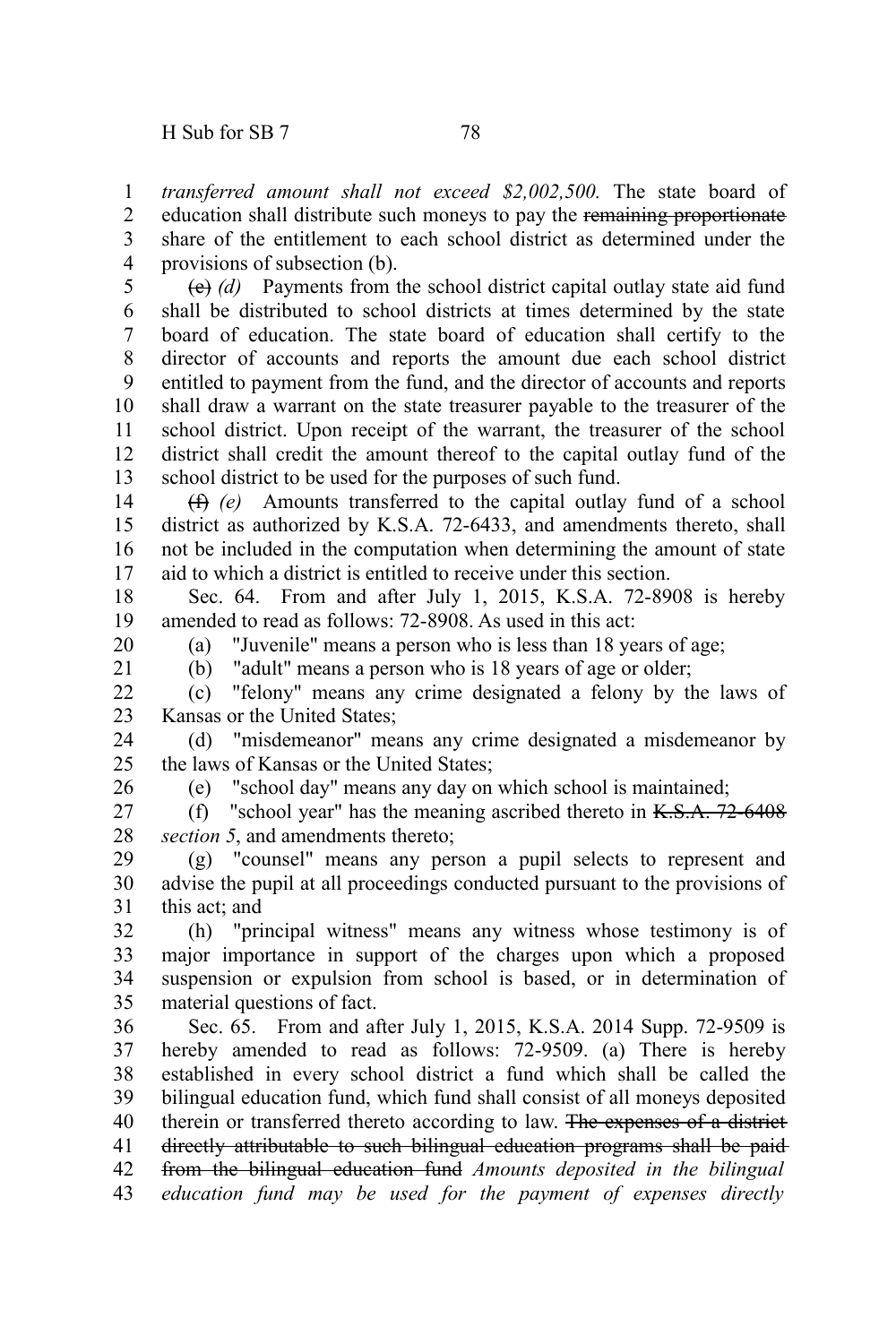## *attributable to bilingual education or may transferred to the general fund of the school district as approved by the board of education*. 1 2

(b) Any balance remaining in the bilingual education fund at the end of the budget year shall be carried forward into the bilingual education fund for succeeding budget years. Such fund shall not be subject to the provisions of K.S.A. 79-2925 through 79-2937, and amendments thereto. In preparing the budget of such school district, the amounts credited to and the amount on hand in the bilingual education fund, and the amount expended therefrom shall be included in the annual budget for the information of the residents of the school district. Interest earned on the investment of moneys in any such fund shall be credited to that fund. 3 4 5 6 7 8 9 10 11

Any unencumbered balance of moneys remaining in the bilingualeducation fund of a school district on June 30 of the current school year, may be expended in the school year that immediately succeeds such date by the school district for general operating expenses of the school district as approved by the board of education. 12 13 14 15 16

(c) Each year the board of education of each school district shall prepare and submit to the state board a report on the bilingual education program and assistance provided by the district. Such report shall include information specifying the number of pupils who were served or provided assistance, the type of service provided, the research upon which the district relied in determining that a need for service or assistance existed, the results of providing such service or assistance and any other information required by the state board. 17 18 19 20 21 22 23 24

Sec. 66. From and after July 1, 2015, K.S.A. 2014 Supp. 72-9609 is hereby amended to read as follows: 72-9609. There is hereby established in every school district a fund which shall be called the professional development fund, which fund shall consist of all moneys deposited therein or transferred thereto according to law. All moneys received by the school district from whatever source for professional development programs established under this act shall be credited to the fund established by this section. The expenses of a school district directlyattributable to professional development programs shall be paid from the professional development fund *Amounts deposited in the professional development fund may be used for the payment of expenses directly attributable to professional development or may transferred to the general fund of the school district as approved by the board of education*. 25 26 27 28 29 30 31 32 33 34 35 36 37

Any unencumbered balance of moneys remaining in the professional development fund of a school district on June 30 of the current school year, may be expended in the school year that immediately succeeds such date by the school district for general operating expenses of the school district as approved by the board of education. 38 39 40 41 42

Sec. 67. From and after July 1, 2015, K.S.A. 2014 Supp. 72-99a02 is 43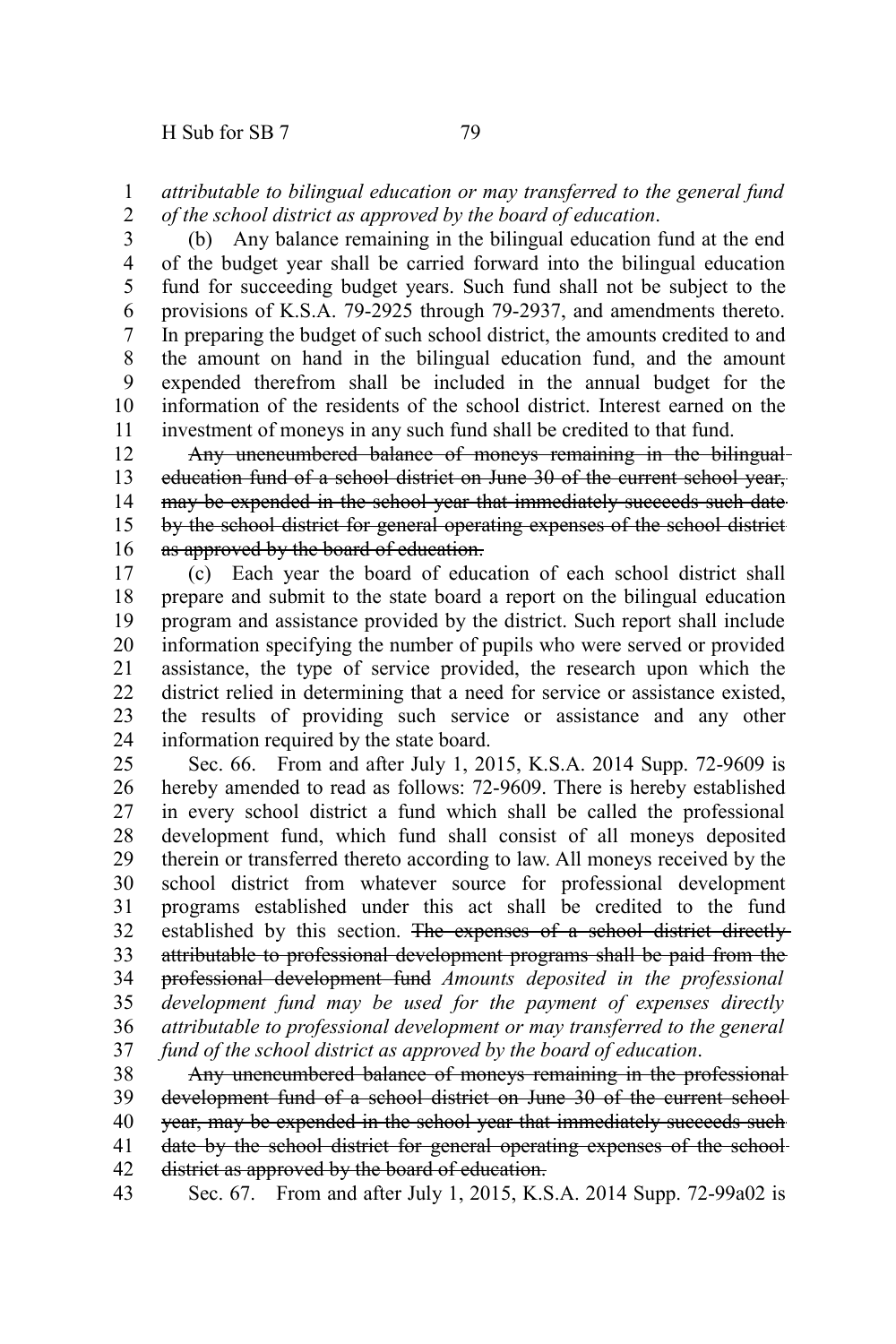hereby amended to read as follows: 72-99a02. As used in the tax credit for low income students scholarship program act: 1 2

(a) "Contributions" means monetary gifts or donations and in-kind contributions, gifts or donations that have an established market value. 3 4

5

(b) "Department" means the Kansas department of revenue.

(c) "Educational scholarship" means an amount not to exceed \$8,000 provided to eligible students to cover all or a portion of the costs of tuition, fees and expenses of a qualified school and, if applicable, the costs of transportation to a qualified school if provided by such qualified school. 6 7 8 9

10

(d) "Eligible student" means a child who:

(1) (A) Qualifies as an at-risk pupil as defined in K.S.A. 72-6407, and amendments thereto *prior to its repeal*, and who is attending a school that would qualify as either a title I focus school or a title I priority school as described by the state board under the elementary and secondary education act flexibility waiver as amended in January 2013; or (B) has received an educational scholarship under this program and has not graduated from high school or reached 21 years of age; 11 12 13 14 15 16 17

18

(2) resides in Kansas while receiving an educational scholarship; and

(3) (A) was enrolled in any public school in the previous school year in which an educational scholarship is first sought for the child; or (B) is eligible to be enrolled in any public school in the school year in which an educational scholarship is first sought for the child and the child is under the age of six years. 19 20 21 22 23

(e) "Parent" includes a guardian, custodian or other person with authority to act on behalf of the child. 24 25

(f) "Program" means the tax credit for low income students scholarship program established in K.S.A. 2014 Supp. 72-99a01 through 72-99a07, and amendments thereto. 26 27 28

(g) "Public school" means a school that would qualify as either a title I focus school or a title I priority school as described by the state board under the elementary and secondary education act flexibility waiver as amended in January 2013 and is operated by a school district. 29 30 31 32

(h) "Qualified school" means any nonpublic school that provides education to elementary and *or* secondary students, has notified the state board of its intention to participate in the program and complies with the requirements of the program. 33 34 35 36

(i) "Scholarship granting organization" means an organization that complies with the requirements of this program and provides educational scholarships to students attending qualified schools of their parents' choice. 37 38 39 40

(j) "School district" or "district" means any unified school district organized and operating under the laws of this state. 41 42

 $(k)$  "School year" shall have the meaning ascribed thereto in  $K.S.A.$ 43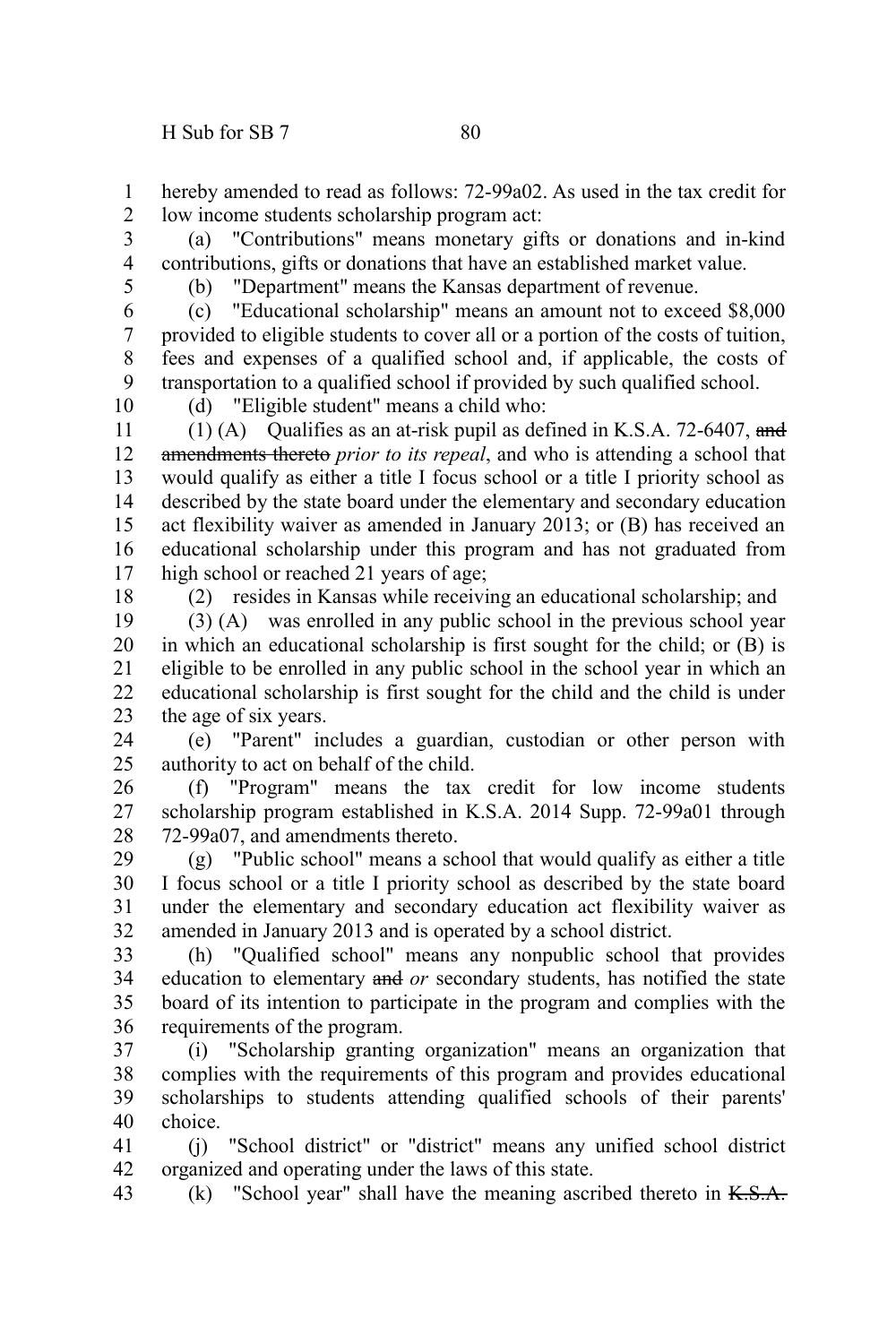72-6408 *section 5*, and amendments thereto. 1

2 3 (l) "Secretary" means the secretary of revenue.

(m) "State board" means the state board of education.

Sec. 68. From and after July 1, 2015, K.S.A. 2014 Supp. 74-32,141 is hereby amended to read as follows: 74-32,141. (a) On July 1, 1999, the technical colleges, area vocational schools and area vocational-technical schools established and existing under the laws of this state shall be and hereby are transferred from the supervision of the state board of education to supervision and coordination by the state board of regents. The technical colleges, area vocational schools and area vocational-technical schools shall continue to be operated, managed and controlled by governing boards as provided for in article 44 of chapter 72 of Kansas Statutes Annotated*, and amendments thereto*. The state board of regents shall exercise such supervision and coordination of the operation, management and control of technical colleges, area vocational schools and area vocational-technical schools as may be prescribed by law. 4 5 6 7 8 9 10 11 12 13 14 15 16

(b) On July 1, 1999, all of the powers, duties, functions, records and property of the state board of education relating to operations of technical colleges, area vocational schools and area vocational-technical schools shall be and are hereby transferred to and conferred and imposed upon the state board of regents. 17 18 19 20 21

(c) On and after July 1, 1999, the state board of regents shall be the successor in every way to the powers, duties and functions of the state board of education relating to operations of technical colleges, area vocational schools and area vocational-technical schools in which the same were vested prior to July 1, 1999. Every act performed by the state board of regents shall be deemed to have the same force and effect as if performed by the state board of education in which such functions were vested prior to July 1, 1999.  $22$ 23 24 25 26 27 28 29

(d) On and after July 1, 1999, whenever the state board of education, or words of like effect, is referred to or designated by a statute, contract or other document relating to operations of technical colleges, area vocational schools or area vocational-technical schools, such reference or designation shall be deemed to apply to the state board of regents established. 30 31 32 33 34

(e) All rules and regulations, and all orders and directives of the state board of education relating to operations of technical colleges, area vocational schools and area vocational-technical schools which are in existence on July 1, 1999, shall continue to be effective and shall be deemed to be the duly adopted rules and regulations or orders and directives of the state board of regents until revised, amended, revoked or nullified pursuant to law. 35 36 37 38 39 40 41

(f) The unexpended balance of any appropriation for and any funds available to the state board of education for purposes relating to operations 42 43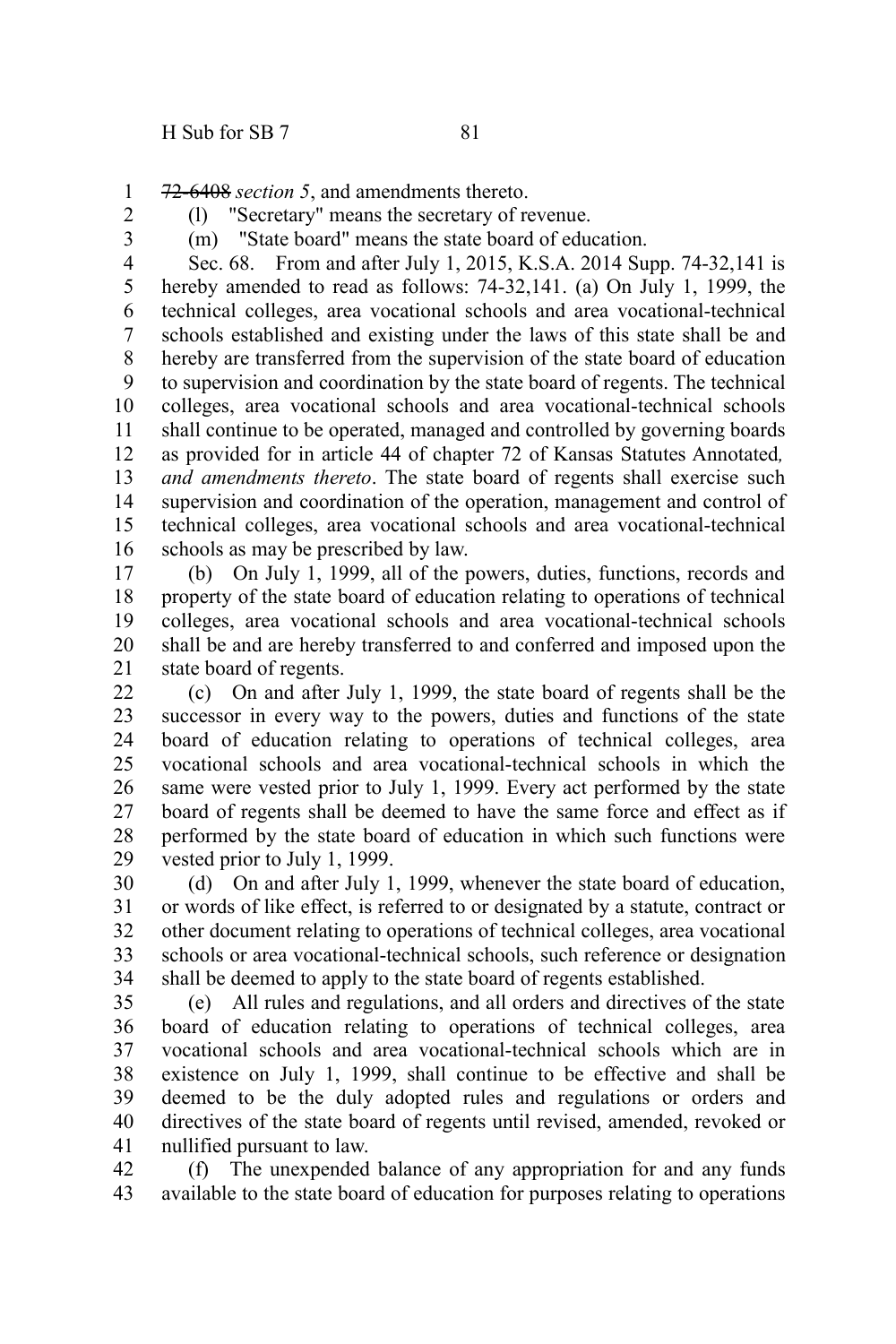of technical colleges, area vocational schools and area vocational-technical schools shall be transferred to the state board of regents on July 1, 1999. 1 2

(g) On and after July 1, 1999, all books, records and papers of the governing boards of technical colleges, area vocational schools and area vocational-technical schools shall be open and available, at all reasonable times, to the state board of regents and its designated officers, employees and agents. 3 4 5 6 7

(h) Except as otherwise specifically provided in this act, the transfer of supervision of the technical colleges, area vocational schools and area vocational-technical schools from the state board of education to supervision and coordination by the state board of regents shall not be construed in any manner so as to change or affect the operation, management and control of any technical college, area vocational school or area vocational-technical school or to change or affect any existing power, duty or function of the governing board of any technical college, area vocational school or area vocational-technical school with respect to such operation, management and control. 8 9 10 11 12 13 14 15 16 17

(i) For the purposes of the school district finance and quality performance act, the term approved "career technical" education program means in the case of career technical education programs offered and provided in the area vocational schools, the area vocational-technical schools, and the technical colleges, approved by the state board of regents; and in the case of career technical education programs offered and provided in the high schools of a school district, approved by the state board of education. 18 19 20 21 22 23 24 25

Sec. 69. From and after July 1, 2015, K.S.A. 2014 Supp. 74-4939a is hereby amended to read as follows: 74-4939a. On and after the effective date of this act for each fiscal year commencing with fiscal year 2005, notwithstanding the provisions of K.S.A. 74-4939, and amendments thereto or any other statute, all moneys appropriated for the department of education from the state general fund commencing with fiscal year 2005, and each ensuing fiscal year thereafter, by appropriation act of the legislature, in the KPERS — employer contributions account and all moneys appropriated for the department of education from the state general fund or any special revenue fund for each fiscal year commencing with fiscal year 2005, and each ensuing fiscal year thereafter, by any such appropriation act in that account or any other account for payment of employer contributions for school districts, shall be distributed by the department of education to school districts in accordance with this section. Notwithstanding the provisions of K.S.A. 74-4939, and amendments thereto, the department of education shall disburse to each school district that is an eligible employer as specified in subsection (1) of K.S.A. 74- $4931(1)$ , and amendments thereto, an amount eertified by the board of 26 27 28 29 30 31 32 33 34 35 36 37 38 39 40 41 42 43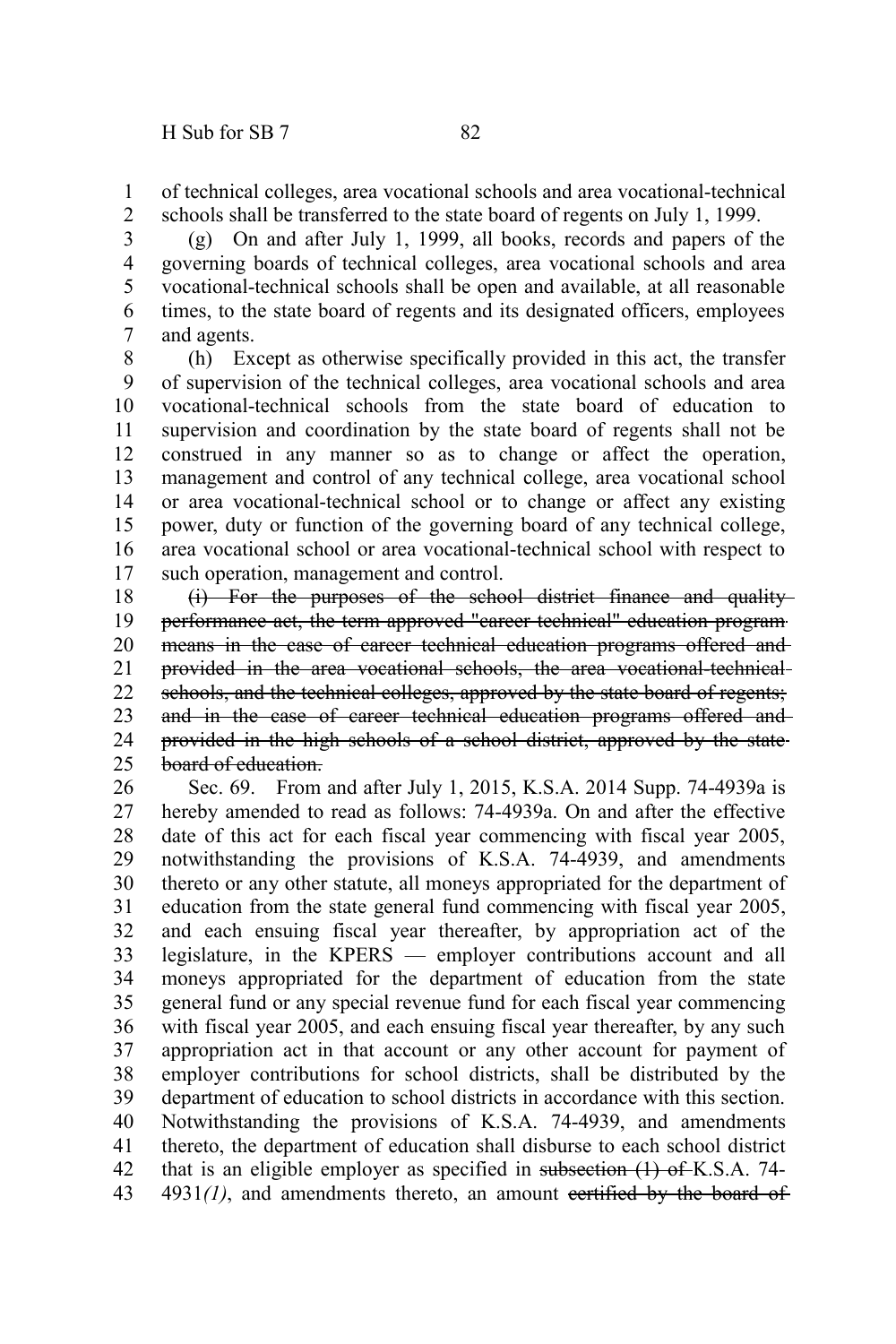trustees of the Kansas public employees retirement system which is equal to the participating employer's obligation of such school district to the system in accordance with policies and procedures which are herebyauthorized and directed to be adopted by the department of education for the purposes of this section and in accordance with any requirements prescribed by the board of trustees of the Kansas public employees retirement system *in accordance with section 6(a)(6), and amendments thereto, which shall be disbursed pursuant to section 6, and amendments thereto*. Upon receipt of each such disbursement of moneys, the school district shall deposit the entire amount thereof into a special retirement contributions fund of the school district, which shall be established by the school district in accordance with such policies and procedures and which shall be used for the sole purpose of receiving such disbursements from the department of education and making the remittances to the system in accordance with this section and such policies and procedures. Upon receipt of each such disbursement of moneys from the department of education, the school district shall remit, in accordance with the provisions of such policies and procedures and in the manner and on the date or dates prescribed by the board of trustees of the Kansas public employees retirement system, an equal amount to the Kansas public employees retirement system from the special retirement contributions fund of the school district to satisfy such school district's obligation as a participating employer. Notwithstanding the provisions of K.S.A. 74-4939, and amendments thereto, each school district that is an eligible employer as specified in subsection (1) of K.S.A. 74-4931*(1)*, and amendments thereto, shall show within the budget of such school district all amounts received from disbursements into the special retirement contributions fund of such school district. Notwithstanding the provisions of any other statute, no official action of the school board of such school district shall be required to approve a remittance to the system in accordance with this section and such policies and procedures. All remittances of moneys to the system by a school district in accordance with this subsection and such policies and procedures shall be deemed to be expenditures of the school district. 1 2 3 4 5 6 7 8 9 10 11 12 13 14 15 16 17 18 19 20 21 22 23 24 25 26 27 28 29 30 31 32 33

Sec. 70. From and after July 1, 2015, K.S.A. 2014 Supp. 74-8925 is hereby amended to read as follows: 74-8925. (a) For the purposes of this act, the term "taxing subdivision" shall include the county, the city, the unified school district and any other taxing subdivision levying real property taxes, the territory or jurisdiction of which includes any currently existing or subsequently created redevelopment district. The term "real property taxes" includes all taxes levied on an ad valorem basis upon land and improvements thereon, other than the property tax levied pursuant to the provisions of K.S.A. 72-6431 *section 11*, and amendments thereto, or any other property tax levied by or on behalf of a school district. 34 35 36 37 38 39 40 41 42 43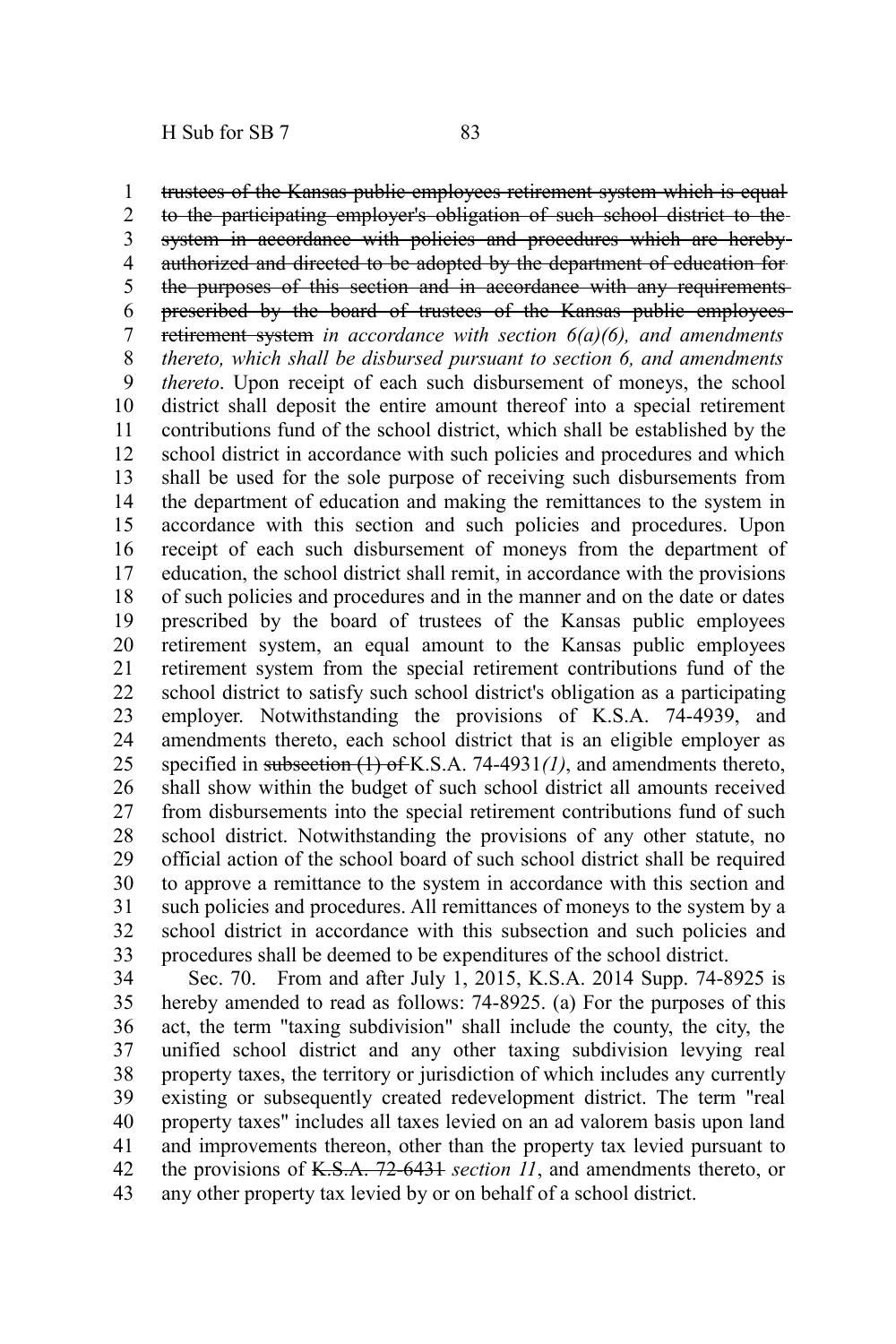(b) All tangible taxable property located within a redevelopment district shall be assessed and taxed for ad valorem tax purposes pursuant to law in the same manner that such property would be assessed and taxed if located outside such district, and all ad valorem taxes levied on such property shall be paid to and collected by the county treasurer in the same manner as other taxes are paid and collected. Except as otherwise provided in this section, the county treasurer shall distribute such taxes as may be

collected in the same manner as if such property were located outside a redevelopment district. Each redevelopment district established under the provisions of this act shall constitute a separate taxing unit for the purpose of the computation and levy of taxes. 8 9 10 11

(c) Beginning with the first payment of taxes which are levied following the date of approval of any redevelopment district established pursuant to K.S.A. 74-8921, and amendments thereto, real property taxes received by the county treasurer resulting from taxes which are levied subject to the provisions of this act by and for the benefit of a taxing subdivision, as herein defined, on property located within such redevelopment district constituting a separate taxing unit under the provisions of this section, shall be divided as follows: 12 13 14 15 16 17 18 19

(1) From the taxes levied each year subject to the provisions of this act by or for each of the taxing subdivisions upon property located within a redevelopment district constituting a separate taxing unit under the provisions of this act, the county treasurer first shall allocate and pay to each such taxing subdivision all of the real property taxes collected which are produced from that portion of the current assessed valuation of such real property located within such separate taxing unit which is equal to the total assessed value of such real property on the date of the establishment of the redevelopment district. 20 21 22 23 24 25 26 27 28

(2) Any real property taxes produced from that portion of the current assessed valuation of real property within the redevelopment district constituting a separate taxing unit under the provisions of this section in excess of an amount equal to the total assessed value of such real property on the effective date of the establishment of the district shall be allocated and paid by the county treasurer according to specified percentages of the tax increment expressly agreed upon and consented to by the governing bodies of the county and school district in which the redevelopment district is located. The amount of the real property taxes allocated and payable to the authority under the agreement shall be paid by the county treasurer to the treasurer of the state. The remaining amount of the real property taxes not payable to the authority shall be allocated and paid in the same manner as other ad valorem taxes. Any real property taxes paid to the state treasurer under this section shall be deposited in the redevelopment bond finance fund of the authority which is created 29 30 31 32 33 34 35 36 37 38 39 40 41 42 43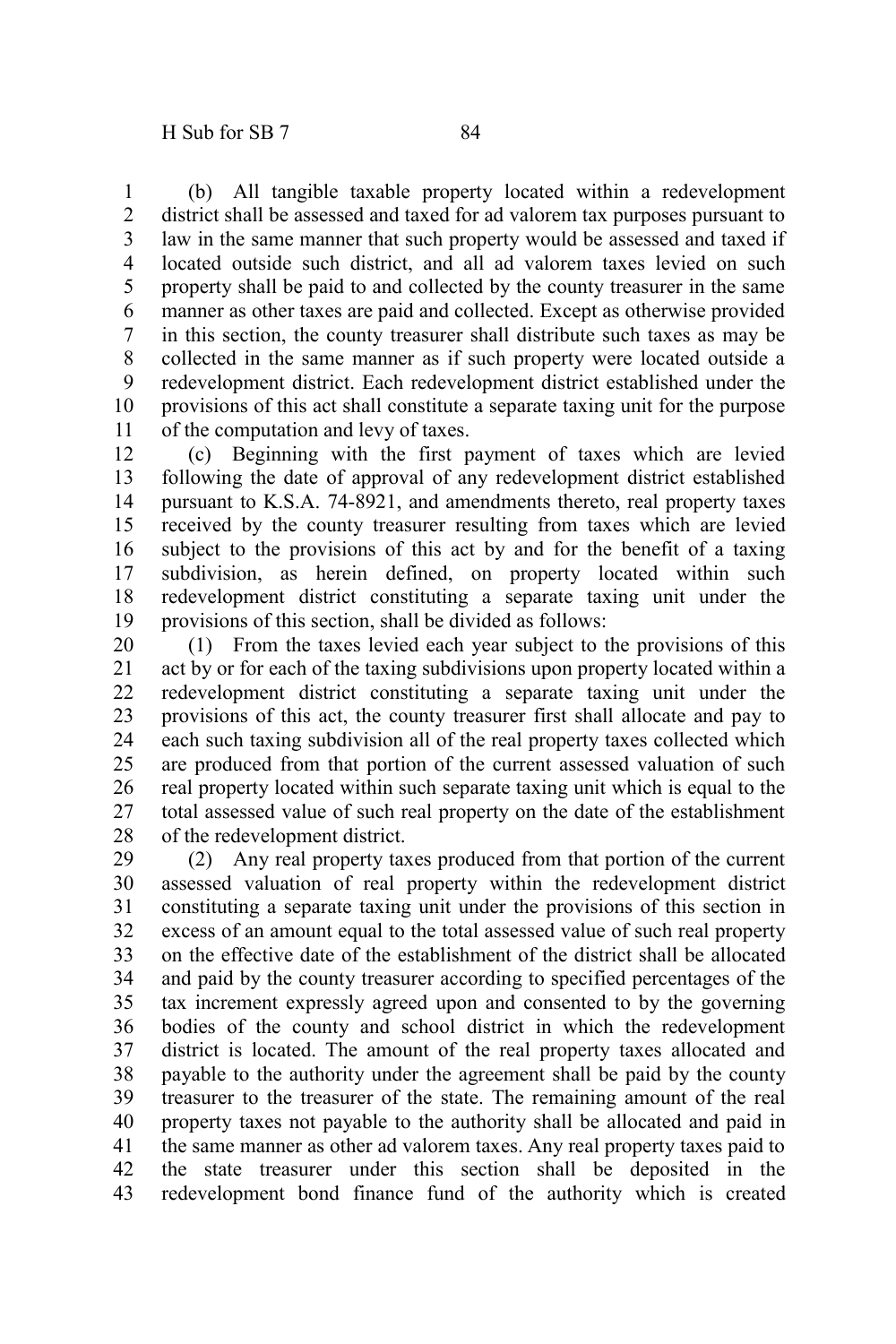pursuant to K.S.A. 74-8927, and amendments thereto, to pay the costs of any approved redevelopment project, including the payment of principal of and interest on any bonds issued by the authority to finance, in whole or in part, such project. When such bonds and interest thereon have been paid, all moneys thereafter received from real property taxes within such redevelopment district shall be allocated and paid to the respective taxing subdivisions in the same manner as are other ad valorem taxes. If such bonds and interest thereon have been paid before the completion of a project, the authority may continue to use such moneys for any purpose authorized by the redevelopment agreement until such time as the project costs are paid or reimbursed, but for a period not to exceed the final scheduled maturity of the bonds. 1 2 3 4 5 6 7 8 9 10 11 12

(d) In any redevelopment plan or in the proceedings for the issuing of any bonds by the authority to finance a project, the property tax increment portion of taxes provided for in paragraph (2) of subsection (c)*(2)* may be irrevocably pledged for the payment of the principal of and interest on such bonds. The authority may adopt a redevelopment plan in which only a specified percentage of the tax increment realized from taxpayers in the redevelopment district is pledged to the payment of costs. 13 14 15 16 17 18 19

Sec. 71. From and after July 1, 2015, K.S.A. 2014 Supp. 74-99b43 is hereby amended to read as follows: 74-99b43. (a) The Kansas development finance authority is hereby authorized to issue special obligation bonds pursuant to K.S.A. 74-8901 et seq., and amendments thereto, in one or more series to finance the undertaking of any bioscience development project in accordance with the provisions of this act. No special obligation bonds may be issued pursuant to this section unless the Kansas development finance authority has received a resolution of the board of the authority requesting the issuance of such bonds. Such special obligation bonds shall be made payable, both as to principal and interest from one or more of the following, as directed by the authority: 20 21 22 23 24 25 26 27 28 29 30

(1) From ad valorem tax increments allocated to, and paid into the bioscience development bond fund for the payment of the project costs of a bioscience development project under the provisions of this section; 31 32 33

(2) from any private sources, contributions or other financial assistance from the state or federal government; 34 35

(3) from a pledge of a portion or all of the revenue received from transient guest, sales and use taxes collected pursuant to K.S.A. 12-1696 et seq., 79-3601 et seq., 79-3701 et seq. and 12-187 et seq., and amendments thereto, and which are collected from taxpayers doing business within that portion of the bioscience development district and paid into the bioscience development bond fund; 36 37 38 39 40 41

(4) from a pledge of a portion or all increased revenue received by any city from franchise fees collected from utilities and other businesses 42 43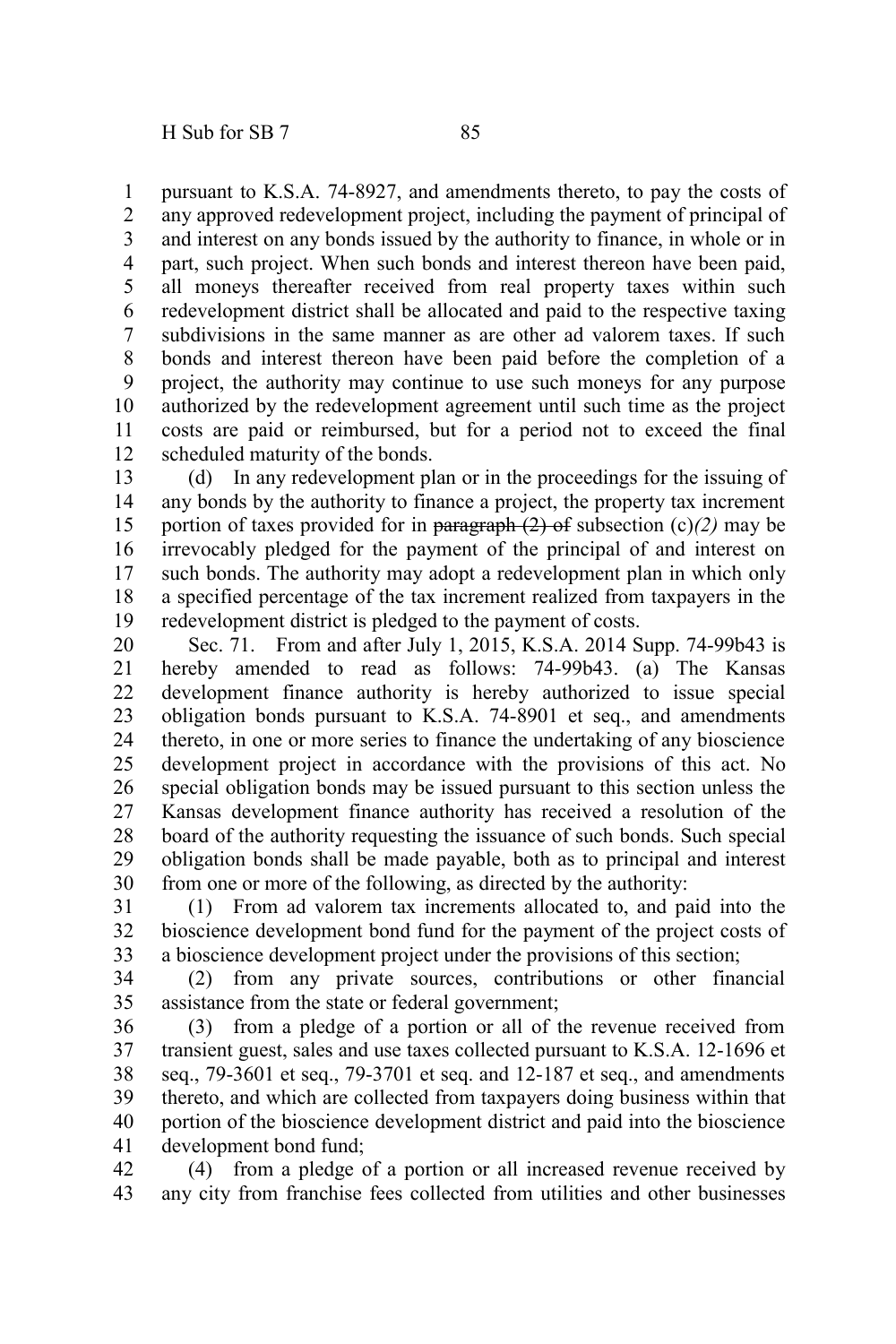using public right-of-way within the bioscience development district; or 1

2

(5) by any combination of these methods.

(b) All tangible taxable property located within a bioscience development district shall be assessed and taxed for ad valorem tax purposes pursuant to law in the same manner that such property would be assessed and taxed if located outside such district, and all ad valorem taxes levied on such property shall be paid to and collected by the county treasurer in the same manner as other taxes are paid and collected. Except as otherwise provided in this section, the county treasurer shall distribute such taxes as may be collected in the same manner as if such property were located outside a bioscience development district. Each bioscience development district established under the provisions of this act shall constitute a separate taxing unit for the purpose of the computation and levy of taxes. 3 4 5 6 7 8 9 10 11 12 13 14

(c) Beginning with the first payment of taxes which are levied following the date of the establishment of the bioscience development district real property taxes received by the county treasurer resulting from taxes which are levied subject to the provisions of this act by and for the benefit of a taxing subdivision, as defined in K.S.A. 2014 Supp. 12-1770a, and amendments thereto, on property located within such bioscience development district constituting a separate taxing unit under the provisions of this section, shall be divided as follows: 15 16 17 18 19 20 21 22

(1) From the taxes levied each year subject to the provisions of this act by or for each of the taxing subdivisions upon property located within a bioscience development district constituting a separate taxing unit under the provisions of this act, the county treasurer first shall allocate and pay to each such taxing subdivision all of the real property taxes collected which are produced from the base year assessed valuation. 23 24 25 26 27 28

(2) Any real property taxes, except for property taxes levied for schools pursuant to K.S.A. 72-6431 *section 11*, and amendments thereto, produced from that portion of the current assessed valuation of real property within the bioscience development district constituting a separate taxing unit under the provisions of this section in excess of the base year assessed valuation shall be allocated and paid by the county treasurer to the bioscience development bond fund to pay the bioscience development project costs including the payment of principal and interest on any special obligation bonds to finance, in whole or in part, such bioscience development projects. 29 30 31 32 33 34 35 36 37 38

(d) The authority may pledge the bioscience development bond fund or other available revenue to the repayment of such special obligation bonds prior to, simultaneously with, or subsequent to the issuance of such special obligation bonds. 39 40 41 42

(e) Any bonds issued under the provisions of this act and the interest 43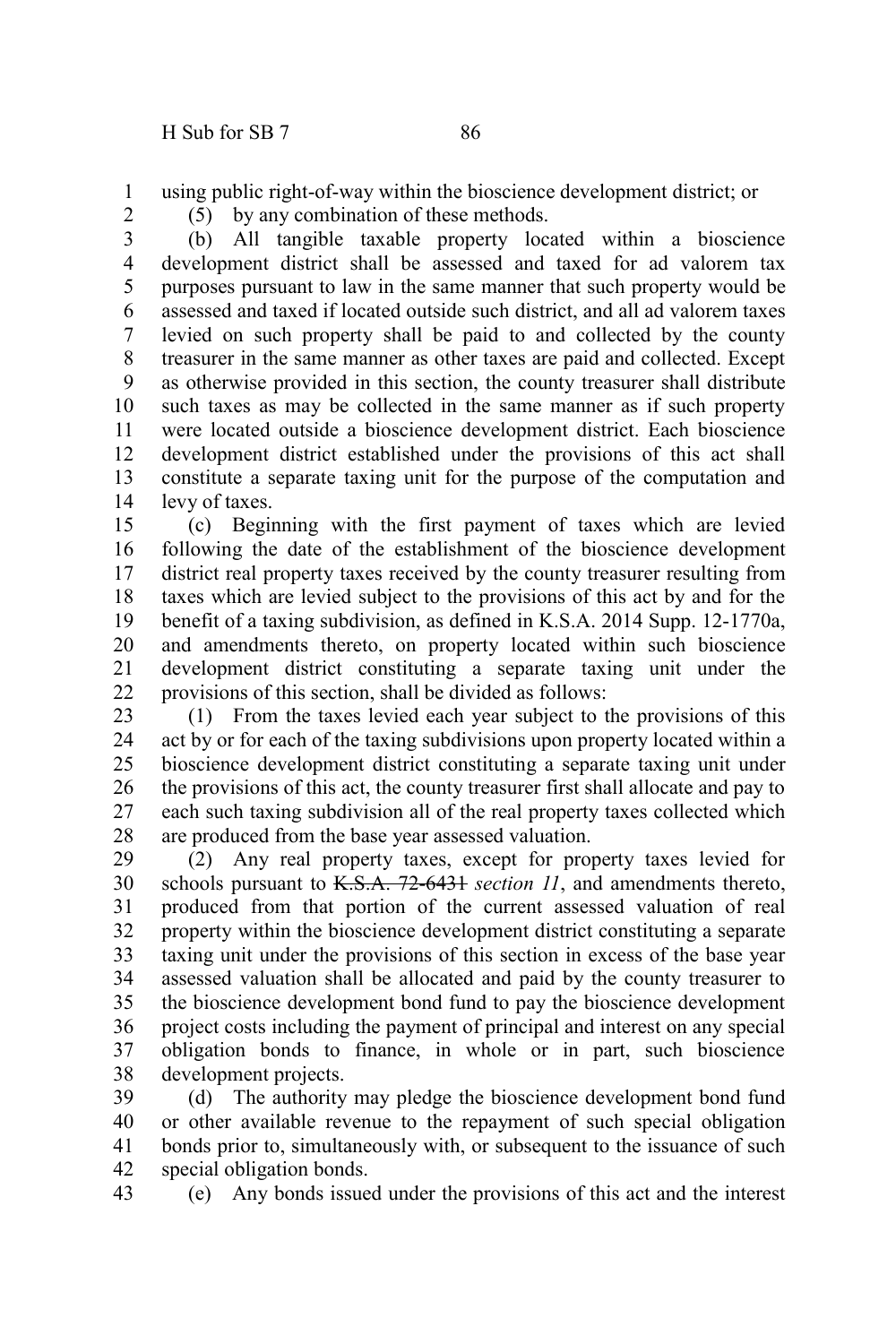paid thereon, unless specifically declared to be taxable in the authorizing resolution of the Kansas development finance authority, shall be exempt 1 2

from all state, county and municipal taxes, and the exemption shall include income, estate and property taxes. 3 4

Sec. 72. From and after July 1, 2015, K.S.A. 2014 Supp. 75-2319 is hereby amended to read as follows: 75-2319. (a) There is hereby established in the state treasury the school district capital improvements fund. The fund shall consist of all amounts transferred thereto under the provisions of subsection (c). 5 6 7 8 9

(b) Subject to the provisions of subsection (f), in each school year, each school district which is obligated to make payments from its capital improvements fund shall be entitled to receive payment from the school district capital improvements fund in an amount determined by the state board of education as provided in this subsection. The state board of education shall: 10 11 12 13 14 15

(1) *For general obligation bonds approved for issuance at an election held prior to July 1, 2015, the state board of education shall:* 16 17

*(A)* Determine the amount of the assessed valuation per pupil (AVPP) of each school district in the state and round such amount to the nearest \$1,000. The rounded amount is the AVPP of a school district for the purposes of this section *subsection (b)(1)*; 18 19 20 21

 $22$ 

(2) *(B)* determine the median AVPP of all school districts;

(3) *(C)* prepare a schedule of dollar amounts using the amount of the median AVPP of all school districts as the point of beginning. The schedule of dollar amounts shall range upward in equal \$1,000 intervals from the point of beginning to and including an amount that is equal to the amount of the AVPP of the school district with the highest AVPP of all school districts and shall range downward in equal \$1,000 intervals from the point of beginning to and including an amount that is equal to the amount of the AVPP of the school district with the lowest AVPP of all school districts: 23 24 25 26 27 28 29 30 31

(4) *(D)* determine a state aid percentage factor for each school district by assigning a state aid computation percentage to the amount of the median AVPP shown on the schedule, decreasing the state aid computation percentage assigned to the amount of the median AVPP by one percentage point for each \$1,000 interval above the amount of the median AVPP, and increasing the state aid computation percentage assigned to the amount of the median AVPP by one percentage point for each \$1,000 interval below the amount of the median AVPP. Except as provided by K.S.A. 2014 Supp. 75-2319c, and amendments thereto, the state aid percentage factor of a school district is the percentage assigned to the schedule amount that is equal to the amount of the AVPP of the school district. The state aid percentage factor of a school district shall not exceed 100%. The state aid 32 33 34 35 36 37 38 39 40 41 42 43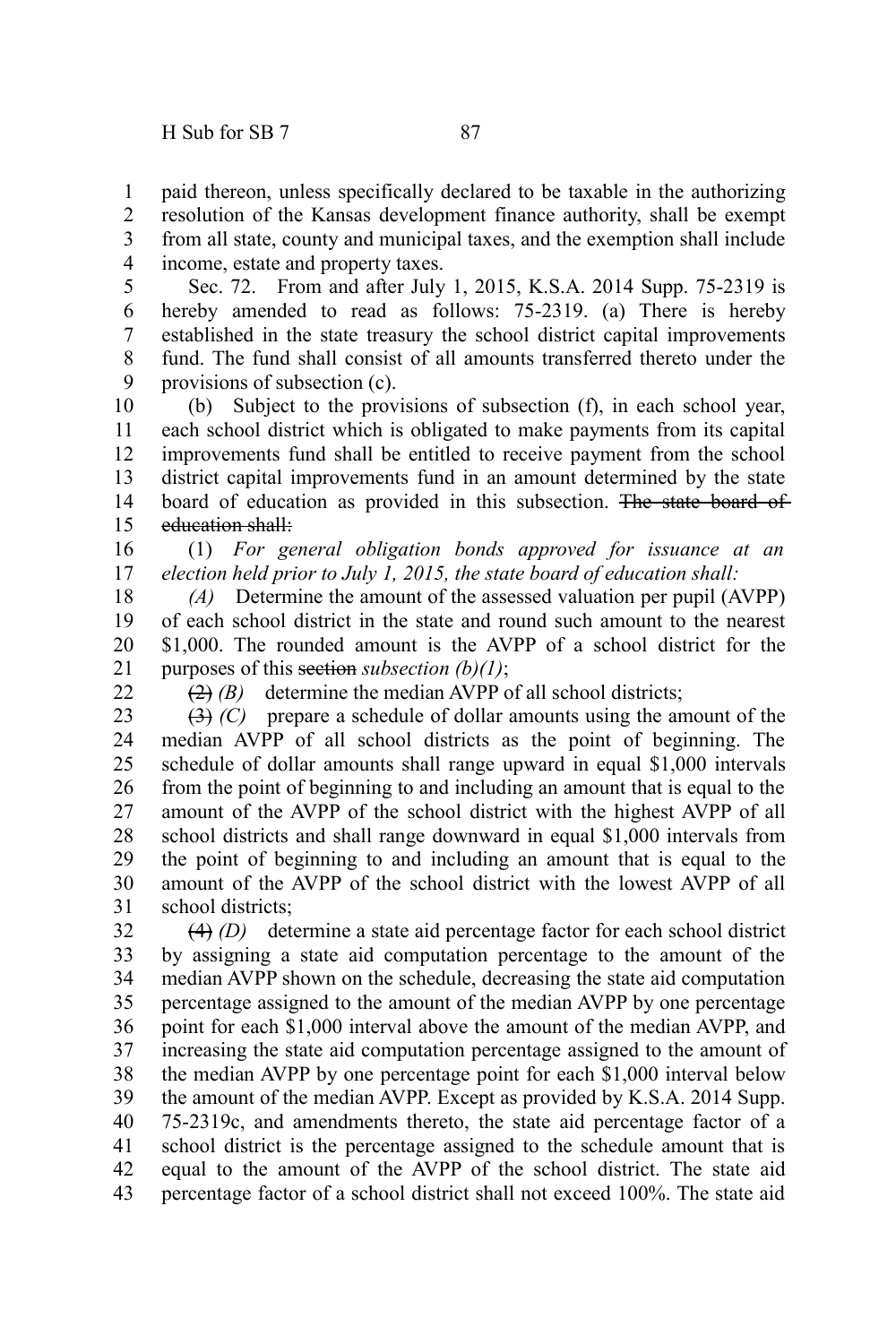computation percentage is 5% for contractual bond obligations incurred by 1

a school district prior to the effective date of this act, and 25% for 2

contractual bond obligations incurred by a school district on or after the effective date of this act; 3 4

(5) *(E)* determine the amount of payments in the aggregate that a school district is obligated to make from its bond and interest fund and, of such amount, compute the amount attributable to contractual bond obligations incurred by the school district prior to the effective date of this act and the amount attributable to contractual bond obligations incurred by the school district on or after the effective date of this act *July 1, 2015*; *and* 5 6 7 8 9 10 11

(6) *(F)* multiply each of the amounts computed *the amount determined* under  $\left(\frac{5}{2}\right)$  *subsection*  $(b)(1)(E)$  by the applicable state aid percentage factor; and 12 13 14

(7) add the products obtained under (6). The amount of the sum is the amount of payment the school district is entitled to receive from the school district capital improvements fund in the school year. 15 16 17

*(2) For general obligation bonds approved for issuance at an election held on or after July 1, 2015, but prior to July 1, 2017, the state board of education shall:* 18 19 20

*(A) Determine the amount of the AVPP of each school district in the state and round such amount to the nearest \$1,000. The rounded amount is the AVPP of a school district for the purposes of this subsection (b)(2);* 21 22 23

*(B) prepare a schedule of dollar amounts using the amount of the AVPP of the school district with the lowest AVPP of all school districts as the point of beginning. The schedule of dollar amounts shall range upward in equal \$1,000 intervals from the point of beginning to and including an amount that is equal to the amount of the AVPP of the school district with the highest AVPP of all school districts;* 24 25 26 27 28 29

*(C) determine a state aid percentage factor for each school district by assigning a state aid computation percentage to the amount of the lowest AVPP shown on the schedule and decreasing the state aid computation percentage assigned to the amount of the lowest AVPP by one percentage point for each \$1,000 interval above the amount of the lowest AVPP. Except as provided by K.S.A. 2014 Supp. 75-2319c, and amendments thereto, the state aid percentage factor of a school district is the percentage assigned to the schedule amount that is equal to the amount of the AVPP of the school district. The state aid computation percentage is 75%;* 30 31 32 33 34 35 36 37 38 39

*(D) determine the amount of payments that a school district is obligated to make from its bond and interest fund attributable to contractual bond obligations incurred by the school district on or after July 1, 2015; and* 40 41 42 43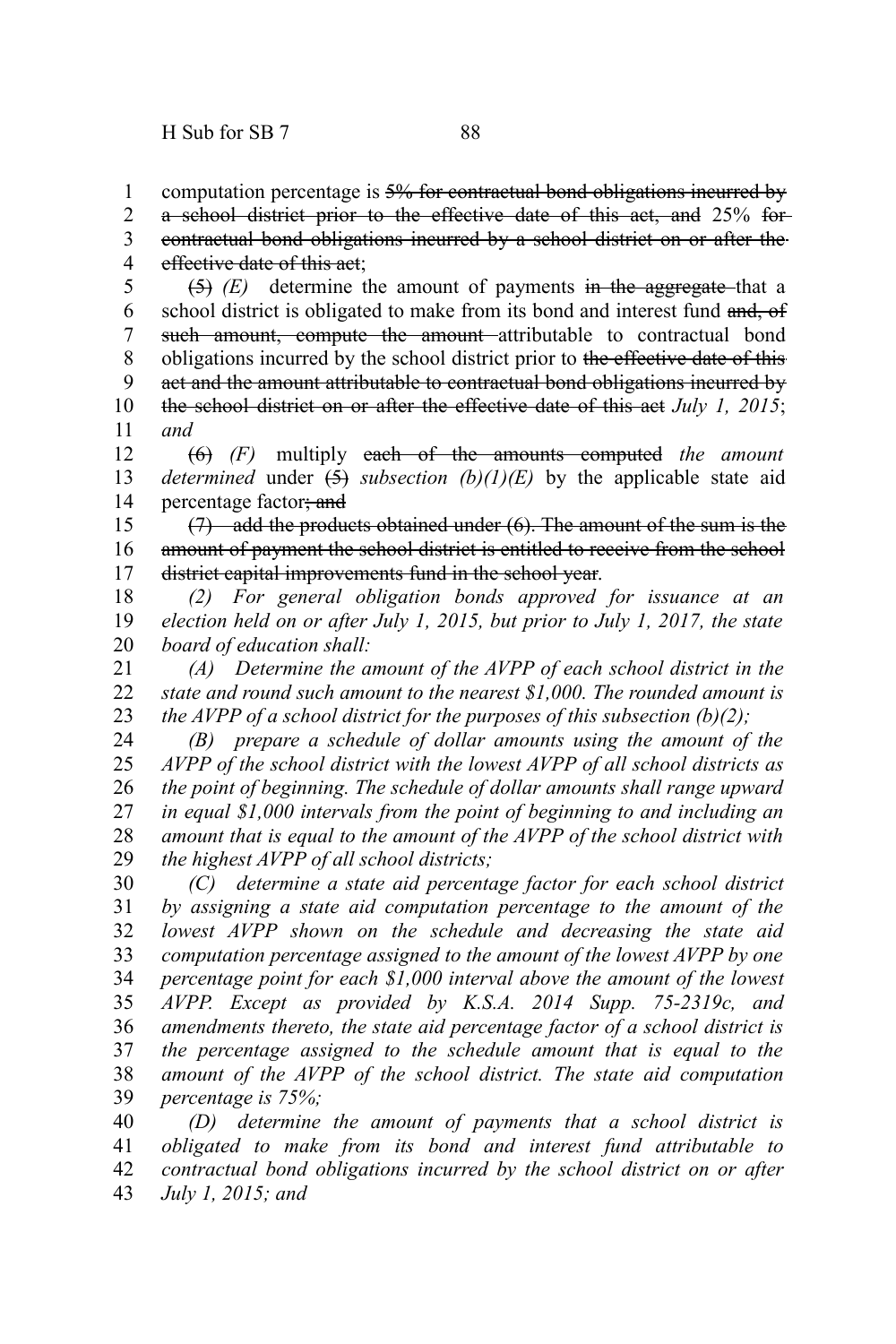*(E) multiply the amount determined under subsection (b)(2)(D) by the applicable state aid percentage factor.* 1 2

3

*(3) The sum of the amount determined under subsection (b)(1)(F) and the amount determined under subsection (b)(2)(E) is the amount of payment the school district is entitled to receive from the school district capital improvements fund in the school year.* 4 5 6

(c) The state board of education shall certify to the director of accounts and reports the entitlements of school districts determined under the provisions of subsection (b), and an amount equal thereto shall be transferred by the director from the state general fund to the school district capital improvements fund for distribution to school districts. All transfers made in accordance with the provisions of this subsection shall be considered to be demand transfers from the state general fund, except that all such transfers during the fiscal years ending June 30, 2013, June 30, 2014, June 30, 2015, and June 30, 2016, shall be considered to be revenue transfers from the state general fund. 7 8 9 10 11 12 13 14 15 16

(d) Payments from the school district capital improvements fund shall be distributed to school districts at times determined by the state board of education to be necessary to assist school districts in making scheduled payments pursuant to contractual bond obligations. The state board of education shall certify to the director of accounts and reports the amount due each school district entitled to payment from the fund, and the director of accounts and reports shall draw a warrant on the state treasurer payable to the treasurer of the school district. Upon receipt of the warrant, the treasurer of the school district shall credit the amount thereof to the bond and interest fund of the school district to be used for the purposes of such fund. 17 18 19 20 21 22 23 24 25 26 27

(e) The provisions of this section apply only to contractual obligations incurred by school districts pursuant to general obligation bonds issued upon approval of a majority of the qualified electors of the school district voting at an election upon the question of the issuance of such bonds. 28 29 30 31 32

(f) Amounts transferred to the capital improvements fund of a school district as authorized by K.S.A. 72-6433, and amendments thereto, shall not be included in the computation when determining the amount of state aid to which a district is entitled to receive under this section. 33 34 35 36

Sec. 73. From and after July 1, 2015, K.S.A. 2014 Supp. 79-201x is hereby amended to read as follows: 79-201x. For taxable years 2013 *2015* and 2014 *2016*, the following described property, to the extent herein specified, shall be and is hereby exempt from the property tax levied pursuant to the provisions of K.S.A. 72-6431 *section 11*, and amendments thereto: Property used for residential purposes to the extent of \$20,000 of its appraised valuation. 37 38 39 40 41 42 43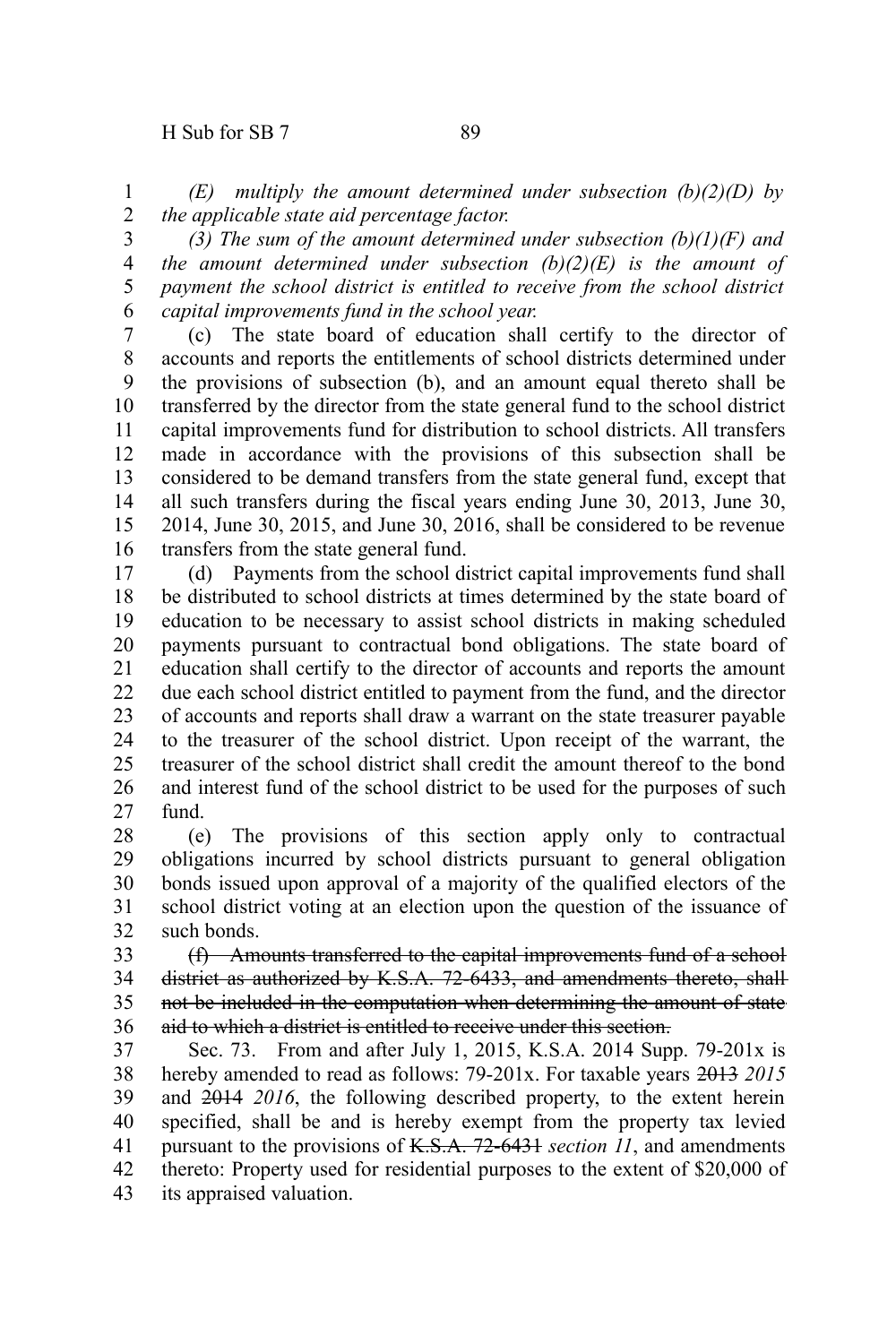Sec. 74. From and after July 1, 2015, K.S.A. 2014 Supp. 79-213 is hereby amended to read as follows: 79-213. (a) Any property owner requesting an exemption from the payment of ad valorem property taxes assessed, or to be assessed, against their property shall be required to file an initial request for exemption, on forms approved by the state court *board* of tax appeals and provided by the county appraiser. 1 2 3 4 5 6

(b) The initial exemption request shall identify the property for which the exemption is requested and state, in detail, the legal and factual basis for the exemption claimed. 7 8 9

(c) The request for exemption shall be filed with the county appraiser of the county where such property is principally located. 10 11

(d) After a review of the exemption request, and after a preliminary examination of the facts as alleged, the county appraiser shall recommend that the exemption request either be granted or denied, and, if necessary, that a hearing be held. If a denial is recommended, a statement of the controlling facts and law relied upon shall be included on the form. 12 13 14 15 16

(e) The county appraiser, after making such written recommendation, shall file the request for exemption and the recommendations of the county appraiser with the state courth *board* of tax appeals. With regard to a request for exemption from property tax pursuant to the provisions of K.S.A. 79- 201g and 82a-409, and amendments thereto, not filed with the court *board* of tax appeals by the county appraiser on or before the effective date of this act, if the county appraiser recommends the exemption request be granted, the exemption shall be provided in the amount recommended by the county appraiser and the county appraiser shall not file the request for exemption and recommendations of the county appraiser with the state court *board* of tax appeals. The county clerk or county assessor shall annually make such adjustment in the taxes levied against the real property as the owner may be entitled to receive under the provisions of K.S.A. 79- 201g, and amendments thereto, as recommended by the county appraiser, beginning with the first period, following the date of issue of the certificate of completion on which taxes are regularly levied, and during the years which the landowner is entitled to such adjustment. 17 18 19 20 21 22 23 24 25 26 27 28 29 30 31 32 33

(f) Upon receipt of the request for exemption, the court *board* shall docket the same and notify the applicant and the county appraiser of such fact. 34 35 36

(g) After examination of the request for exemption and the county appraiser's recommendation related thereto, the court *board* may fix a time and place for hearing, and shall notify the applicant and the county appraiser of the time and place so fixed. A request for exemption pursuant to: (1) Section 13 of article 11 of the constitution of the state of Kansas; or (2) K.S.A. 79-201a *Second*, and amendments thereto, for property constructed or purchased, in whole or in part, with the proceeds of revenue 37 38 39 40 41 42 43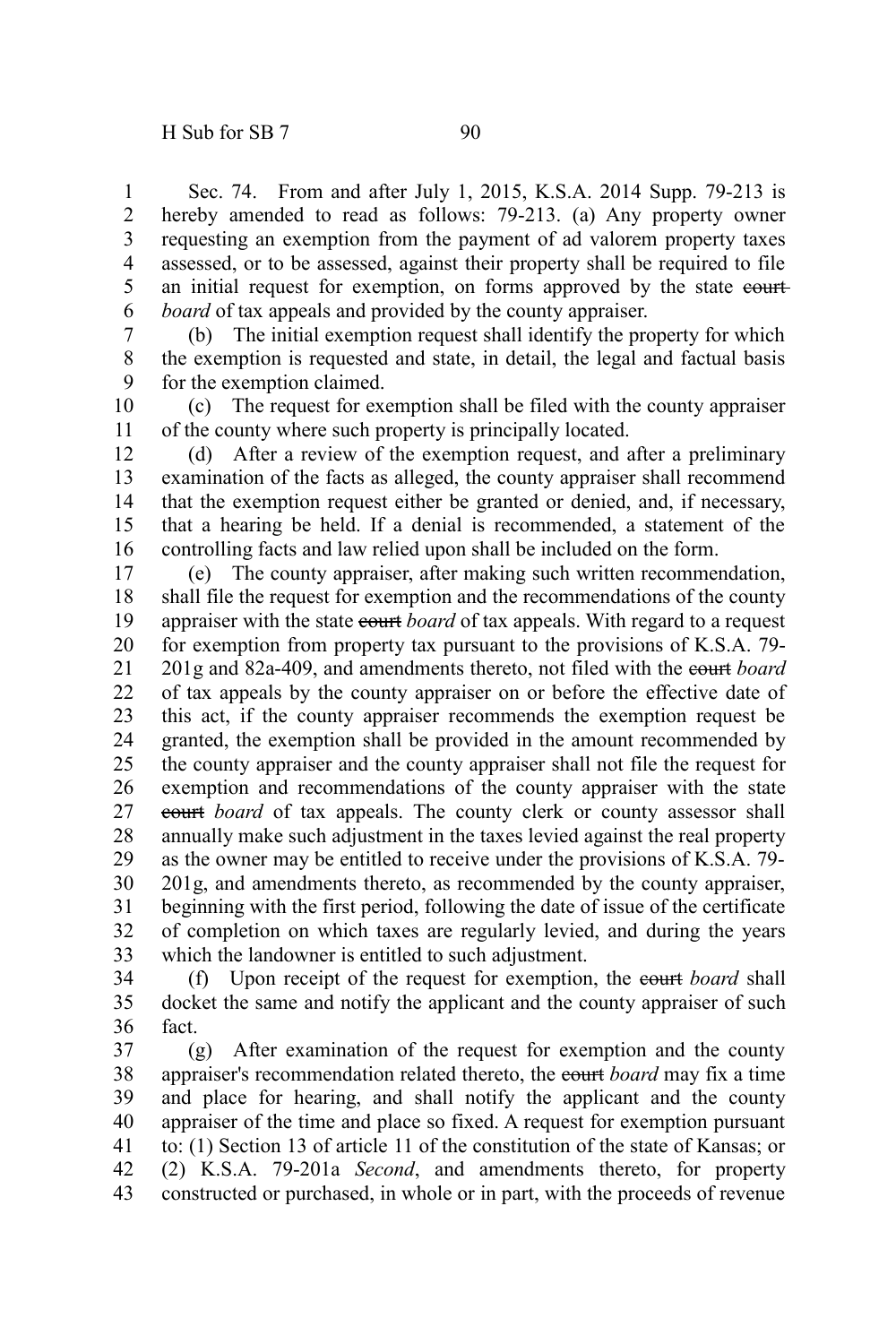bonds under the authority of K.S.A. 12-1740 to 12-1749, inclusive, and amendments thereto, prepared in accordance with instructions and assistance which shall be provided by the department of commerce, shall be deemed approved unless scheduled for hearing within 30 days after the date of receipt of all required information and data relating to the request for exemption, and such hearing shall be conducted within 90 days after such date. Such time periods shall be determined without regard to any extension or continuance allowed to either party to such request. In any case where a party to such request for exemption requests a hearing thereon, the same shall be granted. Hearings shall be conducted in accordance with the provisions of the Kansas administrative procedure act. In all instances where the court *board* sets a request for exemption for hearing, the county shall be represented by its county attorney or county counselor. 1 2 3 4 5 6 7 8 9 10 11 12 13 14

(h) Except as otherwise provided by subsection (g), in the event of a hearing, the same shall be originally set not later than 90 days after the filing of the request for exemption with the court *board*. 15 16 17

(i) During the pendency of a request for exemption, no person, firm, unincorporated association, company or corporation charged with real estate or personal property taxes pursuant to K.S.A. 79-2004 and 79- 2004a, and amendments thereto, on the tax books in the hands of the county treasurer shall be required to pay the tax from the date the request is filed with the county appraiser until the expiration of 30 days after the court *board* issued its order thereon and the same becomes a final order. In the event that taxes have been assessed against the subject property, no interest shall accrue on any unpaid tax for the year or years in question nor shall the unpaid tax be considered delinquent from the date the request is filed with the county appraiser until the expiration of 30 days after the court *board* issued its order thereon. In the event the court *board* determines an application for exemption is without merit and filed in bad faith to delay the due date of the tax, the tax shall be considered delinquent as of the date the tax would have been due pursuant to K.S.A. 79-2004 and 79-2004a, and amendments thereto, and interest shall accrue as prescribed therein. 18 19 20 21 22 23 24 25 26 27 28 29 30 31 32 33 34

(j) In the event the court *board* grants the initial request for exemption, the same shall be effective beginning with the date of first exempt use except that, with respect to property the construction of which commenced not to exceed 24 months prior to the date of first exempt use, the same shall be effective beginning with the date of commencement of construction. 35 36 37 38 39 40

 $(k)$  In conjunction with its authority to grant exemptions, the eourt *board* shall have the authority to abate all unpaid taxes that have accrued from and since the effective date of the exemption. In the event that taxes 41 42 43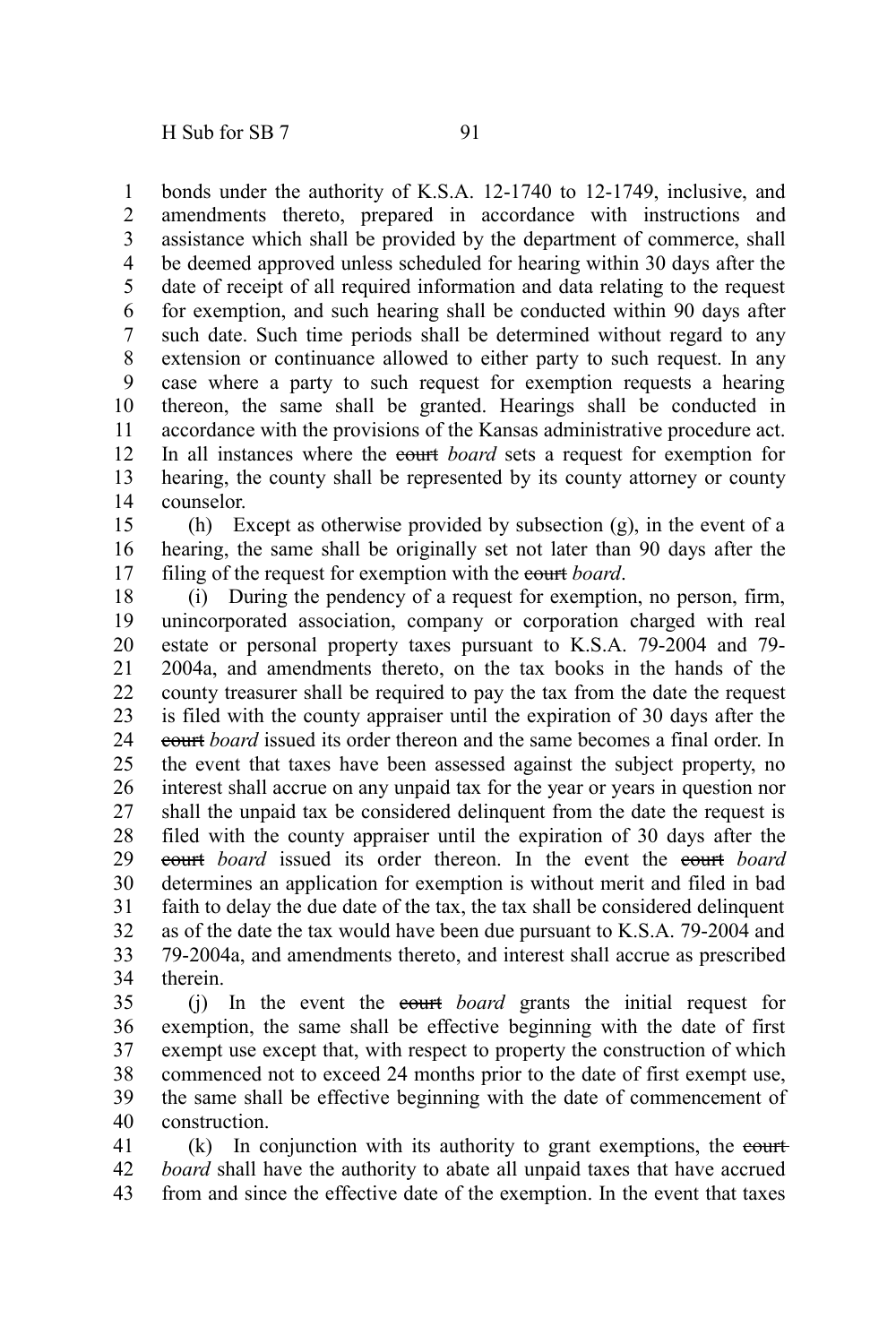have been paid during the period where the subject property has been determined to be exempt, the court *board* shall have the authority to order a refund of taxes for the year immediately preceding the year in which the exemption application is filed in accordance with subsection (a). 1 2 3 4

(l) The provisions of this section shall not apply to: (1) Farm machinery and equipment exempted from ad valorem taxation by K.S.A. 79-201j, and amendments thereto; (2) personal property exempted from ad valorem taxation by K.S.A. 79-215, and amendments thereto; (3) wearing apparel, household goods and personal effects exempted from ad valorem taxation by K.S.A. 79-201c, and amendments thereto; (4) livestock; (5) all property exempted from ad valorem taxation by K.S.A. 79-201d, and amendments thereto; (6) merchants' and manufacturers' inventories exempted from ad valorem taxation by K.S.A. 79-201m, and amendments thereto; (7) grain exempted from ad valorem taxation by K.S.A. 79-201n, and amendments thereto; (8) property exempted from ad valorem taxation by K.S.A. 79-201a *Seventeenth*, and amendments thereto, including all property previously acquired by the secretary of transportation or a predecessor in interest, which is used in the administration, construction, maintenance or operation of the state system of highways. The secretary of transportation shall at the time of acquisition of property notify the county appraiser in the county in which the property is located that the acquisition occurred and provide a legal description of the property acquired; (9) property exempted from ad valorem taxation by K.S.A. 79-201a *Ninth*, and amendments thereto, including all property previously acquired by the Kansas turnpike authority which is used in the administration, construction, maintenance or operation of the Kansas turnpike. The Kansas turnpike authority shall at the time of acquisition of property notify the county appraiser in the county in which the property is located that the acquisition occurred and provide a legal description of the property acquired; (10) aquaculture machinery and equipment exempted from ad valorem taxation by K.S.A. 79-201j, and amendments thereto. As used in this section, "aquaculture" has the same meaning ascribed thereto by K.S.A. 47-1901, and amendments thereto; (11) Christmas tree machinery and equipment exempted from ad valorem taxation by K.S.A. 79-201j, and amendments thereto; (12) property used exclusively by the state or any municipality or political subdivision of the state for right-of-way purposes. The state agency or the governing body of the municipality or political subdivision shall at the time of acquisition of property for right-of-way purposes notify the county appraiser in the county in which the property is located that the acquisition occurred and provide a legal description of the property acquired; (13) machinery, equipment, materials and supplies exempted from ad valorem taxation by K.S.A. 79-201w, and amendments thereto; (14) vehicles owned by the state or by any political or taxing 5 6 7 8 9 10 11 12 13 14 15 16 17 18 19 20 21 22 23 24 25 26 27 28 29 30 31 32 33 34 35 36 37 38 39 40 41 42 43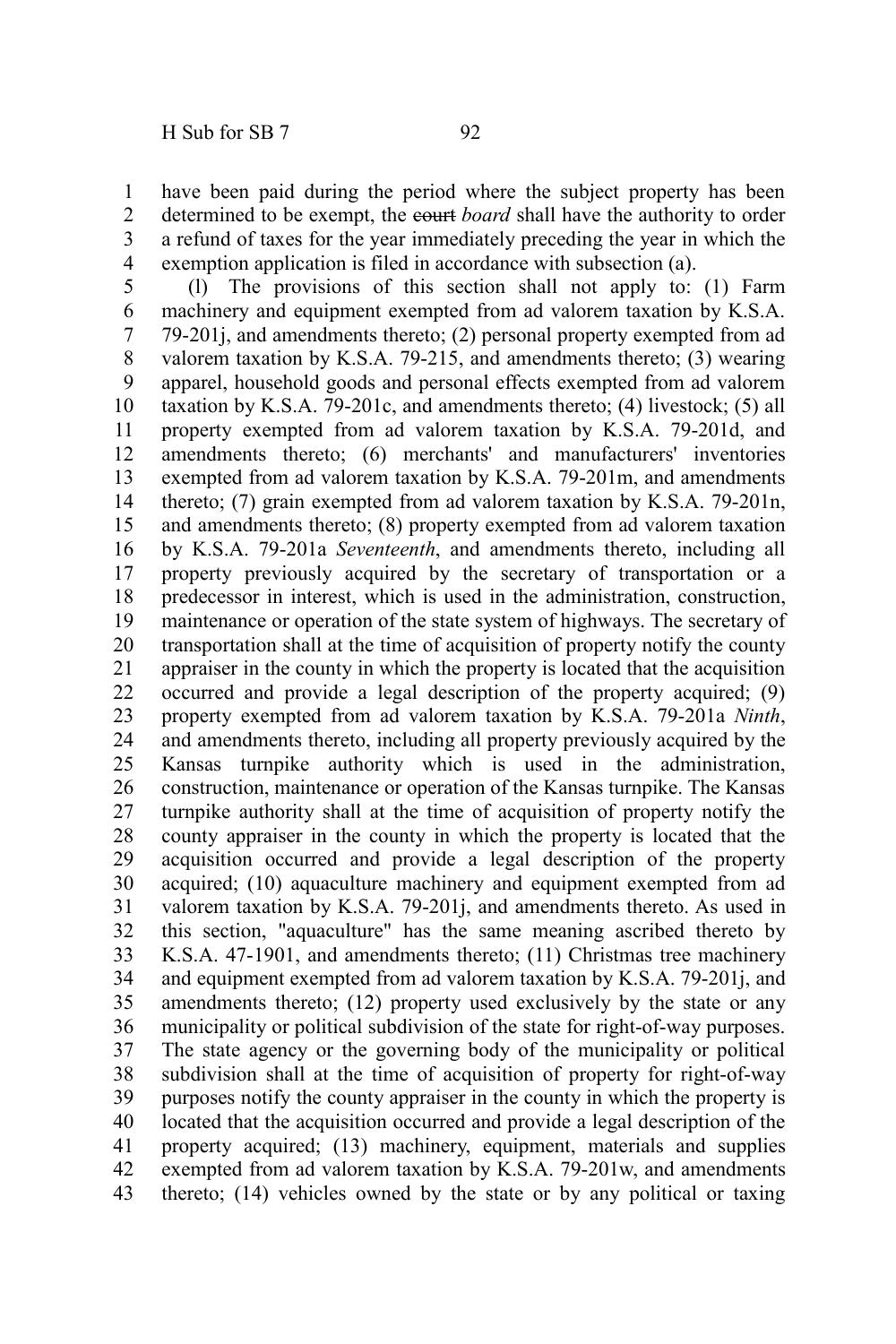subdivision thereof and used exclusively for governmental purposes; (15) property used for residential purposes which is exempted pursuant to K.S.A. 79-201x*, and amendments thereto,* from the property tax levied pursuant to K.S.A. 72-6431 *section 11*, and amendments thereto; (16) from and after July 1, 1998, vehicles which are owned by an organization having as one of its purposes the assistance by the provision of transit services to the elderly and to disabled persons and which are exempted pursuant to K.S.A. 79-201 *Ninth, and amendments thereto*; (17) from and after July 1, 1998, motor vehicles exempted from taxation by subsection-(e) of K.S.A. 79-5107*(e)*, and amendments thereto; (18) commercial and industrial machinery and equipment exempted from property or ad valorem taxation by K.S.A. 2014 Supp. 79-223, and amendments thereto; (19) telecommunications machinery and equipment and railroad machinery and equipment exempted from property or ad valorem taxation by K.S.A. 2014 Supp. 79-224, and amendments thereto; and (20) property exempted from property or ad valorem taxation by K.S.A. 2014 Supp. 79- 234, and amendments thereto. 1 2 3 4 5 6 7 8 9 10 11 12 13 14 15 16 17

(m) The provisions of this section shall apply to property exempt pursuant to the provisions of section 13 of article 11 of the constitution of the state of Kansas. 18 19 20

(n) The provisions of subsection (k) as amended by this act shall be applicable to all exemption applications filed in accordance with subsection (a) after December 31, 2001. 21 22 23

Sec. 75. From and after July 1, 2015, K.S.A. 79-2001 is hereby amended to read as follows: 79-2001. (a) As soon as the county treasurer receives the tax roll of the county, the treasurer shall enter in a column opposite the description of each tract or parcel of land the amount of unpaid taxes and the date of unredeemed sales, if any, for previous years on such land. The treasurer shall cause a notice to be published in the official county paper once each week for three consecutive weeks, stating in the notice the amount of taxes charged for state, county, township, school, city or other purposes for that year, on each \$1,000 of valuation. 24 25 26 27 28 29 30 31 32

(b) Each year after receipt of the tax roll from the county clerk and before December 15, the treasurer shall mail to each taxpayer, as shown by the rolls, a tax statement which indicates the taxing unit, assessed value of real and personal property, the mill levy and tax due. In addition, with respect to land devoted to agricultural use, such statement shall indicate the acreage and description of each parcel of such land. The tax statement shall also indicate separately each parcel of real property which is separately classified for property tax purposes. The county appraiser shall provide the information necessary for the county treasurer to comply with the provisions of this section. The tax statement also may include the intangible tax due the county. All items may be on one statement or may 33 34 35 36 37 38 39 40 41 42 43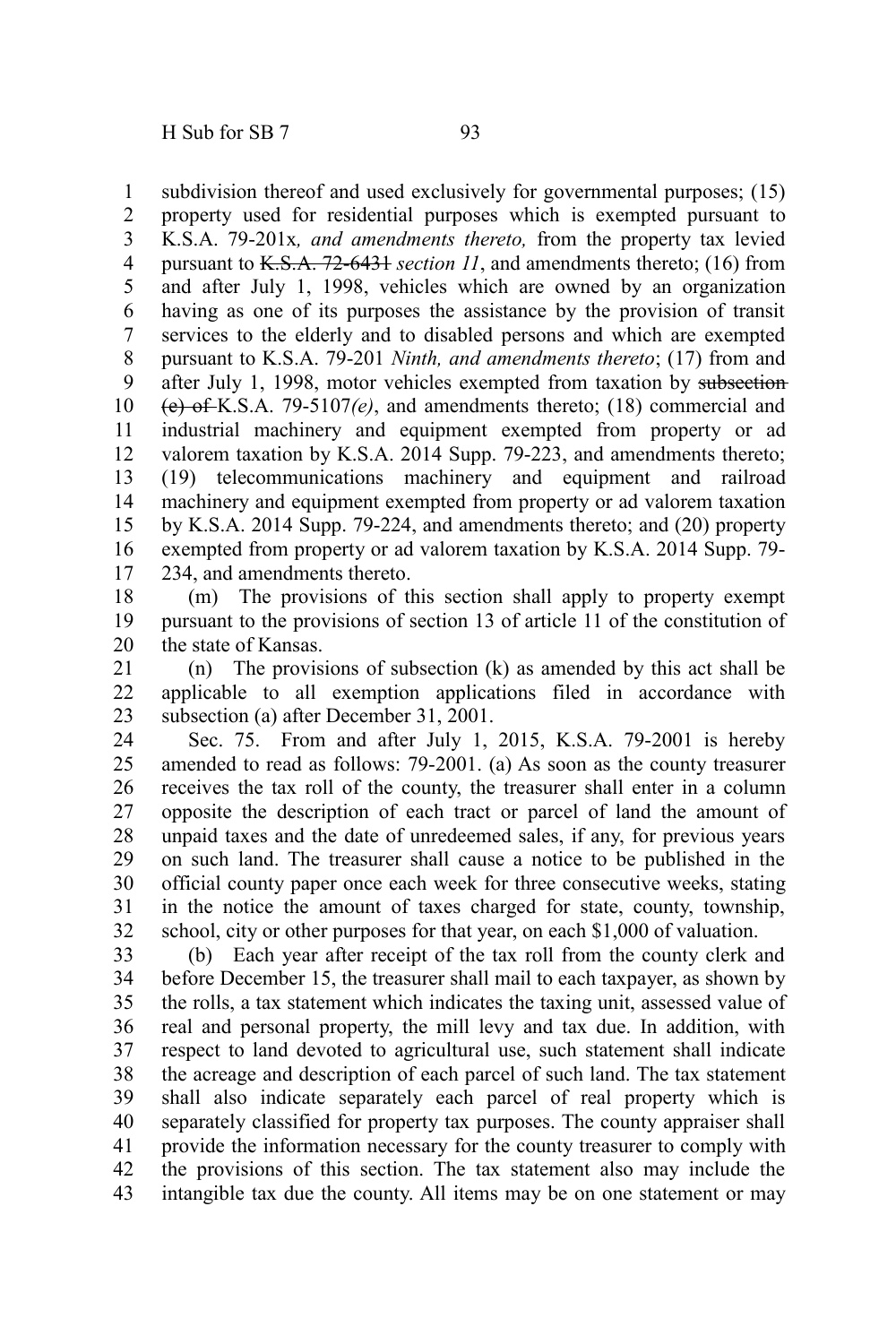be shown on separate statements and may be on a form prescribed by the county treasurer. The statement shall be mailed to the last known address of the taxpayer or to a designee authorized by the taxpayer to accept the tax statement, if the designee has an interest in receiving the statement. When any statement is returned to the county treasurer for failure to find the addressee, the treasurer shall make a diligent effort to find a forwarding address of the taxpayer and mail the statement to the new address. All tax statements mailed pursuant to this section shall be mailed by first-class mail. The requirement for mailing a tax statement shall extend only to the initial statement required to be mailed in each year and to any follow-up required by this section. 1 2 3 4 5 6 7 8 9 10 11

(c) For tax year 1998, and all tax years thereafter, after receipt of the tax roll from the county clerk and before December 15, the treasurer shall mail to each taxpayer, as shown by the tax rolls, a tax information form which indicates the taxing unit, assessed value of real property for the current and next preceding taxable year, the mill levy for the current and next preceding taxable year and, in the case of unified school districts, the mill levy required by K.S.A. 72-6431 *section 11*, and amendments thereto, shall be separately indicated, the tax due and an itemization of each taxing unit's mill levy for the current and next preceding taxable year and the percentage change in the amount of revenue produced therefrom, if any. In addition, with respect to land devoted to agricultural use, such form shall indicate the acreage and description of each parcel of such land. The tax information form shall also indicate separately each parcel of real property which is separately classified for property tax purposes. The county appraiser shall provide the information necessary for the county treasurer to comply with the provisions of this section. The tax information form may be separate from the tax statement or a part of the tax statement. The tax information form shall be in a format prescribed by the director of property valuation. The tax information form shall be mailed to the last known address of the taxpayer. When a tax information form is returned to the county treasurer for failure to find the addressee, the treasurer shall make a diligent effort to find a forwarding address of the taxpayer and mail the tax information form to the new address. All tax information forms mailed pursuant to this section shall be mailed by first class mail. 12 13 14 15 16 17 18 19 20 21 22 23 24 25 26 27 28 29 30 31 32 33 34 35

Sec. 76. From and after July 1, 2015, K.S.A. 2014 Supp. 79-2925b is hereby amended to read as follows: 79-2925b. (a) Without a majority vote so providing, the governing body of any municipality shall not approve any appropriation or budget, as the case requires, which may be funded by revenue produced from property taxes, and which provides for funding with such revenue in an amount exceeding that of the next preceding year, adjusted to reflect changes in the consumer price index for all urban consumers as published by the United States department of labor for the 36 37 38 39 40 41 42 43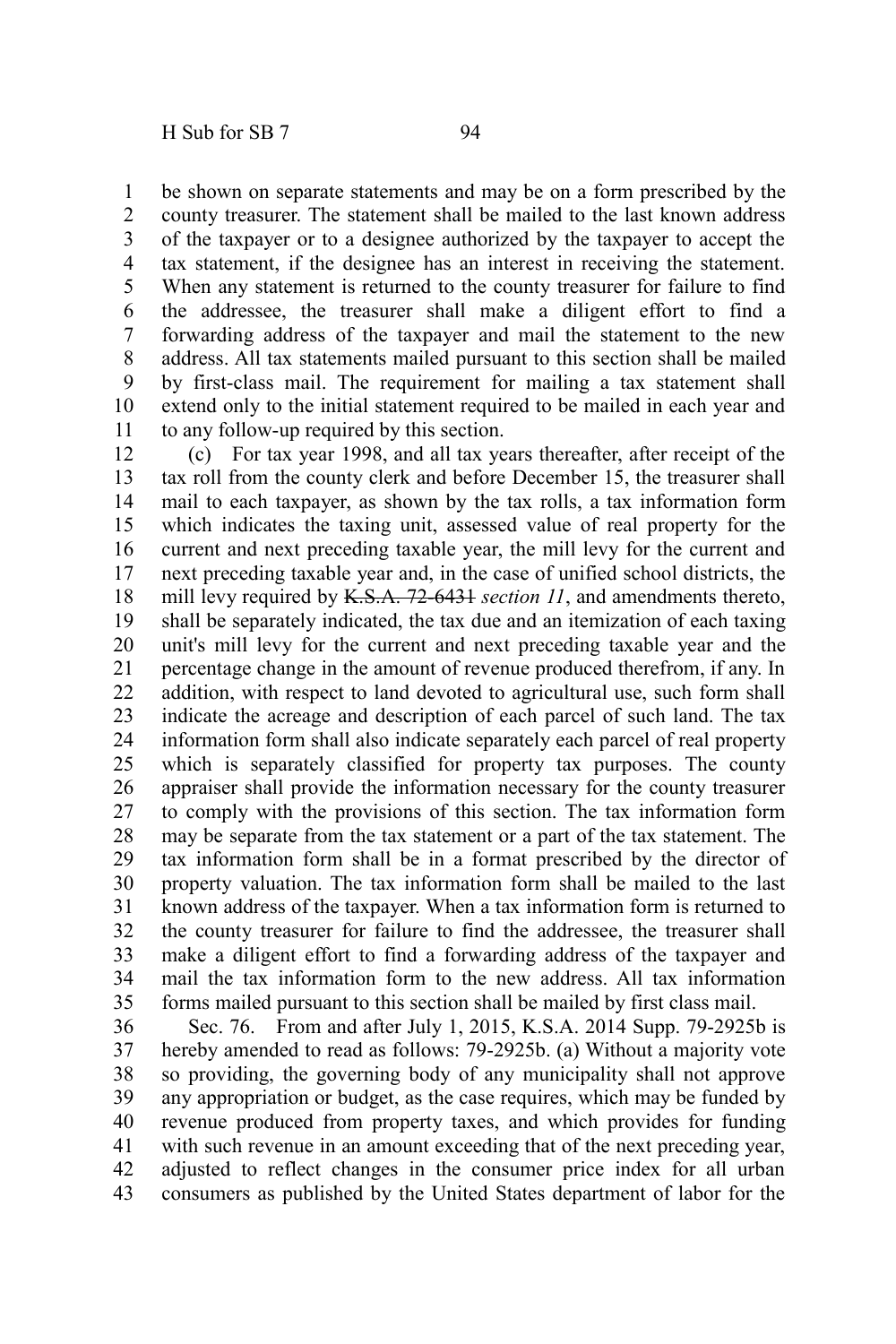preceding calendar year. If the total tangible property valuation in any municipality increases from the next preceding year due to increases in the assessed valuation of existing tangible property and such increase exceeds changes in the consumer price index, the governing body shall lower the amount of ad valorem tax to be levied to the amount of ad valorem tax levied in the next preceding year, adjusted to reflect changes in the consumer price index. This subsection shall not apply to ad valorem taxes levied under K.S.A. 72-6431, 76-6b01 and 76-6b04 *and section 11*, and amendments thereto, and any other ad valorem tax levy which was previously approved by the voters of such municipality. Notwithstanding the requirements of this subsection, nothing herein shall prohibit a municipality from increasing the amount of ad valorem tax to be levied if the municipality approves the increase with a majority vote of the governing body and publishes such vote as provided in subsection (c). 1 2 3 4 5 6 7 8 9 10 11 12 13 14

(b) Revenue that, in the current year, is produced and attributable to the taxation of: 15 16

17

20

(1) New improvements to real property;

(2) increased personal property valuation, other than increased valuation of oil and gas leaseholds and mobile homes; 18 19

(3) property located within added jurisdictional territory; or

(4) property which has changed in use shall not be considered when determining whether revenue produced from property has increased from the next preceding year. 21 22 23

(c) In the event the governing body votes to approve any appropriation or budget, as the case requires, which may be funded by revenue produced from property taxes, and which provides for funding with such revenue in an amount exceeding that of the next preceding year as provided in subsection (a), notice of such vote shall be published in the official county newspaper of the county where such municipality is **located** 24 25 26 27 28 29 30

(d) The provisions of this section shall be applicable to all fiscal and budget years commencing on and after the effective date of this act. 31 32

(e) The provisions of this section shall not apply to revenue received from property tax levied for the sole purpose of repayment of the principal of and interest upon bonded indebtedness, temporary notes and no-fund warrants. 33 34 35 36

(f) For purposes of this section, "municipality" means any political subdivision of the state which levies an ad valorem tax on property and includes, but is not limited to, any county, township, municipal university, school district, community college, drainage district or other taxing district. "Municipality" shall not include any such political subdivision or taxing district which receives \$1,000 or less in revenue from property taxes in the current year. 37 38 39 40 41 42 43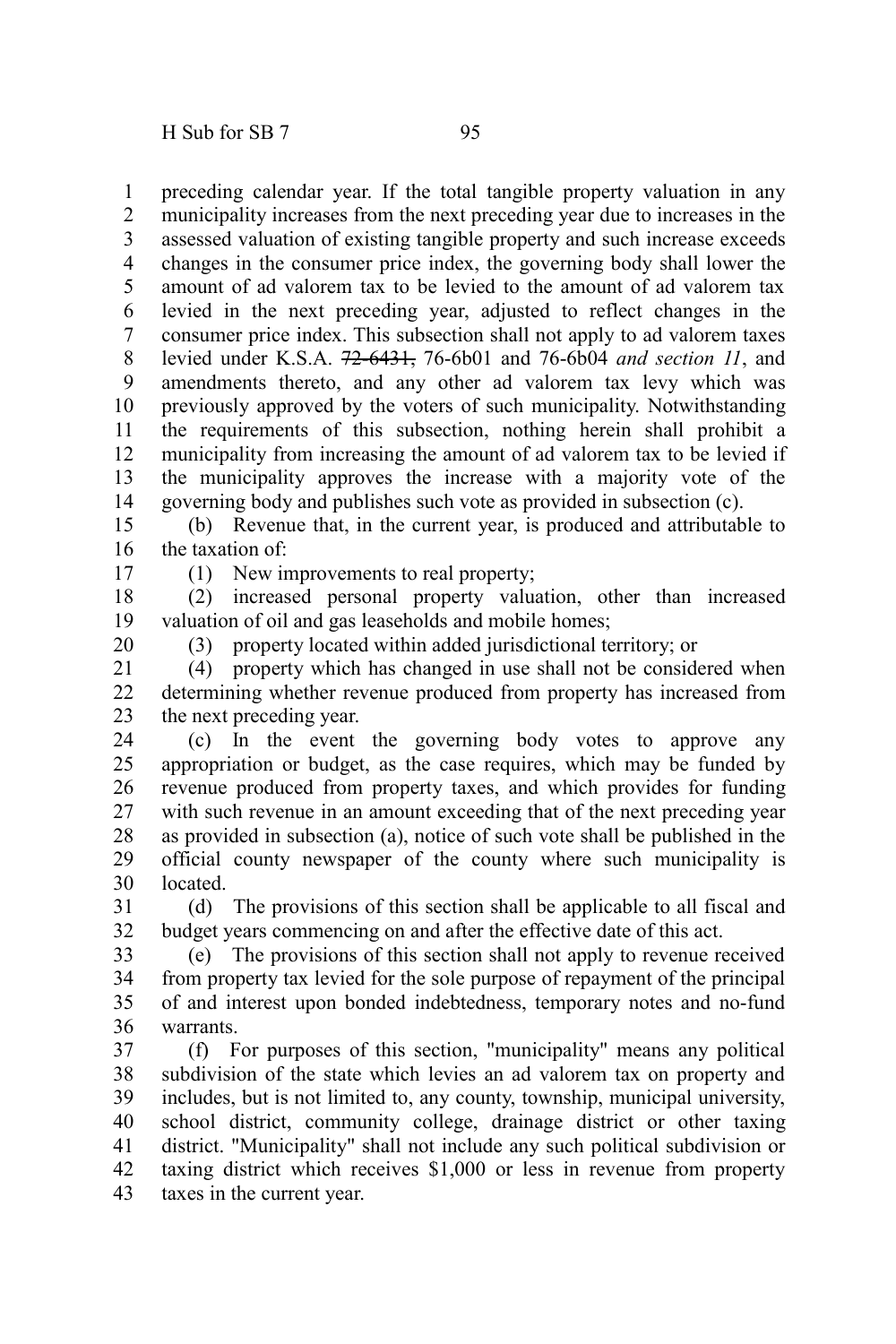Sec. 77. From and after July 1, 2015, K.S.A. 79-5105 is hereby amended to read as follows: 79-5105. (a) A tax is hereby levied upon every motor vehicle, as the same is defined by K.S.A. 79-5101, and amendments thereto, in an amount which shall be determined in the manner hereinafter prescribed, except that: (1) (A) For 1995, the tax on any motorcycle shall not be less than \$6 and the tax on any other motor vehicle shall not be less than \$12; and (B) the tax on each motor vehicle the age of which is 15 years or older shall not be more than \$12; and (2) for 1996, and each year thereafter: (A) The tax on any motorcycle shall not be less than \$12 and the tax on any other motor vehicle shall not be less than \$24, except as otherwise provided by clause  $(B)$  and  $(C)$ ;  $(B)$  the tax on any motorcycle the model year of which is 1980 or earlier shall be \$6 and the tax on any other motor vehicle the model year of which is 1980 or earlier shall be \$12; and (C) if the tax on any motorcycle in 1995 was more than \$6 but less than \$12, the tax shall be determined for 1996 and each year thereafter in the manner hereinafter prescribed but shall not be less than \$6, and if the tax on any other motor vehicle in 1995 was more than \$12 but less than \$24, the tax shall be determined for 1996 and each year thereafter in the manner hereinafter prescribed but shall not be less than \$12. 1 2 3 4 5 6 7 8 9 10 11 12 13 14 15 16 17 18 19

(b) The amount of such tax on a motor vehicle shall be computed by: (1) Determining the amount representing the midpoint of the values included within the class in which such motor vehicle is classified under K.S.A. 79-5102 or 79-5103, and amendments thereto, except that the midpoint of class 20 shall be \$21,000 plus \$2,000 for each \$2,000 or portion thereof by which the trade-in value of the vehicle exceeds \$22,000; (2) if the model year of the motor vehicle is a year other than the year for which the tax is levied, by reducing such midpoint amount by an amount equal to 16% in 1995, and all years prior thereto, and 15% in 1996, and all years thereafter, of the remaining balance for each year of difference between the model year of the motor vehicle and the year for which the tax is levied if the model year of the motor vehicle is 1981 or a later year or (B) the remaining balance for each year of difference between the year 1980 and the year for which the tax is levied if the model year of the motor vehicle is 1980 or any year prior thereto; (3) by multiplying the amount determined after application of clause (2) above by 30% during calendar year 1995, 28.5% during the calendar year 1996, 26.5% during the calendar year 1997, 24.5% during the calendar year 1998, 22.5% during the calendar year 1999, and 20% during all calendar years thereafter, which shall constitute the taxable value of the motor vehicle; and (4) by multiplying the taxable value of the motor vehicle produced under clause (3) above by the county average tax rate. 20 21 22 23 24 25 26 27 28 29 30 31 32 33 34 35 36 37 38 39 40 41

(c) The "county average tax rate" means the total amount of general property taxes levied within the county by the state, county and all other 42 43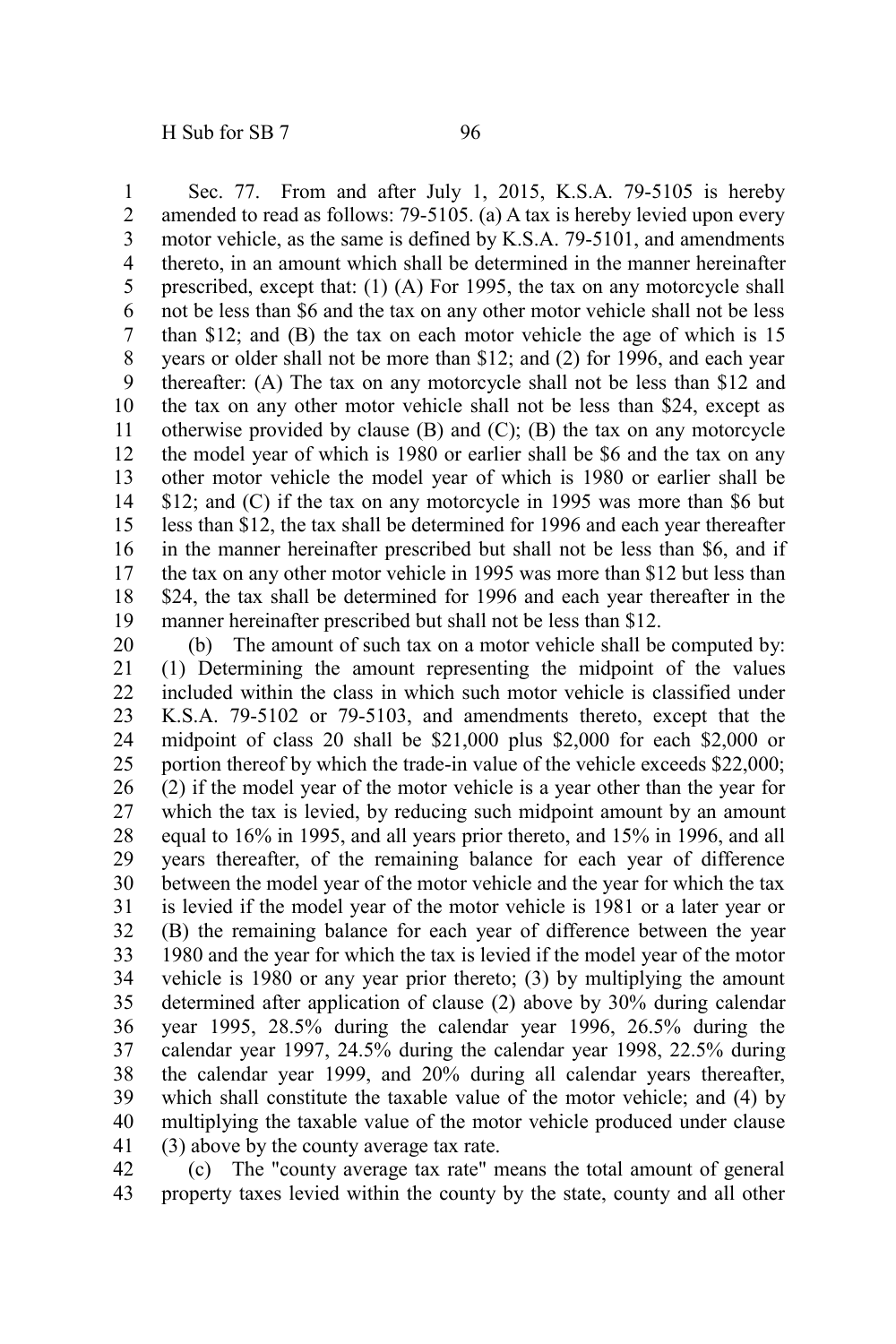taxing subdivisions levying such taxes within such county in the second calendar year before the calendar year in which the owner's full registration year begins divided by the total assessed tangible valuation of property within such county as of November 1 of such second calendar year before the calendar year in which the owner's full registration year begins as certified by the secretary of revenue, except that:  $(1)$  As of November 1, 1994, such rate shall be computed without regard to 11.429% of the general property taxes levied by school districts pursuant to K.S.A. 72-6431, and amendments thereto; (2) as of November 1, 1995, such rate shall be computed without regard to 31.429% of the general property taxes levied by school districts pursuant to K.S.A. 72-6431, and amendments thereto; (3) as of November 1, 1996, such rate shall be computed without regard to 54.286% of the general property taxes levied by school districts pursuant to K.S.A. 72-6431, and amendments thereto; (4) as of November 1, 1997, such rate shall be computed without regard to 70.36% of the general property taxes levied by school districts pursuant to K.S.A. 72- 6431, and amendments thereto; and (5) as of November 1, 1998, and such date in all years thereafter, such rate shall be computed without regard to the general property taxes levied by school districts pursuant to  $K.S.A. 72-$ 6431, and amendments thereto *law*. 1 2 3 4 5 6 7 8 9 10 11 12 13 14 15 16 17 18 19 20

New Sec. 78. Nothing in this act shall affect or invalidate any resolution adopted by a board of education of any school district pursuant to K.S.A. 72-8801 or 72-8809, and amendments thereto, on and after May 1, 2014, but prior to July 1, 2015. 21 22 23 24

Sec. 79. On and after July 1, 2015, K.S.A. 2014 Supp. 72-8801 is hereby amended to read as follows: 72-8801. (a) The board of education of any school district may make an annual tax levy at a mill rate not to exceed the statutorily prescribed mill rate for a period of not to exceed five years upon the taxable tangible property in the school district for the purposes specified in this act and for the purpose of paying a portion of the principal and interest on bonds issued by cities under the authority of K.S.A. 12-1774, and amendments thereto, for the financing of redevelopment projects upon property located within the school district. No levy shall be made under this act until a resolution is adopted by the board of education in the following form: 25 26 27 28 29 30 31 32 33 34 35

- Unified School District No. \_\_\_\_\_\_, 36
	- County, Kansas.

## RESOLUTION

Be It Resolved that: 39

37 38

The above-named school board shall be authorized to make an annual tax levy for a period not to exceed years in an amount not to exceed in mills upon the taxable tangible property in the school district for the purpose of acquisition, construction, reconstruction, repair, 40 41 42 43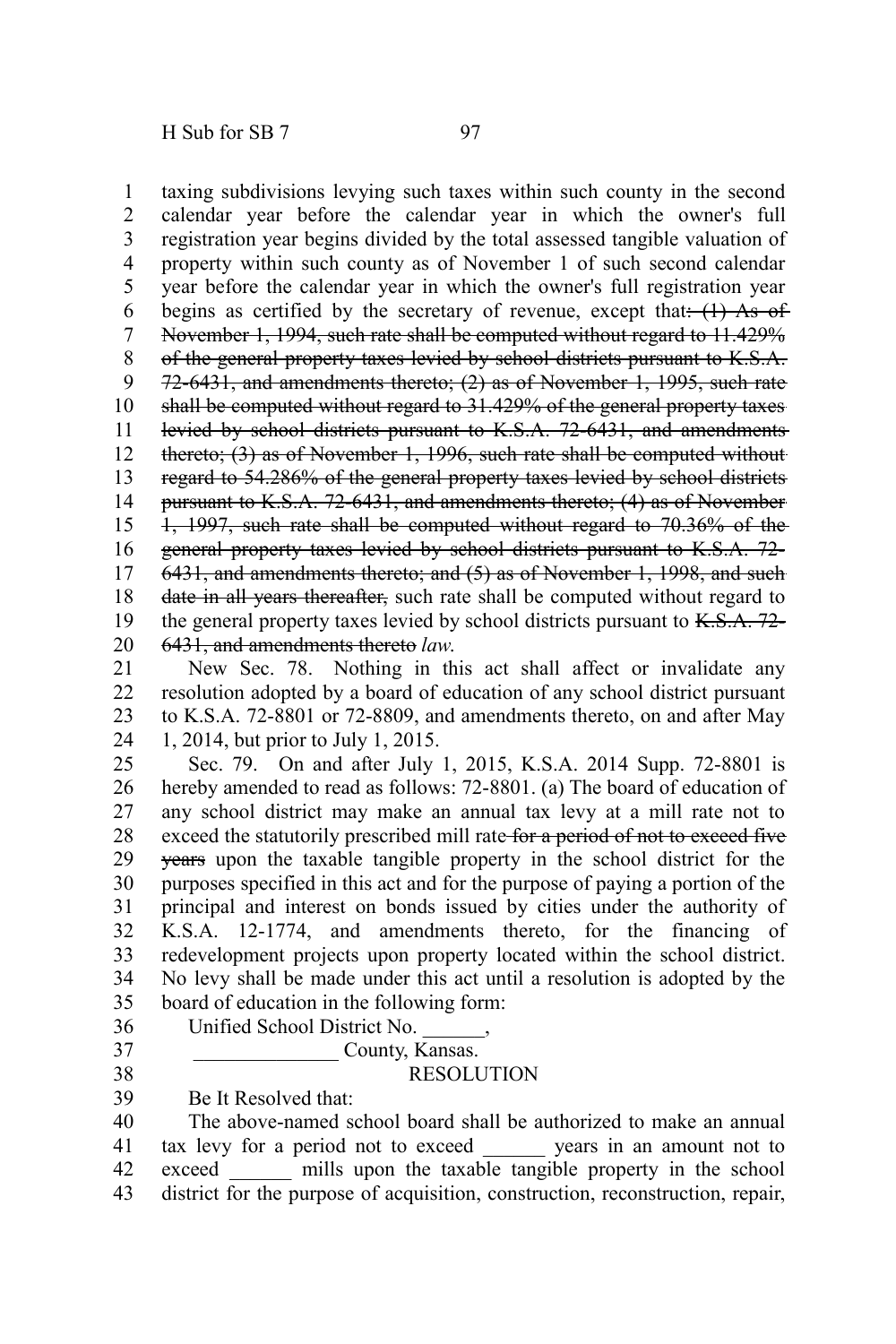H Sub for SB 7 98

remodeling, additions to, furnishing, maintaining and equipping of school district property and equipment necessary for school district purposes, including: (1) Acquisition of computer software; (2) acquisition of performance uniforms; (3) housing and boarding pupils enrolled in an area vocational school operated under the board; (4) architectural expenses ; (5) acquisition of building sites; (6) undertaking and maintenance of asbestos control projects; (7) acquisition of school buses; and (8) acquisition of other fixed assets, and for the purpose of paying a portion of the principal and interest on bonds issued by cities under the authority of K.S.A. 12- 1774, and amendments thereto, for the financing of redevelopment projects upon property located within the school district. The tax levy authorized by this resolution may be made, unless a petition in opposition to the same, signed by not less than 10% of the qualified electors of the school district, is filed with the county election officer of the home county of the school district within 40 calendar days after the last publication of this resolution. In the event a petition is filed, the county election officer shall submit the question of whether the tax levy shall be authorized to the electors in the school district at an election called for that purpose or at the next general election, as is specified by the board of education of the above school district. **CERTIFICATE** 1 2 3 4 5 6 7 8 9 10 11 12 13 14 15 16 17 18 19 20 21

- This is to certify that the above resolution was duly adopted by the board of education of Unified School District No. \_\_\_\_\_\_, \_\_\_\_\_\_\_\_\_\_\_\_ County, Kansas, on the  $\qquad \text{day of} \qquad \qquad$ 22 23 24
- 25

26

## Clerk of the board of education.

All of the blanks in the above resolution shall be appropriately filled. The blank preceding the word "years" shall be filled with a specific number, and the blank preceding the word "mills" shall be filled with a specific number, and no word shall be inserted in either of the blanks. The resolution shall be published once a week for two consecutive weeks in a newspaper having general circulation in the school district. If no petition as specified above is filed in accordance with the provisions of the resolution, the board of education may make the tax levy specified in the resolution. If a petition is filed as provided in the resolution, the board of education may notify the county election officer of the date of an election to be held to submit the question of whether the tax levy shall be authorized. If the board of education fails to notify the county election officer within 60 calendar days after a petition is filed, the resolution shall be deemed abandoned and no like resolution shall be adopted by the board of education within the nine months following the first publication of the resolution. 27 28 29 30 31 32 33 34 35 36 37 38 39 40 41 42

(b) As used in this act: 43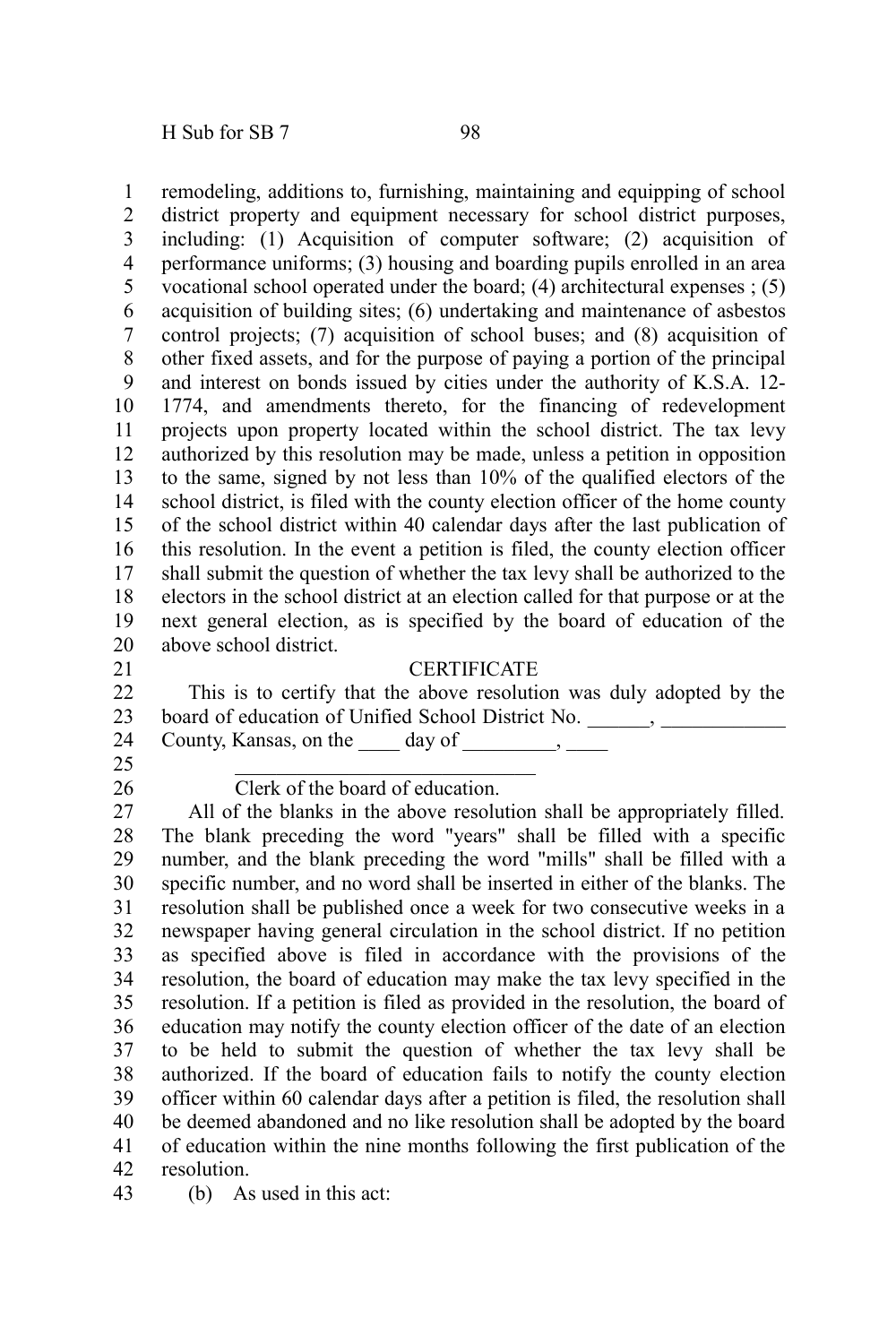(1) "Unconditionally authorized to make a capital outlay tax levy" means that the school district has adopted a resolution under this section, has published the same, and either that the resolution was not protested or that it was protested and an election has been held by which the tax levy specified in the resolution was approved; 1 2 3 4 5

(2) "statutorily prescribed mill rate" means: (A) Eight mills; (B) the mill levy rate in excess of eight mills if the resolution fixing such rate was approved at an election prior to the effective date of this act; or (C) the mill levy rate in excess of eight mills if no petition or no sufficient petition was filed in protest to a resolution fixing such rate in excess of eight mills and the protest period for filing such petition has expired; 6 7 8 9 10 11

(3) "asbestos control project" means any activity which is necessary or incidental to the control of asbestos-containing material in buildings of school districts and includes, but not by way of limitation, any activity undertaken for the removal or encapsulation of asbestos-containing material, for any remodeling, renovation, replacement, rehabilitation or other restoration necessitated by such removal or encapsulation, for conducting inspections, reinspections and periodic surveillance of buildings, performing response actions, and developing, implementing and updating operations and maintenance programs and management plans; 12 13 14 15 16 17 18 19 20

(4) "asbestos" means the asbestiform varieties of chrysotile (serpentine), crocidolite (riebeckite), amosite (cummingtonitegrunerite), anthophyllite, tremolite, and actinolite; and 21 22 23

(5) "asbestos-containing material" means any material or product which contains more than 1% asbestos. 24 25

Sec. 80. K.S.A. 2014 Supp. 72-6434, 72-6460 and 72-8814, as amended by section 54 of 2015 House Substitute for Senate Bill No. 4 are hereby repealed. 26 27 28

Sec. 81. From and after July 1, 2015, K.S.A. 12-1677, 12-1775a, 72- 1414, 72-6406, 72-6408, 72-6411, 72-6415, 72-6418, 72-6419, 72-6424, 72-6427, 72-6429, 72-6432, 72-6436, 72-6437, 72-6444, 72-6446, 72- 6447, 72-6622, 72-6757, 72-8190, 72-8230, 72-8233, 72-8236, 72-8309, 72-8908, 79-2001 and 79-5105 and K.S.A. 2014 Supp. 10-1116a, 12- 1770a, 12-1776a, 46-3401, 46-3402, 72-978, 72-1046b, 72-1398, 72-1923, 72-3607, 72-3711, 72-3712, 72-3715, 72-3716, 72-5333b, 72-6405, 72- 6407, 72-6409, 72-6410, 72-6412, 72-6413, 72-6414, 72-6414a, 72-6414b, 72-6415b, 72-6416, 72-6417, 72-6420, 72-6421, 72-6423, 72-6425, 72- 6426, 72-6428, 72-6430, 72-6431, 72-6433, 72-6433d, 72-6434, as amended by section 38 of this act, 72-6434b, 72-6435, 72-6438, 72-6439, 72-6439a, 72-6441, 72-6441a, 72-6442b, 72-6443, 72-6445a, 72-6448, 72- 6449, 72-6450, 72-6451, 72-6452, 72-6453, 72-6455, 72-6456, 72-6457, 72-6458, 72-6460, as amended by section 39 of this act, 72-6461, 72- 64b01, 72-64c03, 72-64c05, 72-6624, 72-6625, 72-67,115, 72-7535, 72- 29 30 31 32 33 34 35 36 37 38 39 40 41 42 43